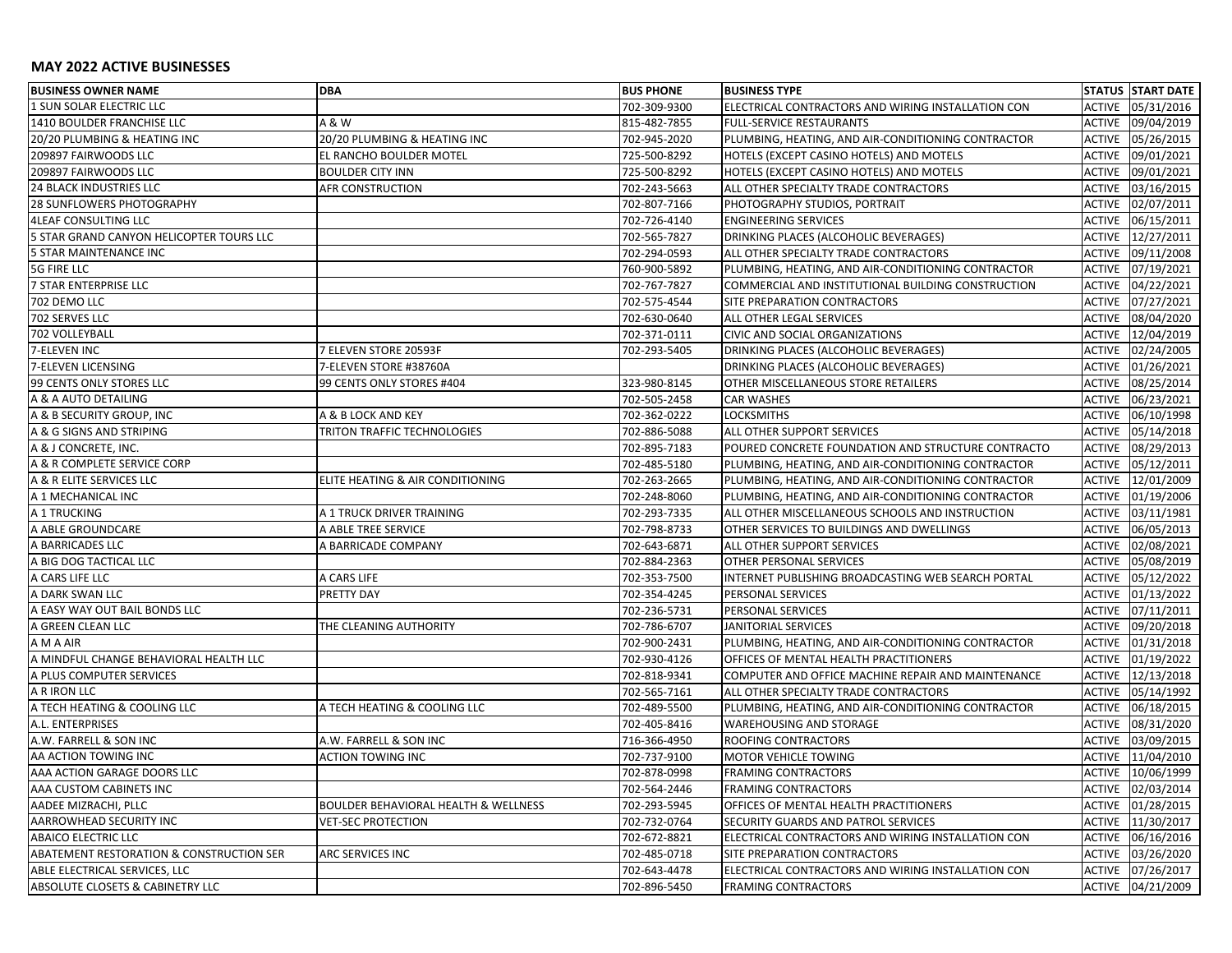| ABSOLUTE COMFORT LLC                               |                                      | 702-938-1101                 | PLUMBING, HEATING, AND AIR-CONDITIONING CONTRACTOR                                              |                  | ACTIVE 01/31/2022               |
|----------------------------------------------------|--------------------------------------|------------------------------|-------------------------------------------------------------------------------------------------|------------------|---------------------------------|
| ACADEMY GLASS COMPANY INC                          |                                      | 702-871-6999                 | <b>GLASS AND GLAZING CONTRACTORS</b>                                                            | ACTIVE           | 04/04/1996                      |
| <b>ACCESS SERVICES GROUP LLC</b>                   |                                      | 702-433-5008                 | PLUMBING, HEATING, AND AIR-CONDITIONING CONTRACTOR                                              |                  | ACTIVE 07/28/2020               |
| <b>ACCURATE LEAK DETECTION</b>                     | ACCURATE LEAK DETECTION              | 702-732-7228                 | OTHER SERVICES TO BUILDINGS AND DWELLINGS                                                       | ACTIVE           | 09/29/2014                      |
| ACE FIRE SYSTEMS INC                               |                                      | 702-384-2932                 | PLUMBING, HEATING, AND AIR-CONDITIONING CONTRACTOR                                              | ACTIVE           | 04/19/1994                      |
| ACECOMM INC                                        |                                      | 702-406-2181                 | ELECTRICAL CONTRACTORS AND WIRING INSTALLATION CON                                              | ACTIVE           | 11/09/2015                      |
| ACME UNDERGROUND INC                               |                                      | 702-564-0602                 | OTHER HEAVY AND CIVIL ENGINEERING CONSTRUCTION                                                  | ACTIVE           | 12/20/2001                      |
| ACR MECHANICAL INC                                 |                                      | 702-369-7015                 | ELECTRICAL CONTRACTORS AND WIRING INSTALLATION CON                                              | ACTIVE           | 12/20/2018                      |
| ACT 3 ESTATE SALES LLC                             |                                      | 702-466-5276                 | OTHER PERSONAL SERVICES                                                                         | ACTIVE           | 08/16/2016                      |
| <b>ACTION ENTERPRISE LLC</b>                       | <b>ACTION PLUMBING</b>               | 702-405-6555                 | PLUMBING, HEATING, AND AIR-CONDITIONING CONTRACTOR                                              | ACTIVE           | 01/25/2016                      |
| <b>ADAMIK ELECTRIC LLC</b>                         |                                      | 702-750-1811                 | ELECTRICAL CONTRACTORS AND WIRING INSTALLATION CON                                              | ACTIVE           | 02/25/2016                      |
| ADAM'S COFFEE CO LLC                               | ADAM'S COFFEE                        | 630-440-1064                 | GROCERY AND RELATED PRODUCTS WHOLESALERS                                                        | ACTIVE           | 01/13/2022                      |
| ADAMS TILE & PLASTER OF LAS VEGAS INC              | ADAMS POOL SOLUTIONS                 | 702-365-9772                 | OTHER HEAVY AND CIVIL ENGINEERING CONSTRUCTION                                                  | ACTIVE           | 03/06/2000                      |
| ADAVEN PLUMBING INC                                |                                      | 702-485-4191                 | PLUMBING, HEATING, AND AIR-CONDITIONING CONTRACTOR                                              | ACTIVE           | 11/27/2017                      |
| ADD CREATIVE EXCITEMENT LLC                        | DCI PHOTO                            | 702-294-2224                 | PHOTOGRAPHY STUDIOS, PORTRAIT                                                                   | ACTIVE           | 11/10/2021                      |
| ADOBE ELECTRIC, INC                                |                                      | 702-362-5557                 | ELECTRICAL CONTRACTORS AND WIRING INSTALLATION CON                                              | ACTIVE           | 10/24/2017                      |
| ADT COMMERCIAL LLC                                 |                                      | 561-322-4878                 | ELECTRICAL CONTRACTORS AND WIRING INSTALLATION CON                                              | ACTIVE           | 04/01/2021                      |
| ADT LLC OF DELEWARE                                |                                      |                              | ELECTRICAL CONTRACTORS AND WIRING INSTALLATION CON                                              | ACTIVE           | 01/03/2013                      |
| ADVANCED MECHANICAL INC                            | JOHNNY ON THE SPOT                   | 702-592-0907                 | PLUMBING, HEATING, AND AIR-CONDITIONING CONTRACTOR                                              | ACTIVE           | 02/15/2022                      |
| ADVANTAGE CABLE SERVICES INC                       |                                      | 817-200-2369                 | ALL OTHER BUSINESS SUPPORT SERVICES                                                             | ACTIVE           | 03/24/2010                      |
|                                                    |                                      | 702-898-1030                 |                                                                                                 | ACTIVE           |                                 |
| ADVOCATE ESTATE & FIDUCIARY LLC<br>AFC FIRE CO LLC |                                      | 702-382-8254                 | ADMIN MANAGEMENT & GENERAL MANAGEMENT CONSULTING                                                |                  | 01/22/2013<br>02/16/2005        |
| AFFORDABLE SOLAR INSTALLATION INC                  |                                      | 505-944-4220                 | PLUMBING, HEATING, AND AIR-CONDITIONING CONTRACTOR                                              | ACTIVE           |                                 |
|                                                    |                                      |                              | OTHER HEAVY AND CIVIL ENGINEERING CONSTRUCTION                                                  | ACTIVE           | 01/12/2021                      |
| AGENT PEST CONTROL LLC                             |                                      | 702-336-0545<br>702-682-5488 | EXTERMINATING AND PEST CONTROL SERVICES                                                         |                  | ACTIVE 12/09/2007               |
| AGINIGA, STEVE<br>AGJ INC                          |                                      | 702-737-8423                 | OTHER SERVICES TO BUILDINGS AND DWELLINGS<br>ELECTRICAL CONTRACTORS AND WIRING INSTALLATION CON | ACTIVE<br>ACTIVE | 12/08/2014<br>02/04/2009        |
|                                                    | JAXAN ELECTRIC                       |                              |                                                                                                 |                  |                                 |
| AHERN RENTALS INC                                  |                                      | 702-362-0623                 | MACHINERY & EQUIPMENT RENTAL                                                                    | ACTIVE           | 01/12/2012                      |
| AIR DONE RIGHT INC                                 |                                      | 702-222-9754                 | PLUMBING, HEATING, AND AIR-CONDITIONING CONTRACTOR                                              | ACTIVE           | 02/07/2018                      |
| AIR INTAKE REPLACEMENT INC                         |                                      | 702-245-2975<br>702-838-3313 | OTHER SERVICES TO BUILDINGS AND DWELLINGS                                                       | ACTIVE<br>ACTIVE | 10/14/2003                      |
| AIR PRO MASTER LLC                                 |                                      |                              | PLUMBING, HEATING, AND AIR-CONDITIONING CONTRACTOR                                              |                  | 08/18/2009                      |
| AIR SUPPLY INC<br>AIRGAS USA LLC                   |                                      | 702-204-4598<br>562-497-1991 | PLUMBING, HEATING, AND AIR-CONDITIONING CONTRACTOR                                              | ACTIVE           | 10/22/2019                      |
|                                                    |                                      | 702-395-6941                 | MEDICAL, DENTAL, & HOSPITAL EQUIPMENT & SUPPLIES W                                              | ACTIVE           | 06/04/2012<br>ACTIVE 12/19/2013 |
| AK DAVIES MOBILE HOME SERVICE INC<br>AKINS JAMES E |                                      | 702-293-6551                 | ALL OTHER SPECIALTY TRADE CONTRACTORS                                                           |                  | 09/12/2001                      |
|                                                    | JIM'S CUSTOM UPHOLSTERY              |                              | AUTOMOTIVE BODY, PAINT, & INTERIOR REPAIR & MAINTE                                              | ACTIVE           |                                 |
| <b>ALAMON INC</b><br>ALAN MECHANICAL LLC           |                                      | 800-252-8838<br>702-860-2295 | OTHER HEAVY AND CIVIL ENGINEERING CONSTRUCTION                                                  | ACTIVE           | 06/28/2018                      |
|                                                    | ALAN MECHANICAL                      |                              | PLUMBING, HEATING, AND AIR-CONDITIONING CONTRACTOR                                              | ACTIVE           | 06/01/2022                      |
| <b>ALARMCO INC</b>                                 |                                      | 702-382-5000                 | ELECTRICAL CONTRACTORS AND WIRING INSTALLATION CON                                              | ACTIVE           | 06/28/2010                      |
| ALASKAN QUALITY SERVICES LV                        | ALASKAN HEATING AND AIR CONDITIONING | 702-672-0932<br>702-293-7611 | PLUMBING, HEATING, AND AIR-CONDITIONING CONTRACTOR                                              | ACTIVE           | 03/12/2019                      |
| ALBERTSON'S LLC                                    | ALBERTSON'S #93                      |                              | DRINKING PLACES (ALCOHOLIC BEVERAGES)                                                           | ACTIVE           | 04/22/2013                      |
| ALICE SCHUMACHER DENTON, LLC                       | ALICE S. DENTON, ATTORNEY AT LAW     | 702-384-1723                 | <b>OFFICES OF LAWYERS</b>                                                                       | ACTIVE           | 02/05/2013                      |
| ALL AMERICAN ELECTRIC                              | ALL AMERICAN ELECTRIC                | 702-217-7285                 | ELECTRICAL CONTRACTORS AND WIRING INSTALLATION CON                                              | ACTIVE           | 03/15/2010                      |
| ALL AMERICAN FENCE CO INC                          | ALL STAR FENCE CO                    | 702-454-4279                 | ALL OTHER SPECIALTY TRADE CONTRACTORS                                                           | ACTIVE           | 10/27/2004                      |
| ALL AMERICAN LANDSCAPE LLC                         |                                      | 702-435-0025                 | OTHER SERVICES TO BUILDINGS AND DWELLINGS                                                       |                  | ACTIVE 07/05/2016               |
| ALL AROUND HEATING AND COOLING                     | <b>J &amp; L CONSTRUCTION</b>        | 702-595-2345                 | ALL OTHER SPECIALTY TRADE CONTRACTORS                                                           |                  | ACTIVE 04/26/2022               |
| ALL IN HEATING AND AIR LLC                         | ALL IN HEATING AND AIR               | 702-209-5096                 | PLUMBING, HEATING, AND AIR-CONDITIONING CONTRACTOR                                              | ACTIVE           | 03/24/2022                      |
| ALL IN ONE PAINTING & DRYWALL LLC                  |                                      | 702-457-0377                 | PAINTING AND WALL COVERING CONTRACTORS                                                          |                  | ACTIVE 07/21/2021               |
| ALL MOUNTAIN CYCLERY                               |                                      | 702-453-2453                 | OTHER MISCELLANEOUS STORE RETAILERS                                                             |                  | ACTIVE 07/15/2004               |
| ALL N ONE BONDING AND INSURANCE INC                |                                      | 702-255-6663                 | PERSONAL SERVICES                                                                               |                  | ACTIVE 12/23/2019               |
| ALL POWER & ELECTRIC LLC                           |                                      | 702-580-3844                 | ELECTRICAL CONTRACTORS AND WIRING INSTALLATION CON                                              | ACTIVE           | 05/06/2021                      |
| ALL SEASONS MARINE INC                             |                                      | 702-293-4499                 | <b>BOAT DEALERS</b>                                                                             | ACTIVE           | 06/06/1978                      |
| ALL STAR BONDING INC                               |                                      | 702-386-0095                 | PERSONAL SERVICES                                                                               |                  | ACTIVE 04/01/1991               |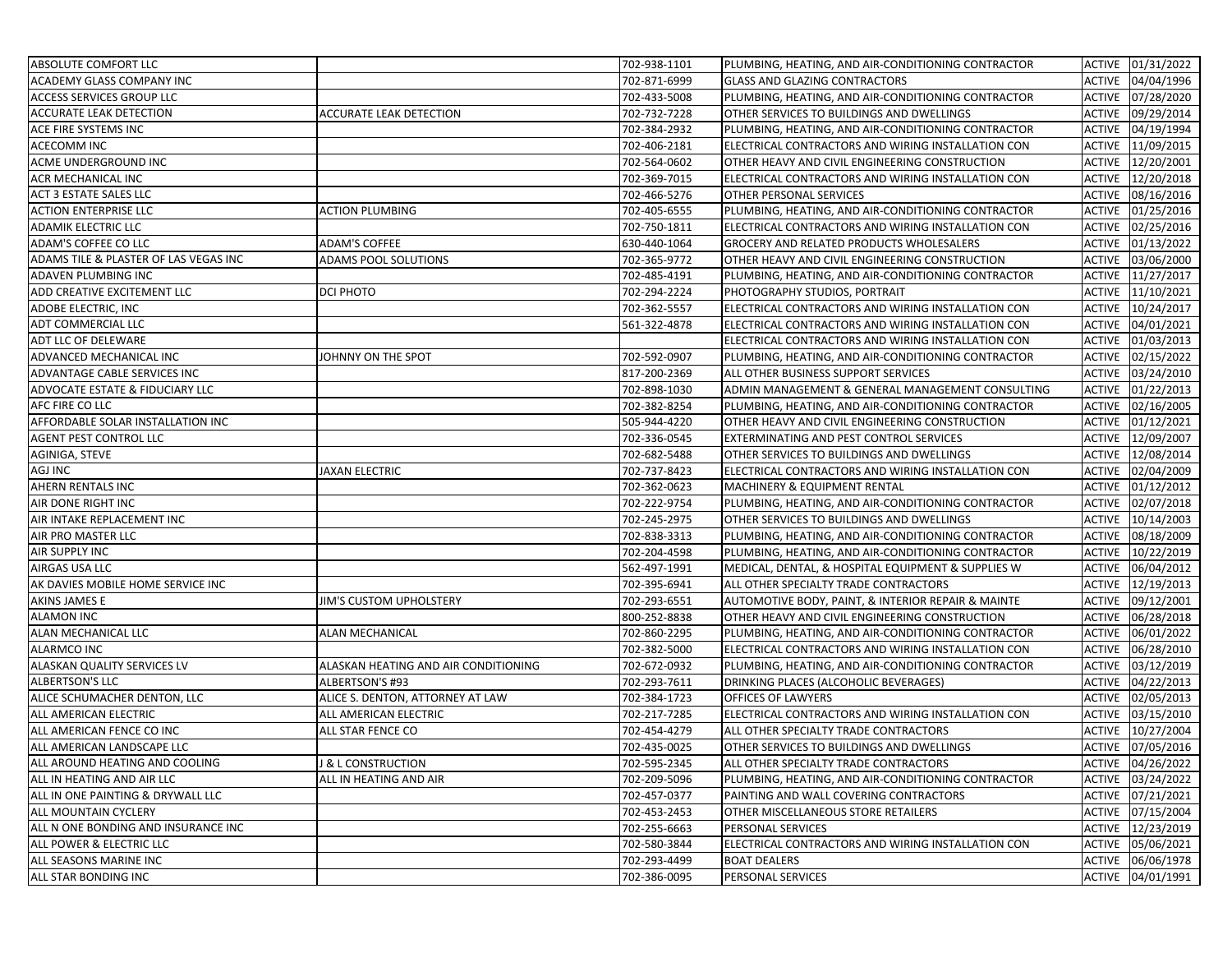| ALLEN, LANA                                    | <b>BLAZING BLADES</b>                  | 435-703-3004                 | <b>BEAUTY SALONS</b>                                                    |               | ACTIVE 08/27/2019 |
|------------------------------------------------|----------------------------------------|------------------------------|-------------------------------------------------------------------------|---------------|-------------------|
| ALLIANCE ENVIRONMENTAL GROUP                   |                                        | 626-633-3500                 | REMEDIATION & OTHER WASTE MANAGEMENT SERVICES                           | ACTIVE        | 09/30/2020        |
| ALLIANCE GOLF MGMT SVCS, INC                   | ALLIANCE LANDSCAPING & WATER FEATURES  | 702-263-3385                 | SITE PREPARATION CONTRACTORS                                            | ACTIVE        | 11/05/2002        |
| ALLIED AWNING & RENTAL INC                     | ALLIED ELECTRIC SIGN & AWNING CO.      | 801-972-5503                 | ALL OTHER SPECIALTY TRADE CONTRACTORS                                   | <b>ACTIVE</b> | 11/29/2006        |
| ALLISON CURTIS KINGSLEY MEOZ MICHAEL &         | COMPREHENSIVE CANCER CENTERS OF NEVADA | 702-293-0357                 | <b>SPECIALTY HOSPITALS</b>                                              | ACTIVE        | 02/09/2009        |
| ALLISON GRAY RV LLC                            | <b>BOULDER CITY RV</b>                 | 702-790-1639                 | <b>RECREATIONAL VEHICLE DEALERS</b>                                     | ACTIVE        | 04/16/2018        |
| ALLROUND WELDING LLC                           |                                        | 725-265-1273                 |                                                                         | ACTIVE        | 05/02/2022        |
|                                                |                                        | 702-868-1304                 | COMMERCIAL INDUSTRIAL MACHINERY EQUIP REPAIR MAINT                      |               |                   |
| ALLSTATE ELECTRIC LLC<br>ALLSTATE PLUMBING LLC |                                        |                              | ELECTRICAL CONTRACTORS AND WIRING INSTALLATION CON                      | ACTIVE        | 04/09/2013        |
|                                                | ALLSTATE SERVICE GROUP                 | 702-518-4720                 | PLUMBING, HEATING, AND AIR-CONDITIONING CONTRACTOR                      | ACTIVE        | 07/03/2018        |
| ALLURE CONTRACTING LLC                         | ALLURE POOLS & SPAS                    | 702-436-5733                 | ALL OTHER SPECIALTY TRADE CONTRACTORS                                   | ACTIVE        | 09/11/2014        |
| ALOSATTIC CORP                                 | ALO'S AUCTION HOUSE                    | 702-882-7022                 | <b>USED MERCHANDISE STORES</b>                                          | ACTIVE        | 02/26/2019        |
| ALPHA & OMEGA ENERGY SERVICES LLC              | SUNVOLT                                | 702-521-2455                 | ELECTRICAL CONTRACTORS AND WIRING INSTALLATION CON                      | ACTIVE        | 11/03/2021        |
| ALPHA LANDSCAPES LLC                           |                                        | 702-214-4800                 | <b>SITE PREPARATION CONTRACTORS</b>                                     | ACTIVE        | 07/19/2012        |
| ALPHA OMEGA FIREARMS TRAINING LLC              |                                        | 702-280-3321                 | <b>OTHER PERSONAL SERVICES</b>                                          | ACTIVE        | 09/06/2007        |
| ALPHA PLUMBING LLC                             |                                        | 702-344-4121                 | PLUMBING, HEATING, AND AIR-CONDITIONING CONTRACTOR                      | ACTIVE        | 09/15/2021        |
| ALTA EXPEDITION USA INC                        |                                        | 855-822-2582                 | CONVENTION AND TRADE SHOW ORGANIZERS                                    | ACTIVE        | 03/01/2016        |
| ALTERNATIVE BUSINESS EQUIPMENT INC             | OFFICE1                                | 702-878-1160                 | COMPUTER AND OFFICE MACHINE REPAIR AND MAINTENANCE                      | ACTIVE        | 05/13/2010        |
| AM FIRE & ELECTRONIC SVCS INC                  |                                        | 702-312-5276                 | ELECTRICAL CONTRACTORS AND WIRING INSTALLATION CON                      | ACTIVE        | 06/24/1999        |
| AMAYA ROOFING & WATERPROOFING INC              |                                        | 702-420-2419                 | COMMERCIAL AND INSTITUTIONAL BUILDING CONSTRUCTION                      | ACTIVE        | 01/30/2017        |
| AMAZON ELECTRIC INC                            |                                        | 702-580-6347                 | ELECTRICAL CONTRACTORS AND WIRING INSTALLATION CON                      | ACTIVE        | 07/26/2004        |
| AMBER MEGAN MILLER                             | AMBER AND CO PHOTO                     | 412-708-8083                 | PHOTOGRAPHY STUDIOS, PORTRAIT                                           | ACTIVE        | 12/16/2020        |
| AMBUSH PEST CONTROL INC                        |                                        | 702-566-0667                 | <b>EXTERMINATING AND PEST CONTROL SERVICES</b>                          | <b>ACTIVE</b> | 04/06/1992        |
| AMD PIZZA LLC                                  | <b>DOMINOS</b>                         | 801-999-4245                 | LIMITED-SERVICE RESTAURANTS                                             | ACTIVE        | 03/09/2016        |
| AMENDE CABINET CORPORATION                     | TIMBERLAKE CABINETRY                   | 540-665-9100                 | <b>FRAMING CONTRACTORS</b>                                              | ACTIVE        | 04/14/2015        |
| AMERICAN BIFFY COMPANY LLC                     |                                        | 702-294-0055                 | OTHER MISCELLANEOUS STORE RETAILERS                                     | ACTIVE        | 05/12/1999        |
| AMERICAN BUILDING PRODUCTS INC                 | <b>AMERICAN BUILDERS</b>               | 702-385-7199                 | <b>FRAMING CONTRACTORS</b>                                              | ACTIVE        | 01/15/2015        |
| AMERICAN COUNTERTOPS & FLOORS INC              |                                        | 702-433-9816                 | <b>FLOORING CONTRACTORS</b>                                             | ACTIVE        | 09/09/2014        |
| AMERICAN FENCE & SECURITY CO. INC.             | AMERICAN FENCE COMPANY INC             | 702-399-2669                 | OTHER HEAVY AND CIVIL ENGINEERING CONSTRUCTION                          | ACTIVE        | 02/07/2007        |
| AMERICAN GUARD SERVICES, INC                   |                                        | 424-213-4020                 | <b>SECURITY GUARDS AND PATROL SERVICES</b>                              | ACTIVE        | 03/18/2020        |
| AMERICAN INVESTMENT ENTERPRISES INC            | <b>AMR</b>                             | 702-671-6908                 | PERSONAL SERVICES                                                       | ACTIVE        | 12/03/2013        |
| AMERICAN PAVEMENT PRESERVATION LLC             |                                        | 702-507-5444                 | OTHER HEAVY AND CIVIL ENGINEERING CONSTRUCTION                          | ACTIVE        | 12/23/2009        |
| AMERICAN RESIDENTIAL SERVICES LLC              | YES! AIR CONDITIONING                  | 702-639-8000                 | PLUMBING, HEATING, AND AIR-CONDITIONING CONTRACTOR                      | ACTIVE        | 07/22/2008        |
| AMERICAN RESIDENTIAL SERVICES LLC              | BLUE APPLE ELECTRIC, AIR & PLUMBING    | 901-271-9888                 | ELECTRICAL CONTRACTORS AND WIRING INSTALLATION CON                      | ACTIVE        | 11/02/2020        |
| AMERICAN SOILS ENGINEERING, LLC                |                                        | 702-889-9617                 | <b>ENGINEERING SERVICES</b>                                             | ACTIVE        | 06/06/2019        |
| AMERICAN TESTING AND INSPECTION SERVICES       | ATIS ELEVATOR INSPECTIONS, LLC         | 314-441-3991                 | ALL OTHER SUPPORT SERVICES                                              | ACTIVE        | 03/28/2019        |
| AMERIGAS PROPANE LP                            |                                        | 702-642-3354                 | PETROLEUM PRODUCTS MERCHANT WHOLESALERS                                 | ACTIVE        | 08/22/2013        |
| AMERITYRE CORPORATION                          |                                        | 702-294-2689                 | TIRE MANUFACTURING (EXCEPT RETREADING)                                  | ACTIVE        | 12/08/1999        |
| AMI MECHANICAL LLC                             |                                        | 702-475-8251                 | PLUMBING, HEATING, AND AIR-CONDITIONING CONTRACTOR                      | ACTIVE        | 06/19/2012        |
| AMIGO CONSTRUCTION LLC                         | AZTECA ASPHALT                         | 702-331-5170                 | POURED CONCRETE FOUNDATION AND STRUCTURE CONTRACTO                      | ACTIVE        | 12/29/2021        |
| AMTCR NEVADA INC                               | MCDONALD'S                             | 702-294-0642                 | LIMITED-SERVICE RESTAURANTS                                             | ACTIVE        | 01/29/2014        |
| ANANTA TATTOO, LLC                             |                                        | 702-302-1526                 | <b>PERSONAL CARE SERVICES</b>                                           | ACTIVE        | 12/18/2017        |
| ANDERSON DAIRY INC                             |                                        | 702-642-7507                 | <b>GROCERY AND RELATED PRODUCTS WHOLESALERS</b>                         | ACTIVE        | 12/08/1969        |
| ANDERSON PEST CONTROL LLC                      |                                        | 702-656-8898                 | <b>EXTERMINATING AND PEST CONTROL SERVICES</b>                          |               | ACTIVE 07/12/2005 |
| ANDERSON VALUATION GROUP LLC                   |                                        | 702-307-0888                 | <b>OFFICES OF REAL ESTATE APPRAISERS</b>                                |               | ACTIVE 05/12/2009 |
| <b>ANDREW S T FRITZ LTD</b>                    |                                        | 702-383-5155                 | <b>OFFICES OF LAWYERS</b>                                               |               | ACTIVE 07/22/2010 |
| ANDY'S DEAD BUG PEST CONTROL                   |                                        | 702-217-9837                 | <b>EXTERMINATING AND PEST CONTROL SERVICES</b>                          |               | ACTIVE 06/14/2021 |
| ANGELA POWERS-ARMSTRONG LLC                    |                                        | 702-524-3582                 | ACTIVITIES RELATED TO REAL ESTATE                                       |               | ACTIVE 09/23/2019 |
| ANIMAL CARE CLINIC INC                         | BOULDER CITY ANIMAL HOSPITAL           |                              |                                                                         |               | ACTIVE 12/17/1986 |
|                                                |                                        | 702-294-0001<br>702-293-0000 | <b>VETERINARY SERVICES</b><br>OFFICES OF REAL ESTATE AGENTS AND BROKERS |               |                   |
| ANNA MARIE ARGENIO LLC                         |                                        | 440-720-3301                 |                                                                         |               | ACTIVE 09/03/1997 |
| <b>ANTHONY &amp; SYLVAN POOLS CORP</b>         |                                        |                              | OTHER HEAVY AND CIVIL ENGINEERING CONSTRUCTION                          |               | ACTIVE 01/16/1986 |
| ANYTIME PLUMBING INC                           | AIR REPAIR                             | 702-362-9300                 | PLUMBING, HEATING, AND AIR-CONDITIONING CONTRACTOR                      |               | ACTIVE 06/18/1997 |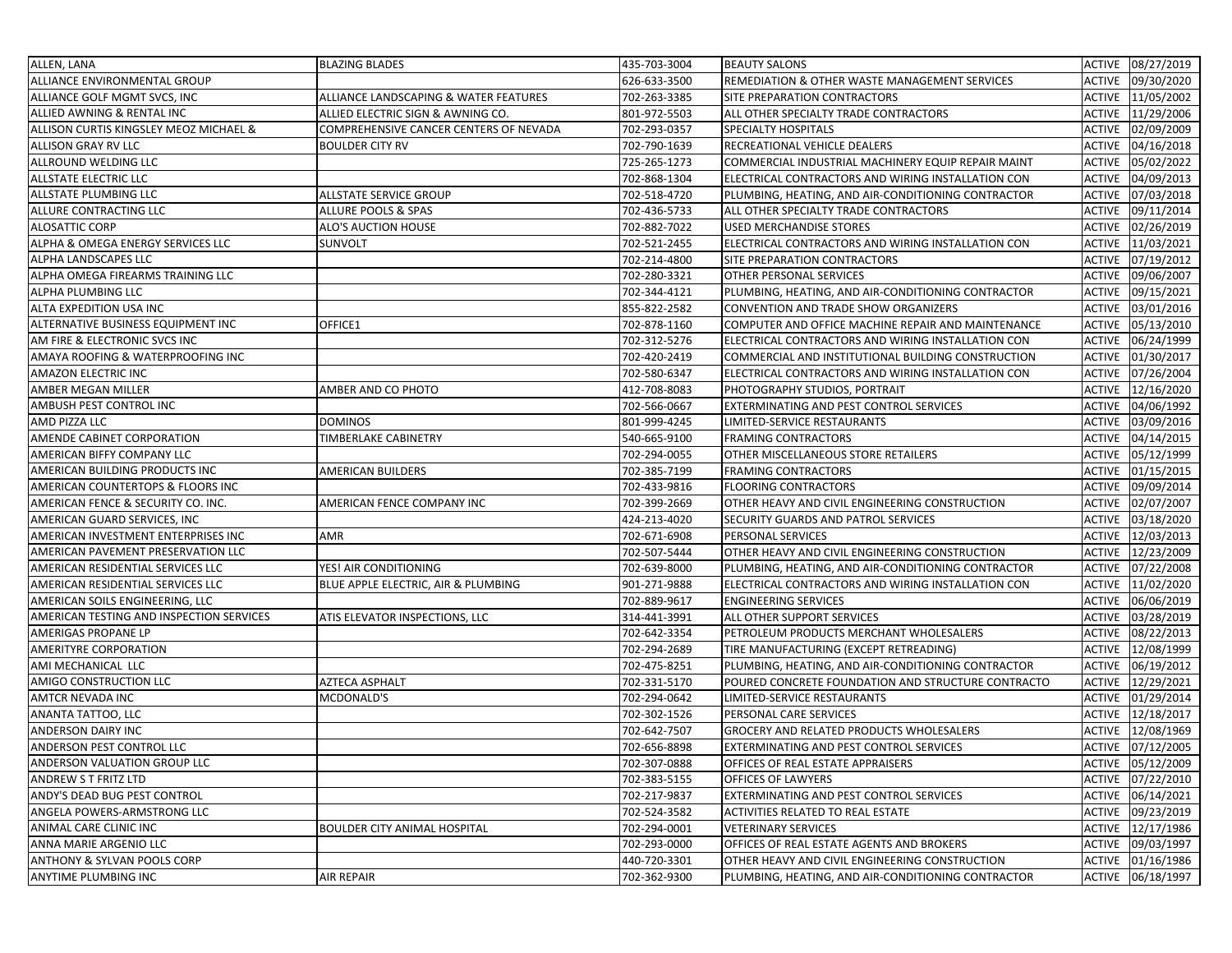| <b>ANYTIME PLUMBING INC</b>              | ABE'S PLUMBING                      | 702-362-9300 | PLUMBING, HEATING, AND AIR-CONDITIONING CONTRACTOR |               | ACTIVE 04/26/2001 |
|------------------------------------------|-------------------------------------|--------------|----------------------------------------------------|---------------|-------------------|
| ANYTIME PLUMBING INC                     |                                     | 702-362-9300 | PLUMBING, HEATING, AND AIR-CONDITIONING CONTRACTOR |               | ACTIVE 04/25/1988 |
| APCO CONSTRUCTION                        |                                     | 702-734-0198 | COMMERCIAL AND INSTITUTIONAL BUILDING CONSTRUCTION |               | ACTIVE 11/10/2008 |
| APEX BUILDERS                            | A FAMILY CONSTRUCTION AND LANDSCAPE | 702-258-7095 | ALL OTHER SPECIALTY TRADE CONTRACTORS              | ACTIVE        | 03/09/2020        |
| APPLIANCE PARTS CENTER INC               |                                     | 702-384-8888 | PLUMBING, HEATING, AND AIR-CONDITIONING CONTRACTOR | <b>ACTIVE</b> | 04/11/2017        |
| APRIA HEALTHCARE LLC                     |                                     | 702-736-4466 | MEDICAL, DENTAL, & HOSPITAL EQUIPMENT & SUPPLIES W | <b>ACTIVE</b> | 01/03/1996        |
| APTIVE ENVIRONMENTAL LLC                 | APTIVE ENVIRONMENTAL                | 702-359-2847 | EXTERMINATING AND PEST CONTROL SERVICES            | <b>ACTIVE</b> | 06/05/2018        |
| AQUA PLUMBING SERVICE & REPAIR, LLC      |                                     | 702-642-8400 | PLUMBING, HEATING, AND AIR-CONDITIONING CONTRACTOR | <b>ACTIVE</b> | 10/23/2017        |
| ARBOR WORKS LLC                          | <b>ARBOR WORKS</b>                  | 702-798-3997 | OTHER SERVICES TO BUILDINGS AND DWELLINGS          | <b>ACTIVE</b> | 09/17/2018        |
| ARBORPEST COMPANIES LLC                  | SELECT SERVICES                     | 702-479-3019 | OTHER SERVICES TO BUILDINGS AND DWELLINGS          | <b>ACTIVE</b> | 11/29/2012        |
| ARC INDUSTRIES INC                       | ALWAYS READY CLEANING               | 702-396-8711 | JANITORIAL SERVICES                                | <b>ACTIVE</b> | 01/05/2021        |
| ARCADIA SOLAR NV                         |                                     | 602-368-1202 | ELECTRICAL CONTRACTORS AND WIRING INSTALLATION CON | <b>ACTIVE</b> | 12/13/2021        |
| ARCAND, TRACY                            | <b>AURA SUTRA</b>                   | 702-294-2872 | <b>BEAUTY SALONS</b>                               | <b>ACTIVE</b> | 04/22/2009        |
| ARGUS CONTRACTING OF CALIFORNIA LP       |                                     | 717-399-5163 | <b>FRAMING CONTRACTORS</b>                         | <b>ACTIVE</b> | 09/09/2009        |
| <b>ARIAT ROOFING INC</b>                 |                                     | 702-883-4661 | ROOFING CONTRACTORS                                | <b>ACTIVE</b> | 04/20/2015        |
| ARIO SIGNS AND GRAPHICS INC              | ARIO SIGNS AND GRAPHICS             | 702-360-6009 | OTHER SERVICES TO BUILDINGS AND DWELLINGS          | <b>ACTIVE</b> | 08/06/2018        |
| ARIZONA PIPELINE COMPANY                 | ARIZONA PIPELINE COMPANY            | 702-838-7473 | OTHER HEAVY AND CIVIL ENGINEERING CONSTRUCTION     | <b>ACTIVE</b> | 09/18/2014        |
| ARNAZ, AMY L.                            | VILLAGE, THE                        | 702-293-5001 | LESSORS OF RESIDENTIAL BUILDINGS AND DWELLINGS     | <b>ACTIVE</b> | 10/30/1989        |
| ARROW AIR CONDITIONING & SHEET METAL LLC | AIRE SERV OF SOUTHERN NEVADA        | 702-565-4610 | PLUMBING, HEATING, AND AIR-CONDITIONING CONTRACTOR |               | ACTIVE 12/27/2011 |
| ARTISTIC IRON WORKS INC                  |                                     | 702-387-8688 | ALL OTHER SPECIALTY TRADE CONTRACTORS              |               | ACTIVE 05/12/2010 |
| ARTISTIC POOL SPA INC                    | ARTISTIC POOL SPA INC               | 702-870-6760 | ALL OTHER SPECIALTY TRADE CONTRACTORS              | <b>ACTIVE</b> | 03/22/2016        |
| ASHURST, DENISE E.                       | PRIDE IN PURITY                     | 702-858-0434 | CONVENTION AND TRADE SHOW ORGANIZERS               |               | ACTIVE 01/06/2011 |
| ASHWORTH & BELCASTRO SYSTEMS, INC        | ABS                                 | 702-454-2277 | ELECTRICAL CONTRACTORS AND WIRING INSTALLATION CON | ACTIVE        | 06/23/2004        |
| ASP UNLIMITED INC                        |                                     | 702-405-6858 | <b>GENERAL AUTOMOTIVE REPAIR</b>                   |               | ACTIVE 05/23/2022 |
| ASPLUND PERFORMANCE                      |                                     | 702-293-4978 | <b>BOAT DEALERS</b>                                | <b>ACTIVE</b> | 09/21/2006        |
| ASSA ABLOY ENTRANCE SYSTEMS US INC       |                                     | 704-290-0913 | <b>GLASS AND GLAZING CONTRACTORS</b>               | <b>ACTIVE</b> | 06/10/2009        |
| ASSURED DOCUMENT DESTRUCTION INC         |                                     | 702-614-0001 | ALL OTHER SUPPORT SERVICES                         | ACTIVE        | 11/28/2016        |
| AT&T DIGITAL LIFE INC                    |                                     | 855-455-9912 | SECURITY SYSTEMS SERVICES (EXCEPT LOCKSMITHS)      |               | ACTIVE 07/24/2013 |
| ATI RESTORATION LLC                      | ATI                                 | 714-283-9990 | COMMERCIAL AND INSTITUTIONAL BUILDING CONSTRUCTION | <b>ACTIVE</b> | 05/14/2019        |
| ATKINS NORTH AMERICA, INC                |                                     | 702-263-7275 | <b>ENGINEERING SERVICES</b>                        | <b>ACTIVE</b> | 06/05/1995        |
| ATLANTIS BEVERAGE COMPANY LLC            |                                     | 702-409-0147 | BEER, WINE & DISTILLED ALC. BEV. MERCH. WHOLESALER | <b>ACTIVE</b> | 06/16/2016        |
| ATLAS AIRCRAFT CENTER INC                |                                     | 603-501-7722 | OTHER AIRPORT OPERATIONS                           | <b>ACTIVE</b> | 08/23/2021        |
| ATLAS PLASTERING INC                     |                                     | 702-373-6512 | DRYWALL AND INSULATION CONTRACTORS                 | <b>ACTIVE</b> | 07/20/2021        |
| ATLAS PLUMBING INC                       | ATLAS PLUMBING                      | 702-738-9450 | PLUMBING, HEATING, AND AIR-CONDITIONING CONTRACTOR | <b>ACTIVE</b> | 07/16/2015        |
| <b>ATM ELECTRIC</b>                      |                                     | 702-426-6727 | ELECTRICAL CONTRACTORS AND WIRING INSTALLATION CON | <b>ACTIVE</b> | 05/11/2017        |
| ATON, CHERRY L.                          |                                     | 702-293-0000 | OFFICES OF REAL ESTATE AGENTS AND BROKERS          | <b>ACTIVE</b> | 07/29/2004        |
| <b>ATTIC PROS LLC</b>                    |                                     | 213-792-1111 | <b>CONSTRUCTION</b>                                | <b>ACTIVE</b> | 04/12/2022        |
| <b>AUBURN ELECTRIC INC</b>               |                                     | 702-638-7285 | ELECTRICAL CONTRACTORS AND WIRING INSTALLATION CON | <b>ACTIVE</b> | 04/03/2012        |
| <b>AUTO PLANET</b>                       |                                     | 702-808-2800 | <b>USED CAR DEALERS</b>                            | <b>ACTIVE</b> | 04/17/2006        |
| AUTO SPECIALISTS BOULDER CITY INC        |                                     | 702-293-4776 | ALL OTHER AUTOMOTIVE REPAIR AND MAINTENANCE        | <b>ACTIVE</b> | 02/21/2008        |
| <b>AUTO WASH</b>                         |                                     | 702-293-6372 | CAR WASHES                                         | <b>ACTIVE</b> | 09/10/1996        |
| <b>AUTO ZONE WEST INC</b>                | AUTO ZONE                           | 702-293-2165 | AUTOMOTIVE PARTS AND ACCESSORIES STORES            | <b>ACTIVE</b> | 05/05/1998        |
| <b>AUTOMATIC DOOR &amp; GLASS LLC</b>    |                                     | 702-221-4230 | <b>GLASS AND GLAZING CONTRACTORS</b>               |               | ACTIVE 06/27/2013 |
| <b>AUTOMOTIVENATION INC</b>              | <b>CAR BOSS</b>                     | 702-808-2800 | <b>USED CAR DEALERS</b>                            |               | ACTIVE 10/04/2018 |
| <b>AVANT GUARD MONITORING CENTERS</b>    |                                     | 801-781-6117 | SECURITY SYSTEMS SERVICES (EXCEPT LOCKSMITHS)      |               | ACTIVE 04/28/2011 |
| <b>AZTECH INSPECTIONS &amp; TESTING</b>  |                                     | 702-247-7645 | <b>ENGINEERING SERVICES</b>                        |               | ACTIVE 07/21/2009 |
| AZTECH MATERIALS TESTING INC             |                                     | 702-247-7645 | <b>TESTING LABORATORIES</b>                        |               | ACTIVE 08/25/2011 |
| <b>B &amp; E INC</b>                     | SNAP TOWING                         | 702-564-1180 | MOTOR VEHICLE TOWING                               |               | ACTIVE 06/23/1994 |
| <b>B &amp; H CONSTRUCTION INC</b>        | <b>B &amp; H CONSTRUCTION INC</b>   | 702-564-8484 | COMMERCIAL AND INSTITUTIONAL BUILDING CONSTRUCTION |               | ACTIVE 11/07/1991 |
| <b>B &amp; J BODY SHOP</b>               |                                     | 702-293-1140 | AUTOMOTIVE BODY, PAINT, & INTERIOR REPAIR & MAINTE |               | ACTIVE 07/14/1993 |
| <b>BCBSLLC</b>                           | <b>BOULDER CITY BOAT STORAGE</b>    | 702-293-6050 | LESSORS OF MINWAREHOUSES & SELF-STORAGE UNITS      |               | ACTIVE 03/08/2004 |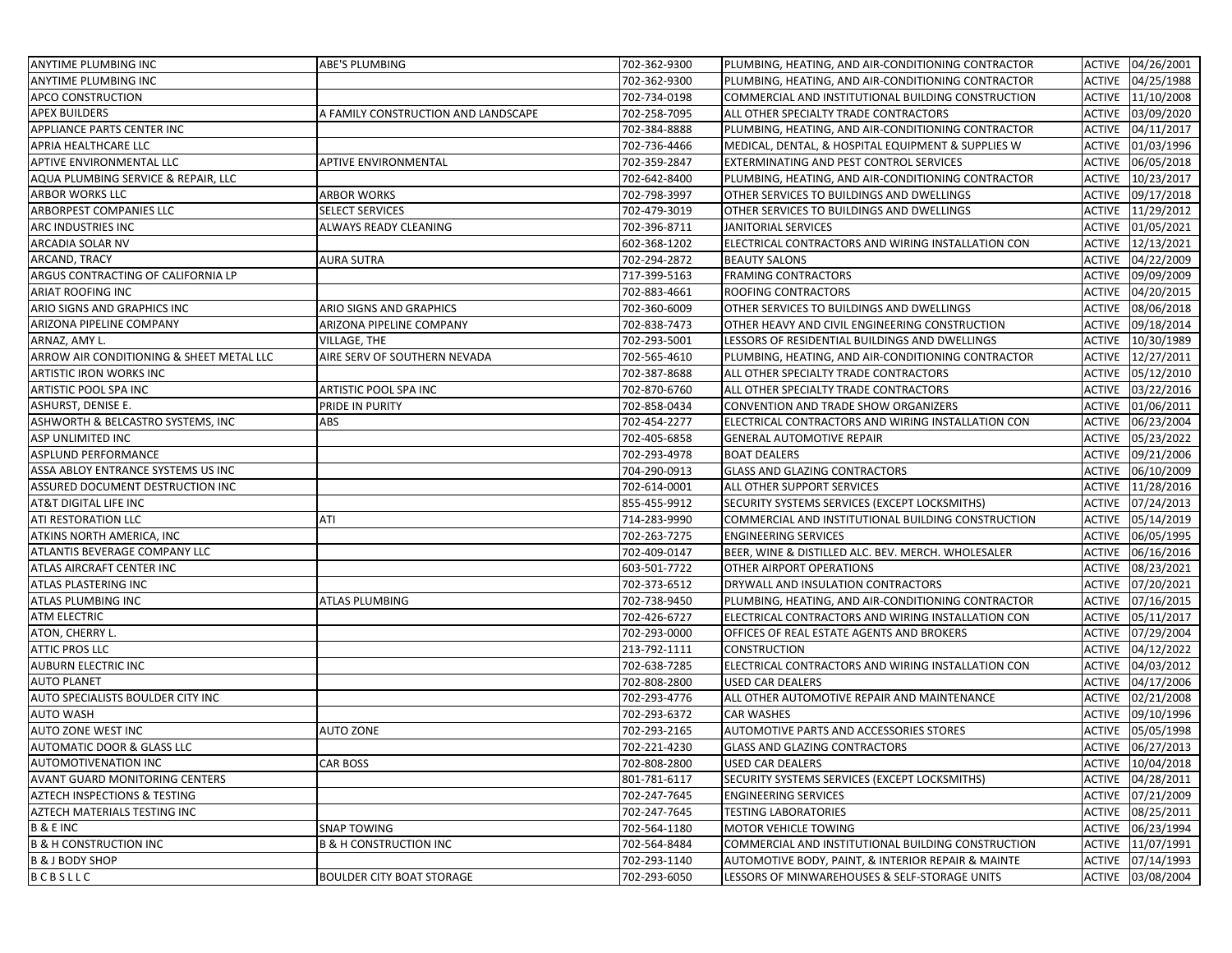| <b>B K KUSTOMS LLC</b>                   |                                          | 702-293-3016    | ALL OTHER AUTOMOTIVE REPAIR AND MAINTENANCE        |               | ACTIVE 10/27/2016 |
|------------------------------------------|------------------------------------------|-----------------|----------------------------------------------------|---------------|-------------------|
| B.H. OF NEVADA, INC                      | <b>BLUE HAVEN POOLS</b>                  | 702-604-6464    | ALL OTHER SPECIALTY TRADE CONTRACTORS              | <b>ACTIVE</b> | 01/07/2020        |
| <b>B1 KNIGHT SURVEILLANCE LLC</b>        |                                          | 702-726-7414    | SECURITY SYSTEMS SERVICES (EXCEPT LOCKSMITHS)      | ACTIVE        | 11/25/2020        |
| <b>BABA CASH LLC</b>                     | HOOVER DAM MINI MART LIQUOR AND SMOKE SH | 702-293-3350    | DRINKING PLACES (ALCOHOLIC BEVERAGES)              | ACTIVE        | 09/10/2018        |
| <b>BAD GIRL BAIL BONDS LLC</b>           |                                          | 702-222-2245    | PERSONAL SERVICES                                  | ACTIVE        | 07/10/2017        |
| BADGELY, GLORIA J.                       | <b>HEALING HANDS ESTHETICS</b>           | 702-809-2820    | <b>BEAUTY SALONS</b>                               | ACTIVE        | 10/05/2015        |
| <b>BADGER DAYLIGHTING CORP</b>           |                                          | 317-450-1497 X1 | ALL OTHER SPECIALTY TRADE CONTRACTORS              | ACTIVE        | 04/13/2009        |
| <b>BAJA CONSTRUCTION CO INC</b>          |                                          | 925-229-0732    | ALL OTHER SPECIALTY TRADE CONTRACTORS              | ACTIVE        | 03/04/2008        |
| <b>BAJA GLASS &amp; MIRROR LLC</b>       |                                          | 702-383-0779    | <b>GLASS AND GLAZING CONTRACTORS</b>               | ACTIVE        | 04/30/2012        |
| <b>BAKER COMMODITIES INC</b>             | <b>GREASE CO., THE</b>                   | 702-739-7809    | OTHER SERVICES TO BUILDINGS AND DWELLINGS          | <b>ACTIVE</b> | 01/08/1991        |
| BALDWIN BROS LAWN SERVICE                |                                          | 702-501-4520    | LANDSCAPING SERVICES                               | <b>ACTIVE</b> | 06/12/2019        |
| <b>BALLOONS WITH A TWIST LLC</b>         | <b>BALLOONS WITH A TWIST LLC</b>         | 702-242-8861    | PERSONAL SERVICES                                  | ACTIVE        | 07/24/2014        |
| BARATCART, SHEILA M.                     | SHEILA'S HAIR DESIGN                     | 702-293-5636    | <b>BEAUTY SALONS</b>                               | <b>ACTIVE</b> | 01/07/1987        |
| <b>BARGIEL, GLORIA</b>                   | MASSAGE THERAPY                          | 702-293-5001    | OFFICES OF ALL OTHER MISCELLANEOUS HEALTH PRACTION | <b>ACTIVE</b> | 09/04/1996        |
| BARRICADE COMPANY LLC, THE               |                                          | 702-685-7179    | OTHER HEAVY AND CIVIL ENGINEERING CONSTRUCTION     | ACTIVE        | 07/17/2012        |
| BARROSO, DAVID                           | 1ST CHOICE MOBILE HOME SERVICE           | 702-913-3245    | ALL OTHER SPECIALTY TRADE CONTRACTORS              | <b>ACTIVE</b> | 10/31/2016        |
| <b>BARTH ELECTRONICS INC</b>             |                                          | 702-293-1576    | <b>ENGINEERING SERVICES</b>                        | ACTIVE        | 12/20/1976        |
| <b>BARTH, MARTI TORRES</b>               |                                          | 702-461-4323    | ACCOUNTING, TAX PREPARATION, BOOKKEEPING, & PAYROL | ACTIVE        | 08/14/2008        |
| BARTHOLOMEW, AMBER                       | BARTHOLOMEW, AMBER                       | 702-203-8855    | OFFICES OF REAL ESTATE AGENTS AND BROKERS          | ACTIVE        | 04/27/2016        |
| BASEBAND TELECOM CORPORATION             | <b>BASEBAND TELECOM</b>                  | 951-733-2782    | OTHER HEAVY AND CIVIL ENGINEERING CONSTRUCTION     | ACTIVE        | 08/18/2020        |
| BATTLE BORN GARAGE DOOR CORP             |                                          | 702-265-2280    | FINISH CARPENTRY CONTRACTORS                       | ACTIVE        | 10/05/2021        |
| <b>BAUGHMAN &amp; TURNER INC</b>         |                                          | 702-870-8771    | <b>ENGINEERING SERVICES</b>                        | <b>ACTIVE</b> | 02/16/1970        |
| <b>BBSC ENDURANCE SPORTS</b>             |                                          | 318-518-7303    | DRINKING PLACES (ALCOHOLIC BEVERAGES)              | ACTIVE        | 10/08/2014        |
| BC CRAFTY CREATIONS LLC                  |                                          | 702-569-7456    | <b>ELECTRONIC SHOPPING</b>                         | ACTIVE        | 02/15/2022        |
| BC JESSE LIQUOR LLC                      | <b>BC LIQUOR</b>                         | 702-878-5501    | <b>DRINKING PLACES (ALCOHOLIC BEVERAGES)</b>       | ACTIVE        | 09/11/2013        |
| <b>BC PEST CONTROL</b>                   |                                          | 702-238-5627    | EXTERMINATING AND PEST CONTROL SERVICES            | ACTIVE        | 04/07/2022        |
| BC PLAZA REALTY, LLC                     | PLAZA REALTY                             | 702-293-2440    | OFFICES OF REAL ESTATE AGENTS AND BROKERS          | ACTIVE        | 01/08/2018        |
| BC REAL ESTATE LLC                       |                                          | 702-294-2828    | OFFICES OF REAL ESTATE AGENTS AND BROKERS          | ACTIVE        | 06/21/2006        |
| BC SOLAR, INC                            |                                          | 702-429-8181    | OTHER MISCELLANEOUS STORE RETAILERS                | <b>ACTIVE</b> | 01/18/2018        |
| <b>BC VENTURES LLC</b>                   | <b>BC PLUMBING</b>                       | 702-218-5235    | PLUMBING, HEATING, AND AIR-CONDITIONING CONTRACTOR | ACTIVE        | 08/27/2020        |
| BC2 ENVIRONMENTAL, LLC                   |                                          | 725-204-6550    | WATER AND SEWER LINE AND RELATED STRUCTURES CONSTR | ACTIVE        | 09/02/2020        |
| BCMI L.L.C.                              | <b>BOULDER CITY INN</b>                  | 702-274-0793    | HOTELS (EXCEPT CASINO HOTELS) AND MOTELS           | ACTIVE        | 01/14/2019        |
| <b>BDO USA LLP</b>                       |                                          | 616-575-8732    | ACCOUNTING, TAX PREPARATION, BOOKKEEPING, & PAYROL | ACTIVE        | 07/09/2020        |
| BEAT THE HEAT SOLAR SCREENS & PATIO COVE |                                          | 702-437-4077    | ALL OTHER SPECIALTY TRADE CONTRACTORS              | ACTIVE        | 03/23/2020        |
| BECHTEL INFRASTRUCTURE POWER CORP        |                                          | 949-372-4503    | COMMERCIAL AND INSTITUTIONAL BUILDING CONSTRUCTION | ACTIVE        | 10/26/2021        |
| BEER ZOMBIES IV LLC                      |                                          | 702-596-5167    | DRINKING PLACES (ALCOHOLIC BEVERAGES)              | <b>ACTIVE</b> | 03/16/2022        |
| BEE'S BUSINESS & MAIL SERVICE LLC        |                                          | 702-293-5268    | ALL OTHER SUPPORT SERVICES                         | <b>ACTIVE</b> | 10/27/2009        |
| <b>BEEZLEBUG BIT LLC</b>                 |                                          | 702-293-6441    | <b>GRAPHIC DESIGN SERVICES</b>                     | <b>ACTIVE</b> | 07/15/2002        |
| BELANGEE, KRISTIN                        | <b>BC WINDOW TINT</b>                    | 702-501-9438    | AUTOMOTIVE GLASS REPLACEMENT SHOPS                 | <b>ACTIVE</b> | 08/13/2020        |
| BELFOR USA GROUP INC                     |                                          | 248-594-3188    | COMMERCIAL AND INSTITUTIONAL BUILDING CONSTRUCTION | ACTIVE        | 05/07/2007        |
| BELL ATLANTIC MOBILE SYSTEMS LLC         |                                          | 630-857-2290    | ALL OTHER TELECOMMUNICATIONS                       | <b>ACTIVE</b> | 12/19/2019        |
| BELL ELECTRICAL SYSTEMS LLC              | BELL SOLAR & ELECTRICAL SYSTEMS          | 702-914-9393    | ELECTRICAL CONTRACTORS AND WIRING INSTALLATION CON | ACTIVE        | 06/20/2017        |
| <b>BELLA SALON LLC</b>                   |                                          | 702-293-3525    | <b>BEAUTY SALONS</b>                               |               | ACTIVE 09/29/1993 |
| <b>BENCHMARK BUILDERS INC</b>            | <b>XTREME CONTRACTING</b>                | 702-528-7555    | ALL OTHER SPECIALTY TRADE CONTRACTORS              |               | ACTIVE 05/31/2018 |
| BENCHMARK CONTRACTING INC                | <b>COBBLESTONE CONSTRUCTION</b>          | 702-656-8300    | COMMERCIAL AND INSTITUTIONAL BUILDING CONSTRUCTION |               | ACTIVE 04/05/2016 |
| <b>BENDER, JOSH</b>                      |                                          | 970-764-7845    | CONVENTION AND TRADE SHOW ORGANIZERS               |               |                   |
|                                          |                                          |                 |                                                    |               | ACTIVE 03/03/2016 |
| BENEDA, JO ANN                           | <b>BOULDER BEAUTY SALON</b>              | 702-293-2075    | <b>BEAUTY SALONS</b>                               |               | ACTIVE 02/20/1973 |
| BENNY LANDSCAPING & MAINTENANCE LLC      | BENNY LANDSCAPING & MAINTENANCE LLC      | 702-302-6815    | LANDSCAPING SERVICES                               | ACTIVE        | 06/19/2014        |
| BENTAR DEVELOPMENT INC                   |                                          | 702-366-1605    | COMMERCIAL AND INSTITUTIONAL BUILDING CONSTRUCTION | ACTIVE        | 05/14/2019        |
| BERGER, KEN                              | <b>3B VENTURES</b>                       | 702-293-0111    | JEWELRY AND SILVERWARE MANUFACTURING               | ACTIVE        | 05/15/1996        |
| BEST DAM CROSSFIT LLC                    |                                          | 720-277-6256    | OTHER PERSONAL SERVICES                            |               | ACTIVE 05/17/2016 |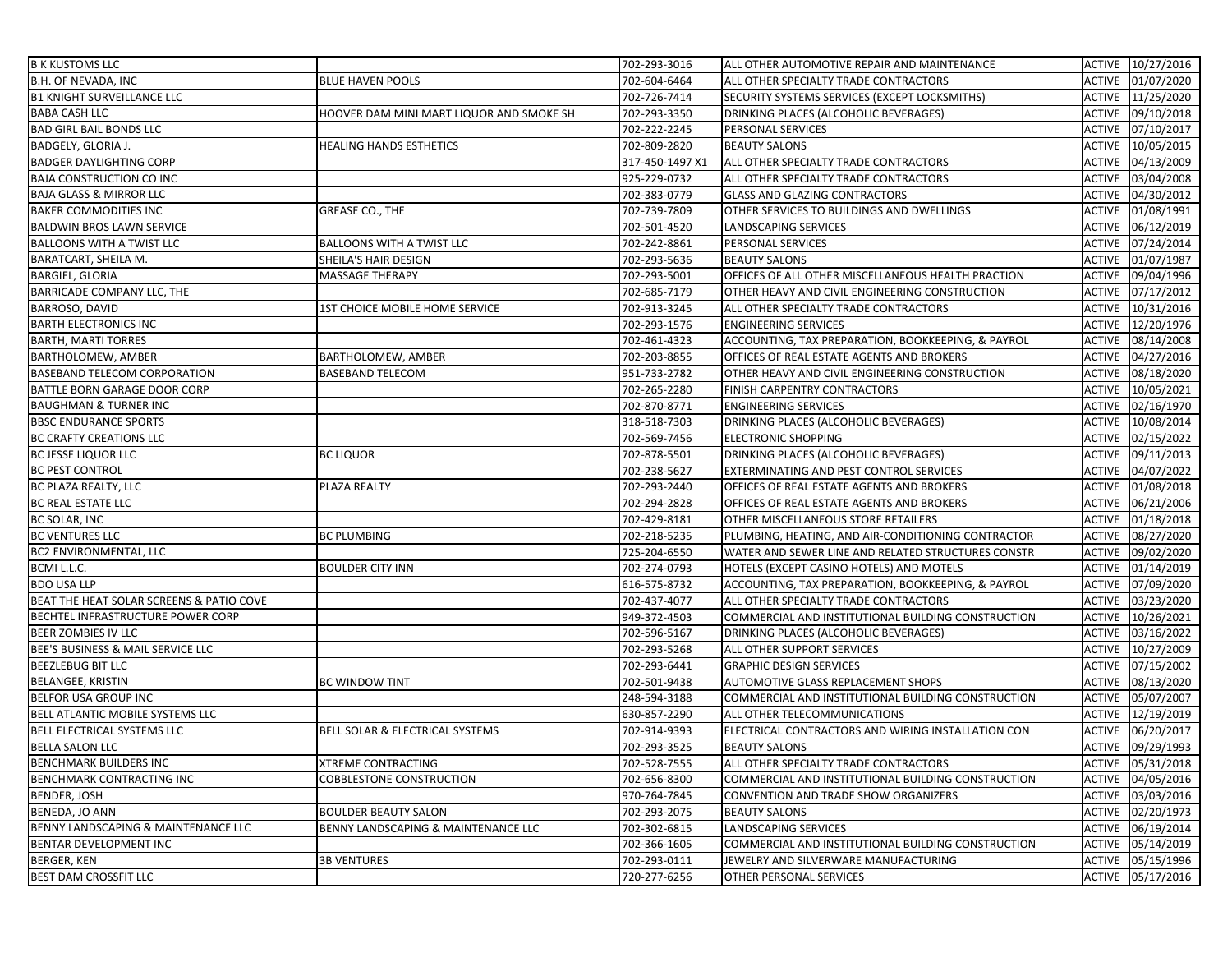| <b>BETA ENGINEERING LLC</b>                | BETA ENGINEERING LLC           | 318-487-9599 | OTHER HEAVY AND CIVIL ENGINEERING CONSTRUCTION     |               | ACTIVE 03/08/2012 |
|--------------------------------------------|--------------------------------|--------------|----------------------------------------------------|---------------|-------------------|
| BETH WOOD CASE MANAGEMENT LLC              |                                | 702-403-5648 | ALL OTHER MISC AMBULATORY HEALTH CARE SERVICES     | <b>ACTIVE</b> | 09/22/2008        |
| <b>BETHANY BAPTIST CHURCH</b>              |                                | 702-293-1912 | RELIGIOUS ORGANIZATIONS                            | <b>ACTIVE</b> | 04/08/2013        |
| BETHLEHEM CONSTRUCTION INC                 | BETHLEHEM CONSTRUCTION         | 509-782-1001 | COMMERCIAL AND INSTITUTIONAL BUILDING CONSTRUCTION | ACTIVE        | 04/19/2022        |
| BETKER, ZACHARY                            | <b>5 STAR FENCE CO</b>         | 702-460-5647 | ALL OTHER SPECIALTY TRADE CONTRACTORS              | <b>ACTIVE</b> | 07/22/2021        |
| BETTER PLACE CONSTRUCTION                  |                                | 702-815-9681 | ALL OTHER SPECIALTY TRADE CONTRACTORS              | <b>ACTIVE</b> | 04/22/2021        |
| <b>BETTER RIDE INC</b>                     |                                | 970-261-1869 | CONVENTION AND TRADE SHOW ORGANIZERS               | <b>ACTIVE</b> | 03/13/2018        |
| BFE, LLC                                   |                                | 702-301-0293 | OTHER AIRPORT OPERATIONS                           | <b>ACTIVE</b> | 05/11/2006        |
| <b>BG AGILITY LLC</b>                      | NADAC                          | 541-588-2388 | CONVENTION AND TRADE SHOW ORGANIZERS               | <b>ACTIVE</b> | 04/12/2021        |
| <b>BIG HORN PEST CONTROL LLC</b>           |                                | 702-327-4027 | EXTERMINATING AND PEST CONTROL SERVICES            | <b>ACTIVE</b> | 06/08/2017        |
| <b>BIG T &amp; THE BARON LLC</b>           |                                | 702-375-6923 | ACTIVITIES RELATED TO REAL ESTATE                  | <b>ACTIVE</b> | 12/18/2013        |
| <b>BIG T &amp; THE BARON LLC</b>           | <b>FORGE SOCIAL HOUSE</b>      | 702-293-6743 | DRINKING PLACES (ALCOHOLIC BEVERAGES)              | <b>ACTIVE</b> | 08/13/2014        |
| <b>BIG T'S CANTINA</b>                     |                                | 702-348-7816 | DRINKING PLACES (ALCOHOLIC BEVERAGES)              | <b>ACTIVE</b> | 11/19/2020        |
| <b>BIGHORN STORAGE LLC</b>                 |                                | 702-294-0598 | LESSORS OF MINWAREHOUSES & SELF-STORAGE UNITS      | <b>ACTIVE</b> | 04/24/2013        |
| <b>BIO LOGICAL LLC</b>                     |                                | 702-934-1311 | ALL OTHER SUPPORT SERVICES                         | <b>ACTIVE</b> | 06/26/2018        |
| <b>BISHOP CONTRACTING INC</b>              | <b>BISHOP AIR SERVICE</b>      | 702-565-9800 | PLUMBING, HEATING, AND AIR-CONDITIONING CONTRACTOR | ACTIVE        | 05/14/2015        |
| <b>BLACK &amp; VEATCH CORPORATION</b>      |                                | 702-732-0448 | <b>ENGINEERING SERVICES</b>                        | <b>ACTIVE</b> | 11/15/1999        |
| <b>BLACK CANYON ROOFING</b>                |                                | 702-293-5650 | ROOFING CONTRACTORS                                | <b>ACTIVE</b> | 09/11/1996        |
| <b>BLACK DIAMOND CONSTRUCTION</b>          |                                | 702-228-0005 | ALL OTHER SPECIALTY TRADE CONTRACTORS              | ACTIVE        | 01/17/2019        |
| BLACK MOUNTAIN AVIATION LLC                |                                | 702-283-4059 | OTHER SUPPORT ACTIVITIES FOR AIR TRANSPORTATION    | <b>ACTIVE</b> | 07/12/2005        |
| <b>BLACKBURN PEST CONTROL</b>              |                                | 702-451-0460 | EXTERMINATING AND PEST CONTROL SERVICES            | ACTIVE        | 12/29/1986        |
| <b>BLOC9 ARCHITECTURE LLC</b>              |                                | 702-854-6650 | ARCHITECTURAL SERVICES                             | <b>ACTIVE</b> | 02/17/2021        |
| BLONDIES BAIL BONDS LLC                    |                                | 702-388-9100 | PERSONAL SERVICES                                  | <b>ACTIVE</b> | 06/20/2017        |
| <b>BLOOM LLC</b>                           |                                | 702-294-4274 | HOME FURNISHINGS STORE                             | <b>ACTIVE</b> | 09/06/2011        |
| BLUE BELL CREAMERIES LP                    |                                | 979-836-7977 | GROCERY AND RELATED PRODUCTS WHOLESALERS           | <b>ACTIVE</b> | 04/18/2022        |
| BLUE BIRD CARPET CLEANING CO               |                                | 702-645-7070 | CARPET AND UPHOLSTERY CLEANING SERVICES            | <b>ACTIVE</b> | 05/04/2010        |
| BLUECHIP ACCOUNTING LLC                    |                                | 702-625-6406 | ACCOUNTING, TAX PREPARATION, BOOKKEEPING, & PAYROL | ACTIVE        | 04/11/2018        |
| <b>BLUSKY RESTORATION CONTRACTORS LLC</b>  |                                | 303-789-4258 | REMEDIATION & OTHER WASTE MANAGEMENT SERVICES      | <b>ACTIVE</b> | 04/13/2022        |
| <b>BMC WEST LLC</b>                        | SELECTBUILD NEVADA             | 702-636-5588 | ALL OTHER SPECIALTY TRADE CONTRACTORS              | <b>ACTIVE</b> | 01/27/2015        |
| <b>BND PLASTERING INC</b>                  |                                | 702-644-8980 | DRYWALL AND INSULATION CONTRACTORS                 | <b>ACTIVE</b> | 04/19/2000        |
| <b>BOATHOUSE II LLC</b>                    |                                | 702-293-2202 | LESSORS OF MINWAREHOUSES & SELF-STORAGE UNITS      | <b>ACTIVE</b> | 07/26/1989        |
| <b>BOATHOUSE LLC</b>                       |                                |              | LESSORS OF MINWAREHOUSES & SELF-STORAGE UNITS      | <b>ACTIVE</b> | 01/04/1977        |
| <b>BOMBARD ELECTRIC LLC</b>                |                                | 702-263-3570 | ELECTRICAL CONTRACTORS AND WIRING INSTALLATION CON | <b>ACTIVE</b> | 05/14/2009        |
| <b>BOMBARD MECHANICAL LLC</b>              | BOMBARD MECHANICAL LLC         | 702-940-4822 | PLUMBING, HEATING, AND AIR-CONDITIONING CONTRACTOR | <b>ACTIVE</b> | 11/18/2014        |
| <b>BOMBER PEST CONTROL</b>                 |                                | 702-376-0982 | EXTERMINATING AND PEST CONTROL SERVICES            | <b>ACTIVE</b> | 09/02/2021        |
| BONNETT, DAVID                             | <b>BONNETT'S CRANE SERVICE</b> | 702-592-7201 | ALL OTHER SPECIALTY TRADE CONTRACTORS              | <b>ACTIVE</b> | 03/12/2013        |
| <b>BOOM ROOTER &amp; HYDRO-JETTING LLC</b> |                                | 702-278-9348 | OTHER SERVICES TO BUILDINGS AND DWELLINGS          | <b>ACTIVE</b> | 02/25/2021        |
| <b>BORGES, TEREZA</b>                      | LADY BOTIQUE                   | 702-982-7007 | <b>ELECTRONIC SHOPPING</b>                         | <b>ACTIVE</b> | 09/29/2008        |
| BORLASE PLUMBING CO INC                    |                                | 702-873-3512 | PLUMBING, HEATING, AND AIR-CONDITIONING CONTRACTOR | <b>ACTIVE</b> | 06/30/1997        |
| <b>BOSTON TERRIER CLUB OF AMERICA</b>      |                                | 616-897-6245 | CONVENTION AND TRADE SHOW ORGANIZERS               | <b>ACTIVE</b> | 03/13/2017        |
| <b>BOULDER BLUE SCHOLARSHIP</b>            |                                | 702-265-5778 | CIVIC AND SOCIAL ORGANIZATIONS                     | <b>ACTIVE</b> | 07/28/2021        |
| <b>BOULDER BMX INC</b>                     |                                | 702-293-3116 | CIVIC AND SOCIAL ORGANIZATIONS                     | <b>ACTIVE</b> | 04/08/2013        |
| <b>BOULDER CAP 1 LLC</b>                   | CAPRIOTTI'S SANDWICH SHOP      | 702-294-7827 | LIMITED-SERVICE RESTAURANTS                        |               | ACTIVE 11/27/2017 |
| <b>BOULDER CHIROPRACTIC INC</b>            |                                | 702-293-0041 | OFFICES OF ALL OTHER MISCELLANEOUS HEALTH PRACTION |               | ACTIVE 07/06/1999 |
| BOULDER CITY AIR CONDITIONING INC          |                                | 702-293-4436 | PLUMBING, HEATING, AND AIR-CONDITIONING CONTRACTOR |               | ACTIVE 07/25/2016 |
| BOULDER CITY AIRPORT PROP LLC              |                                | 702-206-3812 | OTHER AIRPORT OPERATIONS                           |               | ACTIVE 03/07/2006 |
| BOULDER CITY ANTIQUE MARKET LLC            | GOATFEATHERS                   | 702-293-2733 | <b>USED MERCHANDISE STORES</b>                     |               | ACTIVE 02/18/2014 |
| <b>BOULDER CITY ART GUILD</b>              |                                | 702-293-2138 | OTHER GAMBLING INDUSTRIES                          |               | ACTIVE 04/08/2013 |
| <b>BOULDER CITY CO. STORE</b>              |                                | 702-296-3288 | GIFT, NOVELTY AND SOUVENIR STORES                  |               | ACTIVE 06/20/2019 |
| <b>BOULDER CITY COMMUNITY CLUB</b>         |                                | 702-293-4381 | OTHER GAMBLING INDUSTRIES                          |               | ACTIVE 04/08/2013 |
| <b>BOULDER CITY CRUISIN ASSOCIATION</b>    |                                | 702-812-6900 | CONVENTION AND TRADE SHOW ORGANIZERS               |               | ACTIVE 03/21/2022 |
|                                            |                                |              |                                                    |               |                   |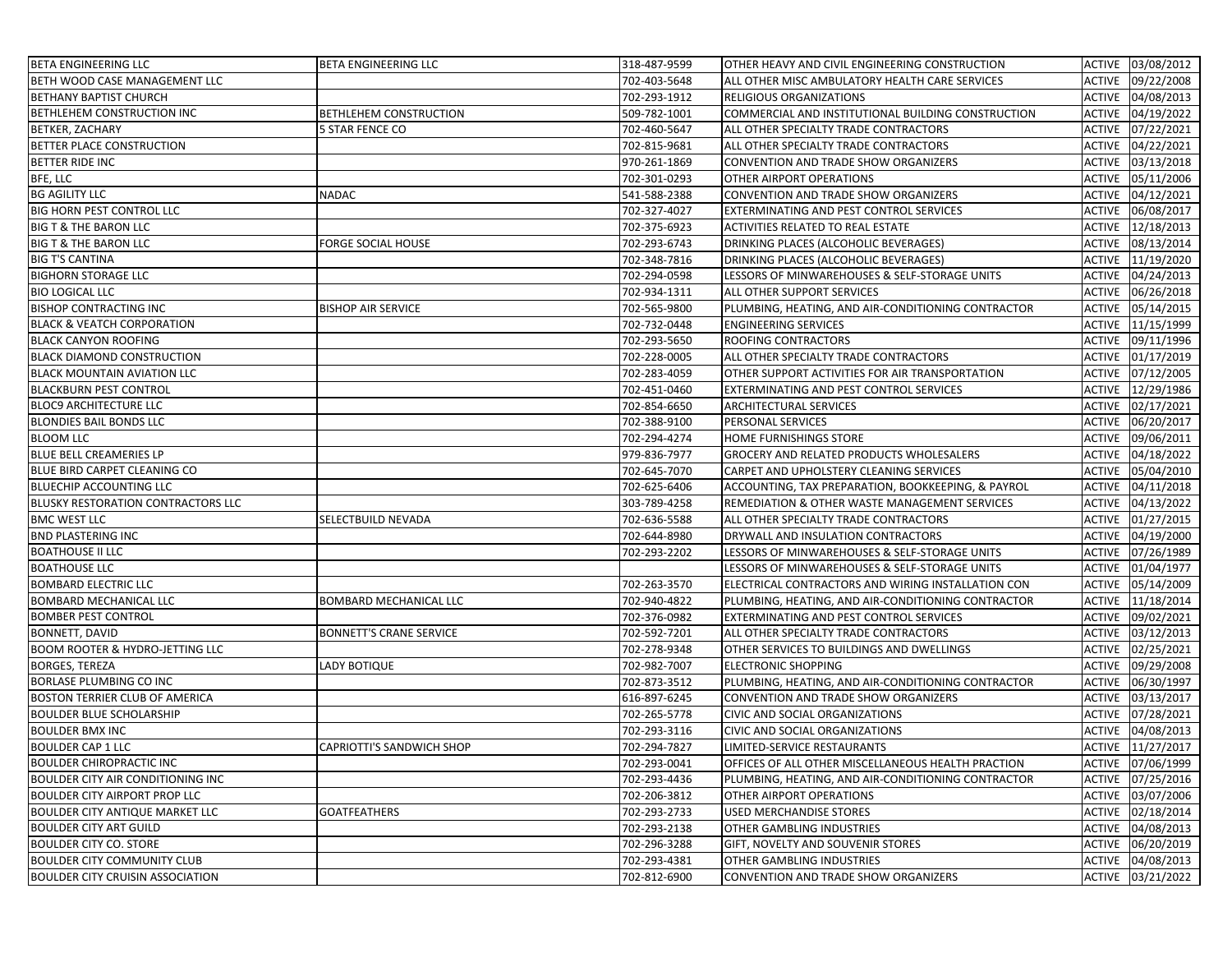| <b>BOULDER CITY DISPOSAL INC</b>                 |                                                   | 7022932276   | OTHER WASTE COLLECTION                             |        | ACTIVE 05/09/2005 |
|--------------------------------------------------|---------------------------------------------------|--------------|----------------------------------------------------|--------|-------------------|
| <b>BOULDER CITY FLORAL LLC</b>                   |                                                   | 702-293-3597 | <b>FLORISTS</b>                                    | ACTIVE | 04/18/2002        |
| BOULDER CITY FRIENDS OF THE ARTS INC             | <b>BOULDER CITY HISTORY &amp; ARTS FOUNDATION</b> | 702-461-6842 | CONVENTION AND TRADE SHOW ORGANIZERS               | ACTIVE | 03/28/2022        |
| BOULDER CITY FRIENDS OF THE LIBRARY              |                                                   | 702-277-7600 | CONVENTION AND TRADE SHOW ORGANIZERS               |        | ACTIVE 11/06/2017 |
| BOULDER CITY HENDERSON SWIM TEAM                 |                                                   | 702-810-6204 | CIVIC AND SOCIAL ORGANIZATIONS                     |        | ACTIVE 01/11/2017 |
| BOULDER CITY HOSPITAL FOUNDATION INC             |                                                   | 702-293-0214 | DRINKING PLACES (ALCOHOLIC BEVERAGES)              |        | ACTIVE 01/01/2000 |
| BOULDER CITY HOSPITAL INC                        | <b>BOULDER CITY PRIMARY CARE</b>                  | 702-293-4111 | <b>OUTPATIENT CARE CENTERS</b>                     | ACTIVE | 04/02/2018        |
| BOULDER CITY HOSPITAL INC                        |                                                   | 702-293-4111 | GENERAL MEDICAL AND SURGICAL HOSPITALS             |        | ACTIVE 01/01/2000 |
| BOULDER CITY MAGAZINE LLC                        |                                                   | 702-972-0661 | NEWSPAPER, PERIODICAL, BOOK & DIRECTORY PUBLISHERS |        | ACTIVE 03/25/2021 |
| <b>BOULDER CITY MUSEUM &amp; HISTORICAL ASSN</b> |                                                   | 702-293-3510 | CIVIC AND SOCIAL ORGANIZATIONS                     |        | ACTIVE 02/19/2014 |
| <b>BOULDER CITY PSYCHIC LLC</b>                  | <b>BC PSYCHIC</b>                                 | 702-544-9641 | OTHER PERSONAL SERVICES                            | ACTIVE | 08/17/2021        |
| <b>BOULDER CITY REVIEW</b>                       |                                                   | 702-383-0211 | NEWSPAPER, PERIODICAL, BOOK & DIRECTORY PUBLISHERS |        | ACTIVE 12/03/2009 |
| <b>BOULDER CITY ROTARY CLUB INC</b>              |                                                   | 702-400-7119 | DRINKING PLACES (ALCOHOLIC BEVERAGES)              |        | ACTIVE 01/01/2009 |
| <b>BOULDER CITY RUGBY</b>                        |                                                   | 702-408-0860 | CONVENTION AND TRADE SHOW ORGANIZERS               |        | ACTIVE 12/06/2017 |
| <b>BOULDER CITY SPORTS TAVERN</b>                | <b>BACKSTOP SPORTS PUB</b>                        | 702-294-8445 | DRINKING PLACES (ALCOHOLIC BEVERAGES)              |        | ACTIVE 01/28/1993 |
| BOULDER CITY SUNRISE ROTARY FOUNDATION           |                                                   | 702-510-7763 | DRINKING PLACES (ALCOHOLIC BEVERAGES)              | ACTIVE | 01/01/2010        |
| BOULDER DAM BREWING COMPANY                      |                                                   | 702-321-1945 | DRINKING PLACES (ALCOHOLIC BEVERAGES)              | ACTIVE | 02/08/2007        |
| BOULDER DAM CRANE CO LLC                         |                                                   | 702-412-0033 | ALL OTHER SPECIALTY TRADE CONTRACTORS              | ACTIVE | 08/03/2021        |
| <b>BOULDER DAM CREDIT UNION</b>                  |                                                   | 702-293-7777 | <b>CREDIT UNIONS</b>                               | ACTIVE | 02/14/2007        |
| <b>BOULDER FAMILY DENTAL</b>                     |                                                   | 702-294-1100 | OFFICES OF DENTISTS                                | ACTIVE | 10/28/2008        |
| <b>BOULDER MARINE LLC</b>                        |                                                   | 702-293-5838 | PERSONAL HOUSEHOLD GOODS REPAIR & MAINTENANCE      | ACTIVE | 09/30/2009        |
| BOULDER OAKS RV RESORT LLC                       |                                                   | 702-294-4425 | RV (RECREATIONAL VEHICLE) PARKS & CAMPGROUNDS      | ACTIVE | 04/18/2017        |
| <b>BOULDER PIT STOP INC</b>                      |                                                   | 702-293-7080 | DRINKING PLACES (ALCOHOLIC BEVERAGES)              | ACTIVE | 08/01/1994        |
| BOULDER PRIMARY CARE INC                         |                                                   | 702-293-4488 | OFFICES OF PHYSICIANS (EXCEPT MENTAL HEALTH)       | ACTIVE | 06/27/2018        |
| <b>BOULDER RIFLE &amp; PISTOL CLUB</b>           |                                                   | 702-293-1885 | CONVENTION AND TRADE SHOW ORGANIZERS               | ACTIVE | 08/26/2006        |
| BOULDER SOLAR POWER LLC                          |                                                   | 404-506-0269 | ELECTRIC POWER GENERATION, TRANSMISSION & DISTRIBU | ACTIVE | 10/11/2021        |
| <b>BOULDER THEATRE L L C</b>                     |                                                   | 702-293-1161 | THEATER COMPANIES AND DINNER THEATERS              | ACTIVE | 03/10/2014        |
| <b>BOULDER TREE SERVICE LLC</b>                  |                                                   | 702-293-4594 | OTHER SERVICES TO BUILDINGS AND DWELLINGS          | ACTIVE | 10/23/1995        |
| <b>BOYD MARTIN CONSTRUCTION</b>                  |                                                   | 702-454-9731 | COMMERCIAL AND INSTITUTIONAL BUILDING CONSTRUCTION | ACTIVE | 08/04/2005        |
| BOYER, CHERYL A.                                 | <b>CBOYER COUNSELING SERVICES</b>                 | 702-708-2216 | OFFICES OF ALL OTHER MISCELLANEOUS HEALTH PRACTION |        | ACTIVE 12/15/2015 |
| BPOE ELKS LODGE #1682                            |                                                   | 702-293-1023 | DRINKING PLACES (ALCOHOLIC BEVERAGES)              | ACTIVE | 09/25/1984        |
| BRADY INDUSTRIES OF NEVADA LLC                   |                                                   | 702-876-3990 | OTHER MISCELLANEOUS STORE RETAILERS                |        | ACTIVE 07/25/2011 |
| <b>BRANDON IRON INC</b>                          |                                                   | 702-798-0790 | ALL OTHER SPECIALTY TRADE CONTRACTORS              |        | ACTIVE 11/17/2008 |
| BRASS2COPPER MECHANICAL INC                      |                                                   | 951-667-4220 | PLUMBING, HEATING, AND AIR-CONDITIONING CONTRACTOR | ACTIVE | 05/10/2018        |
| BRAVO, VICTORIANO                                | <b>BRAVO LANDSCAPE</b>                            | 702-205-7921 | LANDSCAPING SERVICES                               |        | ACTIVE 04/19/2016 |
| BREAKTHRU BEVERAGE NEVADA BEER LLC               |                                                   | 702-735-9141 | BEER, WINE & DISTILLED ALC. BEV. MERCH. WHOLESALER |        | ACTIVE 12/28/2015 |
| BREAKTHRU BEVERAGE NEVADA LLC                    |                                                   | 702-735-9141 | BEER, WINE & DISTILLED ALC. BEV. MERCH. WHOLESALER |        | ACTIVE 12/22/2015 |
| BRECHLER, ANITA A.                               | QUILTS I AM                                       | 702-413-2140 | CUT AND SEW APPAREL CONTRACTORS                    | ACTIVE | 09/29/2015        |
| <b>BRENDYL ELECTRIC</b>                          | <b>BRENDYL ELECTRIC</b>                           | 702-433-2899 | ELECTRICAL CONTRACTORS AND WIRING INSTALLATION CON | ACTIVE | 11/03/2004        |
| <b>BRESLIN BUILDERS</b>                          |                                                   | 702-798-3977 | ALL OTHER SPECIALTY TRADE CONTRACTORS              |        | ACTIVE 12/16/1999 |
| BRICKER & BRICKER PAVER, INC                     | <b>BRAZILIAN PAVERS</b>                           | 702-257-8934 | <b>MASONRY CONTRACTORS</b>                         | ACTIVE | 12/11/2019        |
| <b>BRIDGESTONE RETAIL OPERATIONS LLC</b>         | FIRESTONE COMPLETE AUTO CARE                      | 702-294-0098 | <b>TIRE DEALERS</b>                                | ACTIVE | 06/12/2018        |
| <b>BRIGHT LIGHTS ELECTRIC LLC</b>                |                                                   | 702-553-6893 | ELECTRICAL CONTRACTORS AND WIRING INSTALLATION CON |        | ACTIVE 01/14/2021 |
| <b>BRIGHTER THAN BEFORE LLC</b>                  | ANDEEPANTS                                        | 702-375-2240 | <b>CUT AND SEW APPAREL CONTRACTORS</b>             |        | ACTIVE 05/28/2015 |
| BRIGHTVIEW LANDSCAPE DEVELOPMENT                 |                                                   | 818-223-8500 | OTHER HEAVY AND CIVIL ENGINEERING CONSTRUCTION     |        | ACTIVE 04/10/2003 |
| <b>BROADBENT &amp; ASSOCIATES INC</b>            |                                                   | 702-563-0600 | <b>ENGINEERING SERVICES</b>                        |        | ACTIVE 12/17/1987 |
| <b>BROTHER SONNY LLC</b>                         |                                                   | 702-293-7343 | COMMERCIAL AND INSTITUTIONAL BUILDING CONSTRUCTION |        | ACTIVE 03/25/2008 |
| BROWN INK BOOKKEEPING INCORPORATED               |                                                   | 702-592-3040 | ACCOUNTING, TAX PREPARATION, BOOKKEEPING, & PAYROL |        | ACTIVE 02/10/2014 |
| <b>BROWN'S HOT DOGS LLC</b>                      | <b>BROWN'S HOT DOGS</b>                           | 702-575-5857 | MOBILE FOOD SERVICES                               | ACTIVE | 11/18/2021        |
| <b>BRUCE, DEHAVEN</b>                            | HALCYON PLUMBING                                  | 702-368-7540 | PLUMBING, HEATING, AND AIR-CONDITIONING CONTRACTOR | ACTIVE | 09/17/1998        |
| BRYAN A LOWE & ASSOCIATES PROFESSIONAL           |                                                   | 702-293-6888 | OFFICES OF LAWYERS                                 |        | ACTIVE 05/18/1989 |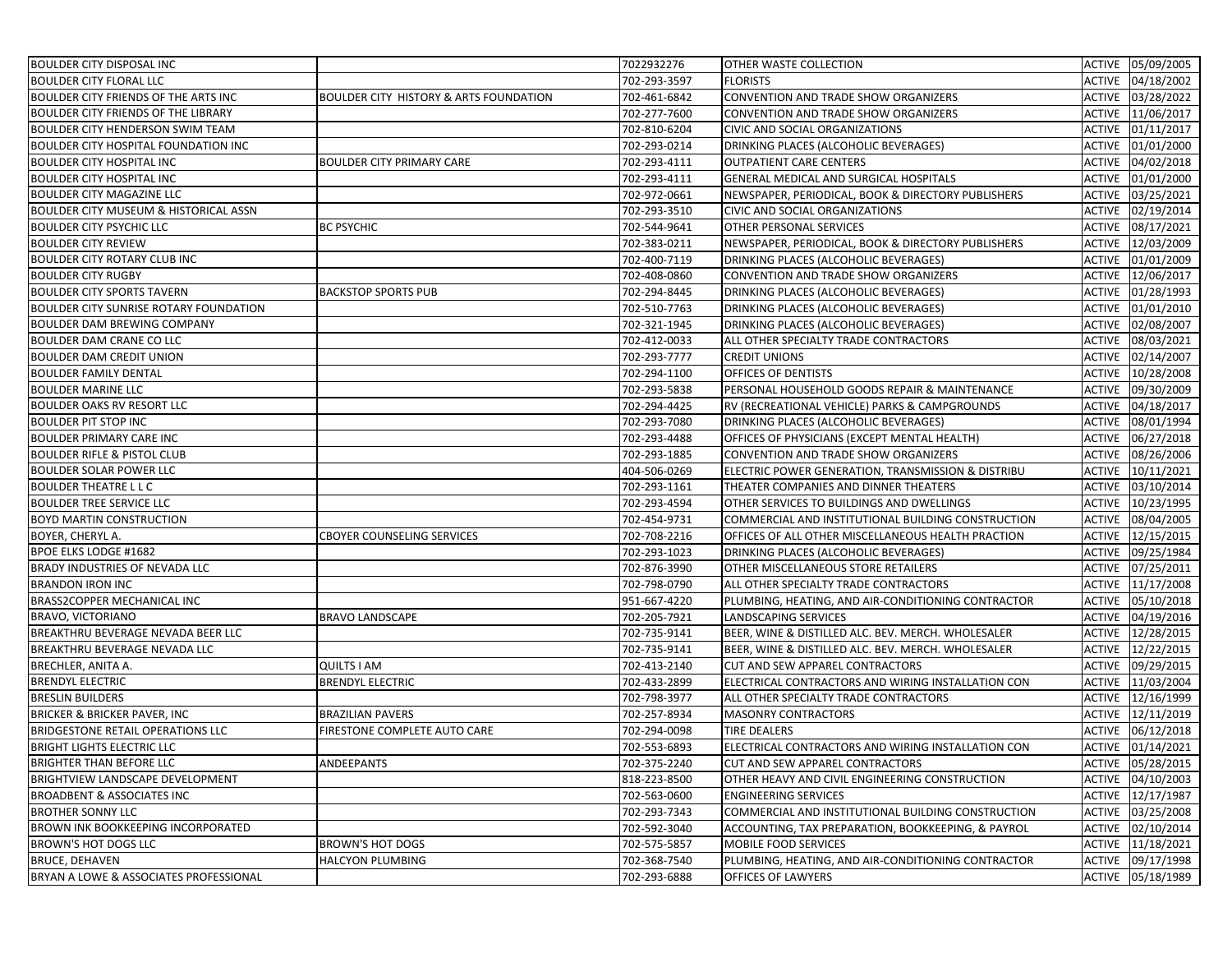| BUDD, WILLIAM J.                         | <b>BUDD'S PLUMBING</b>                  | 702-293-4133 | PLUMBING, HEATING, AND AIR-CONDITIONING CONTRACTOR |               | ACTIVE 07/31/1980 |
|------------------------------------------|-----------------------------------------|--------------|----------------------------------------------------|---------------|-------------------|
| <b>BUILDER GROUP LLC</b>                 |                                         | 702-742-4394 | POURED CONCRETE FOUNDATION AND STRUCTURE CONTRACTO |               | ACTIVE 07/02/2020 |
| <b>BUILDER SERVICES GROUP, INC</b>       | SILVER STATE SPECIALTIES                | 702-383-8191 | FRAMING CONTRACTORS                                |               | ACTIVE 07/03/2019 |
| BUILDER SERVICES GROUP, INC.             | CENTRAL VALLEY-SILVER STATE SPECIALTIES | 386-304-2222 | <b>FRAMING CONTRACTORS</b>                         | <b>ACTIVE</b> | 01/09/2003        |
| <b>BUILDERS DESIGN GROUP LLC</b>         |                                         | 702-616-0494 | <b>FRAMING CONTRACTORS</b>                         |               | ACTIVE 08/08/2018 |
| <b>BULLEN, KIMBERLY</b>                  | <b>BULLEN, KIMBERLY</b>                 | 702-293-3525 | <b>BEAUTY SALONS</b>                               |               | ACTIVE 05/12/2015 |
| BULWARK EXTERMINATING LLC                |                                         | 480-481-2306 | EXTERMINATING AND PEST CONTROL SERVICES            |               | ACTIVE 04/14/2003 |
| <b>BURCH, DEAN</b>                       | <b>FIREWORKS WEST</b>                   | 435-753-2070 | ALL OTHER AMUSEMENT AND RECREATION INDUSTRIES      | ACTIVE        | 09/01/2015        |
| <b>BURNS PEST ELIMINATION INC</b>        |                                         | 602-971-4782 | EXTERMINATING AND PEST CONTROL SERVICES            |               | ACTIVE 08/01/2018 |
| <b>BURR, BLAKE</b>                       | COPPER CREEK CONSTRUCTION               | 702-898-7873 | ALL OTHER SPECIALTY TRADE CONTRACTORS              |               | ACTIVE 11/23/1999 |
| <b>BUZZ EVENTS LLC</b>                   | <b>BUZZ EVENTS</b>                      | 702-606-5699 | <b>CONSUMER GOODS RENTAL</b>                       | <b>ACTIVE</b> | 07/28/2021        |
| BY DZIGN LLC                             |                                         | 702-684-7300 | <b>CONSUMER GOODS RENTAL</b>                       | <b>ACTIVE</b> | 05/10/2018        |
| BYRD UNDERGROUND LLC                     | BYRD UNDERGROUND LLC                    | 702-644-8888 | OTHER HEAVY AND CIVIL ENGINEERING CONSTRUCTION     | <b>ACTIVE</b> | 06/05/2008        |
| C & C PROPERTIES GROUP, INC              | CORE TRUCKING                           | 702-589-0292 | ALL OTHER SUPPORT SERVICES                         | <b>ACTIVE</b> | 01/30/2020        |
| C & H PLUMBING, LLC                      |                                         | 702-474-0226 | PLUMBING, HEATING, AND AIR-CONDITIONING CONTRACTOR | <b>ACTIVE</b> | 09/11/2017        |
| C & K GRAY HOLDINGS LLC                  | VOGUE MARINE CENTER                     | 909-709-2575 | LESSORS OF MINWAREHOUSES & SELF-STORAGE UNITS      | <b>ACTIVE</b> | 01/26/2022        |
| C A GROUP INC.                           |                                         | 702-685-5945 | ARCHITECTURAL, ENGINEERING & RELATED SERVICES      | <b>ACTIVE</b> | 08/29/2016        |
| C AND C ROOFING                          |                                         | 702-568-8493 | ROOFING CONTRACTORS                                | <b>ACTIVE</b> | 08/05/2013        |
| C AND S COMPANY INC                      |                                         | 702-384-1177 | OTHER HEAVY AND CIVIL ENGINEERING CONSTRUCTION     | <b>ACTIVE</b> | 05/12/2014        |
| C B J INC                                | H & H EXCAVATION & SAW CUTTING          | 702-897-5617 | CONSTRUCTION                                       | <b>ACTIVE</b> | 05/01/2018        |
| C G & B ENTERPRISES INC                  |                                         | 512-250-2910 | ALL OTHER SPECIALTY TRADE CONTRACTORS              | <b>ACTIVE</b> | 08/26/1996        |
| C G ASSET RECOVERY                       |                                         | 702-564-6922 | REPOSSESSION SERVICES                              | <b>ACTIVE</b> | 03/24/2014        |
| CACTUS AIR LLC                           |                                         | 702-505-5312 | PLUMBING, HEATING, AND AIR-CONDITIONING CONTRACTOR | <b>ACTIVE</b> | 07/30/2018        |
| CALIFORNIA BURRITO MEXICAN GRILL LLC     |                                         | 702-979-0180 | <b>FULL-SERVICE RESTAURANTS</b>                    |               | ACTIVE 04/07/2022 |
| CALL, CATHERINE                          | <b>BOULDER CITY SHAVED ICE COMPANY</b>  | 435-313-7059 | ICE CREAM AND FROZEN DESSERT MANUFACTURING         |               | ACTIVE 04/20/2022 |
| CALLAHAN, ERIC                           | AFFORDABLE TREE SERVICE                 | 702-837-5000 | OTHER SERVICES TO BUILDINGS AND DWELLINGS          | <b>ACTIVE</b> | 09/17/2002        |
| CALLIDUS ELECTRIC LLC                    |                                         | 702-403-4562 | ELECTRICAL CONTRACTORS AND WIRING INSTALLATION CON | <b>ACTIVE</b> | 06/28/2018        |
| CALVARY CHAPEL BOULDER CITY              |                                         | 702-454-4003 | RELIGIOUS ORGANIZATIONS                            |               | ACTIVE 01/01/2000 |
| CAMPBELL MECHANICAL LLC                  |                                         | 702-807-6497 | PLUMBING, HEATING, AND AIR-CONDITIONING CONTRACTOR | <b>ACTIVE</b> | 08/17/2021        |
| CAMPOS, EDGAR A.                         | DO IT RIGHT LAWN CARE                   | 702-502-3455 | LANDSCAPING SERVICES                               | <b>ACTIVE</b> | 12/13/2017        |
| CANNON, JOE                              |                                         | 702-860-3172 | LESSORS OF RESIDENTIAL BUILDINGS AND DWELLINGS     | <b>ACTIVE</b> | 03/31/2003        |
| CANYON FLIGHT TRADING COMPANY LLC        |                                         | 702-638-3200 | GIFT, NOVELTY AND SOUVENIR STORES                  |               | ACTIVE 06/25/2009 |
| CANYON PLUMBING LLC                      |                                         | 702-431-4848 | PLUMBING, HEATING, AND AIR-CONDITIONING CONTRACTOR | <b>ACTIVE</b> | 09/08/2011        |
| CANYON ROAD SELF STORAGE INC             |                                         | 702-294-5025 | LESSORS OF MINWAREHOUSES & SELF-STORAGE UNITS      | <b>ACTIVE</b> | 06/29/2000        |
| <b>CAPE CORPORATION</b>                  | DIVINE ABOUT THE FENCE                  | 702-651-1787 | ALL OTHER SPECIALTY TRADE CONTRACTORS              | ACTIVE        | 09/08/2011        |
| CAPRI 35 LP                              | <b>CAPRI APARTMENTS</b>                 | 714-637-5800 | LESSORS OF RESIDENTIAL BUILDINGS AND DWELLINGS     | <b>ACTIVE</b> | 03/03/2022        |
| CAPRIATI CONSTRUCTION CORP INC           |                                         | 702-547-1182 | OTHER HEAVY AND CIVIL ENGINEERING CONSTRUCTION     | <b>ACTIVE</b> | 04/28/2011        |
| CARDS O' GLEE LLC                        |                                         | 630-824-7547 | OTHER MISCELLANEOUS STORE RETAILERS                | <b>ACTIVE</b> | 06/14/2021        |
| CARDUCCI, TODD                           | CARDUCCIS CARPET CLEANING               | 702-566-1155 | CARPET AND UPHOLSTERY CLEANING SERVICES            | <b>ACTIVE</b> | 02/23/2015        |
| <b>CARKEY LLC</b>                        |                                         | 702-415-8657 | PHOTOGRAPHY STUDIOS, PORTRAIT                      |               | ACTIVE 05/02/2018 |
| CARLISLE-WADE, HEIDI ANNE                |                                         | 702-423-3054 | OFFICES OF REAL ESTATE AGENTS AND BROKERS          | <b>ACTIVE</b> | 11/21/2019        |
| CARLS AIR CONDITIONING & SHEET METAL INC |                                         | 702-565-8751 | COMMERCIAL AND INSTITUTIONAL BUILDING CONSTRUCTION | <b>ACTIVE</b> | 07/05/1964        |
| CAROLLO ENGINEERS, INC                   |                                         | 602-263-9500 | ARCHITECTURAL, ENGINEERING & RELATED SERVICES      |               | ACTIVE 04/02/2020 |
| CARRIAGE FUNERAL HOLDINGS INC            | <b>BUNKERS MEMORY GARDENS MORTUARY</b>  | 702-645-1174 | FUNERAL HOMES AND FUNERAL SERVICES                 |               | ACTIVE 04/12/1999 |
| CARRIAGE FUNERAL HOLDINGS INC            | <b>BUNKERS EDEN VALE MORTUARY</b>       | 702-645-1174 | FUNERAL HOMES AND FUNERAL SERVICES                 |               | ACTIVE 04/12/1999 |
| CARSON'S CORNER, INC.                    | <b>FASTSIGNS</b>                        | 705-251-7446 | OTHER SERVICES TO BUILDINGS AND DWELLINGS          |               | ACTIVE 06/18/2012 |
| CARTWRIGHT CONCRETE INC                  |                                         | 702-565-6608 | POURED CONCRETE FOUNDATION AND STRUCTURE CONTRACTO |               | ACTIVE 07/07/2014 |
| <b>CASAS ELECTRIC INC</b>                |                                         | 702-597-2093 | ELECTRICAL CONTRACTORS AND WIRING INSTALLATION CON |               | ACTIVE 09/06/2011 |
| <b>CASCADE DRILLING LP</b>               |                                         | 425-527-9700 | WATER AND SEWER LINE AND RELATED STRUCTURES CONSTR |               | ACTIVE 04/04/2018 |
| CASCATA, LLC                             | CASCATA                                 | 702-294-2005 | DRINKING PLACES (ALCOHOLIC BEVERAGES)              | <b>ACTIVE</b> | 09/07/2017        |
| CASEY, MICHAEL L.                        | <b>BOULDER CONCRETE</b>                 | 702-595-3031 | POURED CONCRETE FOUNDATION AND STRUCTURE CONTRACTO |               | ACTIVE 12/26/1979 |
|                                          |                                         |              |                                                    |               |                   |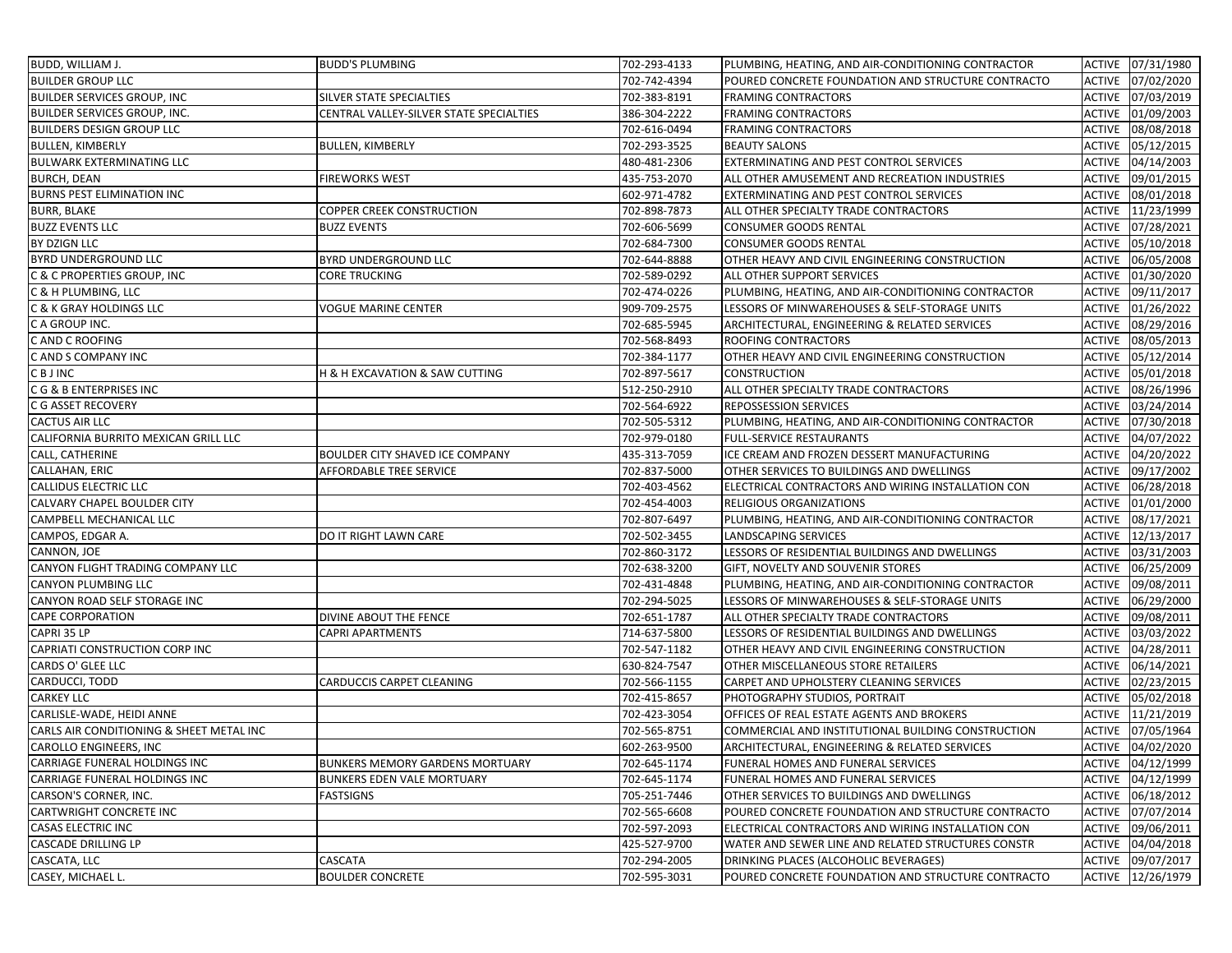| CASHMAN EQUIPMENT COMPANY                 |                                           | 702-649-8777      | COMMERCIAL INDUSTRIAL MACHINERY EQUIP REPAIR MAINT |               | ACTIVE 06/13/2012 |
|-------------------------------------------|-------------------------------------------|-------------------|----------------------------------------------------|---------------|-------------------|
| CASINO CONNECTION INTL LLC                |                                           | 609-992-5508      | NEWSPAPER, PERIODICAL, BOOK & DIRECTORY PUBLISHERS | <b>ACTIVE</b> | 08/13/2020        |
| CASSARO ENTERPRISES, INC                  | A A CASSARO PLUMBING                      | 702-361-5386      | PLUMBING, HEATING, AND AIR-CONDITIONING CONTRACTOR | <b>ACTIVE</b> | 03/08/1989        |
| CASTLEBERRY, WAYNE                        | AMERICAN PEST CONTROL                     | 702-382-3343      | EXTERMINATING AND PEST CONTROL SERVICES            | <b>ACTIVE</b> | 05/04/1989        |
| <b>CBRE INC</b>                           |                                           | 310-380-5946      | OFFICES OF REAL ESTATE AGENTS AND BROKERS          | <b>ACTIVE</b> | 09/19/1995        |
| CCE NV LLC                                | FETCH-A-TECH                              | 702-483-3333 X 27 | PLUMBING, HEATING, AND AIR-CONDITIONING CONTRACTOR | <b>ACTIVE</b> | 03/10/2014        |
| <b>CCELV CORP</b>                         | <b>CLASSY CLOSETS</b>                     | 702-207-2201      | <b>FRAMING CONTRACTORS</b>                         | <b>ACTIVE</b> | 01/28/2008        |
| CEBALLOS, LILIA L.                        | AZTEC BAIL BONDS                          | 702-451-2245      | PERSONAL SERVICES                                  | <b>ACTIVE</b> | 06/28/2017        |
| CENTENNIAL CONCRETE                       |                                           | 702-564-1675      | POURED CONCRETE FOUNDATION AND STRUCTURE CONTRACTO | <b>ACTIVE</b> | 10/07/1993        |
| CENTER CUT LANDSCAPING LLC                | CENTER CUT LANDSCAPE SERVICES             | 702-379-0428      | SITE PREPARATION CONTRACTORS                       | <b>ACTIVE</b> | 08/20/2019        |
| CENTERPOINT LANDSCAPING SERVICES, INC     |                                           | 702-564-1853      | SITE PREPARATION CONTRACTORS                       | <b>ACTIVE</b> | 06/06/2019        |
| CHAD N. GUBLER, D.D.S., CASINO DIRECT, L  | <b>BOULDER CITY SMILES</b>                | 702-322-2200      | OFFICES OF DENTISTS                                | <b>ACTIVE</b> | 12/11/2017        |
| CHAMPAGNE HANDYMAN SERVICE LLC            | CHAMPAGNE HANDYMAN SERVICE LLC            | 702-601-5143      | FRAMING CONTRACTORS                                | <b>ACTIVE</b> | 08/12/2014        |
| CHARACTERS UNLIMITED INC                  |                                           | 702-294-0563      | MISCELLANEOUS MANUFACTURING                        | <b>ACTIVE</b> | 10/04/1989        |
| <b>CHARGER CONSTRUCTION LLC</b>           |                                           | 702-807-4137      | ALL OTHER SPECIALTY TRADE CONTRACTORS              | <b>ACTIVE</b> | 08/31/2011        |
| CHARLES T ARMOUR CRAFTSMAN LLC            |                                           | 702-595-2628      | FRAMING CONTRACTORS                                | <b>ACTIVE</b> | 05/15/2013        |
| CHARLIE BROWN CONSTRUCTION                |                                           | 702-878-4579      | OTHER HEAVY AND CIVIL ENGINEERING CONSTRUCTION     | <b>ACTIVE</b> | 05/27/1965        |
| CHASON ELECTRIC INC                       | WILLIAMS ELECTRIC                         | 702-657-1218      | ELECTRICAL CONTRACTORS AND WIRING INSTALLATION CON | <b>ACTIVE</b> | 01/04/2001        |
| CHAZELL ENTERPRISES INC                   | CHAZELL AIR CONDITIONING & HEATING        | 702-647-3355      | PLUMBING, HEATING, AND AIR-CONDITIONING CONTRACTOR | <b>ACTIVE</b> | 02/24/2015        |
| CHECKER CAB COMPANY                       |                                           | 702-873-8012      | TAXI SERVICE                                       | <b>ACTIVE</b> | 02/07/2012        |
| CHIKISS BOTANAS N BEER                    | NOKIA BAR                                 | 702-980-1110      | DRINKING PLACES (ALCOHOLIC BEVERAGES)              | <b>ACTIVE</b> | 09/11/2018        |
| CHILLY JILLY'Z LLC                        |                                           | 702-294-7790      | DRINKING PLACES (ALCOHOLIC BEVERAGES)              | <b>ACTIVE</b> | 08/29/2013        |
| CHINA A GO GO XIII LLC                    | CHINA A GO GO                             | 702-294-7788      | LIMITED-SERVICE RESTAURANTS                        | <b>ACTIVE</b> | 12/22/2015        |
| CHINA BISTRO NV INC                       |                                           | 718-552-7282      | DRINKING PLACES (ALCOHOLIC BEVERAGES)              | <b>ACTIVE</b> | 01/28/2020        |
| CHRIST LUTHERAN CHURCH                    |                                           | 702-293-4332      | RELIGIOUS ORGANIZATIONS                            | <b>ACTIVE</b> | 01/01/2000        |
| CHRIST LUTHERAN CHURCH - LITTLE LAMBS     |                                           | 702-293-4332      | ALL OTHER MISCELLANEOUS SCHOOLS AND INSTRUCTION    | <b>ACTIVE</b> | 11/02/2000        |
| CHRISTIAN CENTER DAY CARE                 |                                           | 702-293-2360      | USED MERCHANDISE STORES                            | <b>ACTIVE</b> | 09/18/1969        |
| CHRISTIAN HOSPICE LLC                     |                                           | 702-576-1313      | HOME HEALTH CARE SERVICES                          | <b>ACTIVE</b> | 12/09/2020        |
| CHRISTINA HILLYER LLC                     |                                           | 702-486-9722      | OFFICES OF REAL ESTATE AGENTS AND BROKERS          | <b>ACTIVE</b> | 09/17/2020        |
| CHRISTOPHER DONNELLY & ALEXIS DONNELLY    | VEGAS AUTO SPA TRUCK & TRAILER WASH       | 702-375-8959      | CAR WASHES                                         | <b>ACTIVE</b> | 11/06/2018        |
| CHRISTOPHER R TILMAN ESQ CHARTERED        |                                           | 702-214-4208      | OFFICES OF LAWYERS                                 | <b>ACTIVE</b> | 01/30/2013        |
| CHROVIAN, CARY                            | PROFFITI SIGNS & GRAPHICS                 | 702-564-8087      | OTHER SERVICES TO BUILDINGS AND DWELLINGS          | <b>ACTIVE</b> | 03/24/2009        |
| CHURCH UNITED METHODIST B C               | BC UNITED METHODIST FELLOWSHIP            | 702-321-7779      | CONVENTION AND TRADE SHOW ORGANIZERS               | <b>ACTIVE</b> | 08/14/2014        |
| <b>CIPRES TREE SERVICE</b>                |                                           | 702-401-6014      | OTHER SERVICES TO BUILDINGS AND DWELLINGS          | <b>ACTIVE</b> | 07/14/2005        |
| CITY SEAMLESS LLC                         |                                           | 888-589-2707      | ALL OTHER SPECIALTY TRADE CONTRACTORS              | <b>ACTIVE</b> | 08/10/2021        |
| CITY TOWING INC                           | <b>QUALITY TOWING</b>                     | 702-649-5711      | MOTOR VEHICLE TOWING                               | <b>ACTIVE</b> | 07/17/2002        |
| CITYWIDE FIRE SERVICES INC                |                                           | 702-435-4868      | OTHER SERVICES TO BUILDINGS AND DWELLINGS          | <b>ACTIVE</b> | 11/20/2013        |
| CJ STYLES, LLC                            | <b>FANTASTIC SAMS</b>                     | 702-588-9755      | <b>BEAUTY SALONS</b>                               | <b>ACTIVE</b> | 12/28/2021        |
| CLAREMONT HEIGHTS DEV CO                  |                                           | 702-293-1085      | CONSTRUCTION                                       | <b>ACTIVE</b> | 03/15/1973        |
| CLARK COUNTY WINDOW INC                   | ATI WINDOWS                               | 909-547-3480      | <b>GLASS AND GLAZING CONTRACTORS</b>               | <b>ACTIVE</b> | 09/11/2018        |
| CLARK, JAMIE                              | JAMIE JANE PHOTOGRAPHY                    | 702-802-9029      | PHOTOGRAPHY STUDIOS, PORTRAIT                      | <b>ACTIVE</b> | 08/26/2019        |
| CLASSIC DESIGN GROUP CDG LLC              |                                           | 702-450-5088      | COMPUTER SYSTEMS DESIGN SERVICES                   | <b>ACTIVE</b> | 07/24/2018        |
| <b>CLASSIC DOOR &amp; TRIM INC</b>        | CLASSIC DOOR & TRIM CO INC                | 702-367-2225      | FRAMING CONTRACTORS                                | <b>ACTIVE</b> | 08/21/2018        |
| <b>CLASSIC FLOORS &amp; INTERIORS LLC</b> | <b>CLASSIC FLOORS &amp; INTERIORS LLC</b> | 702-853-333       | <b>FLOORING CONTRACTORS</b>                        |               | ACTIVE 06/26/2014 |
| <b>CLEARVIEW POOLS INC</b>                | CLEARVIEW POOLS INC                       | 702-396-3865      | ALL OTHER SPECIALTY TRADE CONTRACTORS              | <b>ACTIVE</b> | 04/18/2016        |
| <b>CLEVELANDS INC</b>                     | CLEVELANDS                                | 702-580-8503      | DRINKING PLACES (ALCOHOLIC BEVERAGES)              |               | ACTIVE 06/24/2019 |
| <b>CLICK YOUR DEAL</b>                    |                                           | 702-845-0205      | ELECTRONIC SHOPPING                                |               | ACTIVE 05/07/2020 |
| <b>CLIMATEC LLC</b>                       |                                           | 602-944-3330      | PLUMBING, HEATING, AND AIR-CONDITIONING CONTRACTOR |               | ACTIVE 10/25/2016 |
| CLOVER CABLE OF OHIO INC                  |                                           | 202-644-6503      | ELECTRICAL CONTRACTORS AND WIRING INSTALLATION CON |               | ACTIVE 01/09/1996 |
| CM WORKS INC                              |                                           | 702-256-4335      | ENGINEERING SERVICES                               | <b>ACTIVE</b> | 07/21/2009        |
| <b>CMC STEEL FABRICATORS INC</b>          |                                           | 702-262-1800      | ALL OTHER SPECIALTY TRADE CONTRACTORS              |               | ACTIVE 12/19/2012 |
|                                           |                                           |                   |                                                    |               |                   |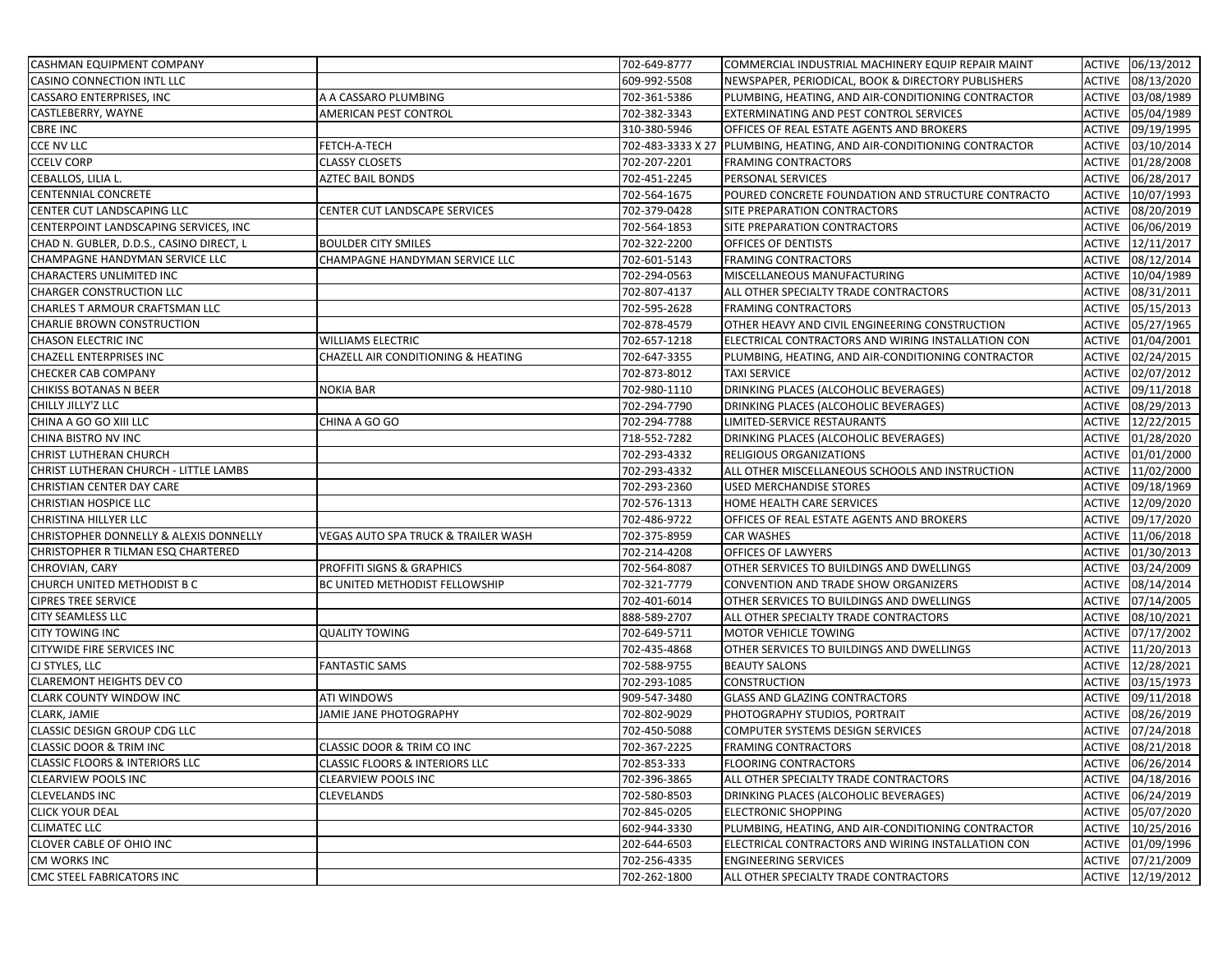| <b>CMMCM LLC</b>                         | MULLER CONSTRUCTION                     | 702-832-1111 | COMMERCIAL AND INSTITUTIONAL BUILDING CONSTRUCTION |               | ACTIVE 06/29/2015 |
|------------------------------------------|-----------------------------------------|--------------|----------------------------------------------------|---------------|-------------------|
| CMOR PERFORMANCE, LLC                    |                                         | 702-360-4900 | <b>GENERAL AUTOMOTIVE REPAIR</b>                   |               | ACTIVE 07/27/2010 |
| <b>CO2 MONITORING LLC</b>                |                                         | 702-844-8428 | ALL OTHER SPECIALTY TRADE CONTRACTORS              |               | ACTIVE 07/12/2021 |
| <b>COBRA ELECTRIC LLC</b>                |                                         | 702-293-2338 | ELECTRICAL CONTRACTORS AND WIRING INSTALLATION CON | ACTIVE        | 07/16/2008        |
| COFFEE CUP, THE                          |                                         | 702-294-0517 | DRINKING PLACES (ALCOHOLIC BEVERAGES)              |               | ACTIVE 12/31/2003 |
| COINSTAR ASSET HOLDINGS, LLC             |                                         | 425-943-8721 | <b>VENDING MACHINE OPERATORS</b>                   | <b>ACTIVE</b> | 01/29/2014        |
| COLEMAN AMERICAN MOVING SERVICES INC     | COLEMAN AMERICAN MOVING SERVICES INC    | 702-399-1288 | USED HOUSEHOLD AND OFFICE GOODS MOVING             | <b>ACTIVE</b> | 09/05/2018        |
| COLLECTOR'S DREAM CARS LAS VEGAS LLC     |                                         | 702-600-2773 | <b>USED CAR DEALERS</b>                            | <b>ACTIVE</b> | 09/16/2019        |
| <b>COLORADO RIVER COFFEE ROASTERS</b>    |                                         | 702-521-3686 | COFFEE AND TEA MANUFACTURING                       |               | ACTIVE 03/25/2009 |
| COMMERCIAL CONSULTING SERVICES INC       |                                         | 702-731-1646 | PLUMBING, HEATING, AND AIR-CONDITIONING CONTRACTOR | <b>ACTIVE</b> | 06/17/2009        |
| COMMERCIAL FIRE PROTECTION - NV INC      |                                         | 949-415-2650 | PLUMBING, HEATING, AND AIR-CONDITIONING CONTRACTOR | <b>ACTIVE</b> | 12/07/2020        |
| COMMERCIAL ROOFERS INC                   |                                         | 702-876-1777 | ROOFING CONTRACTORS                                | <b>ACTIVE</b> | 05/07/1998        |
| COMMUNICATION ELECTRONIC SYSTEMS         |                                         | 702-643-7566 | ELECTRICAL CONTRACTORS AND WIRING INSTALLATION CON |               | ACTIVE 11/05/2003 |
| COMPLETE TAX & BOOKKEEPING LLC           |                                         | 702-293-5357 | ACCOUNTING, TAX PREPARATION, BOOKKEEPING, & PAYROL | <b>ACTIVE</b> | 04/18/2012        |
| COMPTON, KEITH A.                        | HOOSIER DAM HANDYMAN                    | 725-999-8204 | OTHER SERVICES TO BUILDINGS AND DWELLINGS          | <b>ACTIVE</b> | 04/17/2019        |
| COMPUTER PROJECTION SYSTEMS LLC          | CCS PRESENTATION SYSTEMS LLC            | 702-869-0020 | ELECTRICAL CONTRACTORS AND WIRING INSTALLATION CON | <b>ACTIVE</b> | 03/23/2011        |
| CONCEPT DESIGN BUILDING GROUP INC        |                                         | 702-348-4686 | ALL OTHER SPECIALTY TRADE CONTRACTORS              | <b>ACTIVE</b> | 08/20/2020        |
| <b>CONCIERGE HOSPICE CARE</b>            |                                         | 702-527-9452 | HOME HEALTH CARE SERVICES                          | <b>ACTIVE</b> | 06/17/2021        |
| CONCIERGES OF LAKE LAS VEGAS, LLC        |                                         | 702-339-5981 | OTHER PERSONAL SERVICES                            | ACTIVE        | 07/16/2019        |
| <b>CONCRETE &amp; COVERS, LLC</b>        | PREMIER PATIO COVERS                    | 702-278-0796 | ALL OTHER SPECIALTY TRADE CONTRACTORS              |               | ACTIVE 11/12/2019 |
| CONCRETE SOLUTIONS INC                   | CSI CONTRACTORS                         | 702-685-9300 | ALL OTHER SPECIALTY TRADE CONTRACTORS              |               | ACTIVE 11/04/2013 |
| CONNECTION MANAGEMENT GROUP              |                                         | 702-410-2605 | SOUND RECORDING INDUSTRIES                         |               | ACTIVE 01/03/2012 |
| <b>CONNOLLY CARE HOSPICE</b>             |                                         | 702-426-5165 | HOME HEALTH CARE SERVICES                          |               | ACTIVE 12/23/2021 |
| <b>CONNOLLY ENTERPRISES LLC</b>          | <b>CONNOLLY CARE</b>                    | 702-835-1317 | HOME HEALTH CARE SERVICES                          |               | ACTIVE 04/04/2018 |
| CONRAD, DIANE                            | <b>HAIR TENDERS</b>                     | 702-293-7344 | <b>BEAUTY SALONS</b>                               | <b>ACTIVE</b> | 09/22/1994        |
| CONSOLIDATED ELECTRICAL DISTRIBUTORS INC |                                         | 818-991-9000 | ELECTRIC POWER GENERATION, TRANSMISSION & DISTRIBU | <b>ACTIVE</b> | 06/17/1991        |
| CONSTRUCTION GROUP INTERNATIONAL LLC     |                                         | 702-307-8002 | SITE PREPARATION CONTRACTORS                       | <b>ACTIVE</b> | 02/23/2017        |
| <b>CONSTRUCTION TESTING SERVICES</b>     |                                         | 702-257-4747 | <b>ENGINEERING SERVICES</b>                        | <b>ACTIVE</b> | 04/19/2011        |
| CONSUMER CELLULAR INC                    |                                         | 877-780-4848 | ELECTRONICS & APPLIANCE STORES                     | <b>ACTIVE</b> | 05/31/2012        |
| CONTRI CONSTRUCTION COMPANY              |                                         | 775-786-8550 | COMMERCIAL AND INSTITUTIONAL BUILDING CONSTRUCTION | <b>ACTIVE</b> | 03/01/2007        |
| CONTROLLED COMFORT, INC                  |                                         | 702-547-4002 | PLUMBING, HEATING, AND AIR-CONDITIONING CONTRACTOR | <b>ACTIVE</b> | 09/05/2017        |
| <b>CONVERSE CONSULTANTS</b>              |                                         | 702-269-8336 | ARCHITECTURAL, ENGINEERING & RELATED SERVICES      | <b>ACTIVE</b> | 02/21/1986        |
| COOK, REBECCA                            | <b>BLIS SALON &amp; SPA</b>             | 702-294-4479 | <b>BEAUTY SALONS</b>                               | <b>ACTIVE</b> | 06/03/2004        |
| COOL CAMEL LLC                           |                                         | 702-353-1889 | PLUMBING, HEATING, AND AIR-CONDITIONING CONTRACTOR | <b>ACTIVE</b> | 04/11/2022        |
| COOL DUDES LLC                           | ULTRA HEATING & COOLING & REFRIGERATION | 702-971-6222 | PLUMBING, HEATING, AND AIR-CONDITIONING CONTRACTOR | <b>ACTIVE</b> | 04/12/2018        |
| COOL EVENTS, LLC                         |                                         | 928-853-3325 | CONVENTION AND TRADE SHOW ORGANIZERS               |               | ACTIVE 10/05/2017 |
| <b>COOMBS, DOROTHY</b>                   | PENNY POWER                             | 702-293-5338 | <b>VENDING MACHINE OPERATORS</b>                   | <b>ACTIVE</b> | 04/11/2002        |
| COOPER ROOFING & SOLAR LLC               |                                         | 702-688-7940 | ROOFING CONTRACTORS                                | <b>ACTIVE</b> | 04/01/2010        |
| COOPER, JORDAN                           | <b>JRC LAWN MAINTENANCE</b>             | 702-376-1581 | <b>LANDSCAPING SERVICES</b>                        | <b>ACTIVE</b> | 05/24/2016        |
| <b>CORDAN LLC</b>                        |                                         | 702-453-7701 | ELECTRICAL CONTRACTORS AND WIRING INSTALLATION CON | <b>ACTIVE</b> | 06/04/2014        |
| CORE & MAIN, LP                          |                                         | 317-596-3260 | <b>WHOLESALE TRADE</b>                             | <b>ACTIVE</b> | 09/04/2007        |
| CORE MARK INTERNATIONAL INC              |                                         | 702-876-5220 | BEER, WINE & DISTILLED ALC. BEV. MERCH. WHOLESALER | <b>ACTIVE</b> | 02/07/2013        |
| <b>CORE WEST INC</b>                     |                                         | 702-794-0550 | COMMERCIAL AND INSTITUTIONAL BUILDING CONSTRUCTION |               | ACTIVE 08/17/2010 |
| <b>COREY CRAIG</b>                       | OTHER GUY, THE                          | 702-293-6304 | OTHER SERVICES TO BUILDINGS AND DWELLINGS          |               | ACTIVE 10/18/2006 |
| CORINNE E. DEVITA & STEPHEN G. DEVITA LL | <b>ATTRACTIONS SALON</b>                | 702-293-9909 | <b>BEAUTY SALONS</b>                               |               | ACTIVE 01/28/2014 |
| <b>CORTES PLUMBING LLC</b>               |                                         | 702-759-2956 | PLUMBING, HEATING, AND AIR-CONDITIONING CONTRACTOR |               | ACTIVE 08/29/2019 |
| <b>CORY, KEVIN</b>                       | SQUARE 1 GALLERY                        | 805-644-8453 | ELECTRONIC SHOPPING                                |               | ACTIVE 03/04/2019 |
| COSCO FIRE PROTECTION INC                | COSCO FIRE PROTECTION INC               | 702-834-4564 | PLUMBING, HEATING, AND AIR-CONDITIONING CONTRACTOR |               | ACTIVE 07/14/2014 |
| COUNTYWIDE FIRE SERVICES INC             |                                         | 702-494-8110 | OTHER SERVICES TO BUILDINGS AND DWELLINGS          |               | ACTIVE 02/13/2014 |
| <b>COURTNEY LAWN &amp; LANDSCAPE</b>     | COURTNEY LANDSCAPE & POOLS              | 702-435-5799 | SITE PREPARATION CONTRACTORS                       |               | ACTIVE 10/07/2014 |
| COX & GALLACHER MARTIAL ARTS LLC         |                                         | 702-675-0036 | CONVENTION AND TRADE SHOW ORGANIZERS               |               | ACTIVE 03/13/2018 |
|                                          |                                         |              |                                                    |               |                   |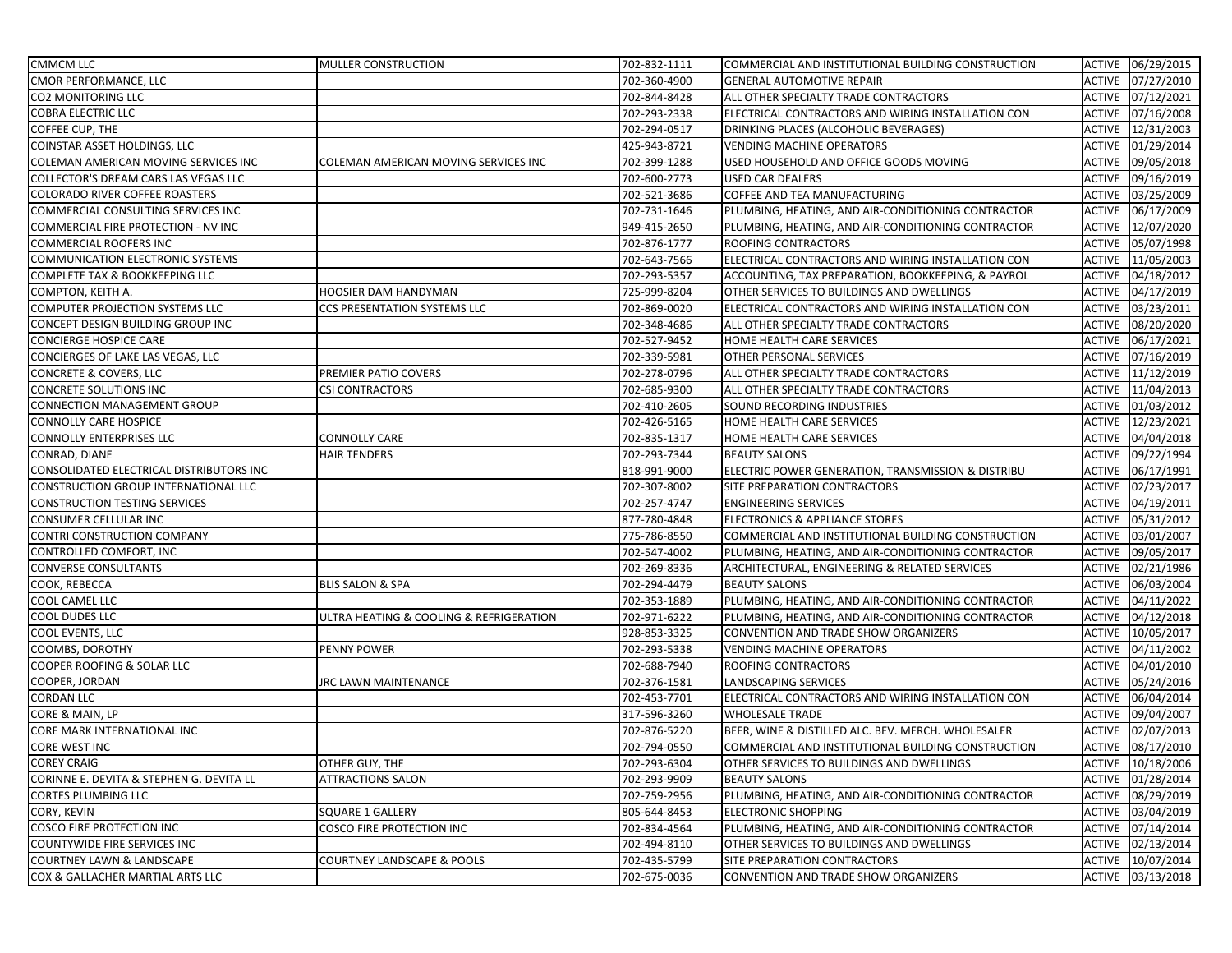| COX ADVANCED SERVICES NEVADA LLC    | COX BUSINESS SECURITY SOLUTIONS        | 702-545-1075 | ELECTRICAL CONTRACTORS AND WIRING INSTALLATION CON |               | ACTIVE 01/31/2017 |
|-------------------------------------|----------------------------------------|--------------|----------------------------------------------------|---------------|-------------------|
| COX ADVANCED SERVICES NEVADA LLC    | <b>COX HOMELIFE</b>                    | 702-545-1075 | ELECTRICAL CONTRACTORS AND WIRING INSTALLATION CON | <b>ACTIVE</b> | 03/24/2014        |
| COX NEVADA TELECOM, LLC             |                                        | 702-384-8084 | ELECTRICAL CONTRACTORS AND WIRING INSTALLATION CON |               | ACTIVE 07/12/2017 |
| CPI RESTORATION INC                 |                                        | 702-642-1961 | OTHER SERVICES TO BUILDINGS AND DWELLINGS          |               | ACTIVE 06/08/2016 |
| CRAIG'S INC                         | <b>CRAIG'S PLUMBING</b>                | 702-496-3892 | PLUMBING, HEATING, AND AIR-CONDITIONING CONTRACTOR |               | ACTIVE 06/21/2016 |
| CREATIVE BUS SALES INC              |                                        | 909-465-5528 | OTHER MOTOR VEHICLE DEALERS                        | <b>ACTIVE</b> | 07/24/2018        |
| CREATIVE COATINGS LLC               |                                        | 702-909-3539 | POURED CONCRETE FOUNDATION AND STRUCTURE CONTRACTO | <b>ACTIVE</b> | 04/29/2019        |
| CREATIVE HAIR & NAILS LLC           |                                        | 702-539-0167 | <b>BEAUTY SALONS</b>                               | <b>ACTIVE</b> | 04/10/2014        |
| CRIME BUSTERS OF NEVADA INC         | <b>ASAP SECURITY</b>                   | 702-870-8880 | ELECTRICAL CONTRACTORS AND WIRING INSTALLATION CON |               | ACTIVE 07/28/2010 |
| CRIMELESS SECURITY, INC             |                                        | 702-810-3255 | SECURITY GUARDS AND PATROL SERVICES                | <b>ACTIVE</b> | 12/03/2019        |
| <b>CRITERION SUPPLY INC</b>         | INTERIOR LOGIC GROUP PROPERTY SERVICES | 503-654-0206 | <b>FLOORING CONTRACTORS</b>                        | <b>ACTIVE</b> | 06/20/2019        |
| <b>CSF CIVIL GROUP LLC</b>          |                                        | 702-525-0668 | <b>ENGINEERING SERVICES</b>                        |               | ACTIVE 08/15/2016 |
| <b>CSG CONSULTANTS INC</b>          |                                        | 650-522-2500 | ARCHITECTURAL, ENGINEERING & RELATED SERVICES      |               | ACTIVE 06/22/2020 |
| <b>CSMK INC</b>                     | <b>CANYON TRAIL RV PARK</b>            | 702-293-1200 | RV (RECREATIONAL VEHICLE) PARKS & CAMPGROUNDS      |               | ACTIVE 10/15/1986 |
| <b>CUMMINS, APRIL</b>               |                                        | 702-493-4193 | OFFICES OF REAL ESTATE AGENTS AND BROKERS          |               | ACTIVE 02/06/1996 |
| <b>CUPERTINO ELECTRIC INC</b>       |                                        | 408-808-8000 | ELECTRICAL CONTRACTORS AND WIRING INSTALLATION CON |               | ACTIVE 11/21/2011 |
| <b>CURBELO INC</b>                  | NEVADA CLEANING SYSTEMS                | 702-340-6862 | JANITORIAL SERVICES                                |               | ACTIVE 02/24/2021 |
| <b>CURTAIN CALL LLC</b>             |                                        | 702-294-6161 | OTHER MISCELLANEOUS STORE RETAILERS                |               | ACTIVE 07/15/1997 |
| <b>CUSTOM CUSTOMS INC</b>           |                                        | 702-838-1234 | ALL OTHER SPECIALTY TRADE CONTRACTORS              | ACTIVE        | 03/11/2021        |
| <b>CUSTOM OUTDOOR CREATIONS LLC</b> | <b>CUSTOM OUTDOOR CREATIONS</b>        | 702-503-8848 | ALL OTHER SPECIALTY TRADE CONTRACTORS              |               | ACTIVE 08/16/2018 |
| <b>CUSTOM OUTDOOR LIVING INC</b>    |                                        | 702-349-5248 | ALL OTHER SPECIALTY TRADE CONTRACTORS              |               | ACTIVE 09/16/2020 |
| CVS PHARMACY #8813                  |                                        | 702-293-6705 | DRINKING PLACES (ALCOHOLIC BEVERAGES)              |               | ACTIVE 06/01/2006 |
| CYBERSMART LLC                      |                                        | 702-293-2864 | CUSTOM COMPUTER PROGRAMMING SERVICES               | ACTIVE        | 09/17/2020        |
| D & L ROOFING LLC                   | D & L ROOFING LLC                      | 702-260-1114 | ROOFING CONTRACTORS                                |               | ACTIVE 08/05/2015 |
| D & R DESIGN BUILD LTD              | P & G ASSOCIATION MANAGEMENT           | 702-468-7520 | ORGANIZATIONS / ASSOCIATIONS                       | <b>ACTIVE</b> | 03/14/2019        |
| <b>DI ELECTRIC INC</b>              |                                        | 702-348-7697 | ELECTRICAL CONTRACTORS AND WIRING INSTALLATION CON | <b>ACTIVE</b> | 05/12/2022        |
| D KATHRYN YATEMAN                   | <b>KAT'S CLEANING</b>                  | 702-326-4812 | JANITORIAL SERVICES                                | <b>ACTIVE</b> | 08/11/2020        |
| D KATHRYN YATEMAN                   | BOTANICAL CURRENT FACIAL REJUVENATION  | 702-326-4812 | OTHER PERSONAL SERVICES                            |               | ACTIVE 01/13/2021 |
| D. C. SMITH CONSULTANTS             |                                        | 702-483-6678 | ALL OTHER SUPPORT SERVICES                         | <b>ACTIVE</b> | 04/17/2019        |
| D. H. PACE COMPANY, INC             |                                        | 816-480-2323 | <b>FRAMING CONTRACTORS</b>                         | <b>ACTIVE</b> | 11/04/2019        |
| DAGGS, LLC                          | <b>VINNY'S PIZZA</b>                   | 702-754-6000 | DRINKING PLACES (ALCOHOLIC BEVERAGES)              |               | ACTIVE 07/02/2012 |
| DAILEY, ADAM                        | <b>DAILEY DIGITAL</b>                  | 702-767-2954 | COMPUTER AND OFFICE MACHINE REPAIR AND MAINTENANCE |               | ACTIVE 03/13/2019 |
| DALE'S TEXACO INC                   | DALE'S SINCLAIR                        | 702-294-1828 | DRINKING PLACES (ALCOHOLIC BEVERAGES)              | <b>ACTIVE</b> | 08/23/1994        |
| DALZELL, JERRY                      | <b>FANTASTIC SAMS</b>                  | 702-293-6261 | <b>BEAUTY SALONS</b>                               | <b>ACTIVE</b> | 11/18/1998        |
| DAM DOG HOUSE LTD                   |                                        | 775-843-8657 | PET CARE SERVICES (EXCEPT VETERINARY)              | <b>ACTIVE</b> | 04/19/2022        |
| DAM GOOD HELP                       |                                        | 503-961-4161 | OTHER PERSONAL SERVICES                            |               | ACTIVE 10/01/2019 |
| DAM GOOD PASTIES LLC                | <b>CORNISH PASTY CO</b>                | 602-531-7349 | DRINKING PLACES (ALCOHOLIC BEVERAGES)              |               | ACTIVE 09/02/2021 |
| DAM ROAST HOUSE LLC                 |                                        | 70-275-9831  | DRINKING PLACES (ALCOHOLIC BEVERAGES)              |               | ACTIVE 12/03/2020 |
| DAM SHORT FILM SOCIETY              |                                        | 702-509-4326 | DRINKING PLACES (ALCOHOLIC BEVERAGES)              |               | ACTIVE 01/01/2000 |
| DAM TOWN PAWN                       |                                        | 702-683-9296 | <b>USED MERCHANDISE STORES</b>                     |               | ACTIVE 09/21/2010 |
| DAM TOWN PAWN                       |                                        | 702-683-9296 | ALL OTHER NONDEPOSITORY CREDIT INTERMEDIATION      |               | ACTIVE 09/21/2010 |
| <b>DAM VOLKS</b>                    |                                        | 702-498-5354 | <b>ELECTRONIC SHOPPING</b>                         | ACTIVE        | 07/26/2021        |
| DAMBOREE INC                        |                                        | 702-294-1175 | CONVENTION AND TRADE SHOW ORGANIZERS               |               | ACTIVE 01/01/2000 |
| DAMSELFLY IMPROVEMENT LLC           | <b>DABELLA</b>                         | 503-641-7676 | <b>GLASS AND GLAZING CONTRACTORS</b>               |               | ACTIVE 07/28/2020 |
| DAN BRADLEY'S GLASS SHOP INC        |                                        | 702-368-2687 | <b>GLASS AND GLAZING CONTRACTORS</b>               |               | ACTIVE 05/20/1996 |
| <b>DANCE ETC</b>                    |                                        | 702-293-5001 | FINE ARTS SCHOOLS                                  |               | ACTIVE 11/02/2006 |
| DANIELS CONCRETE & CONSTRUCTION LLC |                                        | 702-435-5502 | POURED CONCRETE FOUNDATION AND STRUCTURE CONTRACTO |               | ACTIVE 05/29/2018 |
| DARLA WING LLC                      |                                        | 702-236-1980 | <b>CREDIT INTERMEDIATION</b>                       |               | ACTIVE 12/09/2019 |
| DARLING INTERNATIONAL INC           |                                        | 702-644-0067 | ALL OTHER BUSINESS SUPPORT SERVICES                |               | ACTIVE 06/20/2002 |
| DASHIELL CORPORATION                |                                        | 713-494-9846 | ELECTRICAL CONTRACTORS AND WIRING INSTALLATION CON |               | ACTIVE 02/18/2020 |
| DATA PROCESSING AIR CORPORATION     |                                        | 702-798-4564 | PLUMBING, HEATING, AND AIR-CONDITIONING CONTRACTOR |               | ACTIVE 07/29/2013 |
|                                     |                                        |              |                                                    |               |                   |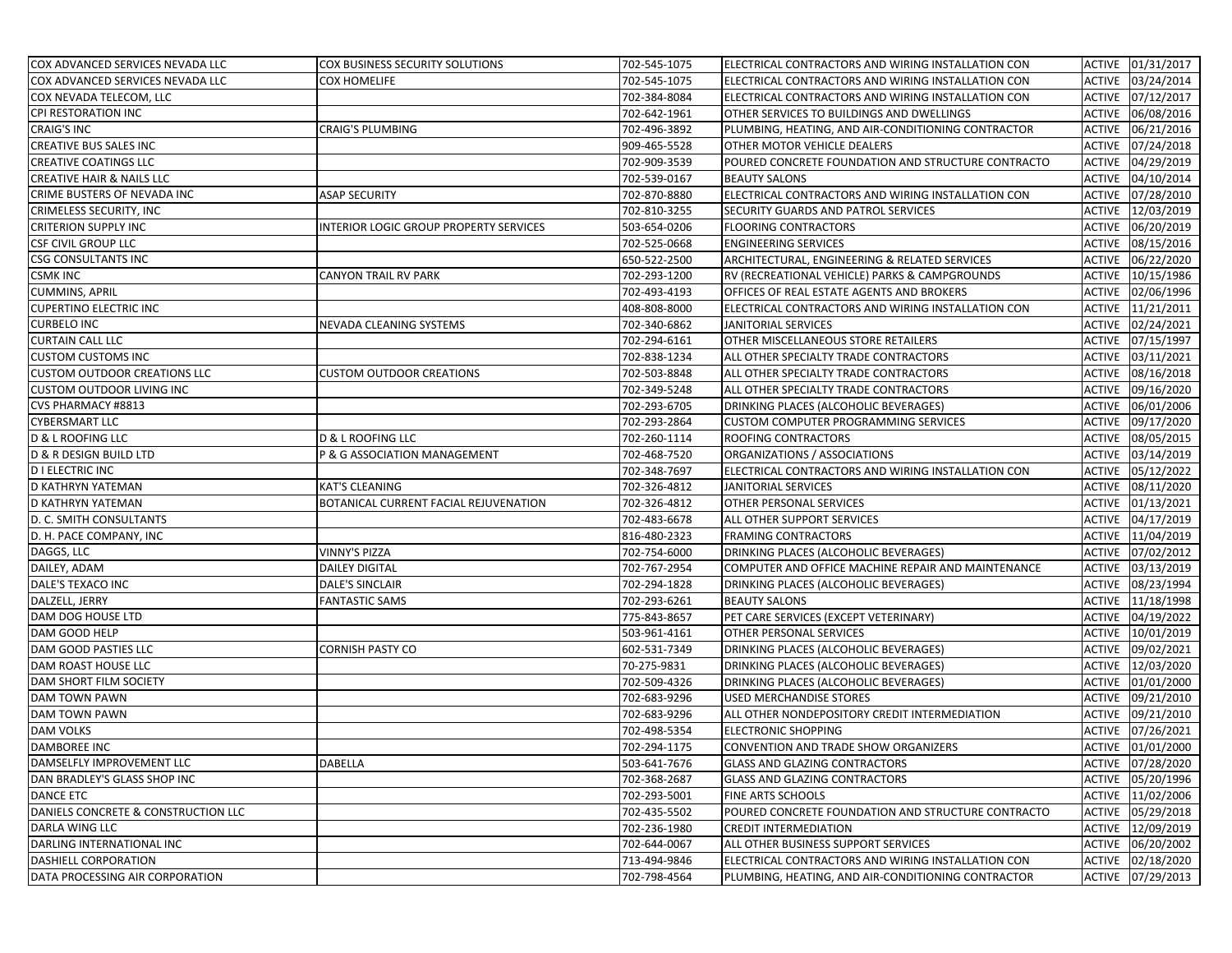| DAVES ELECTRIC INC                       | <b>DAVES ELECTRIC</b>            | 702-419-8341 | ELECTRICAL CONTRACTORS AND WIRING INSTALLATION CON                                 |               | ACTIVE 02/27/2020 |
|------------------------------------------|----------------------------------|--------------|------------------------------------------------------------------------------------|---------------|-------------------|
| DAVEY TREE EXPERT COMPANY, THE           |                                  | 330-673-9511 | SURVEYING AND MAPPING (EXCEPT GEOPHYSICAL) SERVICE                                 | <b>ACTIVE</b> | 07/23/2012        |
| <b>DAVID RUBIO</b>                       | DAVID RUBIO LAWN SERVICE         | 702-373-7740 | LANDSCAPING SERVICES                                                               | ACTIVE        | 02/20/2019        |
| DAVIES TECHNOLOGIES INC                  | <b>IDEACOM</b>                   | 702-938-1007 | ELECTRICAL CONTRACTORS AND WIRING INSTALLATION CON                                 | ACTIVE        | 09/26/2013        |
| DAWES, CYNTHIA                           | <b>CHERRY STREET FLEECE</b>      | 702-739-4777 | CUT AND SEW APPAREL CONTRACTORS                                                    | ACTIVE        | 04/20/2006        |
| DAY, ASHLEY                              |                                  | 702-293-4883 | MACHINE TOOL MANUFACTURING                                                         | <b>ACTIVE</b> | 06/04/2014        |
| <b>DB PLUMBING LLC</b>                   | SERVICE PLUS PLUMBING            | 702-567-1555 | PLUMBING, HEATING, AND AIR-CONDITIONING CONTRACTOR                                 | ACTIVE        | 01/16/2014        |
| DCES LLC                                 |                                  | 702-852-1880 | ELECTRICAL CONTRACTORS AND WIRING INSTALLATION CON                                 | ACTIVE        | 02/01/2021        |
| DE BOER BROTHERS, INC.                   | <b>BIG JOHN'S TOWING</b>         | 702-293-4578 | MOTOR VEHICLE TOWING                                                               | ACTIVE        | 10/15/1987        |
| DELAWARE DEPOSITORY SERVICE COMPANY LLC  | SILVER STATE DEPOSITORY          | 302-483-4656 | ALL OTHER SUPPORT SERVICES                                                         | <b>ACTIVE</b> | 02/23/2022        |
| DELTA ELECTRIC COMPANY INC               |                                  | 702-644-5267 | ELECTRICAL CONTRACTORS AND WIRING INSTALLATION CON                                 | <b>ACTIVE</b> | 06/28/2010        |
| DELTA MECHANICAL INC                     |                                  | 866-692-5273 | PLUMBING, HEATING, AND AIR-CONDITIONING CONTRACTOR                                 | ACTIVE        | 06/13/2017        |
| DENNING JANET L                          | JANCO THERAPEUTIC MASSAGE        | 702-470-0037 | OFFICES OF ALL OTHER MISCELLANEOUS HEALTH PRACTION                                 | <b>ACTIVE</b> | 09/04/1997        |
| DEPOSITORY TRUST COMPANY OF DELAWARE     | <b>DELAWARE DEPOSITORY</b>       | 302-483-4656 | ALL OTHER SUPPORT SERVICES                                                         | <b>ACTIVE</b> | 02/23/2022        |
| DERBY, KENT                              | <b>BOOTLEG SERVICES</b>          |              | OTHER SERVICES TO BUILDINGS AND DWELLINGS                                          | <b>ACTIVE</b> | 10/24/2017        |
| DESERT ADVENTURES LLC                    |                                  | 702-293-5026 | ALL OTHER AMUSEMENT AND RECREATION INDUSTRIES                                      | <b>ACTIVE</b> | 05/24/2004        |
| DESERT BOILERS AND CONTROLS INC          |                                  | 702-631-7780 | PLUMBING, HEATING, AND AIR-CONDITIONING CONTRACTOR                                 | <b>ACTIVE</b> | 06/04/1998        |
| DESERT BREEZE LANDSCAPING INC            |                                  | 702-259-1246 | LANDSCAPING SERVICES                                                               | <b>ACTIVE</b> | 01/28/2021        |
| <b>DESERT CAB INC</b>                    |                                  | 702-386-4828 | <b>TAXI SERVICE</b>                                                                | ACTIVE        | 01/11/2012        |
| DESERT CONCRETE LLC                      |                                  | 702-656-4618 | POURED CONCRETE FOUNDATION AND STRUCTURE CONTRACTO                                 | <b>ACTIVE</b> | 06/13/2011        |
| <b>DESERT DASH LLC</b>                   | <b>DESERT DASH LLC</b>           | 702-528-6235 | DRINKING PLACES (ALCOHOLIC BEVERAGES)                                              | <b>ACTIVE</b> | 02/19/2015        |
| DESERT FIRE PROTECTION LLC               | ALLSTATE FIRE EQUIPMENT          | 702-369-3473 | PLUMBING, HEATING, AND AIR-CONDITIONING CONTRACTOR                                 | <b>ACTIVE</b> | 09/23/2013        |
| DESERT FIRE PROTECTION, A NEVADA LIMITED |                                  | 702-388-1926 | ALL OTHER SPECIALTY TRADE CONTRACTORS                                              | ACTIVE        | 10/05/1993        |
| DESERT HOME ELECTRIC INC                 |                                  | 702-228-1727 | ELECTRICAL CONTRACTORS AND WIRING INSTALLATION CON                                 | ACTIVE        | 01/22/2003        |
| DESERT PLASTERING LLC                    |                                  | 702-656-4618 | DRYWALL AND INSULATION CONTRACTORS                                                 | ACTIVE        | 11/22/2004        |
| DESERT RESEARCH INSTITUTE                |                                  | 775-673-7474 |                                                                                    | <b>ACTIVE</b> | 08/17/2017        |
| DESERT SPRINGS POOLS & SPAS INC          |                                  | 702-436-1500 | OTHER HEAVY AND CIVIL ENGINEERING CONSTRUCTION                                     | ACTIVE        | 12/05/1994        |
| DESERT SPRINGS RENOVATIONS LLC           |                                  | 702-436-8080 | ALL OTHER SPECIALTY TRADE CONTRACTORS                                              | ACTIVE        | 03/05/2019        |
| DESERT SUN REALTY, INC                   |                                  | 702-293-0000 |                                                                                    | <b>ACTIVE</b> | 01/22/1997        |
| DESERT VALLEY CONTRACTING INC            |                                  | 702-633-5033 | OFFICES OF REAL ESTATE AGENTS AND BROKERS<br>ALL OTHER SPECIALTY TRADE CONTRACTORS | ACTIVE        | 06/06/2011        |
|                                          |                                  |              | PLUMBING, HEATING, AND AIR-CONDITIONING CONTRACTOR                                 |               |                   |
| DESERT VALLEY HEATING & COOLING LLC      |                                  | 702-818-4722 |                                                                                    | ACTIVE        | 03/28/2012        |
| DESERT VALLEY ROOFING, LLC               |                                  | 702-558-8775 | ROOFING CONTRACTORS                                                                | ACTIVE        | 01/14/2019        |
| DESERT VIEW REMODELERS LLC               | UNIVERSAL SOLAR DIRECT           | 702-483-6900 | ELECTRICAL CONTRACTORS AND WIRING INSTALLATION CON                                 | <b>ACTIVE</b> | 10/02/2019        |
| DESIGN BUILD ELECTRIC INC                |                                  | 702-883-8883 | ELECTRICAL CONTRACTORS AND WIRING INSTALLATION CON                                 | ACTIVE        | 03/13/2013        |
| DEVON M TILMAN                           | <b>DEVON'S GARDEN</b>            | 702-523-0960 | PERSONAL SERVICES                                                                  | ACTIVE        | 03/04/2021        |
| DEWEY INTERNATIONAL                      | DEWEY CONSTRUCTION & DEVELOPMENT | 702-363-0028 | ALL OTHER SPECIALTY TRADE CONTRACTORS                                              | <b>ACTIVE</b> | 07/10/2018        |
| DHS SIGN SERVICE LTD                     | <b>DHS SIGNS</b>                 | 702-798-9995 | ALL OTHER SPECIALTY TRADE CONTRACTORS                                              | <b>ACTIVE</b> | 03/11/2020        |
| DIAGNOSTIC & TRAINING ASSOC              |                                  | 702-294-2384 | <b>EMPLOYMENT PLACEMENT AGENCIES</b>                                               | <b>ACTIVE</b> | 02/09/1999        |
| DIAGNOSTIC LABORATORIES                  |                                  | 818-549-1880 | OFFICES OF PHYSICIANS (EXCEPT MENTAL HEALTH)                                       |               | ACTIVE 11/08/2010 |
| DIAMOND CONCRETE CUTTING                 |                                  | 702-567-2700 | POURED CONCRETE FOUNDATION AND STRUCTURE CONTRACTO                                 | <b>ACTIVE</b> | 02/12/1996        |
| DIAMOND MARINE SERVICE, LLC              |                                  | 702-772-4310 | PERSONAL HOUSEHOLD GOODS REPAIR & MAINTENANCE                                      | <b>ACTIVE</b> | 06/27/2019        |
| DIAMONDBACK LAND SURVEYING LLC           | DIAMONDBACK LAND SURVEYING LLC   | 702-823-3257 | SURVEYING AND MAPPING (EXCEPT GEOPHYSICAL) SERVICE                                 | ACTIVE        | 03/09/2016        |
| <b>DICK BLAIR REALTY</b>                 |                                  | 702-293-2171 | OFFICES OF REAL ESTATE AGENTS AND BROKERS                                          |               | ACTIVE 11/17/2009 |
| <b>DIEBOLD INCORPORATED</b>              |                                  | 330-899-1916 | ALL OTHER SPECIALTY TRADE CONTRACTORS                                              |               | ACTIVE 05/08/2002 |
| DIELCO CRANE SERVICE INC                 |                                  | 702-364-5000 | ALL OTHER SPECIALTY TRADE CONTRACTORS                                              |               | ACTIVE 01/31/2012 |
| DILLINGER, THE                           |                                  | 702-293-4001 | CONVENTION AND TRADE SHOW ORGANIZERS                                               |               | ACTIVE 07/07/2011 |
| <b>DIRECTV LLC</b>                       |                                  | 303-395-6020 | ELECTRICAL CONTRACTORS AND WIRING INSTALLATION CON                                 |               | ACTIVE 07/05/2012 |
| DIRT RIDER DESIGNS LLC                   | <b>DIRT RIDER DESIGNS</b>        | 702-578-0457 | COMPUTER SYSTEMS DESIGN SERVICES                                                   |               | ACTIVE 02/20/2019 |
| DIRTY DRIP LLC                           |                                  | 702-545-8052 | <b>GENERAL AUTOMOTIVE REPAIR</b>                                                   | ACTIVE        | 02/28/2022        |
| DISH WIRELESS LLC                        |                                  | 720-514-5004 | TELECOMMUNICATION RESELLERS                                                        | ACTIVE        | 08/27/2020        |
| DISTINCTIVE CONTRACTORS LLC              | <b>DISTINCTIVE PLUMBING</b>      | 702-875-1575 | PLUMBING, HEATING, AND AIR-CONDITIONING CONTRACTOR                                 |               | ACTIVE 10/27/2021 |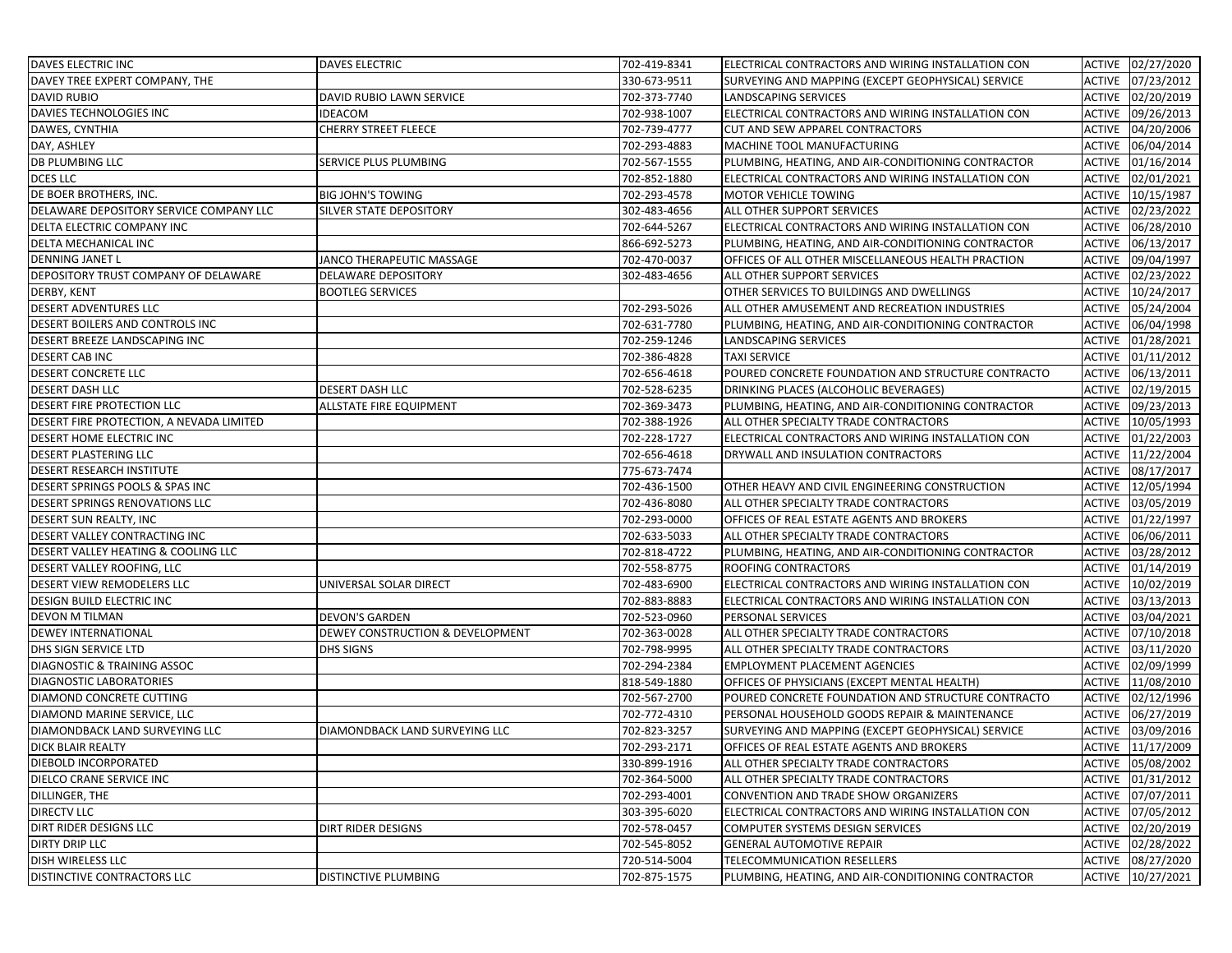| <b>DISTINCTIVE PATIOS LLC</b>                          |                                         | 702-581-9376                 | ALL OTHER SPECIALTY TRADE CONTRACTORS               |               | ACTIVE 04/18/2019 |
|--------------------------------------------------------|-----------------------------------------|------------------------------|-----------------------------------------------------|---------------|-------------------|
| DITZLER, LANCE                                         | KNIGHT AIR CONDITIONING & HEATING       | 702-293-5438                 | PLUMBING, HEATING, AND AIR-CONDITIONING CONTRACTOR  | ACTIVE        | 12/28/2011        |
| DJL GOLF, LLC                                          |                                         | 619-218-5457                 | ALL OTHER SUPPORT SERVICES                          | ACTIVE        | 02/11/2020        |
| DLR INC - A NEVADA CORPORATION                         | ALL STATE ROOFING                       | 702-807-5229                 | ROOFING CONTRACTORS                                 | ACTIVE        | 01/06/2021        |
| DOLENCE PLUMBING LLC                                   | DOLENCE PLUMBING LLC                    | 702-465-9325                 | PLUMBING, HEATING, AND AIR-CONDITIONING CONTRACTOR  | <b>ACTIVE</b> | 01/14/2014        |
| DOLPHIN PROPERTIES INC                                 | <b>EMERGENCY RESTORATION</b>            | 702-515-0775                 | ALL OTHER SPECIALTY TRADE CONTRACTORS               | ACTIVE        | 10/15/2014        |
| DONATE, SIPRIANO                                       | SG LANDSCAPE                            | 702-523-7489                 | LANDSCAPING SERVICES                                | <b>ACTIVE</b> | 08/05/2004        |
| DONE RIGHT PLUMBING INC                                |                                         | 702-642-5352                 | PLUMBING, HEATING, AND AIR-CONDITIONING CONTRACTOR  | ACTIVE        | 04/30/1996        |
| DONNIE TITTLE PLUMBING                                 |                                         | 702-564-7338                 | PLUMBING, HEATING, AND AIR-CONDITIONING CONTRACTOR  | ACTIVE        | 10/03/2016        |
| DOOR SPECIALISTS OF SOUTHERN NEVADA LLC                |                                         | 702-556-8746                 | ALL OTHER SPECIALTY TRADE CONTRACTORS               | ACTIVE        | 02/20/2013        |
| DOUGLAS E. BROADBENT INC                               |                                         | 702-293-5841                 | AGENCIES, BROKERAGES, & OTHER INS. RELATED ACTIVIT  | ACTIVE        | 06/26/1984        |
| DOUGLAS SCHEPPMANN INSURANCE AGENCY, INC               | STATE FARM INSURANCE                    | 702-293-4151                 | AGENCIES, BROKERAGES, & OTHER INS. RELATED ACTIVIT  | ACTIVE        | 02/11/1986        |
| DRACO INC                                              |                                         | 702-292-7070                 | LESSORS OF RESIDENTIAL BUILDINGS AND DWELLINGS      | ACTIVE        | 04/09/1998        |
| DRAFT HOUSE BARN & CASINO                              | TOP DOG CATERING                        | 702-876-1106                 | <b>CATERERS</b>                                     | ACTIVE        | 12/10/2014        |
| <b>DREAM MACHINE</b>                                   |                                         | 702-875-4899                 | <b>MACHINE SHOPS</b>                                | ACTIVE        | 07/05/2011        |
| DREW HOME INSPECTIONS                                  | REAL-T HOME INSPECTIONS LLC             | 702-491-1353                 | <b>BUILDING INSPECTION SERVICES</b>                 | ACTIVE        | 06/29/2020        |
| DRI TECH CORPORATION                                   |                                         | 702-220-3401                 | ROOFING CONTRACTORS                                 | ACTIVE        | 04/19/2022        |
| <b>DRIGGS TITLE AGENCY</b>                             |                                         | 702-425-8029                 | TITLE ABSTRACT AND SETTLEMENT OFFICES               | <b>ACTIVE</b> | 10/28/2019        |
| DRYCARE RESTORATION LLC                                | DRYCARE RESTORATION                     | 702-370-5500                 | SITE PREPARATION CONTRACTORS                        | ACTIVE        | 09/01/2021        |
| DUDE BRO THE POOL PRO, INC                             |                                         | 702-767-0675                 | OTHER SERVICES TO BUILDINGS AND DWELLINGS           | ACTIVE        | 10/27/2020        |
| DUNBAR, CHRYSTAL                                       | FUN STUFF DESIGNS                       | 702-601-9640                 | <b>ELECTRONIC SHOPPING</b>                          | <b>ACTIVE</b> | 09/08/2020        |
| DUNN, GLENA                                            | <b>BACK IN THYME</b>                    | 702-523-1803                 | GIFT, NOVELTY AND SOUVENIR STORES                   | <b>ACTIVE</b> | 09/25/2018        |
| DUNN, GLENA                                            | <b>BACK IN THYME COIN &amp; JEWELRY</b> | 702-523-1803                 | <b>USED MERCHANDISE STORES</b>                      | <b>ACTIVE</b> | 09/30/2021        |
| DUNN, GLENA                                            | <b>BACK IN THYME</b>                    | 702-294-1983                 | <b>USED MERCHANDISE STORES</b>                      | ACTIVE        | 01/10/2001        |
| <b>DWYER ENGINEERING INC</b>                           | DWYER ENGINEERING INC                   | 702-254-2200                 | <b>ENGINEERING SERVICES</b>                         | ACTIVE        | 09/25/2014        |
| DYNALECTRIC COMPANY                                    | <b>WASATCH ELECTRIC</b>                 | 801-487-4511                 | ELECTRICAL CONTRACTORS AND WIRING INSTALLATION CON  | ACTIVE        | 11/05/2015        |
| E & E FIRE PROTECTION LLC                              |                                         | 702-365-1340                 | PLUMBING, HEATING, AND AIR-CONDITIONING CONTRACTOR  | ACTIVE        | 01/12/1989        |
| EMJAILLC                                               | OASIS BOUTIQUE MOTEL                    | 702-287-0513                 | HOTELS (EXCEPT CASINO HOTELS) AND MOTELS            | ACTIVE        | 01/31/2013        |
| EMJAILLC                                               | MAXX'S FOOD & DRINK                     | 702-287-0513                 | DRINKING PLACES (ALCOHOLIC BEVERAGES)               | ACTIVE        | 11/21/2013        |
| EAGLE DRILLING SERVICES LLC                            | EAGLE DRILLING SERVICES LLC             | 702-341-5873                 | WATER AND SEWER LINE AND RELATED STRUCTURES CONSTR  | ACTIVE        | 05/19/2016        |
| <b>EAGLE VIEW CONTRACTORS</b>                          |                                         | 702-864-2216                 | OTHER HEAVY AND CIVIL ENGINEERING CONSTRUCTION      | ACTIVE        | 12/10/2007        |
| <b>EARTH RESOURCE GROUP</b>                            | EARTH RESOURCE GROUP                    | 702-749-7560                 | OTHER HEAVY AND CIVIL ENGINEERING CONSTRUCTION      | ACTIVE        | 08/19/2014        |
| <b>EAST LAWN INC</b>                                   | PALM MORTUARY                           | 702-464-8300                 | FUNERAL HOMES AND FUNERAL SERVICES                  | ACTIVE        | 03/29/1965        |
| EASY AIR SERVICES LLC                                  |                                         | 702-689-3676                 | OTHER SERVICES TO BUILDINGS AND DWELLINGS           | ACTIVE        | 05/31/2022        |
| <b>EAT BC LLC</b>                                      | THE DAM BISTRO                          | 754-213-0875                 | DRINKING PLACES (ALCOHOLIC BEVERAGES)               | ACTIVE        | 10/05/2020        |
| <b>EAZYLIFT ELEVATORS LLC</b>                          |                                         | 702-430-1995                 | ALL OTHER SPECIALTY TRADE CONTRACTORS               | ACTIVE        | 02/14/2011        |
| <b>EBAIL LLC</b>                                       |                                         | 702-462-9200                 | PERSONAL SERVICES                                   | ACTIVE        | 11/29/2012        |
| EBERHARD SOUTHWEST ROOING INC                          |                                         | 702-873-2212                 | ROOFING CONTRACTORS                                 | ACTIVE        | 05/15/1995        |
| EBY IRON DESIGNS LLC                                   |                                         | 702-497-5104                 | ALL OTHER SPECIALTY TRADE CONTRACTORS               | ACTIVE        | 07/09/2020        |
|                                                        |                                         |                              |                                                     |               | 05/19/2021        |
| <b>ECLECTIC CUP LLC</b><br><b>ECLIPSE FLOORING INC</b> | <b>ECLECTIC CUP</b>                     | 702-358-4653<br>702-715-7725 | MOBILE FOOD SERVICES<br><b>FLOORING CONTRACTORS</b> | ACTIVE        | 08/27/2020        |
| <b>ECO ELECTRIC LLC</b>                                |                                         |                              |                                                     | ACTIVE        |                   |
|                                                        |                                         | 702-682-2436                 | ELECTRICAL CONTRACTORS AND WIRING INSTALLATION CON  | ACTIVE        | 12/10/2012        |
| <b>EDMONDSON, VERNON</b>                               | <b>EAGLE ELECTRIC</b>                   | 702-686-5888                 | ELECTRICAL CONTRACTORS AND WIRING INSTALLATION CON  |               | ACTIVE 09/09/2004 |
| <b>EDS ELECTRONICS INC</b>                             |                                         | 702-871-3733                 | ELECTRICAL CONTRACTORS AND WIRING INSTALLATION CON  |               | ACTIVE 04/21/1993 |
| <b>EDWARD DJONES &amp; CO</b>                          |                                         | 702-294-3050                 | <b>SECURITIES BROKERAGE</b>                         |               | ACTIVE 02/16/1989 |
| EDWARD D. JONES CO., L.P.                              |                                         | 314-515-4929                 | <b>SECURITIES BROKERAGE</b>                         |               | ACTIVE 08/31/2016 |
| EL RANCHERITO LAWN MAINTENANCE LLC                     |                                         | 702-271-5270                 | SITE PREPARATION CONTRACTORS                        |               | ACTIVE 10/22/2015 |
| ELECTRIC POWER SYSTEMS INTERNATIONAL                   |                                         | 314-890-9999                 | PERSONAL SERVICES                                   |               | ACTIVE 05/23/2012 |
| <b>ELECTRICODE LLC</b>                                 | <b>ELECTRICODE</b>                      | 702-260-4001                 | ELECTRICAL CONTRACTORS AND WIRING INSTALLATION CON  |               | ACTIVE 05/29/2019 |
| <b>ELEVATION SOLAR</b>                                 | ELEVATION SOLAR                         | 702-979-0849                 | ELECTRICAL CONTRACTORS AND WIRING INSTALLATION CON  | ACTIVE        | 11/06/2018        |
| ELITE CONTRACTING LLC                                  |                                         | 702-384-8551                 | COMMERCIAL AND INSTITUTIONAL BUILDING CONSTRUCTION  |               | ACTIVE 05/02/2017 |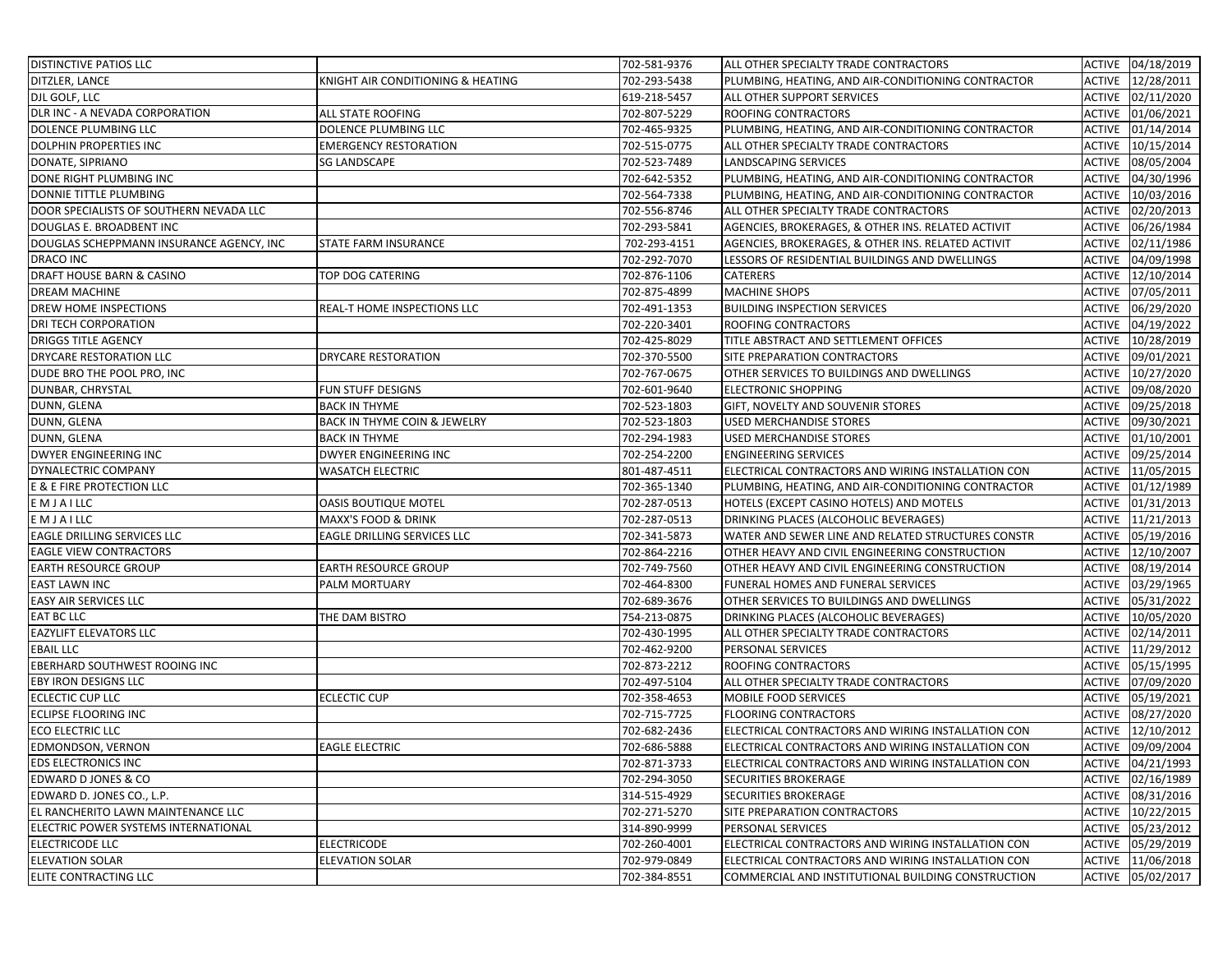| ELITE ENGINEERING INC                    |                                          | 224-629-7212 | ELECTRICAL CONTRACTORS AND WIRING INSTALLATION CON | <b>ACTIVE</b> | 03/02/2021        |
|------------------------------------------|------------------------------------------|--------------|----------------------------------------------------|---------------|-------------------|
| ELITE FLOORING PLUS LLC                  |                                          | 702-384-8551 | OTHER MISCELLANEOUS STORE RETAILERS                | <b>ACTIVE</b> | 05/02/2017        |
| ELIXIR WINE & SPIRITS GROUP LLC          | ELIXIR WINE & SPIRITS                    | 714-866-6989 | <b>WHOLESALE TRADE</b>                             | <b>ACTIVE</b> | 05/04/2021        |
| ELLA BABY INC                            | COLLEGE HUNKS HAULING JUNK & MOVING      | 917-414-3447 | OTHER WASTE COLLECTION                             | <b>ACTIVE</b> | 03/24/2021        |
| <b>EMCOR GROUP INC</b>                   | DYNALECTRIC COMPANY OF NEVADA            | 702-736-8577 | ELECTRICAL CONTRACTORS AND WIRING INSTALLATION CON | ACTIVE        | 08/20/2013        |
| <b>EMERALD EXPOSITIONS INC</b>           |                                          | 949-226-5759 | DRINKING PLACES (ALCOHOLIC BEVERAGES)              | ACTIVE        | 06/10/2014        |
| <b>EMERGENCY AID OF BOULDER CITY</b>     |                                          | 702-293-0332 | DRINKING PLACES (ALCOHOLIC BEVERAGES)              | <b>ACTIVE</b> | 12/11/2018        |
| <b>EMERGENCY RESTORATION EXPERTS LLC</b> | <b>EMERGENCY RESTORATION EXPERTS LLC</b> | 702-515-0775 | RESIDENTIAL REMODELERS                             | <b>ACTIVE</b> | 10/15/2014        |
| <b>EMPIRE TODAY LLC</b>                  |                                          | 847-583-3000 | <b>FLOORING CONTRACTORS</b>                        | <b>ACTIVE</b> | 10/05/2020        |
| <b>EMPNV INC</b>                         | EMPIREWORKS                              | 888-278-8200 | COMMERCIAL AND INSTITUTIONAL BUILDING CONSTRUCTION | <b>ACTIVE</b> | 12/04/2014        |
| <b>EMPOWER ELECTRIC INC</b>              |                                          | 702-300-0079 | ELECTRICAL CONTRACTORS AND WIRING INSTALLATION CON | <b>ACTIVE</b> | 09/02/2021        |
| EMPRES PERSONAL CARE NEVADA LLC          | EDEN HOME CARE                           | 775-392-2000 | HOME HEALTH CARE SERVICES                          | <b>ACTIVE</b> | 04/09/2018        |
| <b>ENCO SOUTHWEST</b>                    |                                          | 702-293-4134 | OTHER MANAGEMENT CONSULTING SERVICES               | <b>ACTIVE</b> | 01/17/1991        |
| END 2 END COMMUNICATIONS LLC             | END 2 END TECHNOLOGIES                   | 480-545-8800 | ELECTRICAL CONTRACTORS AND WIRING INSTALLATION CON | <b>ACTIVE</b> | 07/17/2012        |
| ENERGETIC LAWN CARE INC                  | <b>ENERGETIC LANDSCAPES</b>              | 702-564-8077 | SITE PREPARATION CONTRACTORS                       | <b>ACTIVE</b> | 10/23/2007        |
| ENGINEERING ECONOMICS INC                |                                          | 303-239-8700 | <b>ENGINEERING SERVICES</b>                        | <b>ACTIVE</b> | 06/07/2018        |
| ENHANCED LANDSCAPE MANAGEMENT            |                                          | 702-795-0030 | SITE PREPARATION CONTRACTORS                       | <b>ACTIVE</b> | 08/11/2021        |
| <b>ENTERPRISE RENT A CAR</b>             |                                          | 702-730-1001 | PASSENGER CAR RENTAL AND LEASING                   | <b>ACTIVE</b> | 08/15/2013        |
| ENVIRONMENTAL TECHNOLOGIES/NV            |                                          | 702-734-5400 | OTHER WASTE COLLECTION                             | <b>ACTIVE</b> | 08/21/1997        |
| <b>ENVISE</b>                            | ENVISE                                   | 714-901-5800 | COMMERCIAL AND INSTITUTIONAL BUILDING CONSTRUCTION | ACTIVE        | 10/12/2015        |
| <b>ENVY MARINE LLC</b>                   |                                          | 702-600-0554 | PERSONAL HOUSEHOLD GOODS REPAIR & MAINTENANCE      | <b>ACTIVE</b> | 07/08/2019        |
| EOD WARRIOR FOUNDATION                   |                                          | 571-234-7121 | CONVENTION AND TRADE SHOW ORGANIZERS               | <b>ACTIVE</b> | 10/22/2019        |
| EPIC ADVENTURES LLC                      | EVOLUTION EXPEDITIONS                    | 702-303-3175 | ALL OTHER AMUSEMENT AND RECREATION INDUSTRIES      | <b>ACTIVE</b> | 12/04/2019        |
| EPIC ADVENTURES LLC                      | <b>EVOLUTION EXPEDITIONS</b>             | 702-303-1321 | ALL OTHER AMUSEMENT AND RECREATION INDUSTRIES      | <b>ACTIVE</b> | 02/16/2022        |
| EPIC AVIATION LLC                        |                                          | 503-763-7733 | <b>FUEL DEALERS</b>                                | <b>ACTIVE</b> | 09/13/2018        |
| <b>EQUITY TITLE LLC</b>                  | <b>EQUITY TITLE OF NEVADA</b>            | 702-432-1111 | TITLE ABSTRACT AND SETTLEMENT OFFICES              | <b>ACTIVE</b> | 04/07/2022        |
| ERFLE, MICHAEL                           | EJ'S BARBER SHOP                         | 702-293-7373 | <b>BARBER SHOP</b>                                 | ACTIVE        | 12/13/2005        |
| EROS ENVIRONMENTAL LLC                   |                                          | 702-468-6962 | ENVIRONMENTAL CONSULTING SERVICES                  | ACTIVE        | 02/02/2012        |
| ESPINOZA LANDSCAPES & LAWN MAINTENANCE L | HARDROCK LANDSCAPING & DESIGN            | 702-306-3126 | SITE PREPARATION CONTRACTORS                       | ACTIVE        | 01/11/2021        |
| ESS INTERNATIONAL CORPORATION            |                                          | 602-397-6189 | OTHER HEAVY AND CIVIL ENGINEERING CONSTRUCTION     | <b>ACTIVE</b> | 12/04/2017        |
| ESTES, KIRK R.                           | <b>ESTES BLADES &amp; BOWLS</b>          | 702-635-1436 | CUTLERY & HANDTOOL MANUFACTURING                   | <b>ACTIVE</b> | 09/19/2019        |
| EVERGREEN CAISSONS, INC                  | EVERGREEN CAISSONS, INC                  | 303-839-1809 | OTHER HEAVY AND CIVIL ENGINEERING CONSTRUCTION     | <b>ACTIVE</b> | 07/10/2018        |
| <b>EVOLUTION DEFENSE GROUP LLC</b>       |                                          | 702-686-8700 | OTHER PERSONAL SERVICES                            | <b>ACTIVE</b> | 02/23/2022        |
| <b>EWING BROS INC</b>                    | EWING BROS AUTO BODY                     | 702-382-9261 | MOTOR VEHICLE TOWING                               | <b>ACTIVE</b> | 03/29/1972        |
| <b>EWING BROS INC</b>                    | WALKER TOWING                            | 702-656-6220 | MOTOR VEHICLE TOWING                               | <b>ACTIVE</b> | 07/02/2002        |
| <b>EWING IRRIGATION PRODUCTS INC</b>     |                                          | 702-547-9530 | FARM & GARDEN MACHINERY & EQUIPMENT MERCH WHSL     |               | ACTIVE 11/21/2011 |
| <b>EXCEL PLUMBING LLC</b>                |                                          | 702-363-5930 | PLUMBING, HEATING, AND AIR-CONDITIONING CONTRACTOR | <b>ACTIVE</b> | 09/14/2006        |
| EXECUCLEAN JANITORIAL SERVICES           |                                          | 702-656-8628 | <b>JANITORIAL SERVICES</b>                         | <b>ACTIVE</b> | 09/02/1998        |
| EXPERT FLOORING SOLUTIONS INC            |                                          | 702-524-4940 | <b>FLOORING CONTRACTORS</b>                        | <b>ACTIVE</b> | 01/24/2011        |
| <b>EXPRESS SERVICES, INC</b>             |                                          | 405-840-5000 | <b>EMPLOYMENT PLACEMENT AGENCIES</b>               | <b>ACTIVE</b> | 03/07/2019        |
| <b>EXTENDED POWER INC</b>                | EXTENDED POWER INC                       | 702-839-3855 | ELECTRICAL CONTRACTORS AND WIRING INSTALLATION CON | <b>ACTIVE</b> | 08/19/2014        |
| F & F TRENCHING LLC                      |                                          | 702-643-4460 | OTHER HEAVY AND CIVIL ENGINEERING CONSTRUCTION     | <b>ACTIVE</b> | 12/03/2008        |
| <b>F &amp; S CORPORATION</b>             | <b>NEVADA LINEN SUPPLY</b>               | 702-454-1444 | <b>LINEN SUPPLY</b>                                | <b>ACTIVE</b> | 03/23/2011        |
| F E MORAN INC SPEC HAZARD SYS            |                                          | 847-291-6302 | PLUMBING, HEATING, AND AIR-CONDITIONING CONTRACTOR |               | ACTIVE 12/24/1998 |
| FAITH CHRISTIAN CHURCH                   |                                          | 702-293-2454 | RELIGIOUS ORGANIZATIONS                            |               | ACTIVE 01/01/2000 |
| FAMILY DOCTORS OF BOULDER CITY           | FAMILY DOCTORS OF BC DIAGNOSTIC CENTER   | 702-293-0406 | OFFICES OF PHYSICIANS (EXCEPT MENTAL HEALTH)       |               | ACTIVE 06/06/2011 |
| FAMILY DOCTORS OF BOULDER CITY           |                                          | 702-293-0406 | OFFICES OF PHYSICIANS (EXCEPT MENTAL HEALTH)       |               | ACTIVE 10/02/2014 |
| <b>FARMER BROTHERS COMPANY</b>           |                                          | 213-775-2451 | GROCERY AND RELATED PRODUCTS WHOLESALERS           |               | ACTIVE 03/18/1960 |
| FAST PLUMBING SERVICE INC                |                                          | 702-873-5500 | PLUMBING, HEATING, AND AIR-CONDITIONING CONTRACTOR |               | ACTIVE 01/21/2010 |
| FASTENERS INC SOUTHWESTERN SUPPLY        |                                          | 702-873-4332 | OTHER MISCELLANEOUS STORE RETAILERS                | ACTIVE        | 07/05/2011        |
| <b>FAULEY, BRENDA</b>                    | <b>BSPOTTLESS</b>                        | 702-399-9014 | JANITORIAL SERVICES                                | <b>ACTIVE</b> | 04/03/2012        |
|                                          |                                          |              |                                                    |               |                   |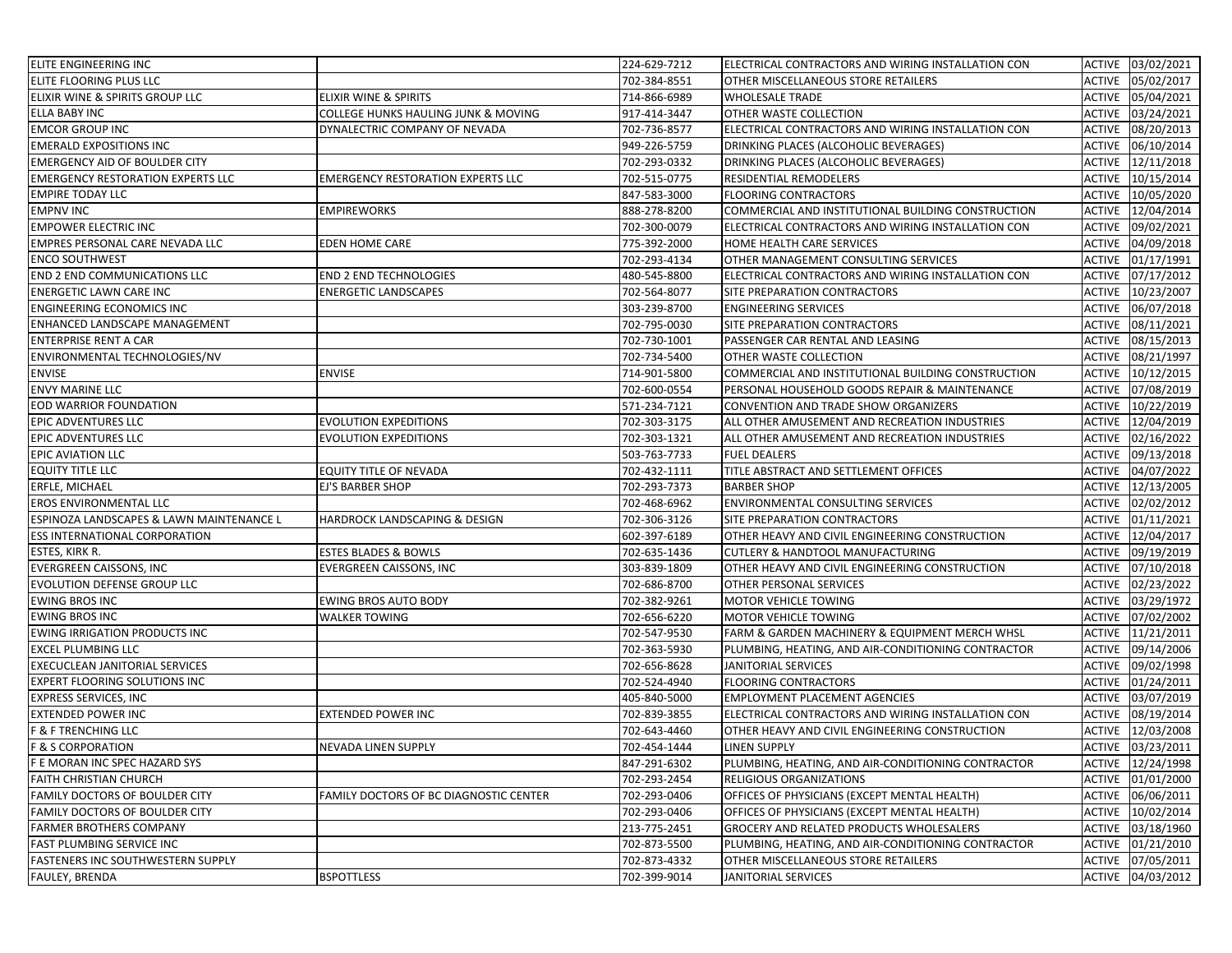| FBN CONSTRUCTION INC                  |                                     | 702-294-3900 | OTHER HEAVY AND CIVIL ENGINEERING CONSTRUCTION     |               | ACTIVE 01/21/1999 |
|---------------------------------------|-------------------------------------|--------------|----------------------------------------------------|---------------|-------------------|
| FBP SYSTEMS INC                       |                                     | 702-257-4400 | ELECTRICAL CONTRACTORS AND WIRING INSTALLATION CON | <b>ACTIVE</b> | 08/01/2010        |
| FCO S DIVERSIFIED HOLDINGS LLC        | ORO & JEWELERS                      | 702-275-4125 | <b>JEWELRY STORES</b>                              | <b>ACTIVE</b> | 12/07/2016        |
| FCR AC & HEATING                      |                                     | 702-597-3300 | PLUMBING, HEATING, AND AIR-CONDITIONING CONTRACTOR | <b>ACTIVE</b> | 08/01/2011        |
| FENCING SPECIALISTS INC               | FENCING SPECIALISTS INC             | 702-644-3750 | ALL OTHER SPECIALTY TRADE CONTRACTORS              | <b>ACTIVE</b> | 08/13/2014        |
| FERGUSON ENTERPRISES, LLC             |                                     | 702-876-8100 | HARDWARE, PLUMBING & HEATING EQUIPMENT SUPPLIES    | <b>ACTIVE</b> | 08/29/2011        |
| FERGUSON HOME SERVICES                |                                     | 725-206-5946 | ELECTRICAL CONTRACTORS AND WIRING INSTALLATION CON | <b>ACTIVE</b> | 10/14/2021        |
| FERNANDEZ CONSTRUCTION                |                                     | 702-871-6024 | <b>FRAMING CONTRACTORS</b>                         | <b>ACTIVE</b> | 12/11/2019        |
| FIBERGLASS SPECIALTIES INC            |                                     | 702-293-5339 | MISCELLANEOUS MANUFACTURING                        |               | ACTIVE 04/12/1990 |
| FIL-AM LANDSCAPE LLC                  |                                     | 702-930-4024 | LANDSCAPING SERVICES                               | <b>ACTIVE</b> | 08/25/2021        |
| FINN, LARRY                           | <b>SLASHROCKET</b>                  | 702-835-2823 | INTERNET PUBLISHING BROADCASTING WEB SEARCH PORTAL | <b>ACTIVE</b> | 01/19/2017        |
| <b>FINNEY ENTERPRISES</b>             | <b>ACLV</b>                         | 702-529-4399 | PLUMBING, HEATING, AND AIR-CONDITIONING CONTRACTOR | ACTIVE        | 09/06/2011        |
| FIRE AND SAFETY TECHNICIANS, LLC      |                                     | 702-567-1992 | PLUMBING, HEATING, AND AIR-CONDITIONING CONTRACTOR | <b>ACTIVE</b> | 10/04/2017        |
| FIRE PROTECTION PROVIDED BY MESA, LLC |                                     | 702-474-6490 | PLUMBING, HEATING, AND AIR-CONDITIONING CONTRACTOR | <b>ACTIVE</b> | 09/13/2017        |
| FIRST CHOICE AUTOMOTIVE               |                                     | 702-294-1861 | <b>GENERAL AUTOMOTIVE REPAIR</b>                   | <b>ACTIVE</b> | 11/28/2001        |
| FIRST CHOICE TREE SERVICE INC         |                                     | 702-429-8733 | OTHER SERVICES TO BUILDINGS AND DWELLINGS          | <b>ACTIVE</b> | 10/09/2001        |
| FIRST CLASS VENDING INC               |                                     | 323-268-7632 | <b>VENDING MACHINE OPERATORS</b>                   | <b>ACTIVE</b> | 12/06/2011        |
| FIRST DEFENSE SOLUTIONS LLC           |                                     | 702-491-3573 | ALL OTHER MISCELLANEOUS SCHOOLS AND INSTRUCTION    | <b>ACTIVE</b> | 09/08/2011        |
| FIRST QUALITY ROOFING AND TILE        |                                     | 702-262-7847 | ROOFING CONTRACTORS                                | <b>ACTIVE</b> | 08/15/2006        |
| FISHER SPACE PEN CO                   |                                     | 702-293-3011 | MISCELLANEOUS MANUFACTURING                        | <b>ACTIVE</b> | 05/10/1976        |
| <b>FISK ACQUISITION INC</b>           | FISK ELECTRIC COMPANY               | 702-435-5053 | OTHER HEAVY AND CIVIL ENGINEERING CONSTRUCTION     | <b>ACTIVE</b> | 11/20/2008        |
| FIVE STAR PLUMBING & HEATING LLC      | SILVER STAR PLUMBING, DRAIN & SEWER | 703-363-4114 | PLUMBING, HEATING, AND AIR-CONDITIONING CONTRACTOR | <b>ACTIVE</b> | 09/07/2011        |
| FIVE9 INC                             |                                     | 925-574-8213 | TELECOMMUNICATION RESELLERS                        | <b>ACTIVE</b> | 09/05/2018        |
| FLAVORS FAVORS & MORE LLC             | <b>FLAVORS</b>                      | 702-399-0114 | SPECIALTY FOOD STORES                              | <b>ACTIVE</b> | 10/03/2011        |
| FLEMING, ANTHONY                      | FLEMINGS HOME REMODELING            | 702-525-6411 | OTHER SERVICES TO BUILDINGS AND DWELLINGS          | <b>ACTIVE</b> | 03/21/2011        |
| FLEMING, JOHN B.                      |                                     | 702-293-5020 | ACCOUNTING, TAX PREPARATION, BOOKKEEPING, & PAYROL | <b>ACTIVE</b> | 11/10/1997        |
| FLIPPINS TRENCHING INC                |                                     | 702-643-2211 | OTHER HEAVY AND CIVIL ENGINEERING CONSTRUCTION     | <b>ACTIVE</b> | 07/31/1968        |
| FLOORS N MORE LLC                     | CARPETS N MORE                      | 702-458-9999 | <b>FLOORING CONTRACTORS</b>                        | <b>ACTIVE</b> | 03/03/2010        |
| FLUIDITY EQUIPMENT MAINTENANCE LLC    |                                     | 702-985-8094 | COMMERCIAL INDUSTRIAL MACHINERY EQUIP REPAIR MAINT | <b>ACTIVE</b> | 11/26/2019        |
| FLY SIN CITY, LLC                     | <b>GUNSHIP HELICOPTERS</b>          | 702-556-3689 | ALL OTHER BUSINESS SUPPORT SERVICES                | <b>ACTIVE</b> | 01/03/2018        |
| FN INVESTMENTS INC                    | FN CONSTRUCTION & DESIGN            | 702-303-5276 | COMMERCIAL AND INSTITUTIONAL BUILDING CONSTRUCTION | <b>ACTIVE</b> | 05/28/2009        |
| <b>FOCUS ELECTRIC LLC</b>             |                                     | 702-220-5621 | ELECTRICAL CONTRACTORS AND WIRING INSTALLATION CON |               | ACTIVE 10/02/2014 |
| FOCUS FIRE PROTECTION LLC             |                                     | 702-851-9747 | PLUMBING, HEATING, AND AIR-CONDITIONING CONTRACTOR | <b>ACTIVE</b> | 09/26/2018        |
| FOLL, PATRICIA                        | <b>DESIGNING IMAGES</b>             | 702-581-6297 | INTERIOR DESIGN SERVICES                           | <b>ACTIVE</b> | 01/23/2012        |
| FOOTHILL DEVELOPMENT L L C            |                                     | 702-293-2651 | LESSORS OF RESIDENTIAL BUILDINGS AND DWELLINGS     | <b>ACTIVE</b> | 01/08/1996        |
| FORBUSH GENERAL CONTRACTING           | FENIX CONSTRUCTION                  | 702-292-5097 | ALL OTHER SPECIALTY TRADE CONTRACTORS              |               | ACTIVE 12/13/2021 |
| FORD, CYNTHIA                         | SOUTHWEST DINER                     | 702-293-1537 | DRINKING PLACES (ALCOHOLIC BEVERAGES)              | <b>ACTIVE</b> | 03/09/1992        |
| FORKLIFT SAFETY TRAINING SERVICES INC |                                     | 702-294-3970 | ALL OTHER MISCELLANEOUS SCHOOLS AND INSTRUCTION    | <b>ACTIVE</b> | 07/15/2004        |
| FORMAN AUTOMOTIVE INC                 | UNITED NISSAN                       | 702-207-8000 | OTHER MOTOR VEHICLE DEALERS                        | <b>ACTIVE</b> | 07/15/2015        |
| FOURSQUARE ROOF & WALLS INC           | FOURSQUARE ROOF & WALLS INC         | 702-279-8404 | ROOFING CONTRACTORS                                |               | ACTIVE 11/15/2018 |
| <b>FOWLER ELECTRIC LTD</b>            |                                     | 702-778-4346 | ELECTRICAL CONTRACTORS AND WIRING INSTALLATION CON | <b>ACTIVE</b> | 05/10/2018        |
| FOX SMOKEHOUSE BBQ                    | FOX FAMILY BAKERY                   | 702-489-2211 | RETAIL BAKERIES                                    | <b>ACTIVE</b> | 01/14/2021        |
| <b>FOX SMOKEHOUSE BBQ</b>             |                                     | 702-489-2211 | DRINKING PLACES (ALCOHOLIC BEVERAGES)              |               | ACTIVE 08/31/2010 |
| <b>FOXY CONSTRUCTION, LLC</b>         |                                     | 702-365-8988 | <b>EXCAVATION CONTRACTOR</b>                       |               | ACTIVE 05/15/2017 |
| FRANK IOVINO & SONS MASONRY INC       |                                     | 702-253-1602 | <b>MASONRY CONTRACTORS</b>                         |               | ACTIVE 02/02/2009 |
| <b>FRANK'S BARBER SHOP</b>            |                                     | 702-294-0024 | <b>BARBER SHOP</b>                                 |               | ACTIVE 10/06/2003 |
| <b>FRANTZ FRAMING INC</b>             |                                     | 702-293-2763 | <b>FRAMING CONTRACTORS</b>                         |               | ACTIVE 05/16/2001 |
| <b>FRAZIER, ANNETTE</b>               | ANN'S CREATIVE STUDIO               | 702-306-4272 | OTHER MISCELLANEOUS STORE RETAILERS                |               | ACTIVE 09/16/2019 |
| FRAZIER, ANNETTE                      | ANNS CRAFT COTTAGE                  | 702-306-4272 | OTHER MISCELLANEOUS STORE RETAILERS                |               | ACTIVE 01/03/1991 |
| FREE BAIL BONDS INC                   |                                     | 702-598-3733 | PERSONAL SERVICES                                  | <b>ACTIVE</b> | 06/21/2010        |
| <b>FREEDOM CRATE</b>                  |                                     | 702-912-6144 | <b>ELECTRONIC SHOPPING</b>                         |               | ACTIVE 08/27/2020 |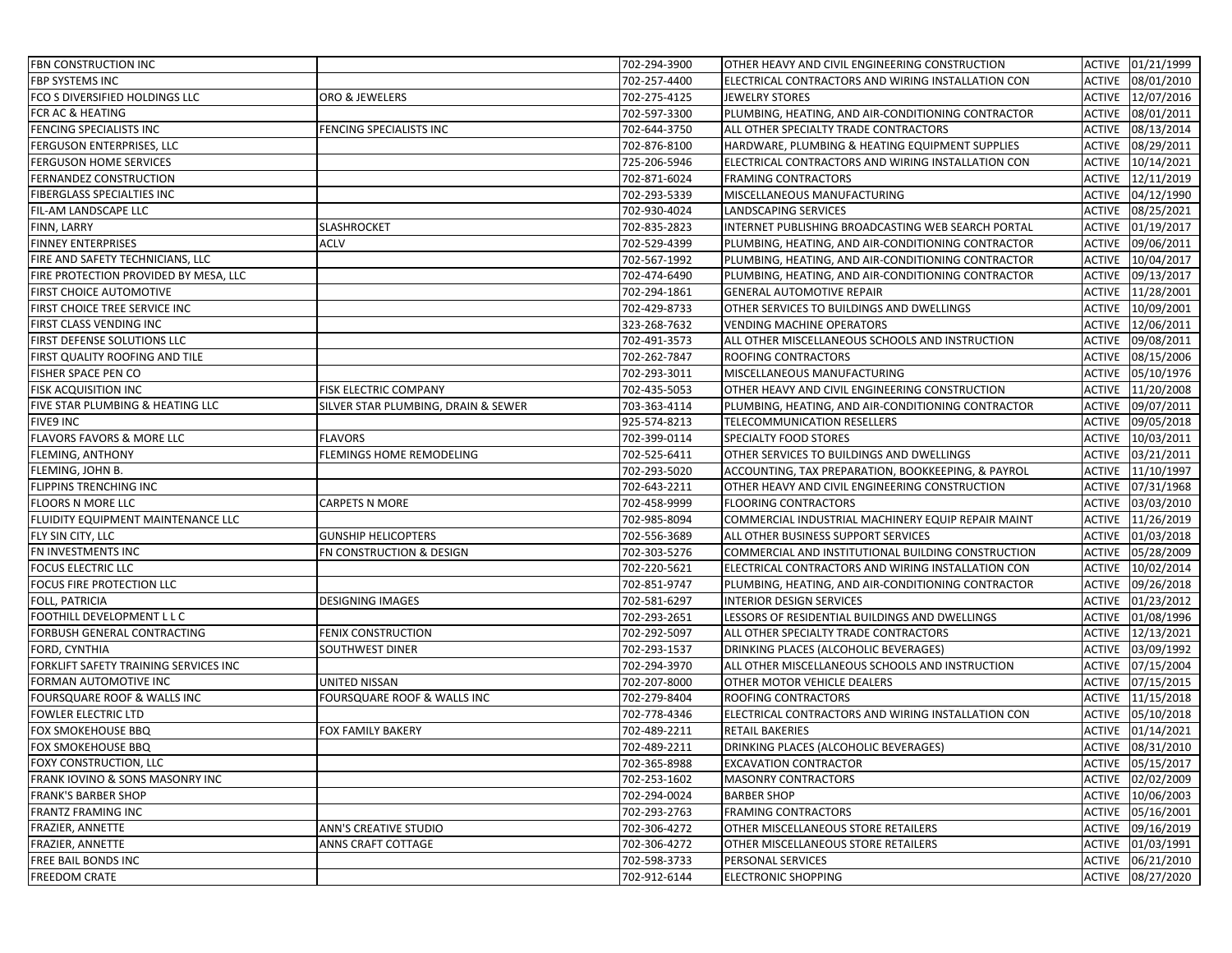| <b>FREEDOM FOREVER NEVADA LLC</b>                |                                    | 951-326-0277 | ELECTRICAL CONTRACTORS AND WIRING INSTALLATION CON |               | ACTIVE 10/18/2018 |
|--------------------------------------------------|------------------------------------|--------------|----------------------------------------------------|---------------|-------------------|
| <b>FREEDOM VENTURE LLC</b>                       | VWAQ                               | 702-806-8870 | OTHER MISCELLANEOUS STORE RETAILERS                | <b>ACTIVE</b> | 03/22/2016        |
| FREEMAN FIREARMS TRAINING LLC                    |                                    | 702-876-4050 | ALL OTHER MISCELLANEOUS SCHOOLS AND INSTRUCTION    | ACTIVE        | 04/26/2012        |
| FREEMAN, MATT                                    | FREEMAN'S POOL SERVICE AND REPAIR  | 702-296-2501 | OTHER SERVICES TO BUILDINGS AND DWELLINGS          | ACTIVE        | 06/08/2016        |
| FREEMAN, SCOTT                                   | FREEMAN PEST CONTROL               | 702-898-3131 | EXTERMINATING AND PEST CONTROL SERVICES            | ACTIVE        | 02/26/2003        |
| FREY, JOHN G.                                    | DUCT MAN OF NEVADA                 | 702-240-3828 | OTHER SERVICES TO BUILDINGS AND DWELLINGS          | <b>ACTIVE</b> | 10/06/2011        |
| FRIENDS OF THE NEVADA SOUTHERN                   |                                    | 702-362-6938 | <b>BUSINESS ASSOCIATIONS</b>                       | <b>ACTIVE</b> | 01/01/2000        |
| <b>FRONTLINE GAMING INC</b>                      |                                    | 888-781-5120 | <b>ELECTRONIC SHOPPING</b>                         | ACTIVE        | 08/25/2021        |
| <b>FUNDRACER EVENTS LLC</b>                      |                                    | 385-205-5088 | CONVENTION AND TRADE SHOW ORGANIZERS               | ACTIVE        | 06/20/2018        |
| <b>G &amp; G SYSTEMS INC</b>                     |                                    | 702-798-0995 | ELECTRICAL CONTRACTORS AND WIRING INSTALLATION CON | <b>ACTIVE</b> | 07/30/1997        |
| <b>G C GARCIA INC</b>                            |                                    | 702-435-9909 | ALL OTHER SUPPORT SERVICES                         | ACTIVE        | 10/18/2016        |
| <b>G3 SOLAR LLC</b>                              |                                    | 801-754-6400 | ELECTRICAL CONTRACTORS AND WIRING INSTALLATION CON | ACTIVE        | 05/28/2020        |
| G4S SECURE SOLUTIONS USA INC                     |                                    | 702-227-3484 | SECURITY GUARDS AND PATROL SERVICES                | ACTIVE        | 02/13/2012        |
| <b>GABB WIRELESS INC</b>                         |                                    | 678-648-7220 | <b>ELECTRONIC SHOPPING</b>                         | <b>ACTIVE</b> | 02/16/2021        |
| <b>GAM STAR LLC</b>                              | MILO'S CELLAR                      | 702-293-9540 | DRINKING PLACES (ALCOHOLIC BEVERAGES)              | ACTIVE        | 12/31/2002        |
| <b>GAMER BASEBALL LLC</b>                        |                                    | 702-715-6899 | CONVENTION AND TRADE SHOW ORGANIZERS               | ACTIVE        | 02/06/2018        |
| <b>GANNETT FLEMING INC</b>                       |                                    | 949-753-1970 | OTHER SERVICES                                     | ACTIVE        | 03/08/2012        |
| <b>GARLAND DBS INC</b>                           | <b>GARLAND DBS INC</b>             | 216-430-3522 | ROOFING CONTRACTORS                                | ACTIVE        | 03/16/2015        |
| <b>GARY R BOOKER ATTORNEY AT LAW</b>             |                                    | 702-384-7450 | OFFICES OF LAWYERS                                 | ACTIVE        | 03/25/2010        |
| <b>GAWAD KALINGA</b>                             |                                    | 702-325-3001 | CONVENTION AND TRADE SHOW ORGANIZERS               | ACTIVE        | 09/13/2017        |
| <b>GBMS CORPORATION</b>                          | <b>GATE ACCESS SERVICES</b>        | 702-385-9969 | ALL OTHER SPECIALTY TRADE CONTRACTORS              | ACTIVE        | 04/02/2013        |
| GCW, INC                                         |                                    | 702-732-3330 | <b>ENGINEERING SERVICES</b>                        | ACTIVE        | 11/05/1979        |
| <b>GEIBS GARAGE LLC</b>                          |                                    | 702-338-3428 | MOTORCYCLE, ATV, & ALL OTHER MOTOR VEHICLE DEALERS | ACTIVE        | 09/17/2018        |
| <b>GEMINI COURT REPORTING</b>                    |                                    | 702-528-4583 | COURT REPORTING AND STENOTYPE SERVICES             | ACTIVE        | 03/10/2020        |
| <b>GEN X INC</b>                                 | <b>GEN X CARPENTRY</b>             | 702-355-4442 | <b>FRAMING CONTRACTORS</b>                         | <b>ACTIVE</b> | 06/01/2022        |
| <b>GENERAL CONCRETE INC</b>                      | <b>GENERAL CONCRETE, INC</b>       | 702-405-6113 | <b>MASONRY CONTRACTORS</b>                         | ACTIVE        | 10/10/2018        |
| <b>GENESIS LANDSCAPE LLC</b>                     | <b>GENESIS CREATIONS</b>           | 702-815-6540 | SITE PREPARATION CONTRACTORS                       | ACTIVE        | 01/29/2014        |
| GEOFFREY D. BAUGHMAN INSURANCE                   |                                    | 702-293-1008 | AGENCIES, BROKERAGES, & OTHER INS. RELATED ACTIVIT | ACTIVE        | 09/11/2003        |
| <b>GEORGE ALLEN PHILLIPS</b>                     | PHILLIPS SPECIAL EFFECTS           | 818-357-0410 | ALL OTHER AMUSEMENT AND RECREATION INDUSTRIES      | ACTIVE        | 02/15/2022        |
| <b>GEORGENS ENTERPRISES, INC</b>                 | SUN CAT SKYLIGHTS                  | 702-658-9847 | <b>FRAMING CONTRACTORS</b>                         | ACTIVE        | 07/19/2017        |
| <b>GEORGE'S TIRE &amp; AUTO REPAIR, INC</b>      |                                    | 702-294-1155 | <b>GENERAL AUTOMOTIVE REPAIR</b>                   |               | ACTIVE 12/09/1998 |
| <b>GEORGIA KISSOON INC</b>                       | FIX N GO TOWING                    | 702-682-1564 | <b>MOTOR VEHICLE TOWING</b>                        | ACTIVE        | 10/20/2010        |
| <b>GEOTECHNICAL &amp; ENVIRONMENTAL SVCS INC</b> |                                    | 702-365-1001 | ARCHITECTURAL, ENGINEERING & RELATED SERVICES      | <b>ACTIVE</b> | 02/04/2014        |
| <b>GEOTECHNICAL DRILLING</b>                     |                                    | 702-891-1424 | OTHER HEAVY AND CIVIL ENGINEERING CONSTRUCTION     | ACTIVE        | 09/17/2019        |
| <b>GEOTEK INC</b>                                |                                    | 702-897-1424 | <b>ENGINEERING SERVICES</b>                        | ACTIVE        | 08/20/2008        |
| <b>GET NOTICED ADVERTISING INC</b>               |                                    | 702-558-2916 | <b>ELECTRONIC SHOPPING</b>                         | ACTIVE        | 06/21/2011        |
| <b>GF FIRE DESIGN LLC</b>                        |                                    | 702-715-1121 | PLUMBING, HEATING, AND AIR-CONDITIONING CONTRACTOR | ACTIVE        | 07/12/2011        |
| GIBSON CONSTRUCTION OF NV INC                    |                                    | 702-388-4600 | ALL OTHER SPECIALTY TRADE CONTRACTORS              | ACTIVE        | 04/08/1998        |
| <b>GIGAWATT OPERATIONS INC</b>                   | SOL-UP                             | 702-586-9800 | ELECTRICAL CONTRACTORS AND WIRING INSTALLATION CON | ACTIVE        | 04/24/2019        |
| GINGERWOOD MANUFACTURED HOME PARK LLC            |                                    | 702-293-1908 | LESSORS OF OTHER REAL ESTATE PROPERTY              | ACTIVE        | 12/10/2018        |
| GIRL SCOUTS OF SOUTHERN NEVADA INC               |                                    | 702-385-3677 | <b>BUSINESS ASSOCIATIONS</b>                       | ACTIVE        | 01/01/2000        |
| <b>GLEED, JENNIFER</b>                           |                                    | 702-293-4663 | OFFICES OF REAL ESTATE AGENTS AND BROKERS          | ACTIVE        | 10/14/2002        |
| <b>GO GLASS INC</b>                              |                                    | 702-565-3200 | <b>GLASS AND GLAZING CONTRACTORS</b>               |               | ACTIVE 09/27/2000 |
| <b>GO ROOF TUNE UP INC</b>                       |                                    | 951-782-0336 | ROOFING CONTRACTORS                                |               | ACTIVE 03/08/2018 |
| <b>GO WIRELESS INC</b>                           |                                    | 866-487-1222 | ELECTRONICS & APPLIANCE STORES                     | ACTIVE        | 09/15/2015        |
| <b>GOBOAT USA LLC</b>                            |                                    | 307-365-0252 | RECREATIONAL GOODS RENTAL                          |               | ACTIVE 12/01/2020 |
| GODIN, ROGER N. JR.                              | BALLOON WIZARD, THE                | 702-395-9777 | CONVENTION AND TRADE SHOW ORGANIZERS               |               | ACTIVE 07/22/2015 |
| <b>GOETTL AIR CONDITIONING &amp; PLUMBING</b>    | GOETTL AIR CONDITIONING & PLUMBING | 702-872-3211 | PLUMBING, HEATING, AND AIR-CONDITIONING CONTRACTOR | ACTIVE        | 08/16/2017        |
| <b>GOETTL AIR CONDITIONING &amp; PLUMBING</b>    | SUNNY PLUMBER, THE                 | 702-625-9104 | PLUMBING, HEATING, AND AIR-CONDITIONING CONTRACTOR | ACTIVE        | 04/30/2015        |
| <b>GOETZINGER ELDON L</b>                        | GOETZINGER ELDON L                 | 702-294-4361 | LESSORS OF RESIDENTIAL BUILDINGS AND DWELLINGS     | ACTIVE        | 04/05/2016        |
| <b>GOLAY, LARRY A.</b>                           | UPRIGHT GARAGE DOOR SERVICE        | 702-564-7323 | OTHER SERVICES TO BUILDINGS AND DWELLINGS          | ACTIVE        | 09/08/1997        |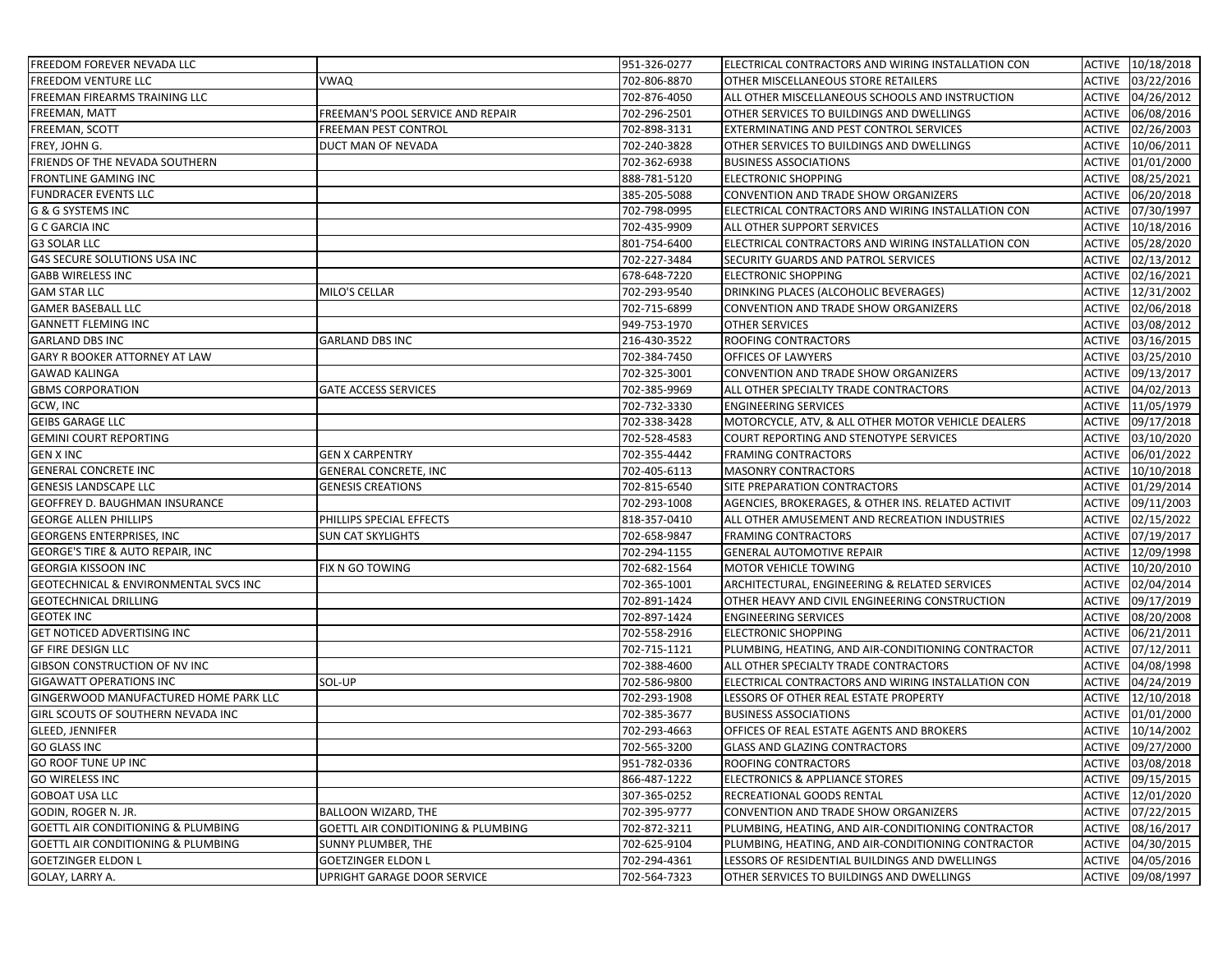| <b>GOLD STAR INSULATION, LP</b>                    |                                           | 614-221-3241 | <b>FRAMING CONTRACTORS</b>                         |               | ACTIVE 08/21/2017 |
|----------------------------------------------------|-------------------------------------------|--------------|----------------------------------------------------|---------------|-------------------|
| <b>GOLDEN HOME SERVICES LLC</b>                    | BEST AIR CONDITIONING PLUMBING REPAIR     | 702-857-5307 | PLUMBING, HEATING, AND AIR-CONDITIONING CONTRACTOR | ACTIVE        | 09/24/2018        |
| <b>GOLDEN RUHL REALTY LLC</b>                      |                                           | 702-454-2552 | OFFICES OF REAL ESTATE AGENTS AND BROKERS          | <b>ACTIVE</b> | 06/16/2014        |
| <b>GOLDEN STATE SUPPLY LLC</b>                     | CARQUEST AUTO PARTS #9997                 | 702-293-1368 | AUTOMOTIVE PARTS AND ACCESSORIES STORES            | ACTIVE        | 08/11/2015        |
| GONZALEZ, MARIANA                                  | <b>GONZALEZ CLEANING &amp; HANDYMAN'S</b> | 702-628-0063 | <b>JANITORIAL SERVICES</b>                         | ACTIVE        | 06/03/2013        |
| <b>GOOD JOB GRAPHICS LLC</b>                       |                                           | 702-806-8870 | COMPUTER SYSTEMS DESIGN SERVICES                   | ACTIVE        | 04/03/2019        |
| GOODFELLAS BAIL BONDS INC                          |                                           | 702-384-5245 | PERSONAL SERVICES                                  | <b>ACTIVE</b> | 01/31/2006        |
| <b>GOODFELLOW CORP</b>                             |                                           | 702-293-7504 | OFFICE ADMINISTRATIVE SERVICES                     | ACTIVE        | 04/04/1989        |
| <b>GOTHIC LANDSCAPE INC</b>                        | <b>GOTHIC LANDSCAPE INC</b>               | 702-252-7017 | OTHER HEAVY AND CIVIL ENGINEERING CONSTRUCTION     | ACTIVE        | 04/25/2016        |
| <b>GOYA MEDIA</b>                                  |                                           | 702-294-0354 | INDEPENDENT ARTISTS, WRITERS, AND PERFORMERS       | ACTIVE        | 03/31/2010        |
| <b>GRACE COMMUNITY CHURCH</b>                      |                                           | 702-293-2018 | RELIGIOUS ORGANIZATIONS                            | ACTIVE        | 01/01/2000        |
| <b>GRAEAGLE CONSTRUCTION &amp; DEVELOPMENT LLC</b> |                                           | 702-248-0170 | ALL OTHER SPECIALTY TRADE CONTRACTORS              | ACTIVE        | 01/16/2003        |
| <b>GRANADOS MARIANO</b>                            | <b>YO'S CLEANERS</b>                      | 702-293-5910 | DRYCLEANING AND LAUNDRY SERVICES                   | <b>ACTIVE</b> | 03/07/2005        |
| <b>GRAND CANYON AIRLINES INC</b>                   |                                           | 702-638-3211 | SCENIC AND SIGHTSEEING TRANSPORTATION              | <b>ACTIVE</b> | 11/02/2006        |
| <b>GRANDMA DAISY'S INC</b>                         |                                           | 702-294-6639 | OTHER SNACK FOOD MANUFACTURING                     | <b>ACTIVE</b> | 07/01/2009        |
| <b>GRANDVIEW CONSTRUCTION LLC</b>                  |                                           | 702-758-6156 | ALL OTHER SPECIALTY TRADE CONTRACTORS              | ACTIVE        | 05/29/2019        |
| <b>GRANITE CONSTRUCTION COMPANY</b>                |                                           | 775-358-8792 | OTHER HEAVY AND CIVIL ENGINEERING CONSTRUCTION     |               | ACTIVE 11/21/1996 |
| GRAPHIC IMAGING SERVICES, INC                      |                                           | 702-222-3590 | DOCUMENT PREPARATION SERVICES                      | <b>ACTIVE</b> | 08/08/2019        |
| <b>GRCC LLC</b>                                    |                                           | 702-293-7343 | ACTIVITIES RELATED TO REAL ESTATE                  | <b>ACTIVE</b> | 01/18/2017        |
| GREAT BASIN DRILLING CO OF NV INC                  | <b>GREAT BASIN DRILLING</b>               | 775-727-4462 | WATER AND SEWER LINE AND RELATED STRUCTURES CONSTR | ACTIVE        | 10/29/2020        |
| <b>GREAT SALT LAKE ELECTRIC INC</b>                |                                           | 702-364-5313 | ELECTRICAL CONTRACTORS AND WIRING INSTALLATION CON | <b>ACTIVE</b> | 02/06/2012        |
| <b>GREATFUL PET LLC</b>                            | GREATFUL PET ANIMAL CLINIC, THE           | 702-294-4899 | <b>VETERINARY SERVICES</b>                         | <b>ACTIVE</b> | 07/22/2009        |
| GREEN CO2 OF LAS VEGAS LLC                         |                                           | 970-443-7348 | <b>WHOLESALE TRADE</b>                             | <b>ACTIVE</b> | 07/13/2020        |
| GREEN GROW LANDSCAPING, LLC                        |                                           | 702-217-3111 | LANDSCAPING SERVICES                               | ACTIVE        | 03/09/2020        |
| GREEN GURU LANDSCAPING LLC                         |                                           | 702-949-2988 | SITE PREPARATION CONTRACTORS                       | ACTIVE        | 09/19/2018        |
| <b>GREEN IMAGE LLC</b>                             | <b>GTI</b>                                | 702-220-5621 | SITE PREPARATION CONTRACTORS                       | <b>ACTIVE</b> | 12/10/2019        |
| GREEN VALLEY POOLS INC                             |                                           | 702-328-2920 | ALL OTHER SPECIALTY TRADE CONTRACTORS              | ACTIVE        | 08/12/2020        |
| <b>GREEN VINE INVESTMENTS</b>                      | <b>WATERPROOF</b>                         | 702-306-8910 | ALL OTHER SPECIALTY TRADE CONTRACTORS              | ACTIVE        | 06/22/2021        |
| <b>GREENCARE DESIGNS LLC</b>                       | <b>GREENCARE DESIGNS LLC</b>              | 702-839-5296 | ALL OTHER SPECIALTY TRADE CONTRACTORS              | ACTIVE        | 05/11/2015        |
| GREENE, DIANE E.                                   | <b>HERBS BY DIANE</b>                     | 702-293-3451 | <b>CROP PRODUCTION</b>                             | <b>ACTIVE</b> | 02/23/2009        |
| <b>GREGORY JAMES DEAVER</b>                        |                                           | 702-523-3184 | <b>ELECTRONIC SHOPPING</b>                         | ACTIVE        | 06/12/2019        |
| GRISSETTE, LYNETTE                                 |                                           | 702-328-3130 | <b>BEAUTY SALONS</b>                               | <b>ACTIVE</b> | 01/03/2019        |
| <b>GROSS CONSULTANTS LLC</b>                       | SMART GROWTH ENGINEERING                  | 702-336-3723 | ARCHITECTURAL, ENGINEERING & RELATED SERVICES      | ACTIVE        | 03/06/2014        |
| <b>GRT UNLIMITED LLC</b>                           | <b>STRIPE A LOT</b>                       | 702-870-3585 | OTHER HEAVY AND CIVIL ENGINEERING CONSTRUCTION     | ACTIVE        | 03/31/2005        |
| <b>G'S LANDSCAPING &amp; CONCRETE</b>              |                                           | 702-525-5293 | LANDSCAPING SERVICES                               | ACTIVE        | 07/26/2010        |
| <b>GSK INDUSTRIES</b>                              | <b>QUALITY ONE POOL MANAGEMENT</b>        | 702-896-0500 | ALL OTHER SPECIALTY TRADE CONTRACTORS              | ACTIVE        | 04/26/2022        |
| <b>GT MOBILE DETAILING LLC</b>                     |                                           | 702-305-8328 | <b>CAR WASHES</b>                                  | <b>ACTIVE</b> | 05/04/2022        |
| <b>GUARANTEED CLEAN AIR LLC</b>                    | <b>GCA ENVIRONMENTAL LLC</b>              | 702-348-2610 | REMEDIATION & OTHER WASTE MANAGEMENT SERVICES      | ACTIVE        | 04/05/2022        |
| GUARDIAN ELITE MEDICAL SERVICES LLC                |                                           | 702-262-2262 | AMBULANCE SERVICES                                 | ACTIVE        | 12/30/2014        |
| H & H DEVELOPMENT LTD                              |                                           | 702-568-8412 | ALL OTHER SPECIALTY TRADE CONTRACTORS              | ACTIVE        | 12/29/2009        |
| H3 HARDWOOD FLOORS, LLC                            |                                           | 702-428-1026 | <b>FRAMING CONTRACTORS</b>                         | <b>ACTIVE</b> | 01/08/2018        |
| HABIBI, HANI N.                                    | <b>MASTER DETAIL</b>                      | 702-285-3491 | ALL OTHER AUTOMOTIVE REPAIR AND MAINTENANCE        | ACTIVE        | 01/28/2014        |
| <b>HACIENDA INTERIORS INC</b>                      |                                           | 702-294-0079 | <b>ELECTRONIC SHOPPING</b>                         |               | ACTIVE 09/08/2010 |
| HAFFNER, DON                                       | DON'S PLUMBING REPAIR & SERVICE           | 505-670-4179 | OTHER SERVICES TO BUILDINGS AND DWELLINGS          |               | ACTIVE 08/31/2016 |
| HAIER US APPLIANCE SOLUTIONS INC                   | <b>GE APPLIANCES</b>                      | 502-452-3824 | APPLIANCE REPAIR AND MAINTENANCE                   |               | ACTIVE 08/15/2016 |
| HALVERSON, MICHAEL D.                              | <b>HAL MECHANICAL</b>                     | 702-362-7533 | PLUMBING, HEATING, AND AIR-CONDITIONING CONTRACTOR |               | ACTIVE 03/08/2000 |
| HAMEL, JULIE                                       | HOME REJUVENATIONS                        | 702-581-8114 | INTERIOR DESIGN SERVICES                           |               | ACTIVE 11/05/2008 |
| HAMPTON TEDDER ELECTRIC COMPANY INC                |                                           | 702-646-7449 | OTHER HEAVY AND CIVIL ENGINEERING CONSTRUCTION     |               | ACTIVE 07/14/1999 |
| HANAN TRANSPORTATION LLC                           |                                           | 702-610-6758 | SUPPORT ACTIVITIES FOR ROAD TRANSPORTATION         |               | ACTIVE 03/28/2018 |
| <b>HANDY MA'AM LLC</b>                             |                                           | 702-400-5275 | OTHER SERVICES TO BUILDINGS AND DWELLINGS          | ACTIVE        | 03/01/2021        |
| HANLEY, HEIDE                                      |                                           | 702-294-2828 | OFFICES OF REAL ESTATE AGENTS AND BROKERS          |               | ACTIVE 06/21/2006 |
|                                                    |                                           |              |                                                    |               |                   |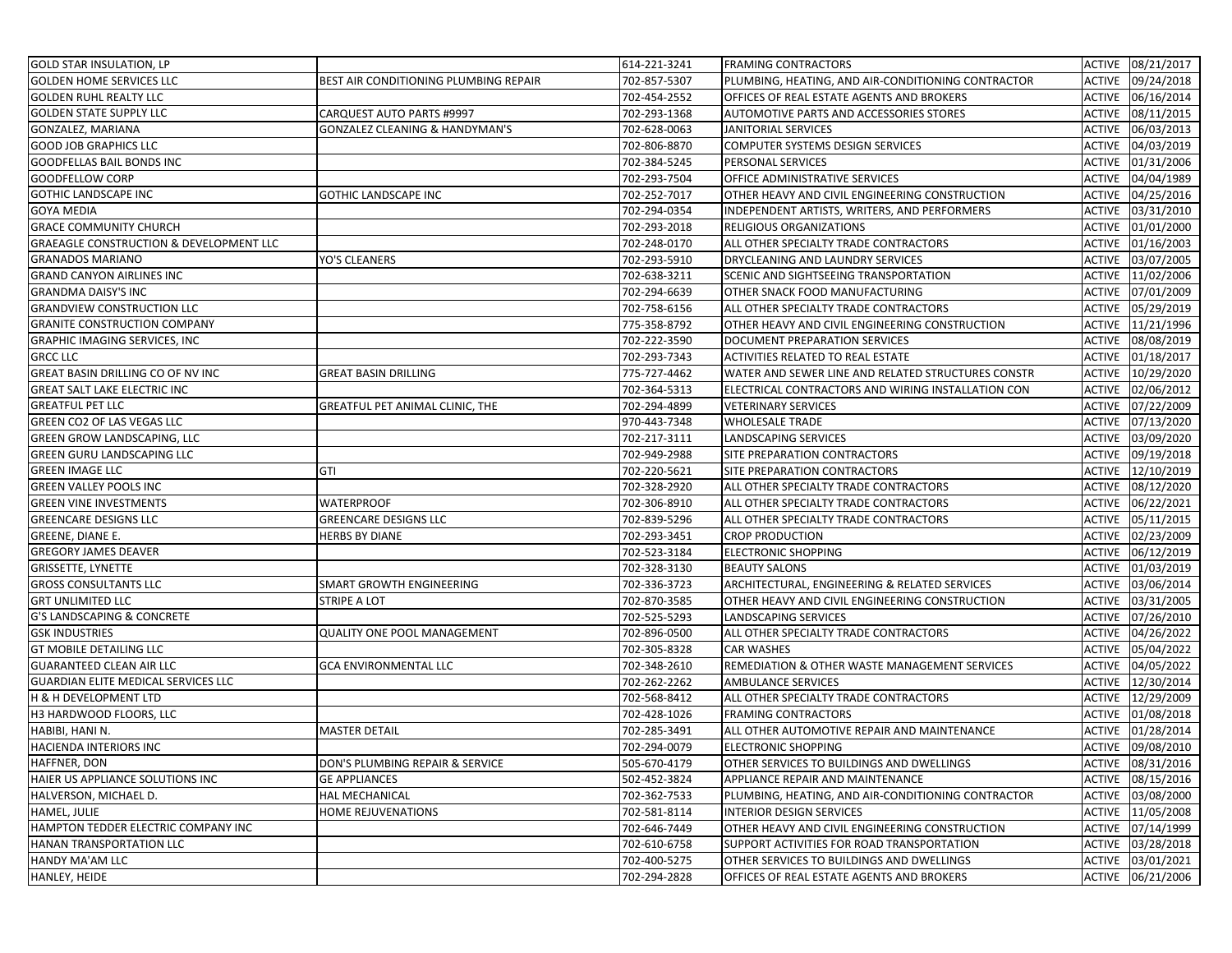| HANSEN MECHANICAL CONTRACTORS INC       |                                      | 702-361-5111 | PLUMBING, HEATING, AND AIR-CONDITIONING CONTRACTOR |               | ACTIVE 10/24/1985 |
|-----------------------------------------|--------------------------------------|--------------|----------------------------------------------------|---------------|-------------------|
| HANSON, GEORGE                          | <b>G &amp; B FENCE</b>               | 702-396-9664 | ALL OTHER SPECIALTY TRADE CONTRACTORS              | <b>ACTIVE</b> | 05/12/2011        |
| <b>HAPPY EVENT PROMOTIONS</b>           |                                      | 702-349-9095 | CONVENTION AND TRADE SHOW ORGANIZERS               | <b>ACTIVE</b> | 11/09/2016        |
| <b>HARAWAY LLC</b>                      | SUDZ                                 | 702-378-3206 | COIN-OPERATED LAUNDRIES AND DRYCLEANERS            | ACTIVE        | 11/02/2021        |
| <b>HARDIN &amp; SONS INC</b>            |                                      | 702-399-3878 | OTHER HEAVY AND CIVIL ENGINEERING CONSTRUCTION     | ACTIVE        | 02/02/2012        |
| <b>HARDLINE ELECTRIC INC</b>            |                                      | 702-262-9735 | ELECTRICAL CONTRACTORS AND WIRING INSTALLATION CON | <b>ACTIVE</b> | 10/28/1998        |
| HARLEE'S ELECTRIC LLC                   |                                      | 719-663-1012 | ELECTRICAL CONTRACTORS AND WIRING INSTALLATION CON | ACTIVE        | 06/14/2021        |
| <b>HARRIS LAS VEGAS LLC</b>             |                                      | 702-732-2545 | PLUMBING, HEATING, AND AIR-CONDITIONING CONTRACTOR | <b>ACTIVE</b> | 09/01/2016        |
| HARRIS REBAR LAS VEGAS INC              | HARRIS REBAR LAS VEGAS INC           | 702-347-0123 | ALL OTHER SPECIALTY TRADE CONTRACTORS              | ACTIVE        | 08/05/2014        |
| <b>HARRIS ROGER L</b>                   |                                      | 702-293-6596 | OFFICES OF LAWYERS                                 | <b>ACTIVE</b> | 03/06/1995        |
| HARSHMAN EXCAVATING CORP                | HARSHMAN EXCAVATING CORP             | 702-452-5900 | SITE PREPARATION CONTRACTORS                       | <b>ACTIVE</b> | 12/29/2014        |
| HAWKINS, LLOYD                          |                                      | 702-296-3855 | COMMERCIAL INDUSTRIAL MACHINERY EQUIP REPAIR MAINT | <b>ACTIVE</b> | 10/31/2019        |
| HAWTHORNE PLUMBING INC                  |                                      | 702-998-7800 | PLUMBING, HEATING, AND AIR-CONDITIONING CONTRACTOR | ACTIVE        | 11/22/2006        |
| HD BARRICADE INC                        |                                      | 702-272-0651 | ALL OTHER SUPPORT SERVICES                         | <b>ACTIVE</b> | 02/07/2018        |
| HD SUPPLY CONSTRUCTION SUPPLY           |                                      | 877-838-5504 | OTHER MISCELLANEOUS STORE RETAILERS                | <b>ACTIVE</b> | 01/30/2013        |
| HDOS LAS VEGAS LLC                      | HDOS LAS VEGAS                       | 702-379-0351 | MOBILE FOOD SERVICES                               | ACTIVE        | 03/23/2021        |
| HDR ENGINEERING INC                     |                                      | 402-399-1000 | <b>ENGINEERING SERVICES</b>                        | <b>ACTIVE</b> | 03/27/2007        |
| HEADSTONE CLEANERS LLC                  |                                      | 702-373-6894 | ALL OTHER SUPPORT SERVICES                         | <b>ACTIVE</b> | 09/26/2016        |
| HEALTH AND WELLNESS USA, INC.           |                                      | 510-759-5499 | OTHER MISCELLANEOUS STORE RETAILERS                | <b>ACTIVE</b> | 06/19/2019        |
| HEALTHCARE PARTNERS MED. GRP. (COATS)   | HEALTHCARE PARTNERS MED. GRP. NV HWY | 702-690-2563 | OFFICES OF PHYSICIANS (EXCEPT MENTAL HEALTH)       | ACTIVE        | 10/20/2010        |
| <b>HEAR CLEAR</b>                       |                                      | 702-845-9599 | OFFICES OF ALL OTHER MISCELLANEOUS HEALTH PRACTION | ACTIVE        | 07/03/2019        |
| HEATHER MARIANNA LLC                    | <b>BEAUTY KITCHEN</b>                | 702-882-4541 | GIFT, NOVELTY AND SOUVENIR STORES                  | <b>ACTIVE</b> | 10/01/2018        |
| HEATHER MARIANNA LLC                    |                                      | 702-882-4541 | TOILET PREPARATION MANUFACTURING                   | <b>ACTIVE</b> | 11/19/2015        |
| HEAVY METAL HAUL AWAY LLC               | HEAVY METAL HAUL AWAY LLC            | 702-293-6771 | OTHER WASTE COLLECTION                             |               | ACTIVE 11/16/2015 |
| HELENA AGRI-ENTERPRISES LLC             |                                      | 702-740-5320 | OTHER MISCELLANEOUS STORE RETAILERS                | <b>ACTIVE</b> | 07/19/2011        |
| HELICOPTER SERVICES OF NEVADA LLC       |                                      | 702-301-0293 | OTHER SUPPORT ACTIVITIES FOR AIR TRANSPORTATION    | <b>ACTIVE</b> | 04/23/2008        |
| HELI-PARTS NEVADA LLC                   |                                      | 702-301-0293 | OTHER MISCELLANEOUS STORE RETAILERS                | ACTIVE        | 04/24/2008        |
| <b>HELIX ELECTRIC</b>                   |                                      | 702-732-1188 | ELECTRICAL CONTRACTORS AND WIRING INSTALLATION CON | <b>ACTIVE</b> | 08/30/2004        |
| <b>HELVIN BROS LLC</b>                  | <b>BALLEN BRANDS</b>                 | 702-497-4434 | ALL OTHER SUPPORT SERVICES                         | <b>ACTIVE</b> | 04/04/2019        |
| HENDERSON LANDSCAPE LLC                 |                                      | 702-755-9656 | LANDSCAPING SERVICES                               | <b>ACTIVE</b> | 10/31/2019        |
| HENDERSON MASONRY LLC                   |                                      | 702-567-1536 | <b>MASONRY CONTRACTORS</b>                         | <b>ACTIVE</b> | 02/05/2008        |
| <b>HENDERSON ROOFING &amp; PATIO</b>    |                                      | 702-568-7678 | <b>FRAMING CONTRACTORS</b>                         | ACTIVE        | 04/08/1998        |
| HENRI SPECIALTIES COMPANY INC OF NEVADA |                                      | 702-896-1038 | COMMERCIAL AND INSTITUTIONAL BUILDING CONSTRUCTION | <b>ACTIVE</b> | 09/16/2013        |
| HERE WE GO AGAIN                        |                                      | 760-899-1229 | <b>USED MERCHANDISE STORES</b>                     | ACTIVE        | 08/24/2021        |
| HERITAGE BOULDER LLC                    | CASA DE ALICIA APTS                  | 925-931-1423 | LESSORS OF RESIDENTIAL BUILDINGS AND DWELLINGS     | ACTIVE        | 12/06/2017        |
| HERITAGE BOULDER LLC                    | CASA DE ALICIA WEST APTS             | 925-931-1423 | LESSORS OF RESIDENTIAL BUILDINGS AND DWELLINGS     | <b>ACTIVE</b> | 12/06/2017        |
| HERMIE'S TILE AND STONE LLC             |                                      | 702-506-3041 | TILE AND TERRAZZO CONTRACTORS                      | <b>ACTIVE</b> | 02/10/2020        |
| HERNANDEZ, MARIA                        | TAQUERIA ARANDAS                     | 702-371-8339 | CATERERS                                           | <b>ACTIVE</b> | 10/03/2017        |
| HERON ENTERPRISES LLC                   | BOULDER CITY ANTIQUE MARKET          | 702-506-2097 | <b>USED MERCHANDISE STORES</b>                     | <b>ACTIVE</b> | 07/02/2020        |
| HIGH COUNTRY LINE CONSTRUCTION INC      |                                      | 801-829-4047 | OTHER HEAVY AND CIVIL ENGINEERING CONSTRUCTION     | ACTIVE        | 07/03/2018        |
| HIGH DESERT PETROLEUM INC               |                                      | 702-382-1506 | SITE PREPARATION CONTRACTORS                       | <b>ACTIVE</b> | 11/12/2015        |
| HIGH IMPACT SIGN & DESIGN LLC           |                                      | 702-736-7446 | ALL OTHER SPECIALTY TRADE CONTRACTORS              | ACTIVE        | 08/19/2013        |
| <b>HIGH POINT CONSTRUCTION INC</b>      | <b>RAFAEL FRAMERS</b>                | 702-386-1313 | <b>FRAMING CONTRACTORS</b>                         |               | ACTIVE 05/10/2011 |
| <b>HIGHTOWER TRUCKING INC</b>           |                                      | 702-492-1012 | OTHER MISCELLANEOUS STORE RETAILERS                |               | ACTIVE 02/07/2012 |
| <b>HIGHWAY STRIPING AND SIGNS</b>       |                                      | 702-646-8003 | OTHER HEAVY AND CIVIL ENGINEERING CONSTRUCTION     | <b>ACTIVE</b> | 06/04/2003        |
| HIGLEY JOHN D & SUSAN M                 | HIGLEY JOHN D                        | 702-293-2323 | ACCOUNTING, TAX PREPARATION, BOOKKEEPING, & PAYROL |               | ACTIVE 12/17/1974 |
| HIGLEY, JOSEPH                          | TREE GUY, THE                        | 702-375-8975 | OTHER SERVICES TO BUILDINGS AND DWELLINGS          |               | ACTIVE 11/09/2016 |
| HILCO ELECTRIC INC                      |                                      | 702-429-5988 | ELECTRICAL CONTRACTORS AND WIRING INSTALLATION CON |               | ACTIVE 10/23/2017 |
| HINTONBURDICK NEVADA LLC                | HINTONBURDICK CPAS & ADVISORS        | 888-566-1277 | OFFICES OF CERTIFIED PUBLIC ACCOUNTANTS            | <b>ACTIVE</b> | 08/20/2018        |
| <b>HIPS PLUMBING LLC</b>                |                                      | 702-626-2147 | PLUMBING, HEATING, AND AIR-CONDITIONING CONTRACTOR | ACTIVE        | 06/27/2019        |
| HIRSCHI MASONRY LLC                     | HIRSCHI MASONRY LLC                  | 702-399-2211 | <b>MASONRY CONTRACTORS</b>                         |               | ACTIVE 05/21/2015 |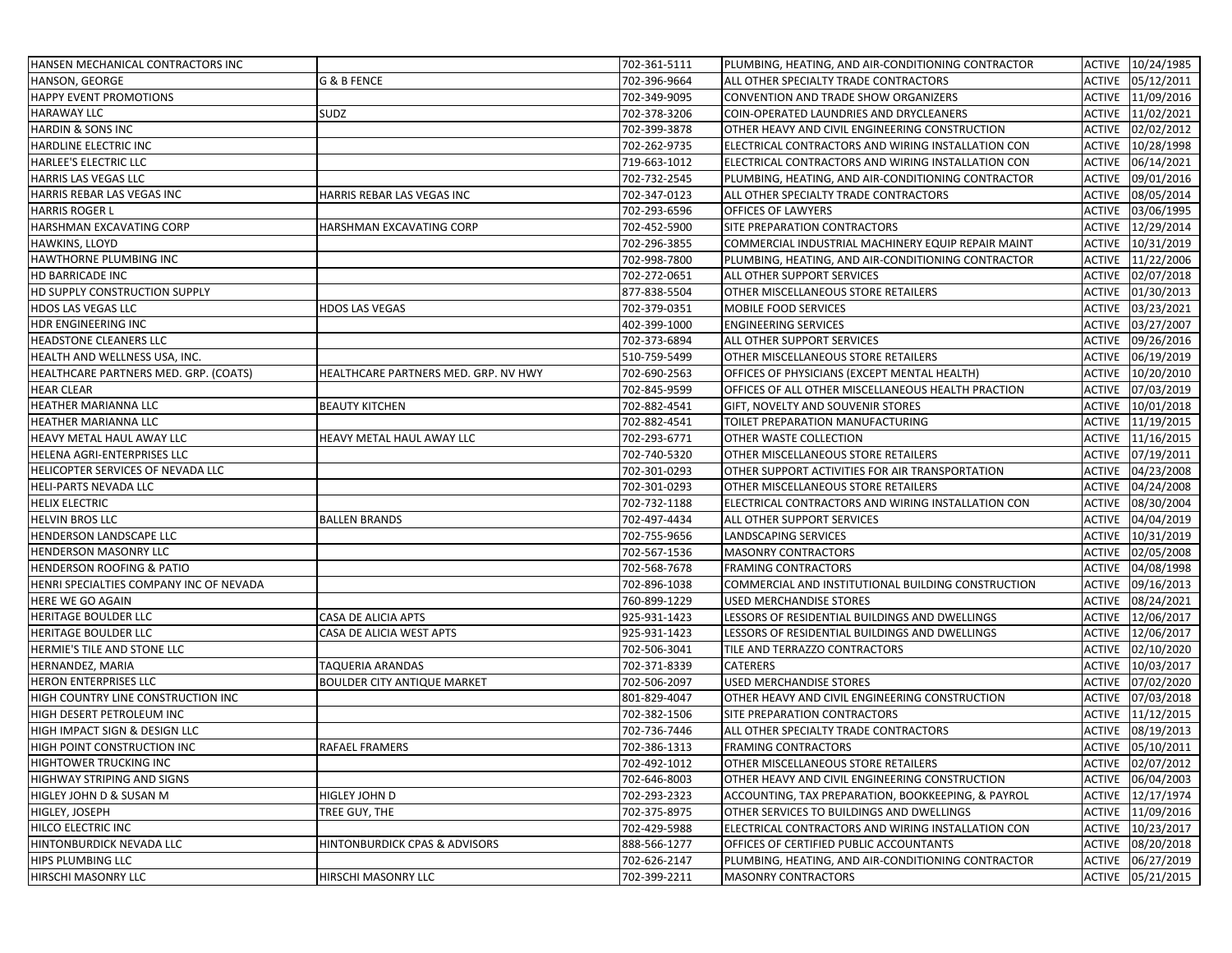| HM SAFETY CERTIFICATIONS LLC         |                                           | 702-635-1392                 | <b>OTHER PERSONAL SERVICES</b>                     |                  | ACTIVE 06/03/2020        |
|--------------------------------------|-------------------------------------------|------------------------------|----------------------------------------------------|------------------|--------------------------|
| HMC LAND SURVEYING LLC               |                                           | 702-908-4897                 | PROFESSIONAL, SCIENTIFIC & TECHNICAL SERVICES      | ACTIVE           | 11/03/2020               |
| HOFSOMMER EXCAVATING INC             | HOFSOMMER EXCAVATING INC                  | 702-429-8026                 | OTHER HEAVY AND CIVIL ENGINEERING CONSTRUCTION     | ACTIVE           | 08/26/2014               |
| <b>HOLCIM - SWR INC</b>              |                                           | 702-649-6250                 | COMMERCIAL AND INSTITUTIONAL BUILDING CONSTRUCTION | ACTIVE           | 01/31/2011               |
| HOLISTIC HOUNDS LLC                  |                                           | 702-835-3508                 | CONVENTION AND TRADE SHOW ORGANIZERS               | ACTIVE           | 03/20/2014               |
| <b>HOLLAND &amp; HART LLP</b>        |                                           | 303-295-8569                 | <b>OFFICES OF LAWYERS</b>                          | <b>ACTIVE</b>    | 01/11/2016               |
| HOLMES, RICHARD                      | HOLMES MOBILE HOME SERVICE                | 702-399-3994                 | OTHER SERVICES TO BUILDINGS AND DWELLINGS          | ACTIVE           | 05/12/1999               |
| HOME AIR CONDITIONING & HEATING INC  |                                           | 702-878-8367                 | PLUMBING, HEATING, AND AIR-CONDITIONING CONTRACTOR | ACTIVE           | 07/08/2003               |
| HOME HARDWARE VARIETY INC            |                                           | 702-293-4199                 | OTHER MISCELLANEOUS STORE RETAILERS                | ACTIVE           | 07/12/1989               |
| HOME IMPRESSIONS INC                 |                                           | 702-688-3111                 | ALL OTHER SPECIALTY TRADE CONTRACTORS              | <b>ACTIVE</b>    | 09/20/2018               |
| HONESTLEE AUTO LLC                   |                                           | 702-293-1260                 | <b>GENERAL AUTOMOTIVE REPAIR</b>                   | ACTIVE           | 02/02/2015               |
| HONEYWELL INTERNATIONAL INC          |                                           | 702-895-6200                 | ELECTRICAL CONTRACTORS AND WIRING INSTALLATION CON | ACTIVE           | 03/23/2004               |
| HOOPER, DAWN                         | THE SPA LIFE                              | 702-570-1399                 | OFFICES OF ALL OTHER MISCELLANEOUS HEALTH PRACTION | ACTIVE           | 09/14/2016               |
| HOOVER DAM TRADING POST LLC          |                                           | 702-683-1337                 | GIFT, NOVELTY AND SOUVENIR STORES                  | ACTIVE           | 07/24/2019               |
| HOOVER EMERGENCY PHYSICIANS LLC      |                                           | 214-712-2000                 | <b>EMPLOYMENT PLACEMENT AGENCIES</b>               | ACTIVE           | 07/03/2012               |
| HOPKINS BILLY C JR & CELESTE L       | BILL HOPKINS CARPET CLEANING              | 702-293-4742                 | CARPET AND UPHOLSTERY CLEANING SERVICES            | ACTIVE           | 08/27/1975               |
| HOPKINS BILLY C JR & CELESTE L       | <b>BC CARPET CARE</b>                     | 702-293-4742                 | CARPET AND UPHOLSTERY CLEANING SERVICES            | ACTIVE           | 10/28/2003               |
| HORIZON DISTRIBUTORS INC             |                                           | 985-892-5521                 | FARM & GARDEN MACHINERY & EQUIPMENT MERCH WHSL     | ACTIVE           | 08/03/2011               |
| HORIZON FIRE PROTECTION INC          | HORIZON FIRE PROTECTION INC               | 702-804-8004                 | PLUMBING, HEATING, AND AIR-CONDITIONING CONTRACTOR | ACTIVE           | 05/05/2014               |
| HORIZON SERVICE LLC                  | HORIZON AIR                               | 702-565-5625                 | ELECTRICAL CONTRACTORS AND WIRING INSTALLATION CON | ACTIVE           | 03/20/2018               |
| HORNE, JOSEPH J.                     | <b>HORNE PROPERTIES</b>                   | 702-293-0420                 | LESSORS OF RESIDENTIAL BUILDINGS AND DWELLINGS     | ACTIVE           | 08/01/1994               |
| HORROCKS ENGINEERS INC               |                                           | 801-763-5245                 | OTHER HEAVY AND CIVIL ENGINEERING CONSTRUCTION     | ACTIVE           | 12/04/2017               |
| HOSPICE DEL SOL LLC                  |                                           | 702-818-4270                 | HOME HEALTH CARE SERVICES                          | ACTIVE           | 04/12/2017               |
| HOT MAMA'S LLC                       | HOT MAMA'S MOBILE WASH                    | 702-610-5486                 | ALL OTHER AUTOMOTIVE REPAIR AND MAINTENANCE        | ACTIVE           | 03/21/2013               |
| HOWROYD-WRIGHT EMPLOYMENT AGENCY INC | APPLEONE EMPLOYMENT SERVICES              | 818-240-8688                 | <b>EMPLOYMENT PLACEMENT AGENCIES</b>               | ACTIVE           | 07/30/2018               |
| HP ENTERPRISES INC                   |                                           | 702-452-0342                 | ALL OTHER SPECIALTY TRADE CONTRACTORS              | ACTIVE           | 02/07/2013               |
| HRB TAX GROUP INC                    | H & R BLOCK                               | 702-294-0648                 | ACCOUNTING, TAX PREPARATION, BOOKKEEPING, & PAYROL | ACTIVE           | 03/08/2010               |
| HTA PLUMBING & MECHANICAL INC        |                                           | 702-891-5304                 | PLUMBING, HEATING, AND AIR-CONDITIONING CONTRACTOR | ACTIVE           | 07/07/2004               |
| <b>HUBEL INC</b>                     | LAW FIRM OF RONALD P HUBEL ESQ            | 702-733-2170                 | <b>OFFICES OF LAWYERS</b>                          | ACTIVE           | 02/13/2014               |
| HUXFORD DENTAL LTD                   | BOULDER DENTAL GROUP - DOWNTOWN DENTAL    | 702-293-1437                 | <b>OFFICES OF DENTISTS</b>                         | ACTIVE           | 09/26/2017               |
| HUXFORD DENTAL LTD                   | <b>BOULDER DENTAL GROUP</b>               | 702-293-0205                 | <b>OFFICES OF DENTISTS</b>                         | ACTIVE           | 10/25/2005               |
| HY-BAR LAS VEGAS                     | HY-BAR WINDOWS AND DOORS                  | 702-361-9049                 | <b>GLASS AND GLAZING CONTRACTORS</b>               | ACTIVE           | 08/03/2015               |
| <b>HYDE &amp; ASSOCIATES</b>         |                                           | 702-293-6014                 | OFFICES OF REAL ESTATE AGENTS AND BROKERS          | ACTIVE           | 10/29/1979               |
| HYDE, DON M.                         | SERVICE CARPENTRY                         | 702-292-2751                 | OTHER SERVICES TO BUILDINGS AND DWELLINGS          | ACTIVE           | 08/29/2012               |
| HYDRO PLUMBING INC                   |                                           | 702-849-7777                 | PLUMBING, HEATING, AND AIR-CONDITIONING CONTRACTOR | ACTIVE           | 11/18/2019               |
| <b>HYLON INC</b>                     | NETWORK AUDIO VIDEO                       | 702-595-6797                 | PERSONAL SERVICES                                  | ACTIVE           | 02/24/2009               |
| ICE CUBE AIR INC.                    | ICE CUBE AIR INC.                         | 702-419-5500                 | PLUMBING, HEATING, AND AIR-CONDITIONING CONTRACTOR | ACTIVE           | 11/23/2015               |
| ICON INTEGRATED LLC                  |                                           | 702-987-0363                 | PLUMBING, HEATING, AND AIR-CONDITIONING CONTRACTOR | ACTIVE           | 10/03/2011               |
| <b>ICON POWER LLC</b>                |                                           | 702-885-1349                 | ELECTRICAL CONTRACTORS AND WIRING INSTALLATION CON | ACTIVE           | 06/23/2021               |
| IDEAL ELECTRICAL CONTRACTING INC     | AN IDEAL SERVICES                         | 702-396-5225                 | PLUMBING, HEATING, AND AIR-CONDITIONING CONTRACTOR | ACTIVE           | 08/21/2012               |
| IDEAL MECHANICAL INC                 |                                           | 702-896-8825                 | PLUMBING, HEATING, AND AIR-CONDITIONING CONTRACTOR | ACTIVE           | 08/01/2013               |
| <b>IES RESIDENTIAL INC</b>           |                                           |                              |                                                    |                  |                          |
| <b>IMAGE ELECTRIC INC</b>            |                                           | 702-566-3882<br>702-319-7300 | ELECTRICAL CONTRACTORS AND WIRING INSTALLATION CON | ACTIVE<br>ACTIVE | 05/22/1995<br>04/23/2015 |
|                                      | IMAGE ELECTRIC INC                        |                              | <b>CONSTRUCTION</b>                                |                  |                          |
| IMCO/INMAN MARINE CORP               |                                           | 702-294-3030                 | MISCELLANEOUS MANUFACTURING                        |                  | ACTIVE 01/26/1993        |
| <b>INCREDIVIX LLC</b>                |                                           | 702-538-3213                 | <b>USED CAR DEALERS</b>                            | ACTIVE           | 11/01/2010               |
| INDUSTRIAL CONTROL SYSTEMS LLC       |                                           | 702-987-0363                 | ALL OTHER BUSINESS SUPPORT SERVICES                |                  | ACTIVE 01/24/2008        |
| INDUSTRIAL POWER CORPORATION         | INDUSTRIAL POWER CORPORATION              | 702-255-1442                 | ELECTRICAL CONTRACTORS AND WIRING INSTALLATION CON |                  | ACTIVE 03/11/2009        |
| INDUSTRY DAYS AT THE RANGE           |                                           | 801-644-4773                 | CONVENTION AND TRADE SHOW ORGANIZERS               | ACTIVE           | 03/10/2014               |
| INFINITY ENERGY INC                  |                                           | 858-384-2043                 | ELECTRICAL CONTRACTORS AND WIRING INSTALLATION CON | ACTIVE           | 10/06/2021               |
| INFINITY ENVIRONMENTAL SERVICES LLC  | INFINITY ENVIRONMENTAL SERVICES LLC       | 702-736-7437                 | ENVIRONMENTAL CONSULTING SERVICES                  | ACTIVE           | 11/19/2014               |
| INFINITY HEATING & COOLING LLC       | <b>INFINITY HEATING &amp; COOLING LLC</b> | 702-291-2000                 | PLUMBING, HEATING, AND AIR-CONDITIONING CONTRACTOR | ACTIVE           | 06/10/2014               |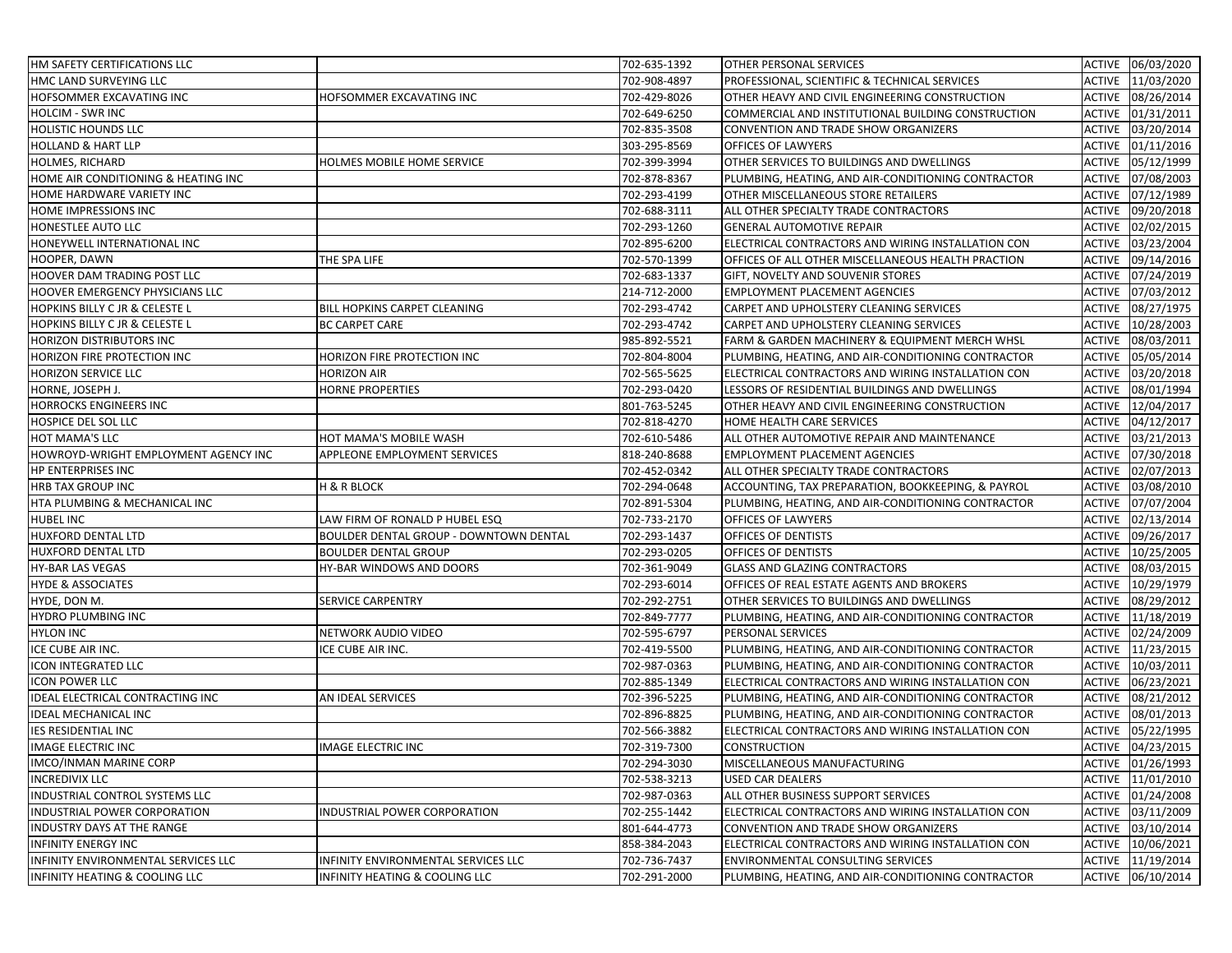| INJURED POLICE OFFICERS FUND             |                                      | 702-576-6454                 | CONVENTION AND TRADE SHOW ORGANIZERS                                                        |               | ACTIVE 02/04/2020                      |
|------------------------------------------|--------------------------------------|------------------------------|---------------------------------------------------------------------------------------------|---------------|----------------------------------------|
| INMAN, ZACHARY SCOTT                     | ZACH OF ALL TRADES                   | 702-301-1405                 | OTHER SERVICES TO BUILDINGS AND DWELLINGS                                                   | <b>ACTIVE</b> | 07/26/2000                             |
| INNOVATIVE PLUMBING PROS LLC             | INNOVATIVE PLUMBING PROS LLC         | 702-672-7567                 | PLUMBING, HEATING, AND AIR-CONDITIONING CONTRACTOR                                          | <b>ACTIVE</b> | 06/16/2015                             |
| <b>INNOVOLT ELECTRIC</b>                 | INNOVOLT ELECTRIC                    | 702-303-1631                 | ELECTRICAL CONTRACTORS AND WIRING INSTALLATION CON                                          | ACTIVE        | 07/15/2021                             |
| INTEGRATED MECHANICAL SERVICES LLC       | EVOLUTION AIR CONDITIONING           | 702-912-1525                 | PLUMBING, HEATING, AND AIR-CONDITIONING CONTRACTOR                                          | <b>ACTIVE</b> | 07/10/2017                             |
| INTEGRATED TECH GROUP LLC                |                                      | 615-447-5347                 | ALL OTHER SPECIALTY TRADE CONTRACTORS                                                       | <b>ACTIVE</b> | 02/16/2022                             |
| INTEGRITY CONCRETE LLC                   |                                      | 702-733-0040                 | POURED CONCRETE FOUNDATION AND STRUCTURE CONTRACTO                                          | <b>ACTIVE</b> | 04/10/2017                             |
| INTEGRITY MASONRY INC                    |                                      | 702-227-4555                 | <b>MASONRY CONTRACTORS</b>                                                                  | ACTIVE        | 03/10/2015                             |
| INTEGRITY STEEL AND STONE                |                                      | 702-281-3074                 | ALL OTHER SPECIALTY TRADE CONTRACTORS                                                       | <b>ACTIVE</b> | 03/21/2019                             |
| INTELLECOM COMMUNICATIONS INC            |                                      | 702-591-2665                 | ALL OTHER SPECIALTY TRADE CONTRACTORS                                                       | <b>ACTIVE</b> | 01/13/2011                             |
| INTELLIGENT TECHNOLOGIES & SERVICES, INC | <b>FACILITIES PROTECTION SYSTEMS</b> | 714-257-2244                 | PLUMBING, HEATING, AND AIR-CONDITIONING CONTRACTOR                                          | <b>ACTIVE</b> | 10/02/2019                             |
| INTERFACE SECURITY SYSTEMS LLC           |                                      | 314-595-0100                 | ELECTRICAL CONTRACTORS AND WIRING INSTALLATION CON                                          | ACTIVE        | 04/19/2010                             |
| INTERIOR SPECIALISTS INC                 |                                      | 845-356-8390                 | TILE AND TERRAZZO CONTRACTORS                                                               | <b>ACTIVE</b> | 02/02/2015                             |
| INTERMOUNTAIN MEDICAL HOLDINGS NEVADA IN | INTERMOUNTAIN HEALTHCARE             | 702-479-4838                 | OFFICES OF PHYSICIANS (EXCEPT MENTAL HEALTH)                                                | <b>ACTIVE</b> | 04/12/2022                             |
| INTERNATIONAL ORDER OF THE RAINBOW FOR   |                                      | 702-524-2007                 | <b>BUSINESS ASSOCIATIONS</b>                                                                | <b>ACTIVE</b> | 01/01/2000                             |
| INTERWEST SAFETY SUPPLY INC              | INTERWEST SAFETY SUPPLY INC          | 702-641-0447                 | OTHER MISCELLANEOUS STORE RETAILERS                                                         | ACTIVE        | 06/24/2014                             |
| INTRUSION PEST CONTROL INC               |                                      | 702-280-4549                 | EXTERMINATING AND PEST CONTROL SERVICES                                                     | <b>ACTIVE</b> | 04/21/2020                             |
| ION DEVELOPER LLC                        | ION SOLAR                            | 888-781-7074                 | ELECTRICAL CONTRACTORS AND WIRING INSTALLATION CON                                          | <b>ACTIVE</b> | 04/16/2019                             |
| IOVINO MASONRY LLC                       |                                      | 702-253-1602                 | <b>MASONRY CONTRACTORS</b>                                                                  | ACTIVE        | 06/02/2022                             |
| IQC SOUTHWEST LLC                        |                                      | 702-629-3902                 | ENGINEERING SERVICES                                                                        | <b>ACTIVE</b> | 08/20/2018                             |
| <b>ISCOPE LLC</b>                        |                                      | 702-289-0446                 | ALL OTHER MISCELLANEOUS SCHOOLS AND INSTRUCTION                                             | <b>ACTIVE</b> | 02/08/2012                             |
| ISI DESIGN AND INSTALLATION SOLUTIONS IN |                                      | 877-838-5504                 | <b>FRAMING CONTRACTORS</b>                                                                  | <b>ACTIVE</b> | 02/18/2014                             |
| <b>IVERSON CRANE LLC</b>                 | IVERSON CRANE LLC                    | 702-558-4702                 | ALL OTHER SPECIALTY TRADE CONTRACTORS                                                       | <b>ACTIVE</b> | 02/19/2015                             |
| J & B ELECTRIC                           |                                      | 702-501-7031                 | ELECTRICAL CONTRACTORS AND WIRING INSTALLATION CON                                          | <b>ACTIVE</b> | 12/17/2013                             |
| <b>J &amp; E EXCAVATION LLC</b>          |                                      | 702-417-7810                 | SITE PREPARATION CONTRACTORS                                                                | <b>ACTIVE</b> | 06/03/2020                             |
| <b>J &amp; G LAWN MAINTENANCE</b>        |                                      | 702-501-5012                 | SITE PREPARATION CONTRACTORS                                                                | <b>ACTIVE</b> | 04/16/2020                             |
| J & J CONTRACTING, LLC                   |                                      | 702-333-4888                 | CONSTRUCTION                                                                                | ACTIVE        | 01/11/2018                             |
| J & J ENTERPRISES INC                    |                                      | 702-361-2914                 | OTHER HEAVY AND CIVIL ENGINEERING CONSTRUCTION                                              | ACTIVE        | 02/21/1996                             |
| J AND S LAWN MAINTENANCE LLC             |                                      | 702-287-1679                 | LANDSCAPING SERVICES                                                                        | ACTIVE        | 07/21/2009                             |
| J OR J WELDER LLC                        | J OR J WELDER LLC                    | 702-657-9300                 | <b>MASONRY CONTRACTORS</b>                                                                  | <b>ACTIVE</b> | 05/27/2014                             |
| J PEERY CONSTRUCTION INC                 |                                      | 702-325-7170                 | ALL OTHER SPECIALTY TRADE CONTRACTORS                                                       | <b>ACTIVE</b> | 05/25/2004                             |
| J R SIMPLOT COMPANY                      |                                      | 702-649-1551                 | <b>WHOLESALE TRADE</b>                                                                      | <b>ACTIVE</b> | 01/04/2001                             |
| JS&SINC                                  | JEMISON SURVEYING & SERVICES         | 702-360-4838                 | SURVEYING AND MAPPING (EXCEPT GEOPHYSICAL) SERVICE                                          | ACTIVE        | 08/06/2014                             |
| J S PEST CONTROL INC                     |                                      | 702-248-7378                 | EXTERMINATING AND PEST CONTROL SERVICES                                                     | <b>ACTIVE</b> | 02/07/2005                             |
| J TEAM EVENTS                            | LV WEDDING CONNECTION                | 702-236-8728                 | PERSONAL SERVICES                                                                           | <b>ACTIVE</b> | 02/27/2019                             |
| J2 COMMERCIAL CLEANING                   |                                      | 702-880-7890                 | JANITORIAL SERVICES                                                                         | <b>ACTIVE</b> | 07/16/2012                             |
| JAB CONSTRUCTION INC                     |                                      | 702-395-8849                 | OTHER HEAVY AND CIVIL ENGINEERING CONSTRUCTION                                              | <b>ACTIVE</b> | 10/18/2016                             |
| JACK'S PLACE BAR & GRILL                 |                                      | 702-234-7260                 | DRINKING PLACES (ALCOHOLIC BEVERAGES)                                                       | <b>ACTIVE</b> | 06/28/2012                             |
| JACKSON PEST CONTROL LLC                 |                                      | 702-468-4509                 | EXTERMINATING AND PEST CONTROL SERVICES                                                     | ACTIVE        | 05/23/2012                             |
| JACOBS ENGINEERING GROUP INC             |                                      | 702-938-5400                 | <b>ENGINEERING SERVICES</b>                                                                 | <b>ACTIVE</b> | 04/01/2009                             |
| JAIMES CONCRETE INC                      |                                      | 702-285-8788                 | POURED CONCRETE FOUNDATION AND STRUCTURE CONTRACTO                                          | <b>ACTIVE</b> | 09/04/2013                             |
| JAM LANDSCAPING & CUSTOM LAWN CARE INC   |                                      | 702-498-6399                 | SITE PREPARATION CONTRACTORS                                                                | <b>ACTIVE</b> | 04/15/2006                             |
| <b>JAMES R BOHANNON</b>                  | <b>BEAU'S LANDSCAPING</b>            | 702-558-7885                 | LANDSCAPING SERVICES                                                                        |               | ACTIVE 07/02/2007                      |
| JAMES H ABELL INC                        |                                      | 702-296-1281                 |                                                                                             |               | ACTIVE 06/26/2018                      |
| JAY ARTHUR HOGGAN CONSULTING LLC         |                                      | 702-807-6825                 | ALL OTHER SPECIALTY TRADE CONTRACTORS<br>ELECTRICAL CONTRACTORS AND WIRING INSTALLATION CON | <b>ACTIVE</b> | 08/20/2018                             |
| JAY D BOOTH CPA LTD                      |                                      |                              |                                                                                             |               |                                        |
| JAYLEE FENCE LLC                         |                                      | 702-294-8940                 | ACCOUNTING, TAX PREPARATION, BOOKKEEPING, & PAYROL                                          |               | ACTIVE 12/15/1997                      |
| JAZMINE ENTERPRISES LLC                  | PARK PRO PLAYGROUNDS                 | 702-254-4111<br>702-750-0212 | ALL OTHER SPECIALTY TRADE CONTRACTORS                                                       |               | ACTIVE 07/07/2021<br>ACTIVE 11/13/2017 |
| <b>JBM UNDERGROUND</b>                   | <b>COVENANT HOSPICE CARE</b>         | 702-696-1362                 | HOME HEALTH CARE SERVICES                                                                   |               |                                        |
| <b>JCORD LLC</b>                         |                                      |                              | OTHER HEAVY AND CIVIL ENGINEERING CONSTRUCTION                                              |               | ACTIVE 07/23/2009                      |
|                                          |                                      | 702-876-3346                 | POURED CONCRETE FOUNDATION AND STRUCTURE CONTRACTO                                          |               | ACTIVE 04/11/2018                      |
| JCP PLUMBING INC                         |                                      | 702-303-7311                 | PLUMBING, HEATING, AND AIR-CONDITIONING CONTRACTOR                                          |               | ACTIVE 06/28/2010                      |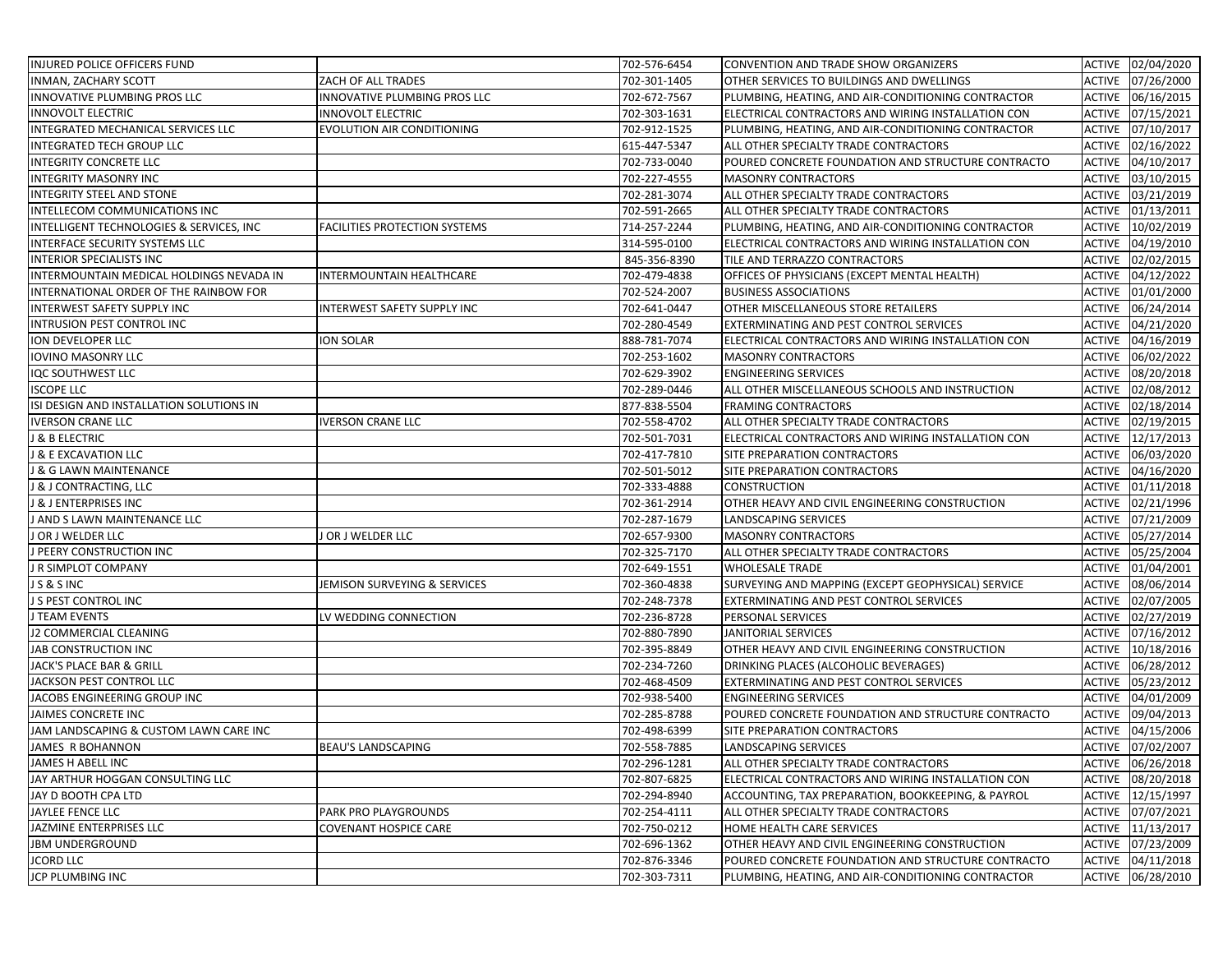| JD LEE LLC                              | <b>DAWN LEE AGENCY</b>                     | 702-513-8241 | AGENCIES, BROKERAGES, & OTHER INS. RELATED ACTIVIT |               | ACTIVE 07/20/2020 |
|-----------------------------------------|--------------------------------------------|--------------|----------------------------------------------------|---------------|-------------------|
| JDS SURFACES LLC                        |                                            | 702-435-1607 | ALL OTHER SPECIALTY TRADE CONTRACTORS              | <b>ACTIVE</b> | 02/26/2013        |
| JEFFREY ROBERT JORDAN                   | JORDAN ACTUARIAL SERVICES                  | 818-292-7670 | ALL OTHER SUPPORT SERVICES                         | <b>ACTIVE</b> | 10/21/2021        |
| JEFFREY TERRY LLC                       | HJ DESIGN BUILD                            | 702-826-6170 | ALL OTHER SPECIALTY TRADE CONTRACTORS              | <b>ACTIVE</b> | 10/06/2021        |
| JEFFRIES, RUSSELL K.                    |                                            | 702-812-1660 | OFFICES OF REAL ESTATE AGENTS AND BROKERS          | ACTIVE        | 12/16/2003        |
| JEFF'S LAWN & LANDSCAPING INC           |                                            | 702-243-2924 | SITE PREPARATION CONTRACTORS                       | <b>ACTIVE</b> | 06/24/1993        |
| JEM COMPANIES OF NEVADA                 | JAYRIK                                     | 702-592-4341 | ALL OTHER SPECIALTY TRADE CONTRACTORS              | <b>ACTIVE</b> | 01/05/2012        |
| JENSEN, DARWIN K.                       | <b>GEORGIA AVENUE APARTMENTS</b>           | 702-293-7775 | LESSORS OF RESIDENTIAL BUILDINGS AND DWELLINGS     | ACTIVE        | 04/28/1992        |
| JES FITNESS BOULDER CITY INC            | <b>SNAP FITNESS</b>                        | 702-403-1671 | FITNESS AND RECREATIONAL SPORTS CENTERS            | <b>ACTIVE</b> | 01/08/2015        |
| JETSTREAM CONSTRUCTION INC              |                                            | 702-474-4001 | ALL OTHER SPECIALTY TRADE CONTRACTORS              | <b>ACTIVE</b> | 10/26/2009        |
| JG PLUMBING LLC                         |                                            | 702-296-7393 | PLUMBING, HEATING, AND AIR-CONDITIONING CONTRACTOR | ACTIVE        | 11/15/2010        |
| JILLIAN BLECK PHTOGRAPHY, LLC           |                                            | 702-528-7583 | PHOTOGRAPHY STUDIOS, PORTRAIT                      | ACTIVE        | 09/20/2017        |
| JIM C CHIANG MD LTD                     |                                            | 702-293-0406 | OFFICES OF PHYSICIANS (EXCEPT MENTAL HEALTH)       | ACTIVE        | 10/12/2005        |
| JIM L SHETAKIS DISTRIBUTING CO          | SHETAKIS WHOLESALERS                       | 702-940-3663 | GROCERY AND RELATED PRODUCTS WHOLESALERS           | <b>ACTIVE</b> | 11/17/2014        |
| JIMCO SALES & MANUFACTURING INC         |                                            | 817-924-6176 | ALL OTHER SPECIALTY TRADE CONTRACTORS              | ACTIVE        | 01/10/2012        |
| JIMENEZ, JUAN                           | ALL KINDS POOL SERVICES                    | 702-530-0002 | OTHER SERVICES TO BUILDINGS AND DWELLINGS          | ACTIVE        | 06/19/2012        |
| JMAC PLUMBING & AIR CONDITIONING LLC    |                                            | 702-227-5622 | PLUMBING, HEATING, AND AIR-CONDITIONING CONTRACTOR | ACTIVE        | 03/11/2014        |
| <b>JNA CONSULTING GROUP LLC</b>         |                                            | 702-294-5100 | OTHER MANAGEMENT CONSULTING SERVICES               | <b>ACTIVE</b> | 06/20/2001        |
| JOHNSON BROTHERS OF NEVADA              |                                            | 702-643-1752 | BEER, WINE & DISTILLED ALC. BEV. MERCH. WHOLESALER | ACTIVE        | 06/10/1998        |
| JOHNSON CONTROLS FIRE PROTECTION LP     |                                            | 561-226-8220 | ELECTRICAL CONTRACTORS AND WIRING INSTALLATION CON | <b>ACTIVE</b> | 05/02/2012        |
| JOHNSON CONTROLS SECURITY SOLUTIONS LLC |                                            | 561-226-8210 | SECURITY SYSTEMS SERVICES (EXCEPT LOCKSMITHS)      | <b>ACTIVE</b> | 07/19/1999        |
| JOHNSON, R J.                           | JOHNSON, R J. CONSULTING GEOLOGIST         | 702-293-5273 | OTHER MANAGEMENT CONSULTING SERVICES               | <b>ACTIVE</b> | 04/15/1993        |
| JOLLEY URGA & WIRTH LTD                 | JOLLEY URGA WIRTH & WOODBURY               | 702-293-3674 | OFFICES OF LAWYERS                                 | <b>ACTIVE</b> | 07/27/1979        |
| JON MCKAY STEVENS, LLC                  |                                            | 702-401-2447 | OFFICES OF REAL ESTATE AGENTS AND BROKERS          | <b>ACTIVE</b> | 08/14/2019        |
| <b>JONAIRE INC</b>                      |                                            | 775-751-2372 | PLUMBING, HEATING, AND AIR-CONDITIONING CONTRACTOR | <b>ACTIVE</b> | 02/25/2015        |
| JONATHAN CLAYTON INVESTMENTS, LLC       | <b>JC MOTORS</b>                           | 702-563-9144 | OTHER MOTOR VEHICLE DEALERS                        | <b>ACTIVE</b> | 11/21/2013        |
| JONES MACHINERY INC                     |                                            | 702-294-4125 | CUTLERY & HANDTOOL MANUFACTURING                   | <b>ACTIVE</b> | 05/20/1996        |
| JONES, ROBERT W.                        | <b>BOB JONES POOL SERVICE &amp; REPAIR</b> | 702-294-1759 | OTHER SERVICES TO BUILDINGS AND DWELLINGS          | ACTIVE        | 10/05/1989        |
| <b>JOONY LLC</b>                        | SNOWFOX SUSHI @ALBERTSONS                  | 725-777-8094 | LIMITED-SERVICE RESTAURANTS                        | ACTIVE        | 08/25/2020        |
| JORDAN-BROOKS, APRIL                    |                                            | 702-293-2171 | OFFICES OF REAL ESTATE AGENTS AND BROKERS          | <b>ACTIVE</b> | 09/07/2017        |
| JOSEPH D THOMAS                         | THOMAS PROPERTY MAINTENANCE                | 301-741-6792 | OTHER SERVICES TO BUILDINGS AND DWELLINGS          | ACTIVE        | 04/21/2020        |
| <b>JOSHUA TREE PLAZA</b>                |                                            | 707-445-9601 | LESSORS OF RESIDENTIAL BUILDINGS AND DWELLINGS     | <b>ACTIVE</b> | 01/05/2000        |
| JOYCE & ASSOCIATES NEVADA INC           |                                            | 702-294-1712 | OTHER MANAGEMENT CONSULTING SERVICES               | <b>ACTIVE</b> | 03/16/2005        |
| JPS ESTATE LIQUIDATION LLC              |                                            | 702-885-6126 | ALL OTHER SUPPORT SERVICES                         | <b>ACTIVE</b> | 02/23/2011        |
| J'S MOBILE BICYCLE SERVICE, LLC         | I'S MOBILE BICYCLE SERVICE                 | 702-830-0577 | OTHER PERSONAL SERVICES                            | ACTIVE        | 10/30/2017        |
| JU DDS PROFESSIONAL CORP                |                                            | 702-293-0373 | OFFICES OF DENTISTS                                | ACTIVE        | 01/18/2017        |
| JUMP AROUND PARTY JUMPERS LLC           |                                            | 702-354-1702 | PERSONAL SERVICES                                  | <b>ACTIVE</b> | 02/14/2022        |
| JUNK REMOVAL AND BINS                   | JUNKMAN                                    | 702-527-5865 | OTHER WASTE COLLECTION                             | <b>ACTIVE</b> | 03/27/2019        |
| JUPITER EXPRESS RAILROAD LLC            |                                            | 702-899-0716 | OTHER SERVICES                                     | ACTIVE        | 06/07/2016        |
| JURGSCHAT, GINA                         | GIGI'S TEATIME                             | 702-612-1825 | LIMITED-SERVICE RESTAURANTS                        | ACTIVE        | 09/01/2021        |
| JUST THE WINE LLC                       |                                            | 949-335-5667 | <b>ELECTRONIC SHOPPING</b>                         | ACTIVE        | 10/04/2021        |
| <b>K C MAINTENANCE INC</b>              |                                            | 702-228-5552 | COMMERCIAL AND INSTITUTIONAL BUILDING CONSTRUCTION | ACTIVE        | 11/23/2004        |
| KAITLYN MARIE MALDONADO                 | <b>WILDFLOWER SALON</b>                    | 702-858-7068 | <b>BEAUTY SALONS</b>                               | <b>ACTIVE</b> | 05/12/2021        |
| KARR, CURTIS D.                         | PERRY PENGUIN ICE CO OF NV                 | 702-293-5050 | OTHER MISCELLANEOUS STORE RETAILERS                |               | ACTIVE 08/22/2001 |
| KATHLEEN LOUISE MCGARRITY               |                                            | 702-293-6789 | OFFICES OF REAL ESTATE AGENTS AND BROKERS          | <b>ACTIVE</b> | 09/22/2020        |
| <b>KBL INVESTMENTS LLC</b>              | SHOWCASE LANDCARE SERVICES                 | 702-531-6789 | SITE PREPARATION CONTRACTORS                       | <b>ACTIVE</b> | 08/23/2012        |
| KCI TECHNOLOGIES INC                    |                                            | 410-891-1733 | <b>ENGINEERING SERVICES</b>                        |               | ACTIVE 12/07/2020 |
| <b>KELLER CONSTRUCTION COMPANY</b>      |                                            | 801-972-1018 | ALL OTHER SPECIALTY TRADE CONTRACTORS              | <b>ACTIVE</b> | 04/16/1996        |
| <b>KELLEY, TIMOTHY &amp; SHAUNA</b>     | MOOSETRAX SOUND                            | 702-497-2086 | CONSUMER GOODS RENTAL, OTHER                       | <b>ACTIVE</b> | 06/13/2017        |
| KENDRA WRIGHT AGENCY INC                |                                            | 702-737-2044 | AGENCIES, BROKERAGES, & OTHER INS. RELATED ACTIVIT | ACTIVE        | 04/21/2009        |
| <b>KENNETH C JOHNSON</b>                | HONEY DO HANDYMAN                          | 702-280-4863 | OTHER SERVICES TO BUILDINGS AND DWELLINGS          |               | ACTIVE 06/28/2021 |
|                                         |                                            |              |                                                    |               |                   |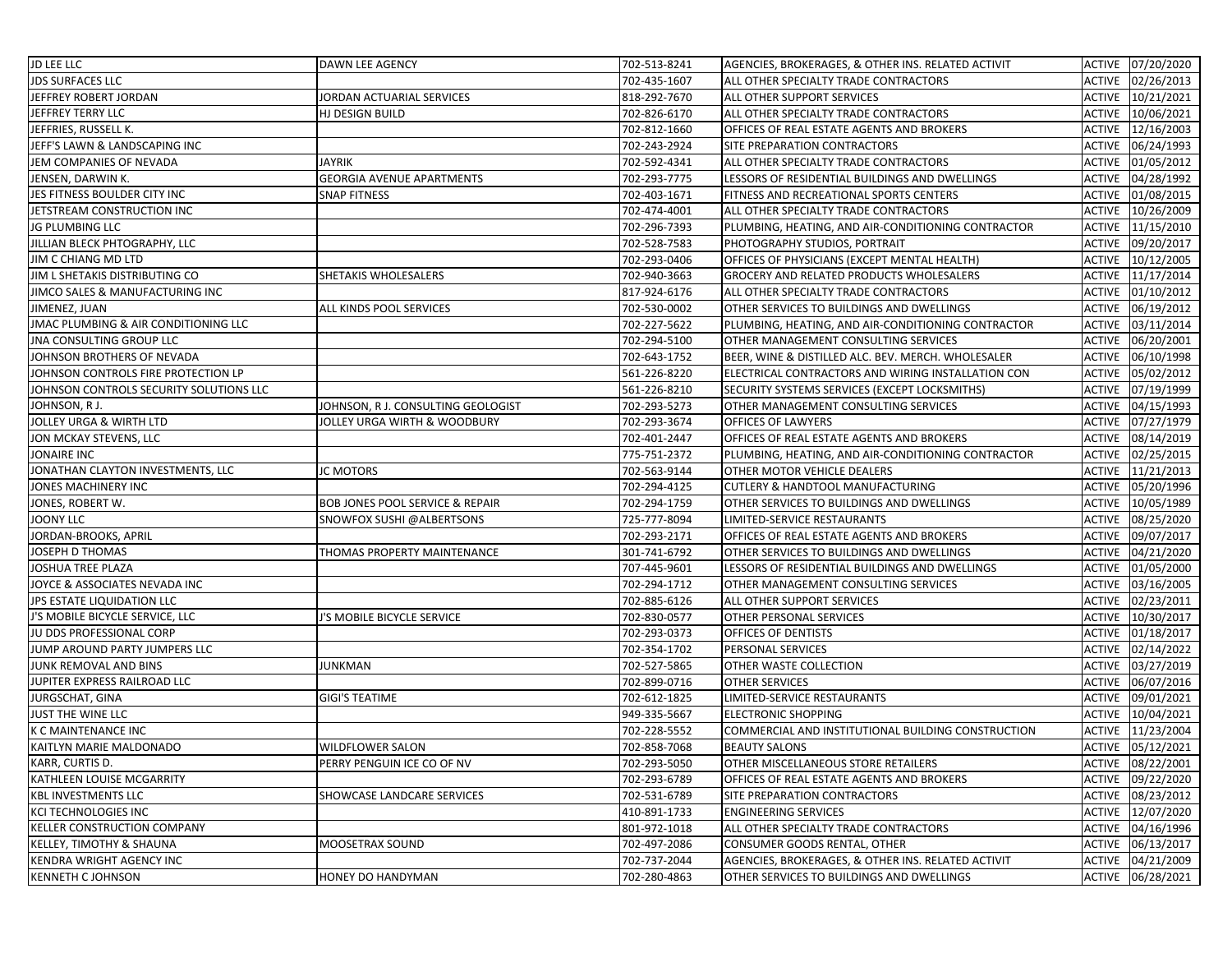| <b>KENNETH JONES INC</b>                | <b>CELEBRITY PATIOS</b>                  | 702-526-4303 | ALL OTHER SPECIALTY TRADE CONTRACTORS              |        | ACTIVE 11/05/2014 |
|-----------------------------------------|------------------------------------------|--------------|----------------------------------------------------|--------|-------------------|
| <b>KERRI M FREEMAN</b>                  |                                          | 702-296-2647 | OFFICES OF REAL ESTATE AGENTS AND BROKERS          | ACTIVE | 07/02/2020        |
| <b>KERRI R HAMPE PC</b>                 | MAKING STRIDES VETERINARY REHABILITATION | 702-568-1390 | <b>VETERINARY SERVICES</b>                         | ACTIVE | 02/18/2016        |
| <b>KEYSTONE ENTERPRISES</b>             |                                          | 702-657-0742 | <b>MASONRY CONTRACTORS</b>                         | ACTIVE | 12/06/2004        |
| KIEWIT INFRASTRUCTURE WEST CO           |                                          | 702-560-2275 | OTHER HEAVY AND CIVIL ENGINEERING CONSTRUCTION     | ACTIVE | 10/29/2013        |
| KIMLEY HORN AND ASSOCIATES INC          |                                          | 702-862-3600 | <b>ENGINEERING SERVICES</b>                        | ACTIVE | 09/21/2010        |
| KIND DOG BAIL BOND COMPANY              | KIND BAIL                                | 702-280-1588 | PERSONAL SERVICES                                  | ACTIVE | 04/02/2019        |
| KING COMMUNICATIONS LLC                 |                                          | 702-566-6691 | COMMERCIAL AND INSTITUTIONAL BUILDING CONSTRUCTION | ACTIVE | 07/11/2007        |
| KIRALY, LASZLO                          | TEMPO ELECTRIC                           | 702-655-4132 | ELECTRICAL CONTRACTORS AND WIRING INSTALLATION CON | ACTIVE | 05/15/2017        |
| KISH, PAUL                              | KISH, PAUL                               | 702-341-8762 | <b>LESSORS OF REAL ESTATE</b>                      | ACTIVE | 04/28/2016        |
| KLEINFELDER INC                         |                                          | 702-736-2936 | <b>ENGINEERING SERVICES</b>                        | ACTIVE | 09/23/1980        |
| KLINE CONTRACTING LLC                   | KLINE CONTRACTING LLC                    | 702-604-8845 | PAINTING AND WALL COVERING CONTRACTORS             | ACTIVE | 07/28/2015        |
| KNIGHT & LEAVITT ASSOCIATES INC         |                                          | 702-897-2628 | <b>ENVIRONMENTAL CONSULTING SERVICES</b>           | ACTIVE | 11/04/2010        |
| KNIGHTS OF COLUMBUS #8078 BC NV         |                                          | 702-218-8713 | DRINKING PLACES (ALCOHOLIC BEVERAGES)              | ACTIVE | 07/26/2018        |
| KNIPP CONTRACTING OF NEVADA LLC         |                                          | 702-370-2434 | COMMERCIAL AND INSTITUTIONAL BUILDING CONSTRUCTION | ACTIVE | 09/30/2021        |
| <b>KNIT</b>                             |                                          | 702-363-2222 | <b>ARCHITECTURAL SERVICES</b>                      | ACTIVE | 09/13/2017        |
| KNL CONSTRUCTION LLC                    |                                          | 702-253-1700 | ELECTRICAL CONTRACTORS AND WIRING INSTALLATION CON | ACTIVE | 12/08/2008        |
| KNOTTY MUSCLES MASSAGE LLC              |                                          | 702-701-4502 | OFFICES OF ALL OTHER MISCELLANEOUS HEALTH PRACTION | ACTIVE | 02/22/2022        |
| KODA PATIOS                             |                                          | 702-445-4421 | ALL OTHER SPECIALTY TRADE CONTRACTORS              | ACTIVE | 09/28/2021        |
| KOLARIK, JOHN                           | JOHN K'S HANDYMAN SERVICE                | 702-306-3522 | OTHER SERVICES TO BUILDINGS AND DWELLINGS          | ACTIVE | 02/22/2022        |
| KOLD AIR HEATING & AIR CONDITIONING INC |                                          | 702-647-5481 | PLUMBING, HEATING, AND AIR-CONDITIONING CONTRACTOR | ACTIVE | 03/30/2010        |
| KONA ICE TRILOGY LLC                    |                                          | 702-262-0032 | SNACK AND NONALCOHOLIC BEVERAGE BAR                | ACTIVE | 05/02/2013        |
| KORTE CONSTRUCTION COMPANY              | KORTE COMPANY, THE                       | 702-228-9551 | COMMERCIAL AND INSTITUTIONAL BUILDING CONSTRUCTION | ACTIVE | 12/21/2009        |
| KOVACEVICH, GREGORY G.                  | AFG INSURANCE SERVICES INC               | 702-568-7585 | AGENCIES, BROKERAGES, & OTHER INS. RELATED ACTIVIT | ACTIVE | 06/14/2014        |
| <b>KRAUS, CINDY</b>                     |                                          | 702-274-0613 | OFFICES OF ALL OTHER MISCELLANEOUS HEALTH PRACTION | ACTIVE | 10/16/2019        |
| <b>KRAUSE'S AIR CONDITIONING</b>        | KRAUSE'S AIR CONDITIONING SERVICE        | 702-293-2599 | PLUMBING, HEATING, AND AIR-CONDITIONING CONTRACTOR | ACTIVE | 07/26/1995        |
| <b>KS ELECTRIC LLC</b>                  |                                          | 702-232-2480 | ELECTRICAL CONTRACTORS AND WIRING INSTALLATION CON | ACTIVE | 02/15/2022        |
| L M CONSTRUCTION CO LLC                 |                                          | 702-262-6032 | ALL OTHER SPECIALTY TRADE CONTRACTORS              | ACTIVE | 06/11/1998        |
| LAB LLC                                 | SAFE AND SECURE ALARMS AND VIDEO         | 702-875-3240 | ELECTRICAL CONTRACTORS AND WIRING INSTALLATION CON | ACTIVE | 09/17/2018        |
| LAKE CITY AIR CONDITIONING, HEATING &   |                                          | 702-293-4757 | PLUMBING, HEATING, AND AIR-CONDITIONING CONTRACTOR | ACTIVE | 09/29/2009        |
| LAKEFRONT POOL & SPA SERVICE            |                                          | 702-294-8000 | OTHER SERVICES TO BUILDINGS AND DWELLINGS          | ACTIVE | 09/23/1998        |
| LAKELAND ELECTRIC, INC                  |                                          | 702-340-9786 | ELECTRICAL CONTRACTORS AND WIRING INSTALLATION CON | ACTIVE | 09/07/2021        |
| LAKESIDE AUTO SERVICE LTD               |                                          | 702-293-6158 | <b>GENERAL AUTOMOTIVE REPAIR</b>                   | ACTIVE | 09/20/1995        |
| LAKEVIEW VILLAGE A L F L L C            | LAKEVIEW TERRACE                         | 702-706-0513 | CONTINUING CARE RETIREMENT COMMUNITIES             | ACTIVE | 09/11/2008        |
| LAKIN TIRE WEST LLC                     |                                          | 562-533-8541 | TRUCK TRANSPORTING                                 | ACTIVE | 10/25/2010        |
| LAND DEVELOPMENT CONSULTANTS INC        | HOME SHIELD INSPECTIONS                  | 702-232-5799 | <b>BUILDING INSPECTION SERVICES</b>                | ACTIVE | 08/03/2015        |
| LAND DEVELOPMENT CONSULTANTS INC        | LIFE STYLE INTERIORS                     | 702-232-5799 | OTHER MISCELLANEOUS STORE RETAILERS                | ACTIVE | 06/16/2016        |
| LANGE PLUMBING LLC                      | LANGE PLUMBING & FIRE PROTECTION         | 702-254-1908 | PLUMBING, HEATING, AND AIR-CONDITIONING CONTRACTOR | ACTIVE | 12/23/2015        |
| LAS VEGAS AREA COUNCIL INC              | BOY SCOUTS OF AMERICA                    | 702-736-4366 | PROMOTERS OF PERFORMING ARTS, SPORTS, AND SIMILAR  | ACTIVE | 01/01/2000        |
| <b>LAS VEGAS CONNECTS</b>               |                                          | 702-228-1337 | PLUMBING, HEATING, AND AIR-CONDITIONING CONTRACTOR | ACTIVE | 05/14/2020        |
| LAS VEGAS DOGS IN COMPETITIVE EVENTS    |                                          | 702-376-9631 | CONVENTION AND TRADE SHOW ORGANIZERS               | ACTIVE | 01/01/2000        |
| LAS VEGAS ELECTRIC INC                  |                                          | 702-362-6060 | ELECTRICAL CONTRACTORS AND WIRING INSTALLATION CON | ACTIVE | 10/20/2011        |
| LAS VEGAS P C TERMINIX                  |                                          | 702-648-0310 | <b>EXTERMINATING AND PEST CONTROL SERVICES</b>     |        | ACTIVE 11/14/1989 |
| LAS VEGAS PAVING CORPORATION            |                                          | 702-251-5800 | OTHER HEAVY AND CIVIL ENGINEERING CONSTRUCTION     |        | ACTIVE 03/07/1988 |
| LAS VEGAS PRESTIGE PLUMBING LLC         |                                          | 702-457-2150 | PLUMBING, HEATING, AND AIR-CONDITIONING CONTRACTOR |        | ACTIVE 05/27/1992 |
| LAS VEGAS QUALITY WATER WORKS INC       |                                          | 702-795-4442 | PLUMBING, HEATING, AND AIR-CONDITIONING CONTRACTOR |        | ACTIVE 04/18/2007 |
| LAS VEGAS REVIEW-JOURNAL, INC.          |                                          | 702-385-4241 | NEWSPAPER, PERIODICAL, BOOK & DIRECTORY PUBLISHERS |        | ACTIVE 02/11/1970 |
| LAS VEGAS SUN INC                       |                                          | 702-385-3111 | NEWSPAPER, PERIODICAL, BOOK & DIRECTORY PUBLISHERS |        | ACTIVE 11/28/1969 |
| LAS VEGAS TOILET RENTALS INC            |                                          | 702-452-3599 | SEPTIC TANK AND RELATED SERVICES                   |        | ACTIVE 06/15/2010 |
| LASKOWSKI CONSTRUCTION, LLC             |                                          | 775-209-4117 | ALL OTHER SPECIALTY TRADE CONTRACTORS              |        | ACTIVE 06/15/2021 |
| LAST MILE LOGISTICS LLC                 |                                          | 702-401-7490 | LOCAL MESSENGERS AND LOCAL DELIVERY                |        | ACTIVE 06/19/2019 |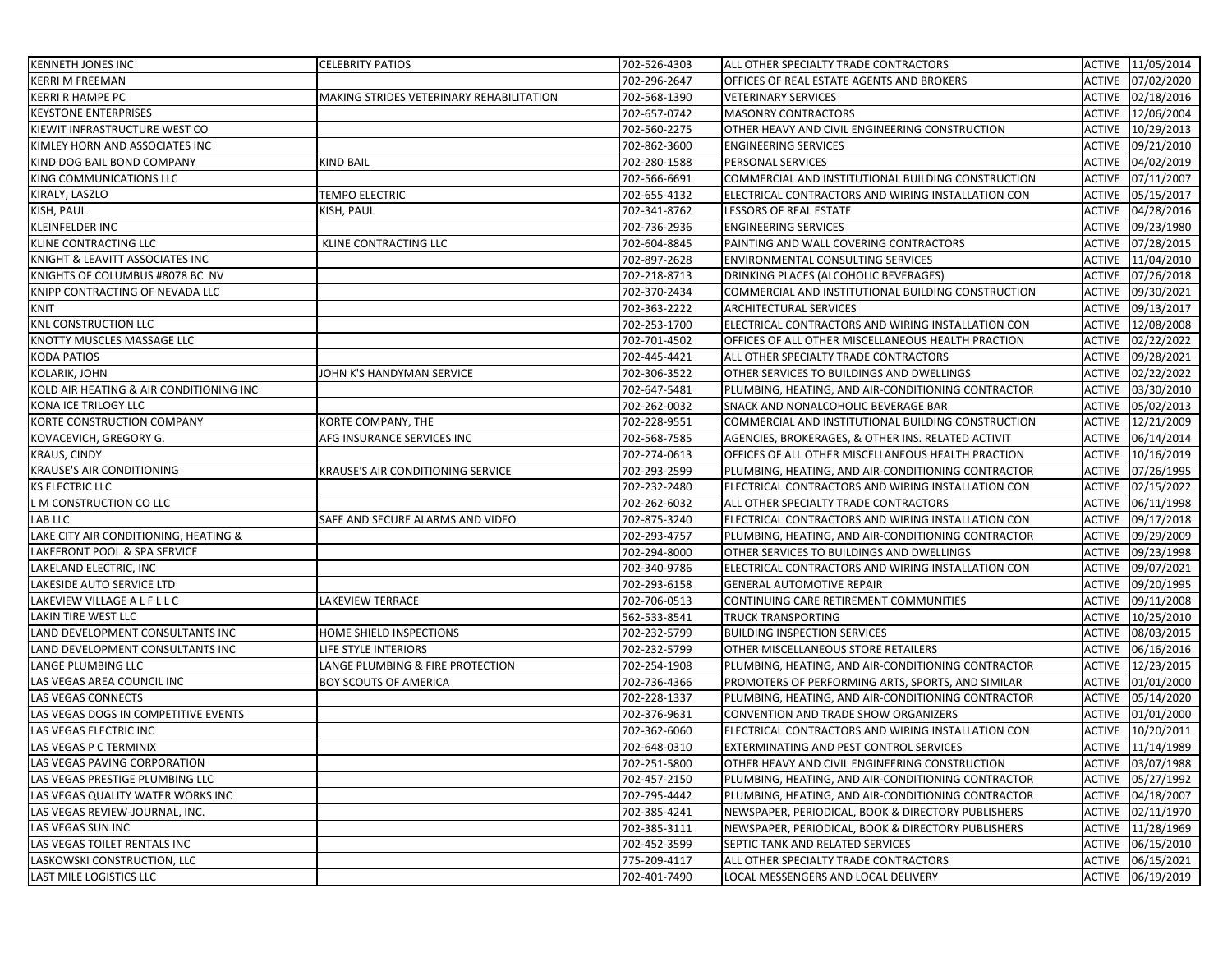| LASVEGAS.NET                             |                                          | 702-792-5100 | ALL OTHER TELECOMMUNICATIONS                       |               | ACTIVE 04/21/2010 |
|------------------------------------------|------------------------------------------|--------------|----------------------------------------------------|---------------|-------------------|
| LAURA ANN WILSON                         | LAURA'S CLOSET                           | 702-806-7879 | <b>USED MERCHANDISE STORES</b>                     | ACTIVE        | 01/13/2022        |
| LAVOIE TRUCKING INC                      |                                          | 702-254-7363 | <b>TRUCK TRANSPORTING</b>                          | ACTIVE        | 01/07/2013        |
| LAWYER MECHANICAL SERVICES INC           |                                          | 702-876-7530 | PLUMBING, HEATING, AND AIR-CONDITIONING CONTRACTOR | ACTIVE        | 03/12/2012        |
| LEADING CONCEPTS LLC                     |                                          | 702-303-8214 | <b>FLIGHT TRAINING</b>                             | ACTIVE        | 11/12/2019        |
| LEAVITT, REBECCA                         |                                          | 702-588-3536 | OFFICES OF REAL ESTATE AGENTS AND BROKERS          | ACTIVE        | 08/29/2019        |
| LEGACY HEALTH AND WELLNESS LLC           |                                          | 702-942-1774 | OFFICES OF MENTAL HEALTH PRACTITIONERS             | ACTIVE        | 09/18/2014        |
| LEND A HAND                              |                                          | 702-294-0357 | <b>BUSINESS ASSOCIATIONS</b>                       | ACTIVE        | 01/01/2000        |
| LEON, JOHN ROBERT                        | DIAMOND MAINTENANCE                      | 702-604-9988 | OTHER SERVICES TO BUILDINGS AND DWELLINGS          | ACTIVE        | 07/06/2011        |
| LESLIE'S POOL SERVICE                    |                                          | 702-878-1622 | OTHER SERVICES TO BUILDINGS AND DWELLINGS          | ACTIVE        | 09/18/1996        |
| LEVEL BUILDERS LLC                       |                                          | 702-889-9834 | ALL OTHER SPECIALTY TRADE CONTRACTORS              | ACTIVE        | 02/15/2022        |
| LG CONCRETE INC                          |                                          | 702-235-5420 | POURED CONCRETE FOUNDATION AND STRUCTURE CONTRACTO | ACTIVE        | 05/22/2018        |
| LIBERTY EXPRESS BAIL BOND STORE INC      |                                          | 702-383-9055 | PERSONAL SERVICES                                  | ACTIVE        | 05/22/2019        |
| LIFEGUARD POOL MAINTENANCE INC           | LIFEGUARD POOLS                          | 702-296-7498 | ALL OTHER SPECIALTY TRADE CONTRACTORS              | ACTIVE        | 11/09/2015        |
| LIFETRANS INC.                           |                                          | 702-376-0105 | OTHER PERSONAL SERVICES                            | ACTIVE        | 07/15/2008        |
| LIGHTINGPLUS, INC.                       | PARADISE ELECTRIC                        | 702-243-2750 | ELECTRICAL CONTRACTORS AND WIRING INSTALLATION CON |               | ACTIVE 04/26/2017 |
| LIMITLESS LLC                            |                                          | 702-610-8016 | OFFICES OF REAL ESTATE AGENTS AND BROKERS          |               | ACTIVE 06/06/2016 |
| LIN AIR INSTALLATION CO INC              |                                          | 702-732-2608 | PLUMBING, HEATING, AND AIR-CONDITIONING CONTRACTOR | ACTIVE        | 03/17/1988        |
| LITCHY ELECTRIC LLC                      |                                          | 702-435-4434 | ELECTRICAL CONTRACTORS AND WIRING INSTALLATION CON | ACTIVE        | 05/17/2016        |
| LIVE TO IGNITE LLC                       |                                          | 623-556-6043 | <b>OUTPATIENT CARE CENTERS</b>                     | ACTIVE        | 02/08/2022        |
| LIVEWIRE ELECTRIC LLC                    |                                          | 702-798-0048 | ELECTRICAL CONTRACTORS AND WIRING INSTALLATION CON | ACTIVE        | 08/06/2007        |
| LIVIN THE DREAM                          |                                          | 702-423-3082 | ALL OTHER SPECIALTY TRADE CONTRACTORS              | <b>ACTIVE</b> | 07/11/2019        |
| LO JOHN                                  | PANDA CONSTRUCTION                       | 702-334-0560 | ALL OTHER SPECIALTY TRADE CONTRACTORS              | <b>ACTIVE</b> | 11/24/2021        |
| LOGISTICAL SOLUTIONS, LLC                |                                          | 702-596-2021 | <b>CONSTRUCTION</b>                                | ACTIVE        | 01/04/2018        |
| LONE MOUNTAIN EXCAVATION & UTILITIES LLC | LONE MOUNTAIN EXCAVATION & UTILITIES LLC | 702-474-4216 | SITE PREPARATION CONTRACTORS                       | ACTIVE        | 11/29/2021        |
| LONESTAR EQUITY LLC                      | <b>I AND I MUSIC</b>                     | 702-540-1867 | SOUND RECORDING INDUSTRIES                         | ACTIVE        | 05/25/2022        |
| LOPAN, THERESA                           | FLORAL ADDICTION                         | 702-375-5085 | <b>FLORISTS</b>                                    | ACTIVE        | 03/19/2019        |
| LOPEZ-VELAZQUEZ, ALEJANDRO               | 4A LANDSCAPING                           | 702-635-7588 | LANDSCAPING SERVICES                               | ACTIVE        | 05/14/2020        |
| LORING ROBINS LLC                        |                                          | 702-768-1167 | ALL OTHER SPECIALTY TRADE CONTRACTORS              | ACTIVE        | 05/09/2022        |
| LUBAWY & ASSOCIATES INC                  | VALBRIDGE PROPERTY ADVISORS              | 702-242-9369 | OFFICES OF REAL ESTATE APPRAISERS                  | ACTIVE        | 02/24/2009        |
| LUIS ADRIAN MARTINEZ                     | A CUT ABOVE TREE SERVICE                 | 702-646-6061 | OTHER SERVICES TO BUILDINGS AND DWELLINGS          | ACTIVE        | 02/26/2018        |
| LUMINEX LITITGATION TECHNOLOGIES, LLC    |                                          | 702-525-0108 | PERSONAL SERVICES                                  | ACTIVE        | 11/06/2018        |
| LUNAS CONSTRUCTION CLEAN-UP              |                                          | 702-252-0656 | <b>OTHER WASTE COLLECTION</b>                      | ACTIVE        | 10/27/1993        |
| LV DIVERSITY SIGNS LLC                   | LV DIVERSITY SIGNS                       | 702-300-9926 | ALL OTHER SPECIALTY TRADE CONTRACTORS              | ACTIVE        | 04/13/2022        |
| LY INC                                   | RESIDENTIAL SERVICE CENTER               | 702-431-4311 | PLUMBING, HEATING, AND AIR-CONDITIONING CONTRACTOR | ACTIVE        | 04/17/2006        |
| M & H BUILDING SPECIALTIES INC           |                                          | 702-385-3168 | <b>FRAMING CONTRACTORS</b>                         | ACTIVE        | 09/23/1997        |
| M & J ENTERPRISES CONSTRUCTION INC       |                                          | 702-331-2201 | SITE PREPARATION CONTRACTORS                       | ACTIVE        | 12/08/2021        |
| M & M ELECTRIC INC                       |                                          | 702-737-5014 | ELECTRICAL CONTRACTORS AND WIRING INSTALLATION CON | ACTIVE        | 06/23/1981        |
| M & M MOBILE HOME PARK LLC               |                                          | 702-293-2064 | LESSORS OF OTHER REAL ESTATE PROPERTY              | ACTIVE        | 09/04/2002        |
| M & M STORAGE LLC                        |                                          | 702-293-0578 | LESSORS OF MINWAREHOUSES & SELF-STORAGE UNITS      | ACTIVE        | 01/19/2011        |
| M AND M LANDSCAPING LLC                  |                                          | 702-354-1319 | <b>LANDSCAPING SERVICES</b>                        | ACTIVE        | 08/30/2004        |
| M CON INC                                | M CON INC                                | 702-406-2401 | <b>EXCAVATION CONTRACTOR</b>                       | ACTIVE        | 07/17/2014        |
| M E L LEASING OF NEVADA INC              |                                          | 702-528-3000 | <b>LESSORS OF REAL ESTATE</b>                      |               | ACTIVE 10/07/1991 |
| M J CORPORATION                          | NEVADA FILTER SERVICE                    | 909-391-5139 | PLUMBING, HEATING, AND AIR-CONDITIONING CONTRACTOR |               | ACTIVE 08/23/2021 |
| M R LINDER LLC                           | LINDER WELLNESS CENER                    | 702-348-9625 | <b>OTHER SERVICES</b>                              |               | ACTIVE 11/02/2020 |
| M S POLK LLC                             |                                          | 702-810-6204 | SPORTS AND RECREATION INSTRUCTION                  |               | ACTIVE 09/01/2009 |
| MAC SERVICES INC                         | MAC SERVICES INC                         | 702-269-7911 | ROOFING CONTRACTORS                                |               | ACTIVE 03/02/2016 |
| MACH 1 PLUMBING LLC                      |                                          | 702-643-1886 | PLUMBING, HEATING, AND AIR-CONDITIONING CONTRACTOR |               | ACTIVE 05/04/2022 |
| MADRAZO, NADINE                          | EDIES & SHER-LO'S FLOWERS                | 760-877-0425 | <b>FLORISTS</b>                                    |               | ACTIVE 04/01/2021 |
| <b>MAGNIS ITINERIBUS LLC</b>             |                                          | 702-293-6174 | OTHER MANAGEMENT CONSULTING SERVICES               | ACTIVE        | 06/18/2002        |
| MAGNUM CONTRACTING LLC                   | FOX HOMES                                | 702-202-2713 | ALL OTHER SPECIALTY TRADE CONTRACTORS              |               | ACTIVE 06/17/2020 |
|                                          |                                          |              |                                                    |               |                   |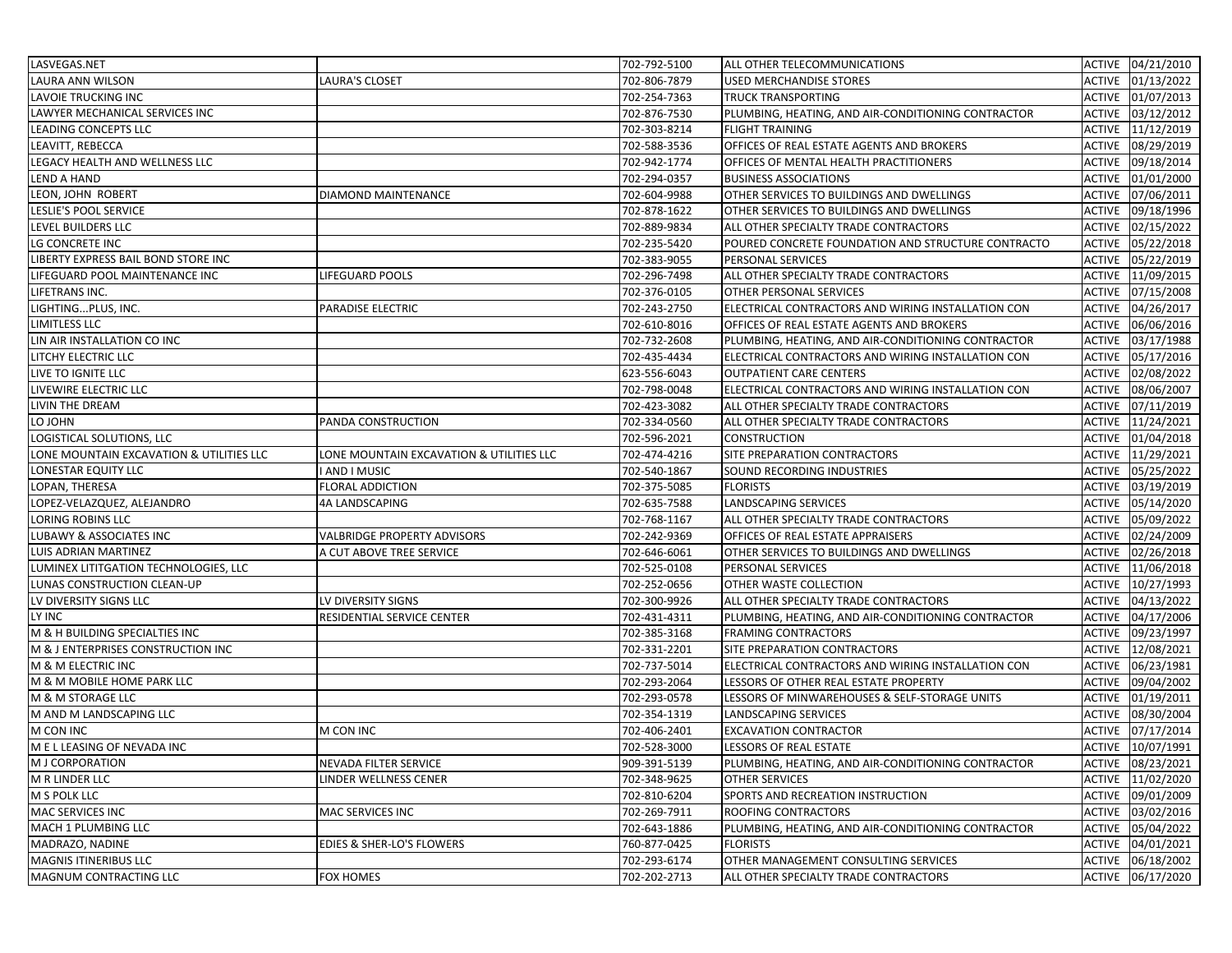| <b>MAHAN DESTRY L</b>                                         | <b>EDEN SKINCARE</b>                     | 702-524-8916                 | <b>BEAUTY SALONS</b>                                                                        |               | ACTIVE 08/09/2001                      |
|---------------------------------------------------------------|------------------------------------------|------------------------------|---------------------------------------------------------------------------------------------|---------------|----------------------------------------|
| MAI NIV ENTERPRISES INC                                       | <b>ABC TOWING</b>                        | 702-598-1630                 | MOTOR VEHICLE TOWING                                                                        | <b>ACTIVE</b> | 12/02/2009                             |
| MAILE INC                                                     | MAILE CONCRETE                           | 702-871-4050                 | POURED CONCRETE FOUNDATION AND STRUCTURE CONTRACTO                                          | ACTIVE        | 04/26/2007                             |
| MAINTENANCE FIRST LLC                                         |                                          | 702-351-6092                 | PLUMBING, HEATING, AND AIR-CONDITIONING CONTRACTOR                                          | ACTIVE        | 10/20/2021                             |
| MAKE IT SHINE LLC                                             |                                          | 702-595-6797                 | CAR WASHES                                                                                  | ACTIVE        | 04/13/2022                             |
| MALONE, WILLIAM                                               | <b>FRANKFORT AUTO SALES</b>              | 773-457-2660                 | <b>USED CAR DEALERS</b>                                                                     | <b>ACTIVE</b> | 10/16/2018                             |
| MAMMOTH UNDERGROUND LLC                                       | MAMMOTH UNDERGROUND LLC                  | 702-248-6662                 | OTHER HEAVY AND CIVIL ENGINEERING CONSTRUCTION                                              | <b>ACTIVE</b> | 07/29/2014                             |
| <b>MANRING INC</b>                                            | <b>MANRING HEATING &amp; AIR</b>         | 702-258-5959                 | PLUMBING, HEATING, AND AIR-CONDITIONING CONTRACTOR                                          | ACTIVE        | 08/17/2020                             |
| MANTHEI EYE PHYSICIANS LIMITED                                | NEVADA EYE PHYSICIANS                    | 702-896-6043                 | OFFICES OF OPTOMETRISTS                                                                     | ACTIVE        | 05/02/2016                             |
| <b>MAORI INC</b>                                              |                                          | 702-429-8181                 | CIVIC AND SOCIAL ORGANIZATIONS                                                              | <b>ACTIVE</b> | 07/21/2016                             |
| MARC JONES CONSTRUCTION LLC                                   |                                          | 866-506-6484                 | ELECTRICAL CONTRACTORS AND WIRING INSTALLATION CON                                          | <b>ACTIVE</b> | 03/15/2021                             |
| MARIANOS TACOS & MORE LLC                                     |                                          | 702-420-6833                 | DRINKING PLACES (ALCOHOLIC BEVERAGES)                                                       | <b>ACTIVE</b> | 11/15/2021                             |
| MARING, MARY                                                  | MARING BOOKKEEPING SERVICES              | 760-223-1944                 | ACCOUNTING, TAX PREPARATION, BOOKKEEPING, & PAYROL                                          | ACTIVE        | 06/24/2021                             |
| MARK HARMON PEST CONTROL INC                                  |                                          | 702-565-3361                 | EXTERMINATING AND PEST CONTROL SERVICES                                                     | <b>ACTIVE</b> | 12/29/2005                             |
| MARK PERKINS CONCRETE LLC                                     |                                          | 702-457-6847                 | POURED CONCRETE FOUNDATION AND STRUCTURE CONTRACTO                                          | <b>ACTIVE</b> | 09/09/2019                             |
| MARSDEN, JACOB                                                |                                          | 702-509-4141                 | OFFICES OF REAL ESTATE AGENTS AND BROKERS                                                   | <b>ACTIVE</b> | 07/02/2020                             |
| MARTIN GARAGE DOORS OF NEVADA LLC                             |                                          | 702-617-1645                 | <b>FRAMING CONTRACTORS</b>                                                                  | <b>ACTIVE</b> | 06/10/2013                             |
| MARTIN HARRIS CONSTRUCTION LLC                                |                                          | 702-385-5257                 | COMMERCIAL AND INSTITUTIONAL BUILDING CONSTRUCTION                                          | <b>ACTIVE</b> | 12/08/2014                             |
| MARTIN, ALESIA                                                | ROCK N BEAUTY LOUNGE                     | 702-883-6375                 | <b>BEAUTY SALONS</b>                                                                        | ACTIVE        | 10/01/2018                             |
| MARTIN, SHAWNA                                                |                                          | 702-301-4838                 | OFFICES OF ALL OTHER MISCELLANEOUS HEALTH PRACTION                                          | ACTIVE        | 11/06/2015                             |
| MARX, GLEN                                                    | AMERICAN FIRE & ELECTRIC                 | 702-384-2848                 | ELECTRICAL CONTRACTORS AND WIRING INSTALLATION CON                                          | ACTIVE        | 06/27/2000                             |
| MASTER JEWELERS OF BOULDER CITY LLC                           | MASTER JEWELERS OF BOULDER CITY          | 727-600-3558                 | <b>JEWELRY STORES</b>                                                                       | <b>ACTIVE</b> | 07/19/2021                             |
| MASTERPIECE CUISINE LLC                                       |                                          | 702-336-4631                 | <b>CATERERS</b>                                                                             | ACTIVE        | 12/21/2020                             |
| MATCH POINT CONSTRUCTION LLC                                  |                                          | 702-738-2300                 | ALL OTHER SPECIALTY TRADE CONTRACTORS                                                       | <b>ACTIVE</b> | 12/07/2017                             |
| MATH 4 U LEARNING CENTER, LLC                                 |                                          | 702-845-0205                 | PERSONAL SERVICES                                                                           | <b>ACTIVE</b> | 11/19/2020                             |
| MAUI ONE EXCAVATING INC                                       |                                          | 702-658-1556                 | SITE PREPARATION CONTRACTORS                                                                | <b>ACTIVE</b> | 06/14/2011                             |
| MAUI POOLS INC                                                |                                          | 702-466-7180                 | ALL OTHER SPECIALTY TRADE CONTRACTORS                                                       | ACTIVE        | 04/21/2021                             |
| MAURI LANDSCAPES LTD                                          |                                          | 702-8375757                  | SITE PREPARATION CONTRACTORS                                                                | ACTIVE        | 09/13/2010                             |
| MAX PLUMBING LLC                                              |                                          | 702-804-5202                 | PLUMBING, HEATING, AND AIR-CONDITIONING CONTRACTOR                                          | <b>ACTIVE</b> | 03/02/2009                             |
| MC MILLAN PAINTING                                            |                                          | 702-610-5177                 | PAINTING AND WALL COVERING CONTRACTORS                                                      | ACTIVE        | 05/26/2005                             |
| MC4 CONSTRUCTION LLC                                          |                                          | 702-478-6000                 | OTHER HEAVY AND CIVIL ENGINEERING CONSTRUCTION                                              | ACTIVE        | 12/29/2008                             |
| MCCARTHY BUILDING COMPANIES INC                               |                                          | 702-990-6707                 | COMMERCIAL AND INSTITUTIONAL BUILDING CONSTRUCTION                                          | ACTIVE        | 02/14/2013                             |
| MCCAW, STEVEN                                                 | <b>ABOVE THE BOARD</b>                   | 702-664-9041                 | OTHER SERVICES TO BUILDINGS AND DWELLINGS                                                   | <b>ACTIVE</b> | 04/05/2022                             |
| MCCLURE, CINDY                                                | HAVE GLOVES WILL TRAVEL                  | 702-378-9289                 | JANITORIAL SERVICES                                                                         | ACTIVE        | 02/27/2014                             |
| MCCOY, BRENDA S.                                              |                                          | 702-293-1707                 | OFFICES OF REAL ESTATE AGENTS AND BROKERS                                                   | <b>ACTIVE</b> | 01/13/2005                             |
| MCCOY, LORI                                                   |                                          | 702-885-9449                 | OFFICES OF ALL OTHER MISCELLANEOUS HEALTH PRACTION                                          | ACTIVE        | 10/01/2018                             |
| MCDONALD FINANCIAL LLC                                        |                                          | 702-293-0880                 | MISCELLANEOUS FINANCIAL INVESTMENT ACTIVITIES                                               | <b>ACTIVE</b> | 11/16/2015                             |
| MCKINLEY ELEVATOR CORPORATION                                 |                                          | 949-261-9244                 | ALL OTHER SPECIALTY TRADE CONTRACTORS                                                       | <b>ACTIVE</b> | 04/05/2021                             |
| MCMILLAN & MCMILLAN PAINTING CONTRACTORS                      | MCMILLAN & MCMILLAN PAINTING CONTRACTORS | 702-416-2387                 | PAINTING AND WALL COVERING CONTRACTORS                                                      | <b>ACTIVE</b> | 07/10/2006                             |
| MCP BUILD INC                                                 |                                          | 785-273-3880                 | COMMERCIAL AND INSTITUTIONAL BUILDING CONSTRUCTION                                          | ACTIVE        | 12/22/2020                             |
| MEANINGFUL GAINS THERAPY, LLC                                 |                                          | 702-373-6725                 | ALL OTHER SUPPORT SERVICES                                                                  | <b>ACTIVE</b> | 01/28/2019                             |
| MEARS GROUP, INC.                                             |                                          | 913-221-7439                 | SITE PREPARATION CONTRACTORS                                                                | ACTIVE        | 04/07/2020                             |
| MEDICWEST AMBULANCE INC                                       |                                          | 702-650-9900                 | AMBULANCE SERVICES                                                                          |               | ACTIVE 11/13/2000                      |
| <b>MEDO ELECTRIC LLC</b>                                      |                                          |                              |                                                                                             |               |                                        |
|                                                               | <b>BOULDER CITY ELECTRIC</b>             | 971-322-4526<br>866-599-7740 | ELECTRICAL CONTRACTORS AND WIRING INSTALLATION CON                                          |               | ACTIVE 09/11/2019<br>ACTIVE 04/03/2018 |
| MEDOLAC LABORATORIES, A PUBLIC BENEFIT C<br><b>MELTON LLC</b> | LAKE MEAD ELECTRIC                       | 702-272-9881                 | OTHER FOOD MANUFACTURING - PROCESSING<br>ELECTRICAL CONTRACTORS AND WIRING INSTALLATION CON |               |                                        |
|                                                               |                                          | 702-272-9881                 |                                                                                             |               | ACTIVE 12/17/2020                      |
| <b>MELTON LLC</b>                                             |                                          |                              | ALL OTHER SPECIALTY TRADE CONTRACTORS                                                       |               | ACTIVE 05/23/2016                      |
| MELTON POOL MANAGEMENT LLC                                    |                                          | 702-544-1709                 | OTHER SERVICES TO BUILDINGS AND DWELLINGS                                                   |               | ACTIVE 07/26/2021                      |
| MEMBERS FINANCIAL SERVICES                                    |                                          | 702-293-7777                 | FINANCIAL INVESTMENT ACTIVITIES                                                             | ACTIVE        | 01/02/1991                             |
| MENDOZA, JESUS F.                                             | DURANGO PLUMBING CO                      | 702-646-5791                 | PLUMBING, HEATING, AND AIR-CONDITIONING CONTRACTOR                                          | ACTIVE        | 03/31/2014                             |
| MERCHANTS BUILDING MAINTENANCE LLC                            |                                          | 323-881-6700                 | JANITORIAL SERVICES                                                                         |               | ACTIVE 06/21/2016                      |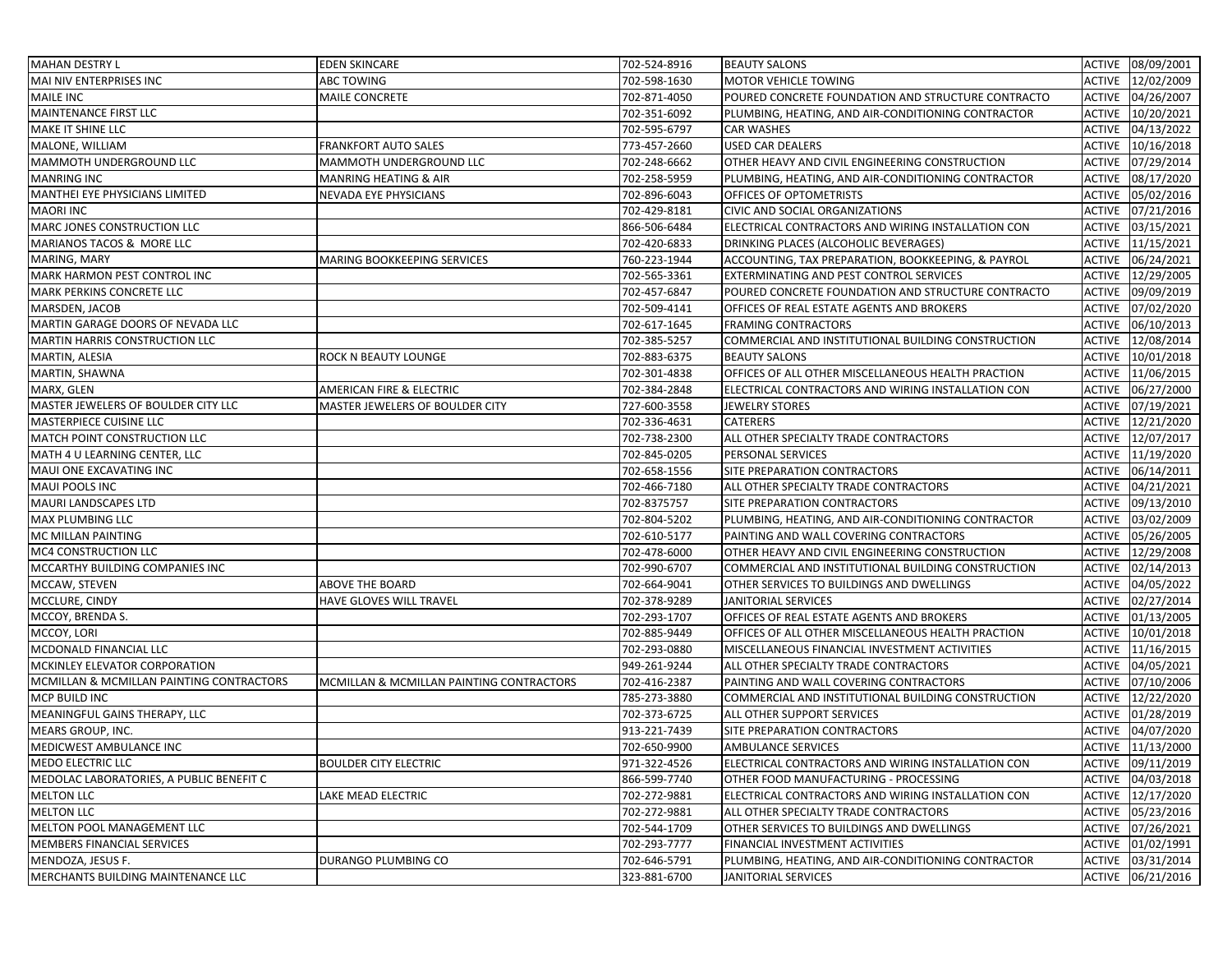| <b>MERCY INC</b>                         | <b>AMERICAN MEDICAL RESPONSE</b>      | 702-671-6753 | <b>AMBULANCE SERVICES</b>                          |               | ACTIVE 09/09/2009 |
|------------------------------------------|---------------------------------------|--------------|----------------------------------------------------|---------------|-------------------|
| MERIDIAN CONSTRUCTION COMPANY INC        |                                       | 702-498-4099 | ALL OTHER SPECIALTY TRADE CONTRACTORS              | ACTIVE        | 01/30/2014        |
| MERIDIAN LANDSCAPE INC                   | MERIDIAN LANDSCAPE INC                | 702-485-4720 | SITE PREPARATION CONTRACTORS                       | <b>ACTIVE</b> | 06/29/2015        |
| <b>MERRY MAIDS</b>                       |                                       | 702-436-4362 | JANITORIAL SERVICES                                | ACTIVE        | 11/04/1999        |
| MESSINA JAMES A JR & CYNTHIA J           | <b>KC'S AUTO REPAIR</b>               | 702-293-5580 | <b>GENERAL AUTOMOTIVE REPAIR</b>                   | <b>ACTIVE</b> | 12/18/2003        |
| METRO AWNINGS & IRON INC                 |                                       | 702-795-7787 | ALL OTHER SPECIALTY TRADE CONTRACTORS              | ACTIVE        | 10/23/2014        |
| METRO FIRE EQUIPMENT, INC                |                                       | 702-972-0676 | PLUMBING, HEATING, AND AIR-CONDITIONING CONTRACTOR | ACTIVE        | 02/28/2018        |
| MEYA BOYA LLC                            | CERTA PROPAINTERS OF S. NEVADA        | 702-343-1204 | PAINTING AND WALL COVERING CONTRACTORS             | ACTIVE        | 06/25/2012        |
| MEYER, FRANCES                           |                                       | 702-358-9555 | OTHER MISCELLANEOUS STORE RETAILERS                | ACTIVE        | 08/21/2013        |
| MFMF PROFESSIONAL SERVICES LLC           | MARILYN MCCOMB DDS                    | 702-580-4509 | ALL OTHER SUPPORT SERVICES                         | <b>ACTIVE</b> | 03/23/2021        |
| MG SERVICES INC                          | DOSH CONTRACTING LLC                  | 702-236-5627 | <b>FRAMING CONTRACTORS</b>                         | ACTIVE        | 02/04/2021        |
| MICHAEL PAUL DUKE                        | MID-CENTURY RESTORATION               | 702-325-3685 | ALL OTHER SUPPORT SERVICES                         | ACTIVE        | 12/28/2021        |
| MICHELS CONSTRUCTION INC                 |                                       | 920-583-3132 | COMMERCIAL AND INSTITUTIONAL BUILDING CONSTRUCTION | ACTIVE        | 01/25/2022        |
| MICHELS CORPORATION                      |                                       | 920-583-3132 | OTHER HEAVY AND CIVIL ENGINEERING CONSTRUCTION     | <b>ACTIVE</b> | 06/07/2011        |
| MICHELS, CANDICE L.                      |                                       | 702-306-1321 | OFFICES OF ALL OTHER MISCELLANEOUS HEALTH PRACTION | ACTIVE        | 01/09/2019        |
| MIKKELSON, SYLVIA                        | <b>SNT CREATIONS</b>                  | 702-294-1558 | GIFT, NOVELTY AND SOUVENIR STORES                  | ACTIVE        | 04/23/2014        |
| MIKON CONSTRUCTION                       |                                       | 702-368-0822 | OTHER HEAVY AND CIVIL ENGINEERING CONSTRUCTION     | ACTIVE        | 01/30/1996        |
| MILGARD WINDOWS                          |                                       | 702-453-1234 | <b>GLASS AND GLAZING CONTRACTORS</b>               | <b>ACTIVE</b> | 04/21/1994        |
| MINDSET DYNAMICS LLC                     | MINDSET DYNAMICS LLC                  | 702-544-9907 | ALL OTHER MISCELLANEOUS SCHOOLS AND INSTRUCTION    | ACTIVE        | 03/28/2016        |
| MISSION WEST POOLS AND SPAS              |                                       | 702-259-7746 | ALL OTHER SPECIALTY TRADE CONTRACTORS              | ACTIVE        | 06/05/2018        |
| MITCHELL EMPIRE GROUP LLC                | MITCHELL PEST SOLUTIONS               | 725-204-0146 | EXTERMINATING AND PEST CONTROL SERVICES            | ACTIVE        | 06/14/2021        |
| MITICA STRATEGIC SALES & MARKETING LLC   |                                       | 970-568-6143 | OTHER MANAGEMENT CONSULTING SERVICES               | <b>ACTIVE</b> | 06/05/2018        |
| MK HOUSE CONSULTING INC                  |                                       | 702-370-1913 | ALL OTHER SPECIALTY TRADE CONTRACTORS              | <b>ACTIVE</b> | 10/18/2010        |
| MMC CONTRACTORS WEST INC                 |                                       | 702-889-6800 | PLUMBING, HEATING, AND AIR-CONDITIONING CONTRACTOR | ACTIVE        | 10/20/2005        |
| MMC INC                                  |                                       | 702-642-3332 | OTHER HEAVY AND CIVIL ENGINEERING CONSTRUCTION     | ACTIVE        | 08/24/1995        |
| <b>MOB TRAFFIC</b>                       | <b>Masters of Barricades</b>          | 702-791-2008 | PERSONAL SERVICES                                  | <b>ACTIVE</b> | 07/23/2013        |
| MODERN AIR CONDITIONING & HEATING LLC    | HOLLEY MODERN AIR COND. & HEATING     | 702-294-2665 | PLUMBING, HEATING, AND AIR-CONDITIONING CONTRACTOR | ACTIVE        | 08/07/2017        |
| MONSCVITZ HOLDINGS LLC                   |                                       | 702-293-3718 | LESSORS OF RESIDENTIAL BUILDINGS AND DWELLINGS     | ACTIVE        | 04/13/1977        |
| MONSON, SHELLY A.                        |                                       | 702-321-2153 | <b>NAIL SALONS</b>                                 | ACTIVE        | 08/08/2012        |
| <b>MONTRONICS SECURITY LP</b>            | <b>BRINKS HOME SECURITY</b>           | 972-243-7443 | SECURITY SYSTEMS SERVICES (EXCEPT LOCKSMITHS)      | <b>ACTIVE</b> | 04/04/2007        |
| MOON VALLEY NURSERY                      |                                       | 702-361-6466 | PLUMBING, HEATING, AND AIR-CONDITIONING CONTRACTOR | ACTIVE        | 05/29/2007        |
| MOONEY, HERSHEL                          | SOLAR GREENHOUSE BY CUSTOM FIBERGLASS | 702-302-1075 | OTHER SERVICES TO BUILDINGS AND DWELLINGS          | ACTIVE        | 07/25/1977        |
| MOONLIGHT PLUMBING INC                   |                                       | 702-355-3938 | PLUMBING, HEATING, AND AIR-CONDITIONING CONTRACTOR | <b>ACTIVE</b> | 12/03/2018        |
| MOONWALKER HOLDINGS LLC                  | MOONWALKER CLEANING                   | 702-586-8350 | OTHER SERVICES TO BUILDINGS AND DWELLINGS          | <b>ACTIVE</b> | 06/29/2017        |
| MOORE'S MOBILE HOME PARK                 |                                       | 702-293-2537 | LESSORS OF OTHER REAL ESTATE PROPERTY              | ACTIVE        | 03/27/1960        |
| MORA UNDERGROUND LLC                     | <b>NAYER UNDERGROUND</b>              | 702-209-5928 | ALL OTHER SPECIALTY TRADE CONTRACTORS              | ACTIVE        | 12/29/2020        |
| MORDAUNT, MAGDALENA                      | HOMELAND PERSONAL PROTECTION          | 702-375-5900 | ALL OTHER MISCELLANEOUS SCHOOLS AND INSTRUCTION    | ACTIVE        | 12/07/2015        |
| MORGAN INDUSTRIES INC                    | MORGAN PAVEMENT MAINTENANCE           | 801-544-5947 | OTHER HEAVY AND CIVIL ENGINEERING CONSTRUCTION     | ACTIVE        | 04/26/2017        |
| MORISHIGE, WALLACE                       |                                       | 702-804-5660 | LESSORS OF RESIDENTIAL BUILDINGS AND DWELLINGS     | ACTIVE        | 07/12/2004        |
| MORSE ELECTRIC INC                       |                                       | 702-257-4400 | ELECTRICAL CONTRACTORS AND WIRING INSTALLATION CON | ACTIVE        | 05/30/2007        |
| MOUNTAIN PINE CONSTRUCTION               |                                       | 702-436-0878 | POURED CONCRETE FOUNDATION AND STRUCTURE CONTRACTO | <b>ACTIVE</b> | 09/16/2010        |
| MOUNTAIN STATES CONTRACTING, INC.        |                                       | 602-595-1575 | ALL OTHER SPECIALTY TRADE CONTRACTORS              | <b>ACTIVE</b> | 04/27/2017        |
| <b>MOUNTAIN VIEW CARE CENTER</b>         |                                       | 702-293-5151 | NURSING CARE FACILITIES (SKILLED NURSING FACILITY) |               | ACTIVE 11/01/2010 |
| MOUNTAIN WEST EXCAVATION & UTILITIES LLC |                                       | 702-733-0465 | SITE PREPARATION CONTRACTORS                       |               | ACTIVE 12/22/2020 |
|                                          |                                       | 702-353-0333 | <b>USED MERCHANDISE STORES</b>                     |               | ACTIVE 01/27/2014 |
| MOURAD, CHARLES<br>MOVING 4WARD LLC      | JEWELRY BY CHARLIE                    |              |                                                    |               |                   |
| MOXIE PEST CONTROL (LAS VEGAS) LLC       | RIGHT AT HOME                         | 702-434-8700 | HOME HEALTH CARE SERVICES                          |               | ACTIVE 08/05/2010 |
| MP LAB ANALYTICS LLC                     | MOXIE PEST CONTROL                    | 702-793-9102 | EXTERMINATING AND PEST CONTROL SERVICES            |               | ACTIVE 04/12/2017 |
|                                          | MP LAB ANALYTICS                      | 702-755-4354 | ALL OTHER SUPPORT SERVICES                         |               | ACTIVE 05/05/2021 |
| MPT ENTERPRISES PROF LLC                 |                                       | 702-672-6309 | OTHER MISCELLANEOUS STORE RETAILERS                |               | ACTIVE 01/11/2022 |
| MR PAWN LLC                              | <b>MR PAWN</b>                        | 702-293-7296 | <b>USED MERCHANDISE STORES</b>                     |               | ACTIVE 07/13/2005 |
| MR PAWN LLC                              | <b>MR PAWN</b>                        | 702-293-7296 | ALL OTHER NONDEPOSITORY CREDIT INTERMEDIATION      |               | ACTIVE 07/07/2005 |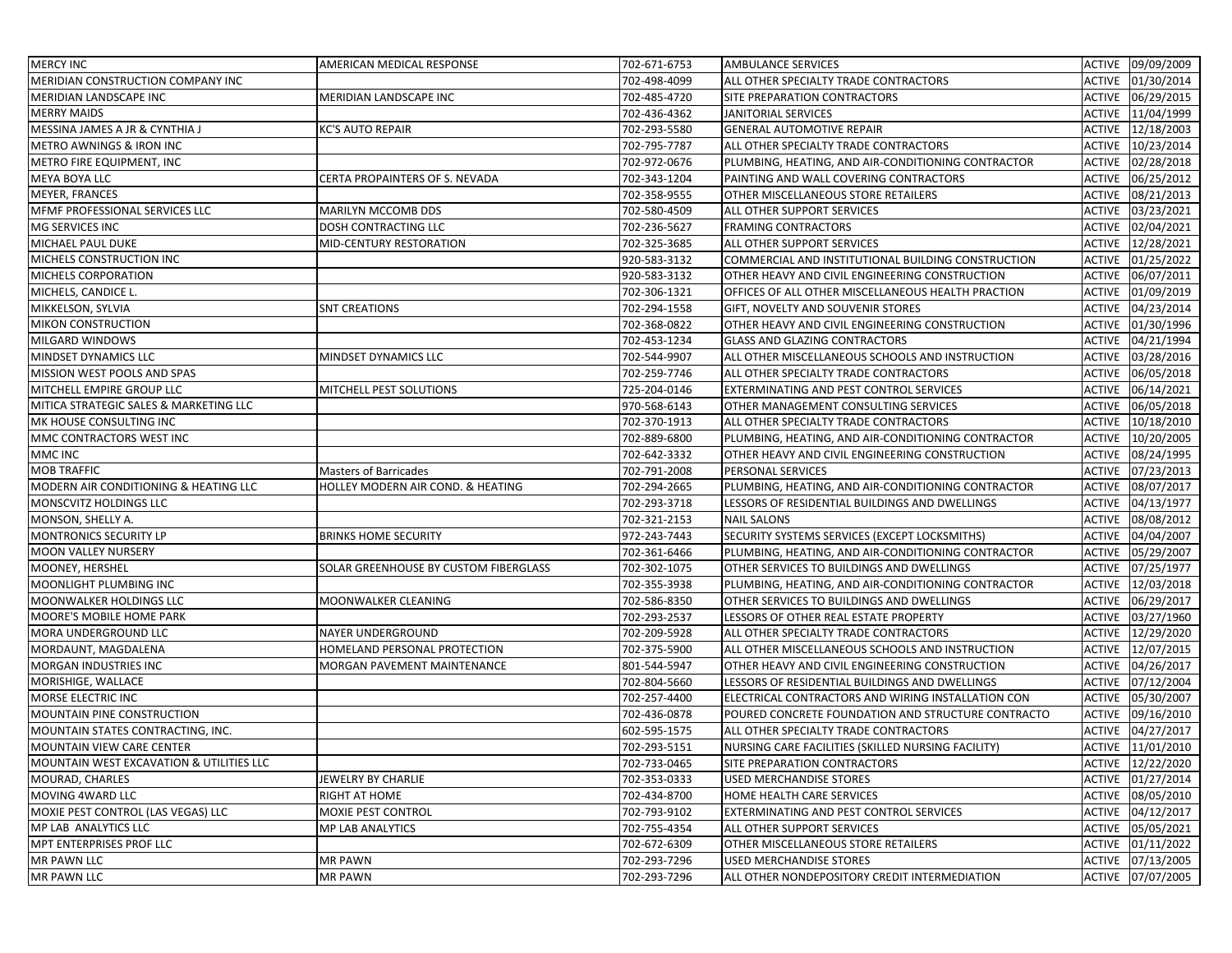| MSE ENVIRONMENTAL NEVADA LLC             |                                         | 702-255-2457 | OTHER SERVICES TO BUILDINGS AND DWELLINGS          | ACTIVE 02/15/2011           |
|------------------------------------------|-----------------------------------------|--------------|----------------------------------------------------|-----------------------------|
| MSI AUTOMATION LLC                       |                                         | 702-994-1169 | COMMERCIAL INDUSTRIAL MACHINERY EQUIP REPAIR MAINT | ACTIVE 09/15/2020           |
| MULHERN, ROSE                            | SAFE SITE DAY AND NITE                  | 725-230-4620 | <b>ALL OTHER SUPPORT SERVICES</b>                  | ACTIVE 07/15/2021           |
| MURPHY ELECTRIC INC                      |                                         | 702-597-2403 | ELECTRICAL CONTRACTORS AND WIRING INSTALLATION CON | <b>ACTIVE</b><br>09/25/2002 |
| MURPHY, CAROLYN J.                       | TRANQUIL MOMENTS MASSAGE BY CAROLYN     | 702-403-8913 | OFFICES OF ALL OTHER MISCELLANEOUS HEALTH PRACTION | ACTIVE 03/24/2004           |
| MY 4 SONS COMICS CARDS & GAMES           |                                         | 702-582-2580 | <b>OTHER MISCELLANEOUS STORE RETAILERS</b>         | 06/10/2019<br><b>ACTIVE</b> |
| MY ANCHOR LLC                            |                                         | 310-480-0556 | MISCELLANEOUS FINANCIAL INVESTMENT ACTIVITIES      | ACTIVE 11/05/2020           |
| N & L INVESTMENT CORP.                   | BENJAMIN FRANKLIN PLUMBING OF LAS VEGAS | 702-568-0806 | PLUMBING, HEATING, AND AIR-CONDITIONING CONTRACTOR | 02/10/2016<br>ACTIVE        |
| <b>N8TIVEARTS LLC</b>                    |                                         | 702-293-4822 | JEWELRY STORES                                     | ACTIVE 03/22/2001           |
| N8TIVEARTS LLC                           |                                         | 702-293-4822 | <b>USED MERCHANDISE STORES</b>                     | 01/12/2009<br><b>ACTIVE</b> |
| NAC ELECTRIC INC                         |                                         | 702-834-7824 | ELECTRICAL CONTRACTORS AND WIRING INSTALLATION CON | 11/13/2013<br><b>ACTIVE</b> |
| <b>NASH ELECTRIC INC</b>                 |                                         | 702-250-1933 | ELECTRICAL CONTRACTORS AND WIRING INSTALLATION CON | 09/24/2014<br><b>ACTIVE</b> |
| NASH, TYLER                              | <b>IGO CONSTRUCTION</b>                 | 702-327-7087 | ALL OTHER SPECIALTY TRADE CONTRACTORS              | 05/24/2018<br><b>ACTIVE</b> |
| NATALIE B PHOTOGRAPHY LLC                | NATALIE B PHOTOGRAPHY                   | 702-501-3443 | PHOTOGRAPHY STUDIOS, PORTRAIT                      | 05/27/2020<br><b>ACTIVE</b> |
| <b>NATASHA L DRISCOLL</b>                | BEE RELAXED MASSAGE                     | 608-617-5271 | OFFICES OF ALL OTHER MISCELLANEOUS HEALTH PRACTION | <b>ACTIVE</b><br>06/03/2021 |
| NATIONAL BROADBAND SERVICE INC           |                                         | 702-410-8092 | ELECTRICAL CONTRACTORS AND WIRING INSTALLATION CON | 03/08/2007<br><b>ACTIVE</b> |
| NATIONAL CONSTRUCTION RENTALS INC        |                                         | 818-834-7377 | MACHINERY & EQUIPMENT RENTAL                       | ACTIVE 10/07/1996           |
| NATIONAL RETAIL SERVICES GROUP INC       |                                         | 800-921-7503 | ALL OTHER SPECIALTY TRADE CONTRACTORS              | 03/15/2018<br><b>ACTIVE</b> |
| NATIONWIDE POOL LLC                      |                                         | 702-435-6060 | ALL OTHER SPECIALTY TRADE CONTRACTORS              | <b>ACTIVE</b><br>03/01/2018 |
| <b>NATURAL BLUM</b>                      |                                         | 702-328-3183 | OTHER MISCELLANEOUS STORE RETAILERS                | <b>ACTIVE</b><br>05/10/2021 |
| <b>NDL GROUP INC</b>                     |                                         | 702-258-6000 | ALL OTHER SPECIALTY TRADE CONTRACTORS              | ACTIVE 11/21/2013           |
| <b>NDX LLC</b>                           |                                         | 702-438-7426 | SITE PREPARATION CONTRACTORS                       | 03/02/2011<br><b>ACTIVE</b> |
| <b>NEIL C PARKS</b>                      |                                         | 702-279-5764 | ALL OTHER SPECIALTY TRADE CONTRACTORS              | <b>ACTIVE</b><br>01/25/2001 |
| NELBUD SERVICES GROUP, INC               | TEAM 360 SERVICES                       | 317-202-0360 | PLUMBING, HEATING, AND AIR-CONDITIONING CONTRACTOR | ACTIVE 12/16/2019           |
| NELSON HINIKER STRIPING INC              |                                         | 702-450-3860 | OTHER HEAVY AND CIVIL ENGINEERING CONSTRUCTION     | ACTIVE 12/23/2003           |
| <b>NETPROS LLC</b>                       |                                         | 702-232-3364 | <b>CUSTOM COMPUTER PROGRAMMING SERVICES</b>        | 12/12/2001<br><b>ACTIVE</b> |
| NEUBAUER, FRED                           | NEUBAUER ELECTRIC                       | 714-897-7000 | ELECTRICAL CONTRACTORS AND WIRING INSTALLATION CON | 08/26/2021<br><b>ACTIVE</b> |
| NEVADA AK, INC.                          | REBEL #69                               | 702-293-7173 | <b>DRINKING PLACES (ALCOHOLIC BEVERAGES)</b>       | ACTIVE 12/12/2015           |
| NEVADA BARRICADE & SIGN COMPANY INC      | NEVADA BARRICADE & SIGN COMPANY INC     | 775-331-5100 | OTHER HEAVY AND CIVIL ENGINEERING CONSTRUCTION     | ACTIVE 02/10/2015           |
| <b>NEVADA BREWERS GUILD</b>              | <b>BOULDER CITY BEERFEST</b>            | 702-614-9844 | DRINKING PLACES (ALCOHOLIC BEVERAGES)              | 03/25/2015<br><b>ACTIVE</b> |
| NEVADA CONTRACT CARPET INC               | NEVADA CONTRACT CARPET INC              | 702-362-3033 | TILE AND TERRAZZO CONTRACTORS                      | ACTIVE 10/02/2014           |
| NEVADA DESERT REALTY, LLC                |                                         | 702-296-9736 | OFFICES OF REAL ESTATE AGENTS AND BROKERS          | ACTIVE 06/28/2017           |
| NEVADA DISTRICT 2 LITTLE LEAGUE          |                                         | 702-239-1723 | CONVENTION AND TRADE SHOW ORGANIZERS               | 07/16/2019<br><b>ACTIVE</b> |
| NEVADA GYPSUM FLOORS LLC                 |                                         | 626-463-7020 | POURED CONCRETE FOUNDATION AND STRUCTURE CONTRACTO | ACTIVE 11/24/2020           |
| NEVADA HEARING & BALANCE CENTER LLC      |                                         | 702-896-0031 | OFFICES OF ALL OTHER MISCELLANEOUS HEALTH PRACTION | 12/22/2010<br>ACTIVE        |
| NEVADA HEART & VASCULAR CENTER (RESH)LLP | NEVADA HEART & VASCULAR CENTER          | 702-240-6482 | OFFICES OF PHYSICIANS (EXCEPT MENTAL HEALTH)       | <b>ACTIVE</b><br>08/14/2014 |
| NEVADA HUMANITIES                        |                                         | 775-784-6587 | DRINKING PLACES (ALCOHOLIC BEVERAGES)              | 12/02/2019<br><b>ACTIVE</b> |
| NEVADA INTERSCHOLASTIC ACTIVITIES ASSOC  | <b>NIAA</b>                             | 702-250-2711 | CONVENTION AND TRADE SHOW ORGANIZERS               | <b>ACTIVE</b><br>10/04/2021 |
| NEVADA INTERSCHOLASTIC CYCLING LEAGUE    |                                         | 702-575-5483 | CONVENTION AND TRADE SHOW ORGANIZERS               | 04/24/2019<br><b>ACTIVE</b> |
| NEVADA PIPELINE & GRADING CORPORATION    | DIMICK DEVELOPMENT COMPANY              | 702-642-0040 | OTHER HEAVY AND CIVIL ENGINEERING CONSTRUCTION     | 05/05/2011<br><b>ACTIVE</b> |
| NEVADA PIPELINE LLC                      |                                         | 702-400-6626 | PLUMBING, HEATING, AND AIR-CONDITIONING CONTRACTOR | 06/06/2016<br><b>ACTIVE</b> |
| NEVADA PNEUMATIC                         |                                         | 702-303-4163 | OTHER MISCELLANEOUS STORE RETAILERS                | <b>ACTIVE</b><br>10/30/2006 |
| NEVADA POOLS INC                         |                                         | 702-876-6554 | OTHER HEAVY AND CIVIL ENGINEERING CONSTRUCTION     | ACTIVE 08/02/1988           |
| NEVADA READY MIX CORPORATION             |                                         | 702-457-1115 | OTHER CONSTRUCTION MATERIAL MERCHANT WHOLESALERS   | ACTIVE 12/22/1988           |
| NEVADA ROSELAND INC                      |                                         | 702-633-8868 | SITE PREPARATION CONTRACTORS                       | ACTIVE 04/03/2000           |
| <b>NEVADA SIGN</b>                       |                                         | 702-895-6817 | ALL OTHER SPECIALTY TRADE CONTRACTORS              | ACTIVE 11/05/2015           |
| NEVADA TREE SERVICE                      |                                         | 702-566-6293 | OTHER SERVICES TO BUILDINGS AND DWELLINGS          | ACTIVE 02/22/2001           |
| NEVADA VETERANS ASSISTANCE LEAGUE INC    |                                         | 702-332-6741 | <b>OTHER GAMBLING INDUSTRIES</b>                   | ACTIVE 06/10/2015           |
| NEVADA WATER TRUCKS LLC                  | <b>NWTEC ENVIRONMENTAL</b>              | 702-635-1467 | SUPPORT ACTIVITIES FOR ROAD TRANSPORTATION         | ACTIVE 08/21/2014           |
| NEVADA WAY PROFESSIONAL BUSINESS PLAZA L |                                         | 330-283-8845 | LESSORS OF REAL ESTATE                             | ACTIVE 10/31/2016           |
| NEVCO A/C & SHEET METAL INC              |                                         | 702-362-9878 | PLUMBING, HEATING, AND AIR-CONDITIONING CONTRACTOR | ACTIVE 07/15/2012           |
|                                          |                                         |              |                                                    |                             |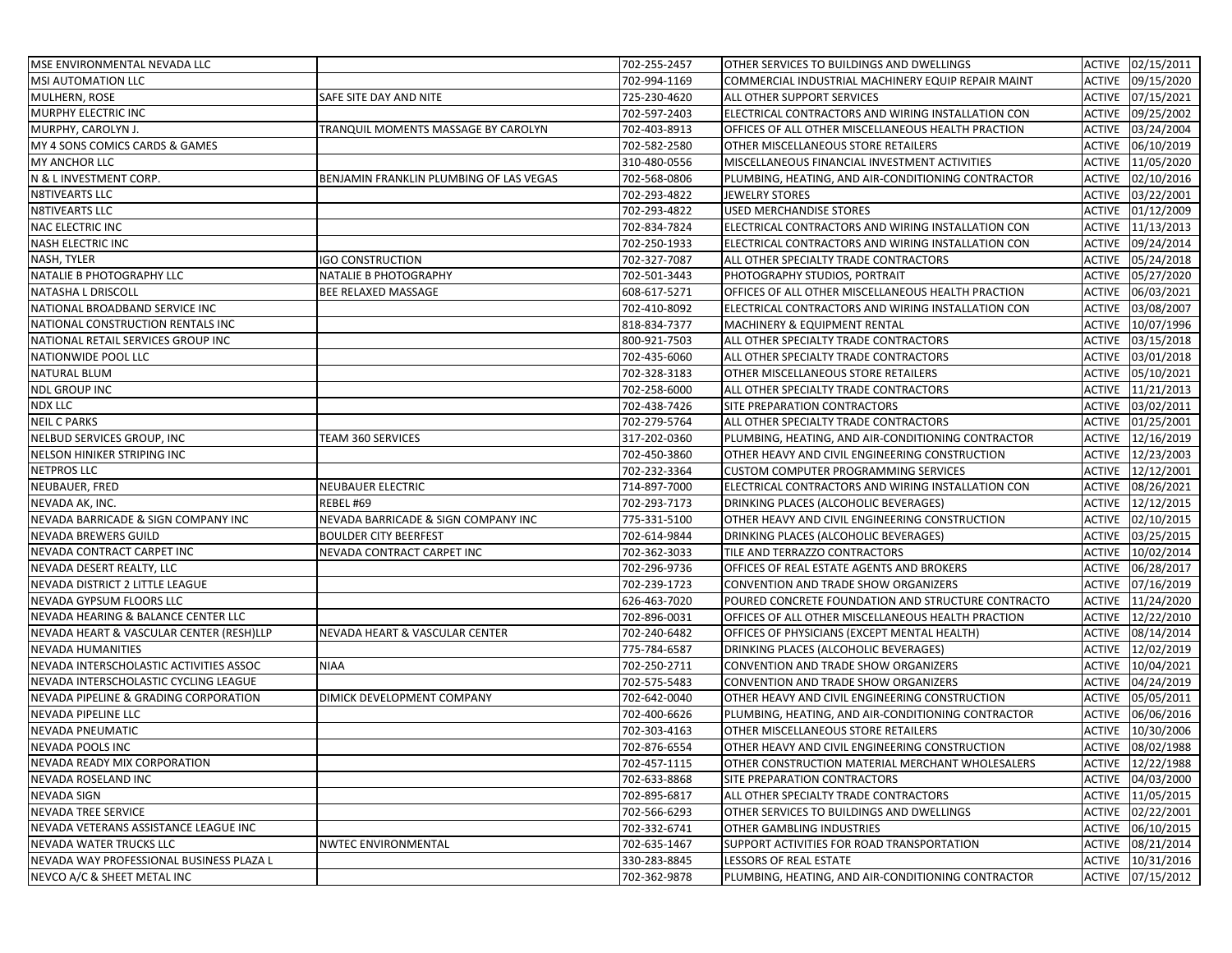| <b>NEW COM INC</b>                       | <b>ACME ELECTRIC</b>                | 702-876-1116                 | ELECTRICAL CONTRACTORS AND WIRING INSTALLATION CON                                                   | ACTIVE 08/07/1972           |
|------------------------------------------|-------------------------------------|------------------------------|------------------------------------------------------------------------------------------------------|-----------------------------|
| NEW COM INC                              |                                     | 702-642-3331                 | COMMERCIAL AND INSTITUTIONAL BUILDING CONSTRUCTION                                                   | ACTIVE 01/19/2011           |
| NEWCASTLE CONSTRUCTION & REMODELING      | NEWCASTLE CONSTRUCTION & REMODELING | 702-294-0805                 | ALL OTHER SPECIALTY TRADE CONTRACTORS                                                                | ACTIVE 08/06/2009           |
| NEXT LEVEL PAVING LLC                    |                                     |                              |                                                                                                      | <b>ACTIVE</b><br>01/28/2021 |
| NEXTGEN SYSTEMS LLC                      |                                     | 702-640-0683<br>702-270-4499 | OTHER HEAVY AND CIVIL ENGINEERING CONSTRUCTION<br>ELECTRICAL CONTRACTORS AND WIRING INSTALLATION CON | ACTIVE 04/22/2010           |
| NFD MINI STORAGE INC                     |                                     | 702-293-0007                 |                                                                                                      |                             |
|                                          |                                     |                              | LESSORS OF MINWAREHOUSES & SELF-STORAGE UNITS                                                        | ACTIVE 08/14/1989           |
| NICCO CONSTRUCTION LLC                   |                                     | 702-612-4454                 | COMMERCIAL AND INSTITUTIONAL BUILDING CONSTRUCTION                                                   | ACTIVE 09/09/2021           |
| NICHOLS, SARITA                          | HAPPY TIME ICE CREAM & TREATS       | 702-294-1090                 | MOBILE FOOD SERVICES                                                                                 | 08/21/2019<br>ACTIVE        |
| NICKLIN PROPERTY MANAGEMENT              |                                     | 702-451-8700                 | ACTIVITIES RELATED TO REAL ESTATE                                                                    | ACTIVE 04/18/2007           |
| NIEVES ELECTRIC LLC                      |                                     | 702-683-9570                 | ELECTRICAL CONTRACTORS AND WIRING INSTALLATION CON                                                   | ACTIVE 12/21/2009           |
| NINJA MOUNTAIN BIKE PERFORMANCE          |                                     | 800-693-8360                 | CONVENTION AND TRADE SHOW ORGANIZERS                                                                 | ACTIVE 03/19/2018           |
| NINYO & MOORE GEOTECHNICAL & ENVIRO      |                                     | 702-433-0330                 | <b>ENGINEERING SERVICES</b>                                                                          | ACTIVE 10/21/2010           |
| NIXON, RUSSELL E.                        | R T & E MOBILE HOME PARTS & REPAIR  | 702-294-1224                 | OTHER SERVICES TO BUILDINGS AND DWELLINGS                                                            | ACTIVE 08/17/1987           |
| NO SWEAT MECHANICAL, LLC                 |                                     | 702-568-0137                 | PLUMBING, HEATING, AND AIR-CONDITIONING CONTRACTOR                                                   | ACTIVE 04/27/2017           |
| NONA P FORTE                             | UNUSUAL JEWELRY PURPLE MOONSTONES   | 702-353-9512                 | OTHER MISCELLANEOUS STORE RETAILERS                                                                  | ACTIVE 03/08/2021           |
| NONYS ELECTRIC INC                       |                                     | 702-232-7824                 | ELECTRICAL CONTRACTORS AND WIRING INSTALLATION CON                                                   | ACTIVE 12/16/2019           |
| NORDSTROM GUNS LLC                       |                                     | 702-286-2361                 | SPORTING GOODS STORES                                                                                | ACTIVE 03/11/2014           |
| NORIEGA MASONRY LLC                      | NORIEGA MASONRY & CONCRETE          | 702-303-0645                 | <b>MASONRY CONTRACTORS</b>                                                                           | 08/25/2016<br><b>ACTIVE</b> |
| NORTHERN AMERICAN FLOORING LLC           |                                     | 702-289-6181                 | <b>FLOORING CONTRACTORS</b>                                                                          | 10/10/2019<br><b>ACTIVE</b> |
| NORTHSTAR ALARM SERVICES LLC             | NORTHSTAR ALARM SERVICES LLC        | 801-373-7827                 | ELECTRICAL CONTRACTORS AND WIRING INSTALLATION CON                                                   | 07/08/2014<br>ACTIVE        |
| NORTHSTAR ENERGY MANAGEMENT NEVADA LLC   |                                     | 510-253-0857                 | ELECTRICAL CONTRACTORS AND WIRING INSTALLATION CON                                                   | 09/23/2020<br><b>ACTIVE</b> |
| NORVIC DEMOLITION INC                    | <b>GREEN BUILT DEVELOPMENT</b>      | 702-644-6840                 | ALL OTHER SPECIALTY TRADE CONTRACTORS                                                                | ACTIVE 04/08/2010           |
| NOVOSELEK, DENNISE                       | VICTORY FITNESS STUDIO              | 702-294-2348                 | FITNESS AND RECREATIONAL SPORTS CENTERS                                                              | ACTIVE 08/05/2010           |
| NPL CONSTRUCTION CO.                     |                                     | 623-582-1235                 | OTHER HEAVY AND CIVIL ENGINEERING CONSTRUCTION                                                       | ACTIVE 09/30/1991           |
| NPL CONSTRUCTION CO.                     | NBC                                 | 623-582-1235                 | ALL OTHER SUPPORT SERVICES                                                                           | ACTIVE 09/12/2011           |
| NRC CONCRETE & LANDSCAPE LLC             |                                     | 702-792-5001                 | POURED CONCRETE FOUNDATION AND STRUCTURE CONTRACTO                                                   | 05/05/2011<br><b>ACTIVE</b> |
| <b>NSCP LLC</b>                          |                                     | 702-293-6707                 | LESSORS OF RESIDENTIAL BUILDINGS AND DWELLINGS                                                       | 01/30/1986<br>ACTIVE        |
| NU TONE INC                              |                                     | 702-876-9600                 | ALL OTHER SPECIALTY TRADE CONTRACTORS                                                                | ACTIVE 02/08/2011           |
| NUCLEAR CARE PARTNERS LLC                |                                     | 970-244-0900                 | HOME HEALTH CARE SERVICES                                                                            | ACTIVE 09/23/2015           |
| NULOOK VEGAS INC                         | NULOOK FLOOR                        | 702-998-6200                 | ALL OTHER SPECIALTY TRADE CONTRACTORS                                                                | ACTIVE 04/27/2020           |
| NUMBER ONE PLUMBING, HEATING, & AIR COND |                                     | 702-558-2282                 | PLUMBING, HEATING, AND AIR-CONDITIONING CONTRACTOR                                                   | ACTIVE 08/13/2014           |
| NUWAVE INTERNATIONAL INDUSTRIES          |                                     | 562-498-0800                 | ALL OTHER SPECIALTY TRADE CONTRACTORS                                                                | ACTIVE 06/16/2021           |
| NX LEVEL LANDSCAPING                     |                                     | 702-348-6380                 | SITE PREPARATION CONTRACTORS                                                                         | ACTIVE 05/12/2021           |
| O AND L RELIANCE LLC                     |                                     | 702-758-0121                 | OTHER SERVICES TO BUILDINGS AND DWELLINGS                                                            | ACTIVE 01/12/2017           |
| OASIS POOL MAINTENANCE LLC               |                                     | 702-454-7946                 | ALL OTHER SPECIALTY TRADE CONTRACTORS                                                                | ACTIVE 10/15/2019           |
| <b>OASIS TREE GROUP CORP</b>             |                                     | 702-610-9050                 | LANDSCAPING SERVICES                                                                                 | ACTIVE 09/23/2020           |
| OC LIONS FC                              |                                     | 909-682-0143                 | CONVENTION AND TRADE SHOW ORGANIZERS                                                                 | ACTIVE 06/27/2016           |
| OFFICE FURNITURE USA                     |                                     | 702-457-6387                 | OTHER MISCELLANEOUS STORE RETAILERS                                                                  | ACTIVE 09/13/2012           |
| OK PROPERTIES INC                        | <b>NEVADA INN MOTEL</b>             | 702-293-2044                 | HOTELS (EXCEPT CASINO HOTELS) AND MOTELS                                                             | ACTIVE 12/06/2005           |
| OLD TOWN PLAZA LLC                       |                                     | 702-294-4399                 | LESSORS OF RESIDENTIAL BUILDINGS AND DWELLINGS                                                       | ACTIVE 06/22/2005           |
| OLIVER, TIM                              | TIM OLIVER'S POOL SERVICE LLC       | 702-293-6325                 | OTHER SERVICES TO BUILDINGS AND DWELLINGS                                                            | ACTIVE 03/13/1998           |
| OLSON PRECAST COMPANY                    |                                     | 702-643-4371                 | POURED CONCRETE FOUNDATION AND STRUCTURE CONTRACTO                                                   | ACTIVE 03/12/2007           |
| OM SUN PROPERTY LLC                      | <b>QUALITY INN BOULDER CITY</b>     | 702-293-6444                 | HOTELS (EXCEPT CASINO HOTELS) AND MOTELS                                                             | ACTIVE 05/10/2018           |
| ONE CALL LOCATORS LTD                    | ONE CALL LOCATORS LTD               | 406-728-9343                 | ALL OTHER SUPPORT SERVICES                                                                           | ACTIVE 12/02/2002           |
| ONE SOURCE PLUMBING SERVICES, INC        | <b>OSP PLUMBING &amp; ROOTER</b>    | 702-772-7222                 | PLUMBING, HEATING, AND AIR-CONDITIONING CONTRACTOR                                                   | ACTIVE 11/30/2017           |
| ONE STOP 4 FLOORING LLC                  |                                     | 725-200-3000                 | <b>FRAMING CONTRACTORS</b>                                                                           | ACTIVE 12/11/2017           |
| OPPORTUNITY VILLAGE                      |                                     | 702-259-3707                 | CIVIC AND SOCIAL ORGANIZATIONS                                                                       | ACTIVE 09/14/2021           |
| OPTIMUMEDICINE LLC                       |                                     | 844-922-8669                 | <b>AMBULANCE SERVICES</b>                                                                            | ACTIVE 10/01/2018           |
| O'REILLY AUTO ENTERPRISES, LLC           | O'REILLY AUTO PARTS #4748           | 702-293-2898                 | AUTOMOTIVE PARTS AND ACCESSORIES STORES                                                              | ACTIVE 09/17/2014           |
| ORIGINAL ROOFING CO LLC                  |                                     |                              |                                                                                                      |                             |
|                                          |                                     | 702-739-7663                 | ROOFING CONTRACTORS                                                                                  | ACTIVE 07/09/2003           |
| ORKIN PEST CONTROL                       |                                     | 702-597-9760                 | EXTERMINATING AND PEST CONTROL SERVICES                                                              | ACTIVE 08/23/1961           |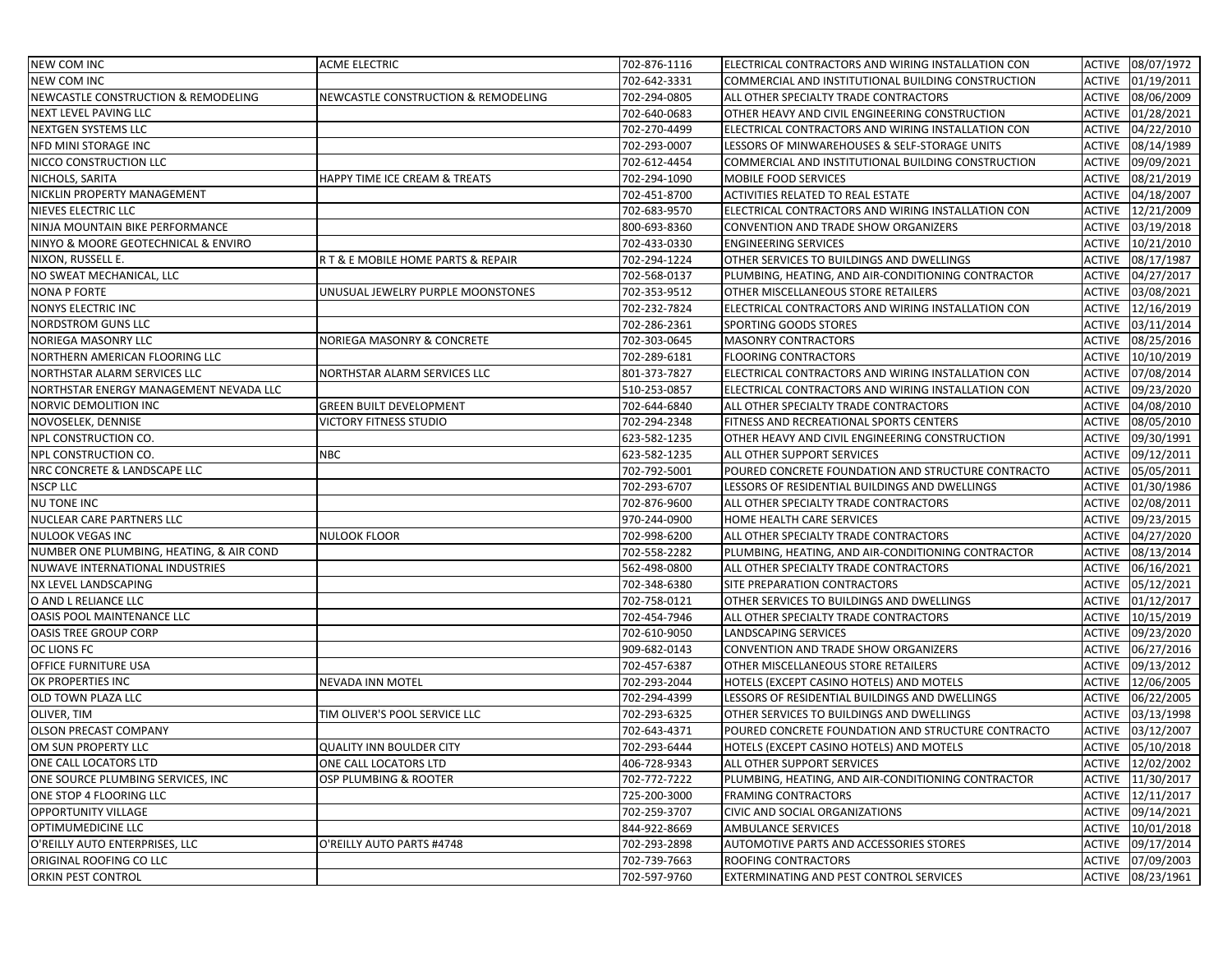| ORR PROTECTION SYSTEMS, INC              |                                       | 949-679-0055                 | PLUMBING, HEATING, AND AIR-CONDITIONING CONTRACTOR |               | ACTIVE 11/02/2017        |
|------------------------------------------|---------------------------------------|------------------------------|----------------------------------------------------|---------------|--------------------------|
| ORTLIEB, JOHN                            | FIVE MEN AND A LAWNMOWER              | 702-379-1468                 | LANDSCAPING SERVICES                               | <b>ACTIVE</b> | 02/01/2000               |
| OSIER, JD                                | OSIER APPRAISAL SERVICES              | 702-595-2825                 | OFFICES OF REAL ESTATE APPRAISERS                  | ACTIVE        | 08/08/2017               |
| OUTSOURCE OF NEVADA INC                  |                                       | 702-395-2776                 | OTHER MANAGEMENT CONSULTING SERVICES               | ACTIVE        | 04/13/2011               |
| OVERLAND CONTRACTING INC                 |                                       | 800-790-2149                 | OTHER HEAVY AND CIVIL ENGINEERING CONSTRUCTION     | ACTIVE        | 04/29/2014               |
| OWENS, JAMES                             | <b>JUST DETAILING</b>                 | 702-420-6506                 | <b>CAR WASHES</b>                                  | ACTIVE        | 06/25/2018               |
| P & L FENCING & IRON LLC                 |                                       | 702-452-9996                 | ALL OTHER SPECIALTY TRADE CONTRACTORS              | <b>ACTIVE</b> | 03/23/2009               |
| <b>P J FIRE</b>                          |                                       | 702-388-1100                 | SECURITY SYSTEMS SERVICES (EXCEPT LOCKSMITHS)      | ACTIVE        | 06/07/2012               |
| P TOWN AIR INC                           | P TOWN AIR, INC                       | 775-727-5590                 | PLUMBING, HEATING, AND AIR-CONDITIONING CONTRACTOR | ACTIVE        | 06/14/2018               |
| P1 GROUP, INC                            |                                       | 913-529-5000                 | ELECTRICAL CONTRACTORS AND WIRING INSTALLATION CON | <b>ACTIVE</b> | 04/09/2019               |
| PACIFIC COAST BUILDING SVC INC           | ALCAL SPECIALTY CONTRACTING INC       | 916-631-6528                 | ROOFING CONTRACTORS                                | ACTIVE        | 04/08/2009               |
| PACIFIC EDGE WINE & SPIRITS OF NEVADA IN | PACIFIC EDGE WINE & SPIRITS OF NEVADA | 818-879-0946                 | BEER, WINE & DISTILLED ALC. BEV. MERCH. WHOLESALER | ACTIVE        | 04/17/2019               |
| PACIFIC GOLD MARKETING, INC              |                                       | 559-272-8168                 | OTHER HEAVY AND CIVIL ENGINEERING CONSTRUCTION     | ACTIVE        | 03/10/2020               |
| PACIFIC MECHANICAL SUPPLY                | PACIFIC MECHANICAL SUPPLY             | 562-921-0575                 | HARDWARE, PLUMBING & HEATING EQUIPMENT SUPPLIES    | <b>ACTIVE</b> | 08/14/2013               |
| PACINI MICHAEL V                         | <b>MVP SOUND</b>                      | 702-498-3963                 | INDEPENDENT ARTISTS, WRITERS, AND PERFORMERS       | <b>ACTIVE</b> | 08/27/2015               |
| PACINI, VINCENT                          |                                       | 702-498-9743                 | OTHER SERVICES TO BUILDINGS AND DWELLINGS          | ACTIVE        | 09/29/2021               |
| PALAMERICAN SECURITY INC                 |                                       | 727-325-1645                 | SECURITY GUARDS AND PATROL SERVICES                | ACTIVE        | 06/18/2020               |
| PALDI STEEL SERVICES                     |                                       | 702-649-3335                 | ALL OTHER SPECIALTY TRADE CONTRACTORS              | <b>ACTIVE</b> | 06/27/2002               |
| PANCOMBS LLC                             | <b>BOULDER BOWL</b>                   | 702-806-2550                 | DRINKING PLACES (ALCOHOLIC BEVERAGES)              | ACTIVE        | 10/25/2021               |
| PANDA EXPRESS #1378                      |                                       | 702-293-1686                 | LIMITED-SERVICE RESTAURANTS                        | <b>ACTIVE</b> | 03/15/2007               |
| PANDA REFRIGERATION                      |                                       | 702-334-0560                 | PLUMBING, HEATING, AND AIR-CONDITIONING CONTRACTOR | ACTIVE        | 11/10/2021               |
| PAPILLON AIRWAYS INC                     |                                       | 7026383256                   | SCENIC AND SIGHTSEEING TRANSPORTATION              | <b>ACTIVE</b> | 02/10/2005               |
| PAR WESTERN LINE CONTRACTORS LLC         |                                       | 702-644-8141                 | ELECTRICAL CONTRACTORS AND WIRING INSTALLATION CON | ACTIVE        | 08/29/2000               |
| PARDINAS BC LLC                          | PARDINAS BC LLC                       | 702-279-4626                 | ACCOUNTING, TAX PREPARATION, BOOKKEEPING, & PAYROL | ACTIVE        | 08/20/2003               |
| PARENT PROJECT INC                       |                                       | 702-293-2701                 | NEWSPAPER, PERIODICAL, BOOK & DIRECTORY PUBLISHERS | ACTIVE        | 12/02/2002               |
| PARRY, ERIC                              | <b>BEYOND THE GRID</b>                | 702-275-2779                 | OTHER MISCELLANEOUS STORE RETAILERS                | <b>ACTIVE</b> | 03/03/2020               |
| PARSON'S AUTO BODY                       |                                       | 702-293-0867                 | AUTOMOTIVE BODY, PAINT, & INTERIOR REPAIR & MAINTE | ACTIVE        | 10/04/1999               |
| PARSONS WATER & INFRASTRUCTURE           |                                       |                              | COMMERCIAL AND INSTITUTIONAL BUILDING CONSTRUCTION |               |                          |
|                                          |                                       | 704-558-4650                 |                                                    | ACTIVE        | 03/22/2005               |
| PASQUALE, ANGELONE F.                    | <b>BOULDER CITY PLUMBING</b>          | 702-293-0300<br>702-293-3822 | PLUMBING, HEATING, AND AIR-CONDITIONING CONTRACTOR | <b>ACTIVE</b> | 01/31/1996<br>06/28/1995 |
| PASSMORE, EVA                            | <b>BOULDER CITY LOCK &amp; KEY</b>    |                              | <b>LOCKSMITHS</b>                                  | <b>ACTIVE</b> |                          |
| PATCHCO INC                              | COMMERCIAL DRYWALL & PAINT            | 702-897-3865                 | PAINTING AND WALL COVERING CONTRACTORS             | ACTIVE        | 01/08/2015               |
| PATIO COVERS 4 LESS LLC                  | PATIO COVERS 4 LESS                   | 702-743-5771                 | ALL OTHER SPECIALTY TRADE CONTRACTORS              | ACTIVE        | 08/04/2020               |
| PATRICK'S SIGNS INC                      | PATRICK'S SIGNS INC                   | 702-873-4463                 | ALL OTHER SPECIALTY TRADE CONTRACTORS              | ACTIVE        | 02/23/2015               |
| PATRIOT CONTRACTORS LLC                  |                                       | 702-220-5722                 | OTHER HEAVY AND CIVIL ENGINEERING CONSTRUCTION     | ACTIVE        | 04/25/2011               |
| PATRIOT PLUMBING                         |                                       | 702-203-9041                 | OTHER SERVICES TO BUILDINGS AND DWELLINGS          | ACTIVE        | 02/18/2003               |
| PATTERSON CUSTOM FABRICATION             | PATTERSON CUSTOM FABRICATION          | 702-293-3426                 | PERSONAL HOUSEHOLD GOODS REPAIR & MAINTENANCE      | ACTIVE        | 05/01/2000               |
| PAUL JOHNSON DRYWALL INC                 | PAUL JOHNSON DRYWALL INC              | 702-982-0947                 | PAINTING AND WALL COVERING CONTRACTORS             | <b>ACTIVE</b> | 08/25/2015               |
| PDQ SERVICES LLC                         | PDQ ELECTRIC                          | 702-382-1100                 | ELECTRICAL CONTRACTORS AND WIRING INSTALLATION CON | <b>ACTIVE</b> | 08/27/2015               |
| PEACHTREE CITY FOAMCRAFT INC             | PEACHTREE CITY FOAMCRAFT INC          | 702-856-3306                 | MISCELLANEOUS MANUFACTURING                        | ACTIVE        | 09/18/2008               |
| PEAK POOL PLASTERING INC                 | PEAK POOL PLASTERING INC              | 702-647-2525                 | ALL OTHER SPECIALTY TRADE CONTRACTORS              | ACTIVE        | 01/12/2015               |
| PEARSON, MATHIAS                         |                                       | 702-827-9880                 | OFFICES OF REAL ESTATE AGENTS AND BROKERS          | <b>ACTIVE</b> | 02/09/2022               |
| PEBBLE STONE COATINGS LLC                |                                       | 702-243-7866                 | ALL OTHER SPECIALTY TRADE CONTRACTORS              | ACTIVE        | 10/07/2021               |
| PECK, SANDRA                             | <b>PIX BY SANDY AND RICK</b>          | 702-499-3395                 | PHOTOGRAPHY STUDIOS, PORTRAIT                      |               | ACTIVE 09/28/2020        |
| PENNEY OPCO LLC #2626                    |                                       | 702-735-5131                 | LOCAL MESSENGERS AND LOCAL DELIVERY                |               | ACTIVE 02/21/1989        |
| PENNY ELECTRIC LLC                       |                                       | 702-279-6040                 | ELECTRICAL CONTRACTORS AND WIRING INSTALLATION CON |               | ACTIVE 04/18/2011        |
| PENNY'S FOUNDATION                       |                                       | 702-912-6144                 | <b>ELECTRONIC SHOPPING</b>                         |               | ACTIVE 08/27/2020        |
| PEO CHAPTER K                            |                                       | 702-294-1927                 | <b>BUSINESS ASSOCIATIONS</b>                       |               | ACTIVE 01/01/2000        |
| PEOPLEREADY, INC                         | PEOPLEREADY, INC                      | 253-680-8355                 | <b>EMPLOYMENT PLACEMENT AGENCIES</b>               |               | ACTIVE 09/05/2018        |
| PEPSI COLA BOTTLING GROUP                |                                       | 702-642-1999                 | <b>VENDING MACHINE OPERATORS</b>                   |               | ACTIVE 12/27/1960        |
| PERENNIAL LAND CARE INC                  |                                       | 702-258-1056                 | SITE PREPARATION CONTRACTORS                       |               | ACTIVE 12/22/2004        |
| PERFECT HOME PRODUCTS                    |                                       | 702-579-2222                 | ALL OTHER SPECIALTY TRADE CONTRACTORS              |               | ACTIVE 06/27/2013        |
|                                          |                                       |                              |                                                    |               |                          |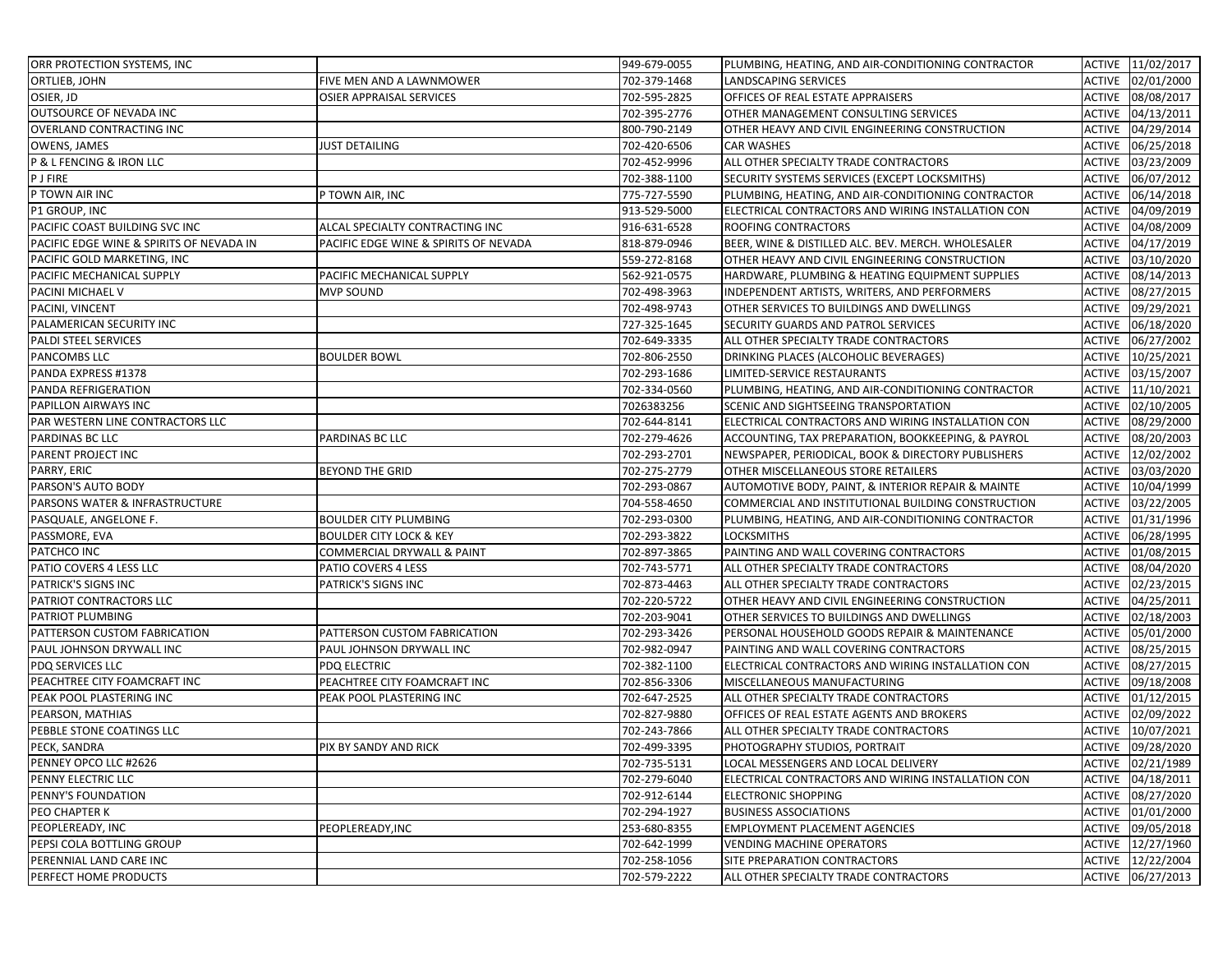| PERFECT IMAGE DETAILING SPECIALIST INC |                                       | 702-564-6636 | ALL OTHER AUTOMOTIVE REPAIR AND MAINTENANCE        |               | ACTIVE 08/22/2006 |
|----------------------------------------|---------------------------------------|--------------|----------------------------------------------------|---------------|-------------------|
| PERFORMANCE BUILDERS INC               |                                       | 702-547-0089 | COMMERCIAL AND INSTITUTIONAL BUILDING CONSTRUCTION | <b>ACTIVE</b> | 08/05/2010        |
| PETE KING COMMERCIAL LLC               |                                       | 702-657-1102 | PAINTING AND WALL COVERING CONTRACTORS             | <b>ACTIVE</b> | 01/06/2009        |
| PETERSON JANE C ETAL                   | JANE'S PET GROOMING                   | 702-494-8361 | PET CARE SERVICES (EXCEPT VETERINARY)              | ACTIVE        | 02/23/2005        |
| PETRO WEST INC                         |                                       | 702-641-3127 | COMMERCIAL AND INSTITUTIONAL BUILDING CONSTRUCTION | ACTIVE        | 08/04/2005        |
| PETROLEUM SYSTEMS & MAINTENANCE INC    |                                       | 702-649-9393 | OTHER HEAVY AND CIVIL ENGINEERING CONSTRUCTION     | <b>ACTIVE</b> | 07/25/2018        |
| PFJ NC                                 |                                       | 702-218-9364 | <b>MASONRY CONTRACTORS</b>                         | ACTIVE        | 07/11/2017        |
| PG MALDSTAR LLC                        | EAGLE FIRE PROTECTION & HOOD CLEANING | 702-497-6368 | PLUMBING, HEATING, AND AIR-CONDITIONING CONTRACTOR | <b>ACTIVE</b> | 10/15/2019        |
| PHAN, UYEN                             | <b>SEW ECLECTIC</b>                   | 702-235-2643 | CUT AND SEW APPAREL CONTRACTORS                    | ACTIVE        | 12/04/2013        |
| PHILCOR TV & ELECTRONIC LEASING INC    | NEDCO SUPPLY                          | 702-367-0400 | <b>WHOLESALE TRADE</b>                             | <b>ACTIVE</b> | 11/25/2014        |
| PHOENIX FIRE PROTECTION LLC            |                                       | 702-463-5709 | PLUMBING, HEATING, AND AIR-CONDITIONING CONTRACTOR | ACTIVE        | 10/12/2009        |
| PIERFELICE, BRENDA                     | PIERFELICE, BRENDA                    | 702-293-3108 | ALL OTHER MISC AMBULATORY HEALTH CARE SERVICES     | <b>ACTIVE</b> | 05/18/2010        |
| PINAL, BERTHA O.                       | <b>AZTEC HOUSE CLEANING</b>           | 702-476-2484 | JANITORIAL SERVICES                                | <b>ACTIVE</b> | 09/26/2016        |
| PINYON PROPERTIES                      |                                       | 702-336-9612 | OFFICES OF REAL ESTATE AGENTS AND BROKERS          | <b>ACTIVE</b> | 05/10/2018        |
| PIONEER AIR LLC                        | <b>PIONEER AIR</b>                    | 702-496-1131 | PLUMBING, HEATING, AND AIR-CONDITIONING CONTRACTOR | <b>ACTIVE</b> | 10/10/2019        |
| PIPELINE VIDEO INSPECTION, LLC         | AIMS COMPANIES                        | 702-306-0384 | DIAGNOSTIC IMAGING                                 | <b>ACTIVE</b> | 04/06/2020        |
| PIRANHA AEROSPACE LLC                  |                                       | 843-536-4412 | OTHER SUPPORT ACTIVITIES FOR AIR TRANSPORTATION    | <b>ACTIVE</b> | 06/23/2021        |
| PIRATE PLUMBING                        |                                       | 702-747-1843 | PLUMBING, HEATING, AND AIR-CONDITIONING CONTRACTOR | <b>ACTIVE</b> | 02/17/2021        |
| PIVIT CONSULTING LLC                   |                                       | 678-414-5635 | ALL OTHER SUPPORT SERVICES                         | ACTIVE        | 03/15/2021        |
| PJ'S LLC                               | LIBERTY HEATING & AIR CONDITIONING    | 702-896-0005 | PLUMBING, HEATING, AND AIR-CONDITIONING CONTRACTOR | <b>ACTIVE</b> | 06/07/2017        |
| PLOTT, MICHAEL                         | PLOTT, MICHAEL                        | 702-612-0346 | <b>ELECTRONIC SHOPPING</b>                         | <b>ACTIVE</b> | 08/03/2005        |
| PLUMBING SOLUTIONS OF NEVADA           |                                       | 702-463-2500 | PLUMBING, HEATING, AND AIR-CONDITIONING CONTRACTOR | <b>ACTIVE</b> | 04/26/2018        |
| PLUMBING UPGRADE INC                   | <b>REPIPE EXPRESS</b>                 | 949-449-6522 | PLUMBING, HEATING, AND AIR-CONDITIONING CONTRACTOR | ACTIVE        | 06/18/2020        |
| POGGEMEYER DESIGN GROUP INC            |                                       | 702-255-8100 | ENGINEERING SERVICES                               | ACTIVE        | 07/21/2009        |
| POLAR AIR & HEATING, INC               |                                       | 702-458-8895 | PLUMBING, HEATING, AND AIR-CONDITIONING CONTRACTOR | <b>ACTIVE</b> | 10/26/2017        |
| POOLMAN 2000 LLC                       | <b>POOLMAN</b>                        | 702-263-0021 | ALL OTHER SPECIALTY TRADE CONTRACTORS              | <b>ACTIVE</b> | 08/08/2019        |
| POOLS R US LLC                         |                                       | 702-285-5029 | ALL OTHER SPECIALTY TRADE CONTRACTORS              | <b>ACTIVE</b> | 03/26/2020        |
| POOLSCAPES LLC                         |                                       | 702-407-8989 | ALL OTHER SPECIALTY TRADE CONTRACTORS              | <b>ACTIVE</b> | 06/19/2017        |
| PORTER GROUP LLC                       |                                       | 702-279-4626 | ALL OTHER SUPPORT SERVICES                         | ACTIVE        | 12/16/2021        |
| PORTER, BRIAN                          | <b>SPECIALTY GRAPHICS</b>             | 714-390-1962 | COMPUTER SYSTEMS DESIGN SERVICES                   | ACTIVE        | 07/24/2014        |
| POS INTERNATIONAL DIRECT INC           |                                       | 702-210-7614 | OTHER MOTOR VEHICLE DEALERS                        | ACTIVE        | 09/09/2010        |
| POSITIVE CHANGES DOG TRAINING          |                                       | 702-856-9038 | PET CARE SERVICES (EXCEPT VETERINARY)              | ACTIVE        | 09/16/2019        |
| POTTER, JILL                           | TOTAL HEALTH CHIROPRACTIC             | 702-294-4944 | OFFICES OF CHIROPRACTORS                           | <b>ACTIVE</b> | 03/08/2004        |
| POULOS, AMANDA JAYNE                   | THE ART OF IMAGERY                    | 310-880-2888 | PHOTOGRAPHY STUDIOS, PORTRAIT                      | ACTIVE        | 08/28/2018        |
| POWELL, ELIZABETH                      |                                       | 702-293-9064 | LESSORS OF RESIDENTIAL BUILDINGS AND DWELLINGS     | ACTIVE        | 12/10/2007        |
| POWER-TECH ENGINEERS INC               |                                       | 909-595-5314 | OTHER HEAVY AND CIVIL ENGINEERING CONSTRUCTION     | <b>ACTIVE</b> | 11/22/2021        |
| PPAS-LV, LLC                           | PREMIER POOLS & SPAS                  | 702-737-7665 | ALL OTHER SPECIALTY TRADE CONTRACTORS              | <b>ACTIVE</b> | 03/08/2017        |
| PPS INCORPORATED                       |                                       | 702-906-2040 | PLUMBING, HEATING, AND AIR-CONDITIONING CONTRACTOR | <b>ACTIVE</b> | 08/23/2016        |
| PRAND CO LLC                           | <b>BOBS REPAIR</b>                    | 702-381-5080 | PLUMBING, HEATING, AND AIR-CONDITIONING CONTRACTOR | <b>ACTIVE</b> | 01/19/2022        |
| PRAXAIR DISTRIBUTION INC               |                                       | 602-269-2151 | HARDWARE, PLUMBING & HEATING EQUIPMENT SUPPLIES    | <b>ACTIVE</b> | 04/04/1994        |
| PRECISION CONCRETE CUTTING             |                                       | 801-224-0025 | POURED CONCRETE FOUNDATION AND STRUCTURE CONTRACTO | <b>ACTIVE</b> | 02/02/2015        |
| PRECISION ELECTRIC INC                 |                                       | 702-368-0009 | ELECTRICAL CONTRACTORS AND WIRING INSTALLATION CON | ACTIVE        | 02/25/1992        |
| PRECISION FIRE PROTECTION              |                                       | 702-294-2497 | PLUMBING, HEATING, AND AIR-CONDITIONING CONTRACTOR |               | ACTIVE 03/07/1996 |
| PRECISION HVAC INC                     | LV PRECISION AIR                      | 702-800-1456 | ELECTRICAL CONTRACTORS AND WIRING INSTALLATION CON |               | ACTIVE 02/07/2022 |
| PRECISION PAVING CO INC                |                                       | 702-873-9111 | SITE PREPARATION CONTRACTORS                       | <b>ACTIVE</b> | 04/18/2012        |
| PREDATOR SIGNS & GRAPHICS              | PREDATOR SIGNS & GRAPHICS             | 702-823-3550 | OTHER SERVICES TO BUILDINGS AND DWELLINGS          |               | ACTIVE 09/09/2009 |
| PREEMPT PEST CONTROL                   |                                       | 702-280-3638 | EXTERMINATING AND PEST CONTROL SERVICES            |               | ACTIVE 08/20/2019 |
| PREFERRED CONSTRUCTION LLC             |                                       | 702-505-0708 | ALL OTHER SPECIALTY TRADE CONTRACTORS              | <b>ACTIVE</b> | 09/24/2019        |
| PREFERRED ELECTRIC LLC                 |                                       | 702-736-2450 | ELECTRICAL CONTRACTORS AND WIRING INSTALLATION CON |               | ACTIVE 12/29/2010 |
| PREMIER SOLAR SOLUTIONS LLC            |                                       | 855-248-8884 | ELECTRICAL CONTRACTORS AND WIRING INSTALLATION CON | ACTIVE        | 07/30/2019        |
| PREMIUM SUNROOMS & OUTDOOR LIVING, INC | LAS VEGAS SUNROOMS                    | 702-861-2005 | ALL OTHER SPECIALTY TRADE CONTRACTORS              |               | ACTIVE 02/22/2021 |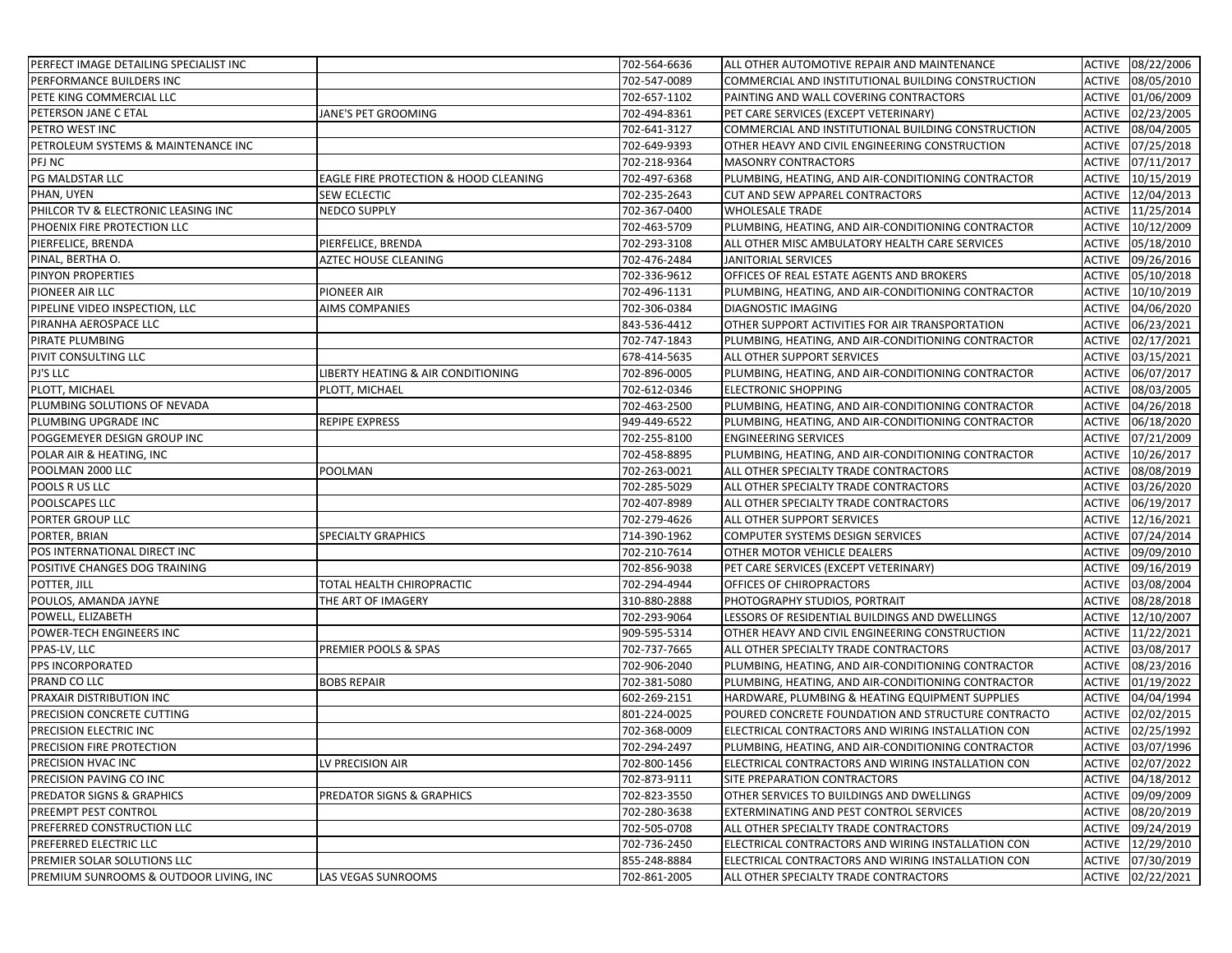| <b>PRESTIGE INTERIORS</b>                |                                     | 702-593-8217 | <b>HOME FURNISHINGS STORE</b>                      |                  | ACTIVE 07/22/1992 |
|------------------------------------------|-------------------------------------|--------------|----------------------------------------------------|------------------|-------------------|
| PRESTIGE ROOFING INC                     |                                     | 702-646-7536 | ROOFING CONTRACTORS                                | ACTIVE           | 09/11/1996        |
| PRESTIGE ULTRASOUND LLC                  | PRESTIGE ULTRASOUND                 | 702-544-1261 | <b>DIAGNOSTIC IMAGING</b>                          | ACTIVE           | 04/08/2021        |
| PRIDE COMMUNICATIONS INC                 |                                     | 702-222-0036 | ELECTRICAL CONTRACTORS AND WIRING INSTALLATION CON | ACTIVE           | 11/17/2010        |
| PRIMETIME CONSTRUCTION LLC               |                                     | 702-420-5322 | <b>MASONRY CONTRACTORS</b>                         | ACTIVE           | 12/10/2019        |
| PRINTABILITY LLC                         | 702 SHIRTS                          | 702-806-8870 | <b>OTHER MISCELLANEOUS STORE RETAILERS</b>         | ACTIVE           | 06/23/2021        |
| PRIORITY SERVICES OF LAS VEGAS           |                                     | 702-462-7770 | PLUMBING, HEATING, AND AIR-CONDITIONING CONTRACTOR | ACTIVE           | 11/23/2011        |
| PRISBEY, LORAN L.                        | LEE'S HEATING & COOLING             | 702-378-6872 | PLUMBING, HEATING, AND AIR-CONDITIONING CONTRACTOR | ACTIVE           | 02/07/2013        |
| PRISTINE IMAGE LAWN SERVICES             |                                     | 702-324-0965 | <b>LANDSCAPING SERVICES</b>                        | ACTIVE           | 07/17/2007        |
| PRITCHETT EYE CARE, PC                   | <b>CLEAR VISION EYE CENTERS</b>     | 702-294-2227 | <b>OFFICES OF OPTOMETRISTS</b>                     | ACTIVE           | 12/27/2016        |
| PRO VIGIL NV LLC                         | PRO VIGIL NV LLC                    | 210-858-1105 | SECURITY SYSTEMS SERVICES (EXCEPT LOCKSMITHS)      | ACTIVE           | 06/17/2014        |
| PROCOM SYSTEMS INC                       |                                     | 702-365-7890 | ELECTRICAL CONTRACTORS AND WIRING INSTALLATION CON | ACTIVE           | 02/06/2013        |
| PROFESSIONAL ELECTRIC CO INC             |                                     | 702-884-2300 | ELECTRICAL CONTRACTORS AND WIRING INSTALLATION CON | ACTIVE           | 04/22/2020        |
| PROFESSIONAL PET ROOM & GROOM LLC        |                                     | 702-294-3111 | PET CARE SERVICES (EXCEPT VETERINARY)              | ACTIVE           | 05/29/1996        |
| PROFESSIONAL ROOFING SERVICES            |                                     | 702-796-7663 | ROOFING CONTRACTORS                                | ACTIVE           | 01/11/2007        |
| PROFICIENT PATIOS & BACKYARD DESIGNS     |                                     | 702-254-6179 | ALL OTHER SPECIALTY TRADE CONTRACTORS              |                  | ACTIVE 04/24/2008 |
| PROJECT ENGINEERING CONSULTANTS          |                                     | 702-360-1044 | <b>ENGINEERING SERVICES</b>                        |                  | ACTIVE 01/13/2021 |
| PROLINE INTERIORS INC                    |                                     | 702-294-4030 | PAINTING AND WALL COVERING CONTRACTORS             |                  | ACTIVE 09/26/2013 |
| PRO-PIPE INC                             |                                     | 949-380-4161 | PLUMBING, HEATING, AND AIR-CONDITIONING CONTRACTOR | ACTIVE           | 02/26/2013        |
| PRYSMIAN POWER CABLES & SYSTEM USA LLC   |                                     | 803-951-4800 | OTHER COMMERCIAL EQUIPMENT MERCHANT WHOLESALERS    | ACTIVE           | 09/25/2012        |
| PURE PLUMBING LLC                        |                                     | 702-534-1910 | PLUMBING, HEATING, AND AIR-CONDITIONING CONTRACTOR |                  | ACTIVE 03/24/2015 |
| PYZER, LAURA Z.                          | PYTOWN MARKETING                    | 702-290-5592 | <b>ADVERTISING AGENCIES</b>                        | <b>ACTIVE</b>    | 08/13/2014        |
| QUALITY A/C SERVICE INC                  | ONE HOUR AIR CONDITIONING & HEATING | 702-731-1617 | PLUMBING, HEATING, AND AIR-CONDITIONING CONTRACTOR | ACTIVE           | 11/08/2005        |
| <b>QUALITY COMMUNICATIONS</b>            |                                     | 702-432-5565 | ELECTRICAL CONTRACTORS AND WIRING INSTALLATION CON | ACTIVE           | 12/14/2004        |
| <b>QUALITY CONSTRUCTION MANAGERS LLC</b> |                                     | 702-427-4442 | COMMERCIAL AND INSTITUTIONAL BUILDING CONSTRUCTION | ACTIVE           | 04/07/2011        |
| <b>QUALITY GLASS LLC</b>                 |                                     | 702-782-9933 | <b>GLASS AND GLAZING CONTRACTORS</b>               | ACTIVE           | 12/17/2019        |
| <b>QUALITY GRADING &amp; PAVING INC</b>  |                                     | 702-564-8093 | OTHER HEAVY AND CIVIL ENGINEERING CONSTRUCTION     | ACTIVE           | 12/08/2003        |
| <b>QUALITY ONE SERVICES INC</b>          | <b>QUALITY ONE SERVICES INC</b>     | 702-655-3824 | <b>JANITORIAL SERVICES</b>                         | ACTIVE           | 10/08/2015        |
| <b>QUANTUM PRINTING, LLC</b>             |                                     | 702-250-7189 | <b>COMMERCIAL PRINTING</b>                         | ACTIVE           | 11/09/2017        |
| QUATRALE, DENISE                         | MOM'S HOT DOGS                      | 508-965-0334 | LIMITED-SERVICE RESTAURANTS                        | ACTIVE           | 03/09/2016        |
| <b>QUEEN TACOS LLC</b>                   |                                     | 702-496-2499 | <b>MOBILE FOOD SERVICES</b>                        | ACTIVE           | 03/22/2022        |
| R & K CONCRETE CUTTING INC               |                                     | 702-452-3866 | POURED CONCRETE FOUNDATION AND STRUCTURE CONTRACTO |                  | 02/23/2004        |
| R & K CONCRETE CUTTING INC               | R & K DEVELOPMENT                   |              | ALL OTHER SPECIALTY TRADE CONTRACTORS              | ACTIVE<br>ACTIVE |                   |
|                                          |                                     | 702-452-3866 |                                                    |                  | 09/09/2019        |
| R & R ELECTRIC INC                       |                                     | 702-633-7677 | ELECTRICAL CONTRACTORS AND WIRING INSTALLATION CON | ACTIVE           | 05/11/1993        |
| R A M M CORP                             |                                     | 702-399-6600 | OTHER HEAVY AND CIVIL ENGINEERING CONSTRUCTION     | ACTIVE           | 04/10/1990        |
| RADIG INCORPORATED, E G                  | RADIG INCORPORATED, E G             | 702-293-3330 | SURVEYING AND MAPPING (EXCEPT GEOPHYSICAL) SERVICE |                  | ACTIVE 11/24/1969 |
| RADIG, ROBYN                             | AL'S OUTERSPACE STORAGE             | 702-293-1342 | <b>WAREHOUSING AND STORAGE</b>                     | ACTIVE           | 03/25/1997        |
| RADIG, ROBYN                             | RADIG, ROBYN - HYPNOTHERAPIST       | 702-293-1342 | OFFICES OF ALL OTHER MISCELLANEOUS HEALTH PRACTION | ACTIVE           | 08/28/1997        |
| RAFAEL BUILDING TRADES LLC               | RAFAEL CONCRETE                     | 702-451-5511 | POURED CONCRETE FOUNDATION AND STRUCTURE CONTRACTO |                  | ACTIVE 12/13/2017 |
| RAFAEL BUILDING TRADES LLC               | RAFAEL STONE                        | 702-451-5511 | <b>MASONRY CONTRACTORS</b>                         |                  | ACTIVE 12/13/2017 |
| RAFAEL CONSTRUCTION INC                  |                                     | 702-451-5511 | OTHER HEAVY AND CIVIL ENGINEERING CONSTRUCTION     |                  | ACTIVE 12/02/2014 |
| RAGNAR EVENTS LLC                        | RAGNAR EVENTS LLC                   | 801-499-5024 | CONVENTION AND TRADE SHOW ORGANIZERS               | ACTIVE           | 08/26/2015        |
| RAIL EXPLORERS CORPORATION               |                                     | 877-833-8588 | DRINKING PLACES (ALCOHOLIC BEVERAGES)              |                  | ACTIVE 12/13/2017 |
| RAKEMAN PLUMBING INC                     |                                     | 702-642-8553 | PLUMBING, HEATING, AND AIR-CONDITIONING CONTRACTOR |                  | ACTIVE 06/21/2007 |
| <b>RANCRIS INC</b>                       | RANCRIS INC                         | 702-293-7343 | LESSORS OF REAL ESTATE                             |                  | ACTIVE 07/31/2008 |
| RANTS APARTMENTS LLC                     |                                     | 702-293-1032 | LESSORS OF RESIDENTIAL BUILDINGS AND DWELLINGS     |                  | ACTIVE 11/14/2013 |
| RANTS PLUMBING LLC                       |                                     | 702-293-1927 | PLUMBING, HEATING, AND AIR-CONDITIONING CONTRACTOR |                  | ACTIVE 06/14/2000 |
| RARE ROCK SHOP LLC                       |                                     | 801-440-4488 | GIFT, NOVELTY AND SOUVENIR STORES                  |                  | ACTIVE 10/21/2021 |
| RATHERT CONSULTING LLC                   |                                     | 303-717-1776 | ALL OTHER SUPPORT SERVICES                         |                  | ACTIVE 12/06/2021 |
| RAYNOR DOOR AUTHORITY OF LAS VEGAS, LLC  | RAYNOR DOOR AUTHORITY               | 702-998-2999 | <b>FRAMING CONTRACTORS</b>                         |                  | ACTIVE 01/16/2018 |
| <b>RAYSCO INC</b>                        | RAYSCO INC                          | 702-837-4914 | CARPET AND UPHOLSTERY CLEANING SERVICES            |                  | ACTIVE 08/01/2011 |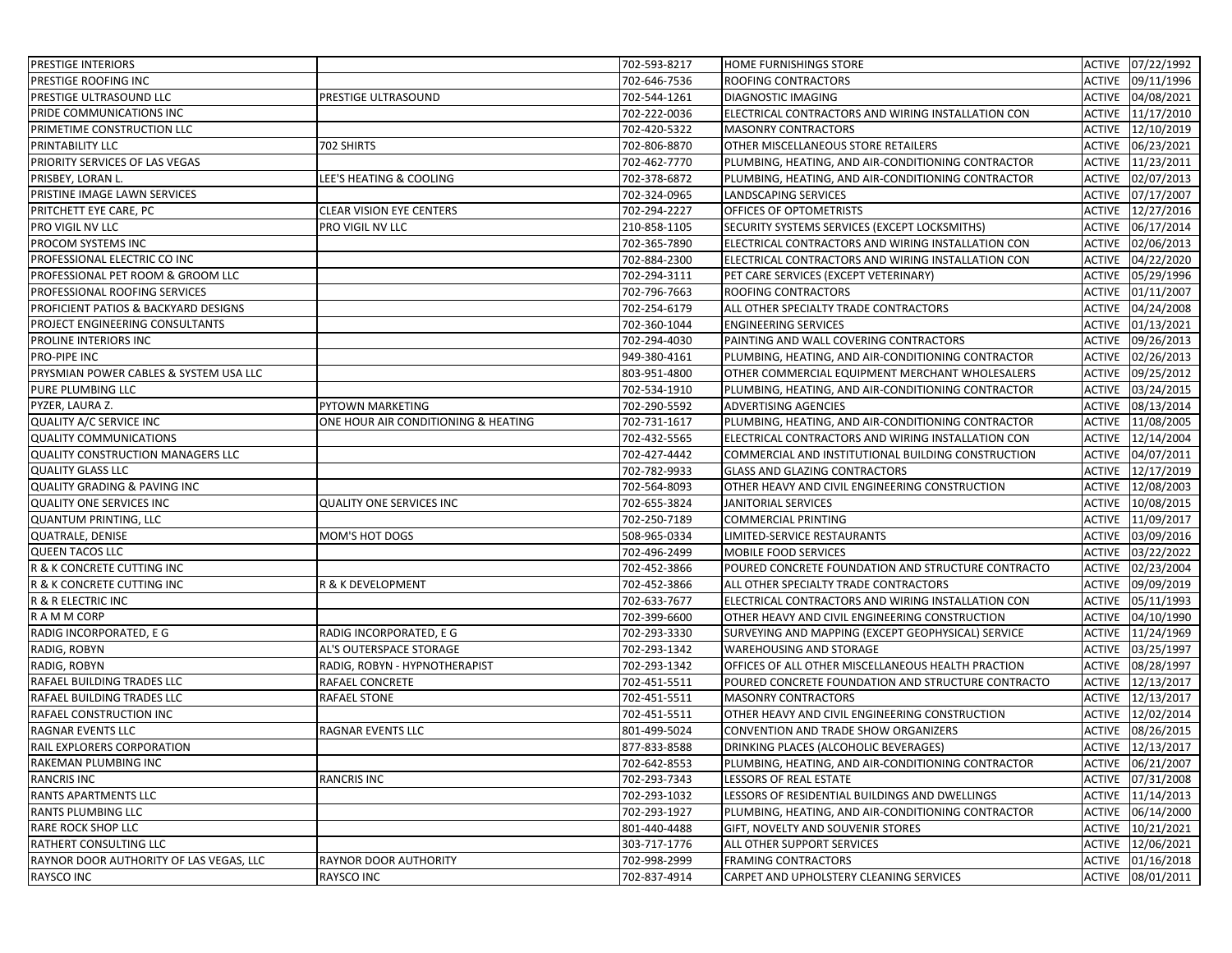| <b>RBR MANAGEMENT LLC</b>                | COMMUNITY AMBULANCE                 | 702-438-9100 | <b>AMBULANCE SERVICES</b>                          |        | ACTIVE 07/28/2010 |
|------------------------------------------|-------------------------------------|--------------|----------------------------------------------------|--------|-------------------|
| READE, SANDRA                            | S & R FINANCIAL SERVICES            | 702-293-2760 | ACCOUNTING, TAX PREPARATION, BOOKKEEPING, & PAYROL | ACTIVE | 07/23/1985        |
| REAL PROPERTIES MANAGEMENT GROUP INC     |                                     | 702-933-7764 | ACTIVITIES RELATED TO REAL ESTATE                  | ACTIVE | 10/04/2021        |
| REB CONSTRUCTION COMPANY INC             |                                     | 702-809-8413 | OTHER HEAVY AND CIVIL ENGINEERING CONSTRUCTION     | ACTIVE | 02/25/2021        |
| REBEL JIUJITSU LLC                       |                                     | 714-330-6938 | SPORTS AND RECREATION INSTRUCTION                  | ACTIVE | 07/27/2021        |
| REBOLLEDO & SONS REMODELING LLC          |                                     | 702-981-0167 | OTHER SERVICES TO BUILDINGS AND DWELLINGS          | ACTIVE | 04/01/2021        |
| RED CAP ACOUSTICS INC                    | RED CAP ACOUSTICS INC               | 702-994-8412 | PAINTING AND WALL COVERING CONTRACTORS             | ACTIVE | 04/23/2015        |
| RED MESA BUILDERS INC                    |                                     | 702-434-7848 | COMMERCIAL AND INSTITUTIONAL BUILDING CONSTRUCTION | ACTIVE | 09/22/2021        |
| RED MOUNTAIN REALTY LLC                  |                                     | 702-294-1115 | OFFICES OF REAL ESTATE AGENTS AND BROKERS          | ACTIVE | 01/17/2017        |
| REDBOX AUTOMATED RETAIL LLC              |                                     | 630-756-8098 | <b>VENDING MACHINE OPERATORS</b>                   | ACTIVE | 12/03/2007        |
| <b>REDDY ICE LLC</b>                     |                                     | 702-384-4522 | OTHER MISCELLANEOUS STORE RETAILERS                | ACTIVE | 07/18/1975        |
| REDENDO, PETER F.                        | REDENDO, PETER F. JR                | 702-454-3244 | ALL OTHER MISCELLANEOUS SCHOOLS AND INSTRUCTION    | ACTIVE | 03/09/2005        |
| REESE, BEKKI                             |                                     | 702-293-1707 | OFFICES OF REAL ESTATE AGENTS AND BROKERS          | ACTIVE | 07/24/2017        |
| REGAL PACIFIC CONTRACTING AND COMPLIANCE |                                     | 818-263-7461 | OTHER HEAVY AND CIVIL ENGINEERING CONSTRUCTION     | ACTIVE | 05/08/2019        |
| RENAISSANCE POOLS & SPAS INC             |                                     | 702-566-5536 | OTHER HEAVY AND CIVIL ENGINEERING CONSTRUCTION     | ACTIVE | 09/24/1994        |
| RENEGADE ELECTRIC INC                    |                                     | 702-396-3324 | ELECTRICAL CONTRACTORS AND WIRING INSTALLATION CON | ACTIVE | 02/16/2022        |
| RENEWAL BY ANDERSEN OF LV                |                                     | 702-270-4545 | <b>OTHER DIRECT SELLING</b>                        | ACTIVE | 03/05/2013        |
| RENNICK PROPERTY GROUP, INC              |                                     | 702-255-3222 | OFFICES OF REAL ESTATE AGENTS AND BROKERS          | ACTIVE | 04/03/2019        |
| RENTOKIL NORTH AMERICA, INC.             |                                     | 800-488-9495 | EXTERMINATING AND PEST CONTROL SERVICES            | ACTIVE | 07/16/2013        |
| REPUBLIC ELECTRIC INC                    |                                     | 702-643-2688 | ELECTRICAL CONTRACTORS AND WIRING INSTALLATION CON | ACTIVE | 11/16/2010        |
| RES AMERICA CONSTRUCTION INC             |                                     | 512-617-1960 | OTHER HEAVY AND CIVIL ENGINEERING CONSTRUCTION     | ACTIVE | 01/12/2016        |
| RESIDENTIAL FIRE PROTECTION              | ON GUARD FIRE PROTECTION            | 702-966-8021 | PLUMBING, HEATING, AND AIR-CONDITIONING CONTRACTOR | ACTIVE | 08/06/2015        |
| RESURFACING OF NEVADA                    |                                     | 702-286-9963 | POURED CONCRETE FOUNDATION AND STRUCTURE CONTRACTO | ACTIVE | 11/05/2020        |
| REYES COCA-COLA BOTTLING LLC             |                                     | 702-382-1720 | <b>VENDING MACHINE OPERATORS</b>                   | ACTIVE | 03/09/1960        |
| RG ELECTRIC, INC                         |                                     | 702-325-9270 | ELECTRICAL CONTRACTORS AND WIRING INSTALLATION CON | ACTIVE | 01/14/2019        |
| RHINO ROOFING LLC                        |                                     | 702-815-7575 | ROOFING CONTRACTORS                                | ACTIVE | 09/16/2019        |
| RICHARDSON, LEE B.                       | WINDOW WORLD OF SOUTHERN NEVADA     | 702-897-8209 | GLASS AND GLAZING CONTRACTORS                      | ACTIVE | 01/12/2016        |
| RICHMAN READING ACADEMY                  | RICHMAN READING ACADEMY, LLC        | 702-439-2812 | PERSONAL SERVICES                                  | ACTIVE | 06/12/2019        |
| RICHNER A/C, REFRIG & HEATING INC        |                                     | 702-293-5170 | PLUMBING, HEATING, AND AIR-CONDITIONING CONTRACTOR | ACTIVE | 06/22/1979        |
| RICK'S LAWN & LANDSCAPING INC            | RICK'S LAWN & LANDSCAPING INC       | 702-243-5553 | SITE PREPARATION CONTRACTORS                       | ACTIVE | 11/16/2015        |
| RICODY INC                               | <b>BEST SET</b>                     | 775-209-3831 | ALL OTHER SPECIALTY TRADE CONTRACTORS              | ACTIVE | 02/03/2016        |
| RICOH USA INC                            |                                     | 610-854-1831 | OTHER MISCELLANEOUS STORE RETAILERS                | ACTIVE | 08/25/2004        |
| RIETZ CONSULTING INC                     |                                     | 702-521-3355 | <b>ENGINEERING SERVICES</b>                        | ACTIVE | 08/12/2021        |
| RIGHT BEAT LLC                           | RIGHT BEAT CONSULTING               | 908-670-3332 | ALL OTHER SUPPORT SERVICES                         | ACTIVE | 06/03/2021        |
| <b>RIGHT NOW AIR</b>                     |                                     | 702-362-6161 | PLUMBING, HEATING, AND AIR-CONDITIONING CONTRACTOR | ACTIVE | 07/12/2006        |
| RIGHTWAY DRYWALL & PAINT LLC             |                                     | 702-565-6099 | PAINTING AND WALL COVERING CONTRACTORS             | ACTIVE | 01/09/2012        |
| RIPPLINGER & JONES S. NV SURGERY SPECIAL | SOUTHERN NEVADA SURGERY SPECIALISTS | 702-293-0602 | OFFICES OF ALL OTHER MISCELLANEOUS HEALTH PRACTION | ACTIVE | 10/25/1993        |
| ROADRUNNER DRYWALL CORP                  | ROADRUNNER DRYWALL CORP             | 702-547-0222 | PAINTING AND WALL COVERING CONTRACTORS             | ACTIVE | 07/29/2014        |
| ROADSAFE TRAFFIC SYSTEMS INC             |                                     | 702-315-3696 | OTHER HEAVY AND CIVIL ENGINEERING CONSTRUCTION     | ACTIVE | 09/18/2014        |
| ROBBINS CONSTRUCTION INC                 |                                     | 702-210-3552 | ALL OTHER SPECIALTY TRADE CONTRACTORS              | ACTIVE | 07/07/2020        |
| ROBCO ELECTRIC INC                       |                                     | 702-614-4900 | ELECTRICAL CONTRACTORS AND WIRING INSTALLATION CON | ACTIVE | 01/15/2008        |
| ROBERTS ROOF & FLOOR INC                 |                                     | 702-876-4880 | ROOFING CONTRACTORS                                | ACTIVE | 02/06/1961        |
| ROBERTSON'S READY MIX LTD, A CALIFORNIA  | ROBERTSON'S READY MIX               | 702-384-7111 | CEMENT & CONCRETE PRODUCT MANUFACTURING            |        | ACTIVE 05/14/2019 |
| ROBERTSON'S READY MIX LTD, A CALIFORNIA  | ROBERTSON'S TRANSPORT               | 702-384-7111 | CEMENT & CONCRETE PRODUCT MANUFACTURING            |        | ACTIVE 05/16/2019 |
| ROBINSON, DALE A.                        | ROBINSON, DALE A.                   | 702-093-0411 | SUPPORT ACTIVITES FOR ANIMAL PRODUCTION            | ACTIVE | 05/30/1995        |
| ROBINSON, WILLIAM                        | PERSONAL SAFETY FIREARMS TRAINING   | 702-204-2567 | ALL OTHER MISCELLANEOUS SCHOOLS AND INSTRUCTION    |        | ACTIVE 03/12/2014 |
| ROCA LANDSCAPING LLC                     |                                     | 702-435-1485 | <b>SITE PREPARATION CONTRACTORS</b>                |        | ACTIVE 06/26/2017 |
| ROCKHOUSE BARBERSHOP & SHAVE PARLOR      |                                     | 702-449-3479 | <b>BARBER SHOP</b>                                 |        | ACTIVE 04/09/2019 |
| ROCKY POINT PLUMBING LLC                 |                                     | 702-438-6125 | PLUMBING, HEATING, AND AIR-CONDITIONING CONTRACTOR |        | ACTIVE 11/12/2019 |
| ROCKY RESEARCH CORPORATION               | ROCKY RESEARCH CORPORATION          | 702-293-0851 | SCIENTIFIC RESEARCH & DEVELOPMENT SERVICES         |        | ACTIVE 01/13/1987 |
| ROJAS, MARTIN                            | <b>GOLDEN HORIZON RV</b>            | 702-984-8664 | REUPHOLSTERY AND FURNITURE REPAIR                  |        | ACTIVE 03/13/2017 |
|                                          |                                     |              |                                                    |        |                   |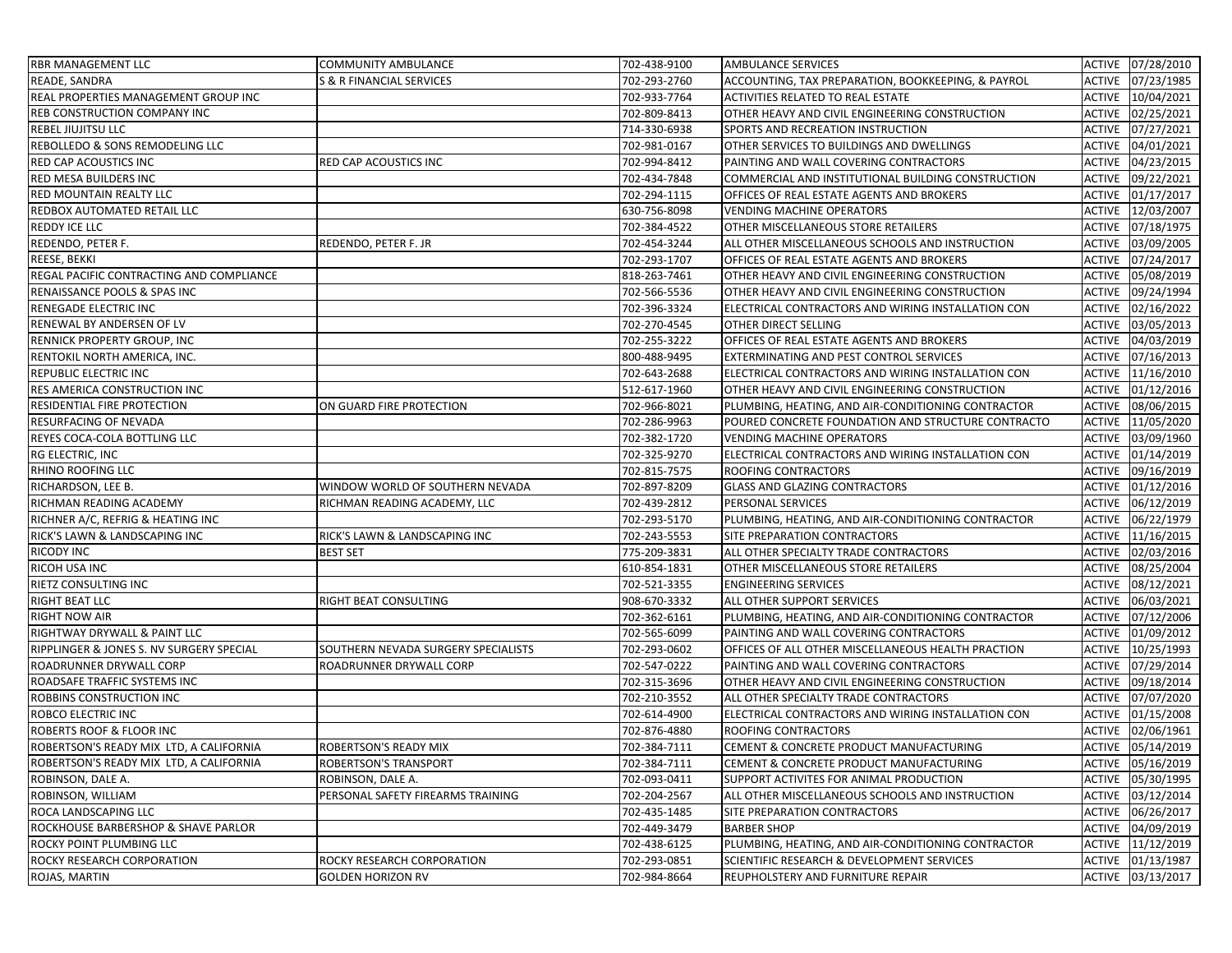| ROK PLUMBING & HEATING LLC               |                                      | 702-528-1578 | PLUMBING, HEATING, AND AIR-CONDITIONING CONTRACTOR |               | ACTIVE 03/31/2022 |
|------------------------------------------|--------------------------------------|--------------|----------------------------------------------------|---------------|-------------------|
| ROLLADEN ROLLING SHUTTERS                |                                      | 702-878-1072 | ALL OTHER SPECIALTY TRADE CONTRACTORS              | <b>ACTIVE</b> | 02/07/2019        |
| ROLLIN PRETZEL LLC                       | <b>WETZEL'S PRETZELS</b>             | 702-326-3964 | MOBILE FOOD SERVICES                               | <b>ACTIVE</b> | 07/22/2020        |
| ROLLING FRITO-LAY SALES LP               | ROLLING FRITO-LAY SALES LP           | 702-736-7278 | GROCERY AND RELATED PRODUCTS WHOLESALERS           | ACTIVE        | 09/24/1970        |
| RONN BAILEY MOTORSPORTS, LLC             |                                      | 702-255-1915 | ALL OTHER AUTOMOTIVE REPAIR AND MAINTENANCE        |               | ACTIVE 12/01/2011 |
| ROOT, LESLIE L.                          |                                      | 702-293-0967 | ACCOUNTING, TAX PREPARATION, BOOKKEEPING, & PAYROL | <b>ACTIVE</b> | 02/21/1986        |
| ROQUE AND AGUILAR FAMILY INC             | HABANEROS TACO GRILL #7              | 702-489-9400 | LIMITED-SERVICE RESTAURANTS                        | <b>ACTIVE</b> | 11/20/2019        |
| ROSENBERG, TRACEY                        | PRESTIGE MEDICAL BILLING             | 702-544-2307 | ALL OTHER SUPPORT SERVICES                         | <b>ACTIVE</b> | 01/07/2021        |
| ROSENDIN ELECTRIC INC                    |                                      | 408-286-2800 | ELECTRICAL CONTRACTORS AND WIRING INSTALLATION CON | <b>ACTIVE</b> | 02/14/2011        |
| ROSS CO CONSTRUCTION INC                 |                                      | 702-656-0812 | POURED CONCRETE FOUNDATION AND STRUCTURE CONTRACTO | <b>ACTIVE</b> | 03/25/2014        |
| ROTHERHAM, JENNIFER                      | ANCHORS AWEIGH DECOR                 | 562-386-7656 | <b>ELECTRONIC SHOPPING</b>                         | <b>ACTIVE</b> | 10/07/2020        |
| ROWE, JAN                                | REBEL CAT LADY                       | 925-381-2022 | GIFT, NOVELTY AND SOUVENIR STORES                  | <b>ACTIVE</b> | 09/10/2018        |
| ROWE, PAMELA A.                          | K 9 KLIPS                            | 702-293-3820 | PET CARE SERVICES (EXCEPT VETERINARY)              | <b>ACTIVE</b> | 01/31/2011        |
| ROYAL BLUE POOLS LLC                     |                                      | 702-575-8070 | ALL OTHER SPECIALTY TRADE CONTRACTORS              | <b>ACTIVE</b> | 08/17/2021        |
| ROYAL FLUSH CONCRETE INC                 | ROYAL FLUSH MASONRY                  | 702-296-2206 | <b>MASONRY CONTRACTORS</b>                         | <b>ACTIVE</b> | 04/06/2022        |
| ROYAL NAILS & SPA LLC                    |                                      | 702-665-5339 | <b>NAIL SALONS</b>                                 | <b>ACTIVE</b> | 02/15/2018        |
| ROYAL REFRIGERATION                      |                                      | 702-645-3000 | PLUMBING, HEATING, AND AIR-CONDITIONING CONTRACTOR | <b>ACTIVE</b> | 09/18/2001        |
| ROYCE INDUSTRIES LC                      | ROYCE INDUSTRIES LC                  | 702-633-6500 | OTHER MISCELLANEOUS STORE RETAILERS                | <b>ACTIVE</b> | 06/09/2014        |
| <b>R-SCAPES LLC</b>                      |                                      | 702-586-9787 | SITE PREPARATION CONTRACTORS                       | <b>ACTIVE</b> | 01/17/2017        |
| RSVP PARTY RENTALS INC                   | RSVP PARTY RENTALS INC               | 702-878-0144 | CONSUMER GOODS RENTAL, OTHER                       | <b>ACTIVE</b> | 10/07/2015        |
| RUITER CONSTRUCTION LLC                  |                                      | 702-252-4069 | COMMERCIAL AND INSTITUTIONAL BUILDING CONSTRUCTION | <b>ACTIVE</b> | 10/15/2007        |
| RUSSO, SABRINA                           | BOULDER CITY SOAP AND CANDLE COMPANY | 702-305-1579 | GIFT, NOVELTY AND SOUVENIR STORES                  | <b>ACTIVE</b> | 10/12/2021        |
| RW2 INVESTMENT LLC                       | <b>BRANDMARK LANDSCAPE</b>           | 702-234-3308 | SITE PREPARATION CONTRACTORS                       | <b>ACTIVE</b> | 08/05/2019        |
| RYAN MECHANICAL INC                      |                                      | 702-631-7777 | PLUMBING, HEATING, AND AIR-CONDITIONING CONTRACTOR | <b>ACTIVE</b> | 07/20/2004        |
| S&B CHRIST CONSULTING, LLC               |                                      | 702-308-1257 | <b>ENGINEERING SERVICES</b>                        | <b>ACTIVE</b> | 02/20/2019        |
| SA RECYCLING LLC                         |                                      | 702-642-9485 | RECYCLABLE MATERIAL WHOLESALERS                    | <b>ACTIVE</b> | 03/27/2014        |
| <b>SAC WIRELESS LLC</b>                  |                                      | 312-895-4977 | OTHER HEAVY AND CIVIL ENGINEERING CONSTRUCTION     | <b>ACTIVE</b> | 11/15/2017        |
| SADOR INTERNATIONAL LLC                  | EXCEPTIONAL INTEGRATIONS             | 702-749-7700 | ELECTRICAL CONTRACTORS AND WIRING INSTALLATION CON | <b>ACTIVE</b> | 03/12/2018        |
| SAFE ELECTRONICS INC                     |                                      | 702-367-7233 | ELECTRICAL CONTRACTORS AND WIRING INSTALLATION CON | ACTIVE        | 04/01/1996        |
| SAFELITE FULFILLMENT INC                 |                                      | 614-210-9140 | ALL OTHER AUTOMOTIVE REPAIR AND MAINTENANCE        | <b>ACTIVE</b> | 10/05/1994        |
| SAFETY KLEEN SYSTEMS INC                 |                                      | 702-657-2300 | OTHER MISCELLANEOUS STORE RETAILERS                | <b>ACTIVE</b> | 06/23/2011        |
| SAFEWAY SERVICES LLC                     |                                      | 702-731-1418 | ALL OTHER SPECIALTY TRADE CONTRACTORS              | <b>ACTIVE</b> | 07/28/2016        |
| <b>SAGE LLC</b>                          | SAGE                                 | 702-972-0661 | OTHER MISCELLANEOUS STORE RETAILERS                | <b>ACTIVE</b> | 04/13/2022        |
| SAGEBRUSH RESTORATION, LLC               |                                      | 602-689-4907 | SITE PREPARATION CONTRACTORS                       | <b>ACTIVE</b> | 01/30/2020        |
| SAHARA CONCRETE INC                      |                                      | 702-798-7101 | POURED CONCRETE FOUNDATION AND STRUCTURE CONTRACTO | <b>ACTIVE</b> | 02/29/2012        |
| SAHARA HOME HEALTH                       |                                      | 702-902-2411 | HOME HEALTH CARE SERVICES                          | ACTIVE        | 07/29/2014        |
| SAINT CHRISTOPHERS EPISCOPAL CHURCH      |                                      | 702-293-4275 | RELIGIOUS ORGANIZATIONS                            | <b>ACTIVE</b> | 01/01/2007        |
| SAINT JUDES RANCH FOR CHILDREN NV REGION |                                      | 702-294-7100 | <b>BUSINESS ASSOCIATIONS</b>                       | <b>ACTIVE</b> | 01/01/2000        |
| SAINT JUDES RANCH FOR CHILDREN NV REGION |                                      | 702-294-7100 | GIFT, NOVELTY AND SOUVENIR STORES                  | <b>ACTIVE</b> | 07/13/1992        |
| SAINTS & SINNERS EVENTS                  |                                      | 520-603-9137 | CONVENTION AND TRADE SHOW ORGANIZERS               | <b>ACTIVE</b> | 09/16/2014        |
| SAKAKURA, WATERLOO                       | <b>BOULDER DAM APARTMENTS</b>        | 661-297-7723 | LESSORS OF RESIDENTIAL BUILDINGS AND DWELLINGS     | <b>ACTIVE</b> | 02/08/2007        |
| SALAS, AMY                               | NINJA GREENS                         | 702-630-7422 | <b>CROP PRODUCTION</b>                             | <b>ACTIVE</b> | 10/12/2020        |
| SAN DIEGO GAS & ELECTRIC COMPANY         | SAN DIEGO GAS & ELECTRIC COMPANY     | 702-568-8213 | ELECTRIC POWER GENERATION, TRANSMISSION & DISTRIBU |               | ACTIVE 12/01/1999 |
| SANDERS, DONALD                          | LOOP CUSTOM CYCLERY                  | 702-277-3989 | OTHER MISCELLANEOUS STORE RETAILERS                |               | ACTIVE 10/03/2012 |
| <b>SANDERSON PLUMBING</b>                |                                      | 702-610-7236 | PLUMBING, HEATING, AND AIR-CONDITIONING CONTRACTOR | <b>ACTIVE</b> | 02/10/2020        |
| <b>SANDS MOTEL CORP</b>                  |                                      | 660-351-3880 | HOTELS (EXCEPT CASINO HOTELS) AND MOTELS           | <b>ACTIVE</b> | 10/01/2019        |
| SANICLEAN LV LLC                         |                                      | 702-588-1404 | JANITORIAL SERVICES                                | <b>ACTIVE</b> | 06/24/2020        |
| SANTANA, MARIA                           | OOH LA LA                            | 702-882-3681 | PET CARE SERVICES (EXCEPT VETERINARY)              | <b>ACTIVE</b> | 07/15/2016        |
| SARAH GARCIA LLC                         |                                      | 323-594-4886 | OFFICES OF REAL ESTATE AGENTS AND BROKERS          |               | ACTIVE 10/03/2019 |
| <b>SAS INTEGRATED LLC</b>                |                                      | 702-518-8020 | <b>CONSTRUCTION</b>                                | ACTIVE        | 02/12/2018        |
| <b>SBH CONTRACTING LLC</b>               |                                      | 702-877-7040 | ALL OTHER SPECIALTY TRADE CONTRACTORS              |               | ACTIVE 03/08/2018 |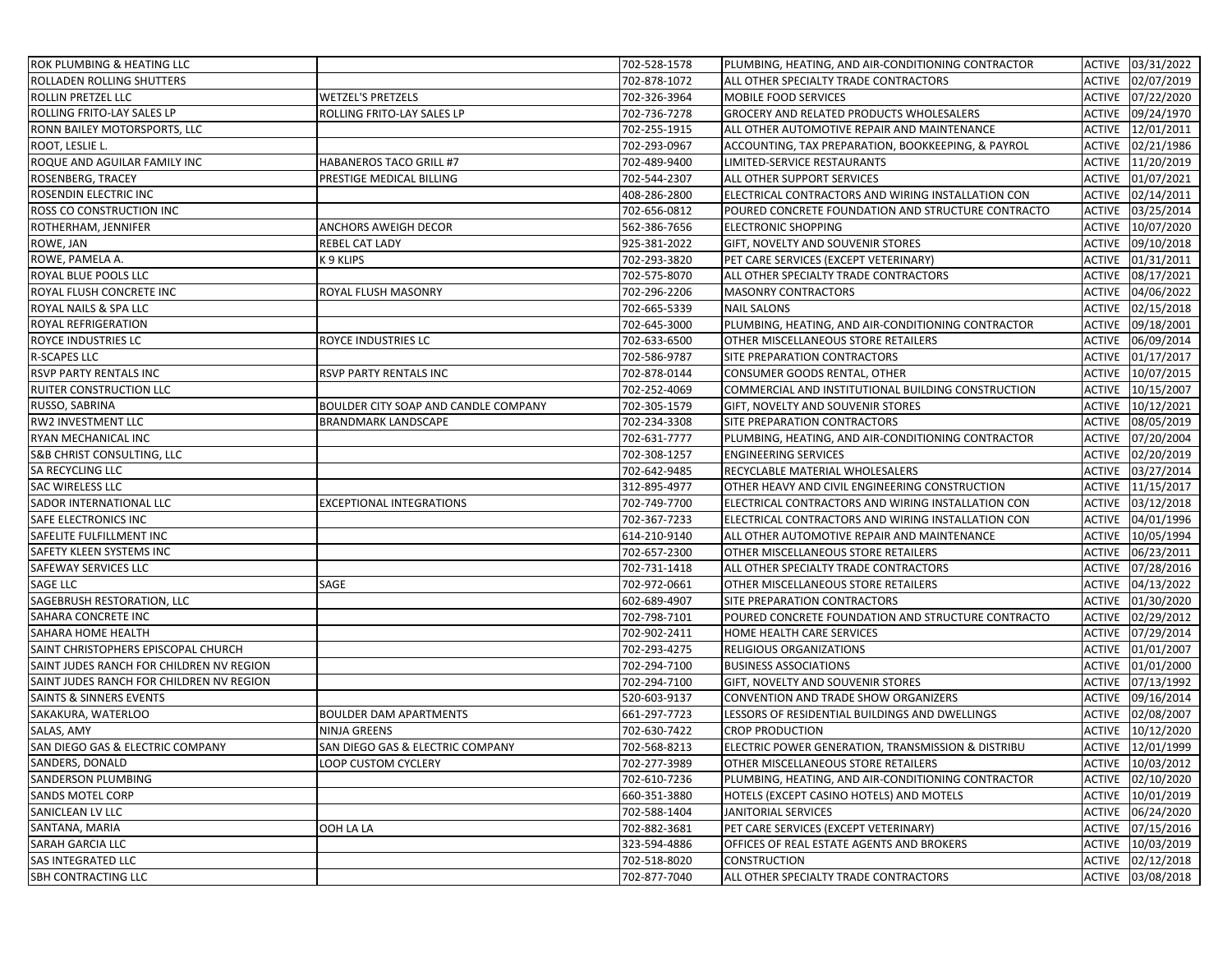| SC CONSULTING SOLUTIONS LLC           |                                      | 702-270-7867 | OTHER SERVICES TO BUILDINGS AND DWELLINGS          |               | ACTIVE 04/19/2012 |
|---------------------------------------|--------------------------------------|--------------|----------------------------------------------------|---------------|-------------------|
| <b>SCC MECHANICAL LLC</b>             | <b>SCC MECHANICAL LLC</b>            | 702-998-8939 | PLUMBING, HEATING, AND AIR-CONDITIONING CONTRACTOR | ACTIVE        | 03/07/2016        |
| <b>SCFC HOMES, LLC</b>                |                                      | 909-238-8817 | ALL OTHER SPECIALTY TRADE CONTRACTORS              | ACTIVE        | 09/30/2020        |
| SCHAMS PROPERTIES L L C               |                                      | 702-293-7343 | LESSORS OF MINWAREHOUSES & SELF-STORAGE UNITS      | ACTIVE        | 07/31/2008        |
| SCHAPER GOLF CORPORATION              | GOLF BOULDER CITY MANAGEMENT         | 702-294-6534 | SPORTING GOODS STORES                              | ACTIVE        | 12/06/2018        |
| <b>SCHAPER GOLF CORPORATION</b>       | GOLF BOULDER CITY MANAGEMENT         | 702-293-9236 | DRINKING PLACES (ALCOHOLIC BEVERAGES)              | ACTIVE        | 09/11/2008        |
| SCHEUR, MIKE                          | BOOTLEG CANYON GRAVITY RACING        | 518-524-9805 | CONVENTION AND TRADE SHOW ORGANIZERS               | ACTIVE        | 01/18/2014        |
| SCHILLING HORTICULTURE GROUP          |                                      | 702-452-5272 | SITE PREPARATION CONTRACTORS                       | ACTIVE        | 02/06/2006        |
| SCHNEIDER ELECTRIC BUILDINGS          |                                      | 972-323-1111 | ELECTRICAL CONTRACTORS AND WIRING INSTALLATION CON | ACTIVE        | 10/04/2007        |
| SCHULTZ FAMILY ENTERPRISES, LLC       | <b>BOULDER CITY WATER STORE</b>      | 702-294-0090 | <b>SPECIALTY FOOD STORES</b>                       | ACTIVE        | 01/02/2013        |
| <b>SCHULZ LLC</b>                     | <b>BC CHRISTMAS TREES</b>            | 702-302-7023 | <b>OTHER DIRECT SELLING</b>                        | <b>ACTIVE</b> | 10/13/2015        |
| SDFI TELEMEDICINE LLC                 | SDFI TELEMEDICINE LLC                | 310-492-5372 | ELECTRICAL EQUIPMENT MANUFACTURING                 | ACTIVE        | 08/05/2010        |
| SEALS, JODI                           | MIND BODY RESTORATION                | 702-462-1395 | OFFICES OF ALL OTHER MISCELLANEOUS HEALTH PRACTION | ACTIVE        | 06/08/2016        |
| SEAN CRAIG'S PLUMBING LLC             |                                      | 702-778-6665 | PLUMBING, HEATING, AND AIR-CONDITIONING CONTRACTOR | ACTIVE        | 03/16/2017        |
| SECURITY 1ST TITLE OF NEVADA          |                                      | 316-293-1608 | TITLE ABSTRACT AND SETTLEMENT OFFICES              | <b>ACTIVE</b> | 01/05/2021        |
| <b>SECURITY UNLIMITED</b>             |                                      | 702-733-0022 | SECURITY GUARDS AND PATROL SERVICES                | ACTIVE        | 03/24/2010        |
| SEE SPOT RUN INC                      |                                      | 702-274-2351 | <b>OTHER GAMBLING INDUSTRIES</b>                   | ACTIVE        | 01/01/2000        |
| SEED TO TABLE LLC                     |                                      | 702-972-0661 | ALL OTHER SUPPORT SERVICES                         | ACTIVE        | 02/24/2022        |
| SEKER CONSULTANTS LLC                 | LAS VEGAS MECHANICAL                 | 702-331-3333 | PLUMBING, HEATING, AND AIR-CONDITIONING CONTRACTOR | ACTIVE        | 06/23/2021        |
| SEN WATER & FIRE RESTORATION INC      | SERVPRO OF HENDERSON / BOULDER CITY  | 702-453-8870 | CARPET AND UPHOLSTERY CLEANING SERVICES            | ACTIVE        | 11/17/2004        |
| SENIOR CENTER OF BOULDER CITY         |                                      | 702-293-3320 | CONVENTION AND TRADE SHOW ORGANIZERS               | ACTIVE        | 01/01/2000        |
| SEPPANEN ROY A II                     | RAVE INDUSTRIES                      | 702-294-6231 | ALL OTHER SUPPORT SERVICES                         | ACTIVE        | 09/10/2003        |
| SEQUOIA BUILDERS INC                  | <b>DENALI BUILDERS</b>               | 702-453-6700 | COMMERCIAL AND INSTITUTIONAL BUILDING CONSTRUCTION | ACTIVE        | 07/17/2013        |
| SERENITY SALON AND SPA LLC            |                                      | 702-498-8805 | <b>BEAUTY SALONS</b>                               | ACTIVE        | 07/23/2013        |
| SERIOUS PLUMBING AND MECHANICAL LLC   |                                      | 702-858-2621 | PLUMBING, HEATING, AND AIR-CONDITIONING CONTRACTOR | ACTIVE        | 10/05/2016        |
| <b>SHACK A BRACK INC</b>              | SHACK A BRACK INC                    | 702-457-2188 | <b>WHOLESALE TRADE</b>                             | ACTIVE        | 10/07/1976        |
| <b>SHACK PACK BC LLC</b>              | THE CHICKEN SHACK                    | 725-252-9132 | <b>DRINKING PLACES (ALCOHOLIC BEVERAGES)</b>       | ACTIVE        | 03/30/2022        |
| SHADE IN A DAY LLC                    |                                      | 702-333-0753 | ALL OTHER SPECIALTY TRADE CONTRACTORS              | ACTIVE        | 01/13/2021        |
| SHADOWBOX ENTERPRISES LLC             | CREEPY VEGAS                         | 828-337-2939 | <b>TOUR OPERATORS</b>                              | ACTIVE        | 07/22/2021        |
| SHADOWPLAY COMMUNICATIONS LLC         | <b>BOULDER CITY SOCIAL</b>           | 800-376-6274 | INTERNET PUBLISHING BROADCASTING WEB SEARCH PORTAL | ACTIVE        | 07/10/2017        |
| SHAMO, TARA                           |                                      | 702-203-6398 | OFFICES OF ALL OTHER MISCELLANEOUS HEALTH PRACTION | ACTIVE        | 10/20/2020        |
| SHAWN L MORRIS LTD                    |                                      | 702-293-2233 | <b>OFFICES OF LAWYERS</b>                          | ACTIVE        | 07/26/2011        |
| SHELTON, ROY                          | <b>CLOUD CARPETS &amp; DRAPERIES</b> | 702-798-0798 | <b>FLOORING CONTRACTORS</b>                        | ACTIVE        | 01/18/2007        |
| SHF INTERNATIONAL LLC                 |                                      | 702-388-0961 | ALL OTHER SPECIALTY TRADE CONTRACTORS              | ACTIVE        | 11/15/2016        |
| <b>SHOPPER STOPPER</b>                |                                      | 702-293-3373 | OTHER MISCELLANEOUS STORE RETAILERS                | ACTIVE        | 03/24/1975        |
| SIEMENS INDUSTRY INC                  |                                      | 702-453-5900 | ELECTRICAL CONTRACTORS AND WIRING INSTALLATION CON |               | ACTIVE 12/11/2001 |
| SIERRA AIR CONDITIONING INC           |                                      | 702-798-1055 | PLUMBING, HEATING, AND AIR-CONDITIONING CONTRACTOR | ACTIVE        | 02/01/1990        |
| SIERRA LLC                            |                                      | 702-798-1055 | PLUMBING, HEATING, AND AIR-CONDITIONING CONTRACTOR | ACTIVE        | 03/31/2014        |
| SIERRA MASONRY LLC                    | SIERRA STUCCO                        | 702-270-3000 | <b>MASONRY CONTRACTORS</b>                         | ACTIVE        | 01/31/2013        |
| SIGMA ENGINEERING SOLUTIONS INC       |                                      | 702-247-4462 | <b>ENGINEERING SERVICES</b>                        | <b>ACTIVE</b> | 01/19/2011        |
| SIGNAL FIRE INC                       |                                      | 877-577-7495 | PLUMBING, HEATING, AND AIR-CONDITIONING CONTRACTOR | ACTIVE        | 11/20/2012        |
| SIGNAL GATES INC                      | SIGNAL GATES INC                     | 800-379-2416 | ALL OTHER SPECIALTY TRADE CONTRACTORS              | ACTIVE        | 10/15/2014        |
| SILLER, GARRETT                       | <b>TREECO</b>                        | 702-293-3366 | OTHER SERVICES TO BUILDINGS AND DWELLINGS          |               | ACTIVE 09/21/2005 |
| SILSAM INC                            | <b>REBEL PARTY RENTALS</b>           | 702-252-0152 | CONSUMER GOODS RENTAL, OTHER                       |               | ACTIVE 04/03/2002 |
| SILVER SABRE ELECTRIC LLC             |                                      | 702-343-1687 | ELECTRICAL CONTRACTORS AND WIRING INSTALLATION CON | ACTIVE        | 07/06/2017        |
| SILVER STATE BELL, LLC                | <b>TACO BELL</b>                     | 855-585-6350 | LIMITED-SERVICE RESTAURANTS                        |               | ACTIVE 01/11/2016 |
| SILVER STATE DISPOSAL                 | SILVER STATE DISPOSAL                | 702-735-5151 | OTHER WASTE COLLECTION                             |               | ACTIVE 08/21/1997 |
| SILVER STATE PETROLEUM SERVICE INC    |                                      | 702-384-0268 | COMMERCIAL AND INSTITUTIONAL BUILDING CONSTRUCTION | ACTIVE        | 03/03/2015        |
| SILVER STATE PLUMBING LLC             |                                      | 702-433-5008 | PLUMBING, HEATING, AND AIR-CONDITIONING CONTRACTOR | ACTIVE        | 04/30/2012        |
| SILVER STATE REFRIGERATION & HVAC LLC |                                      | 702-433-5008 | PLUMBING, HEATING, AND AIR-CONDITIONING CONTRACTOR | ACTIVE        | 07/11/2006        |
| SILVER STATE RESTAURANTS INC          | JACK IN THE BOX                      | 702-856-3320 | LIMITED-SERVICE RESTAURANTS                        |               | ACTIVE 12/19/2013 |
|                                       |                                      |              |                                                    |               |                   |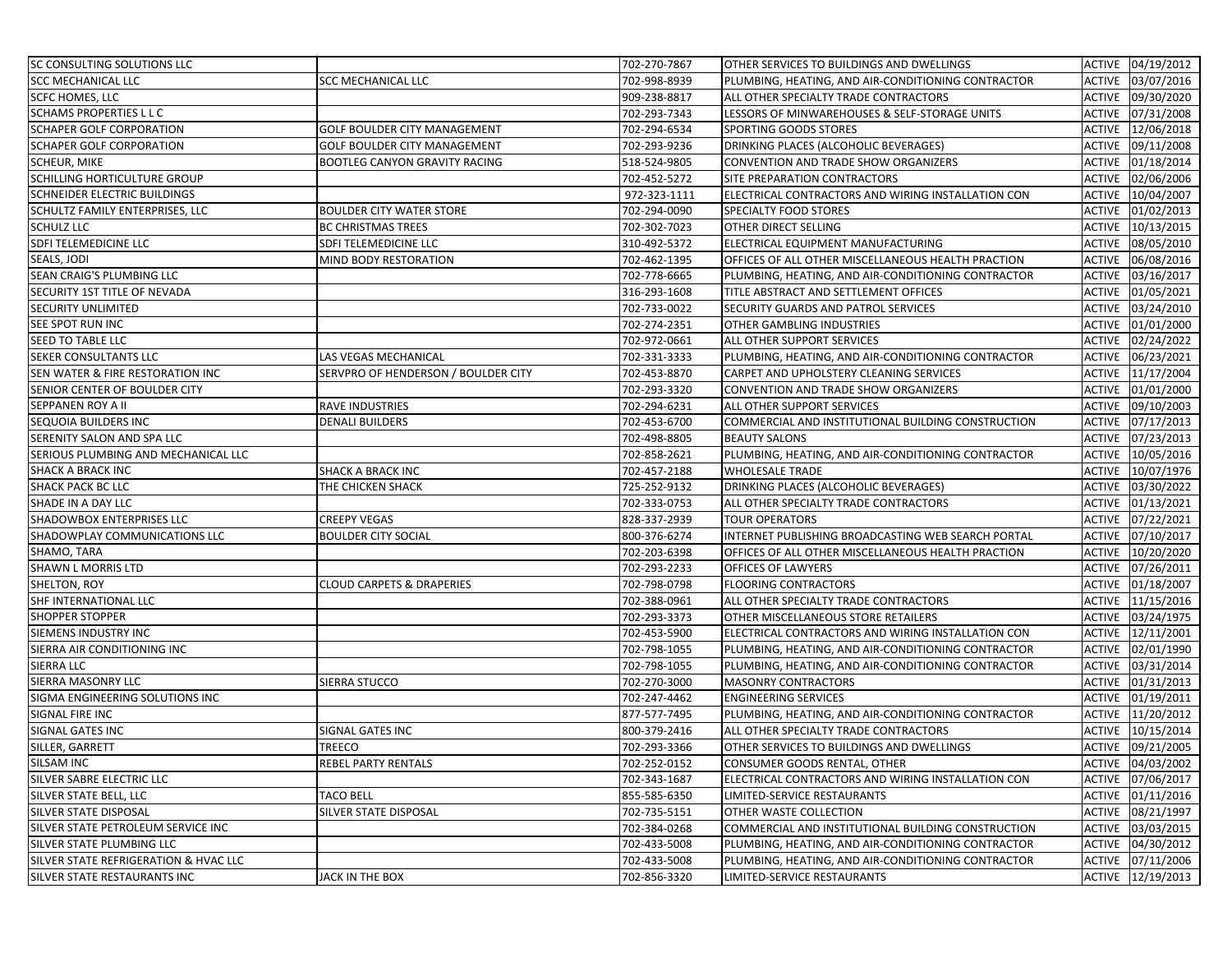| <b>SILVER STATE SHOPS LLC</b>           | DPF ALTERNATIVES LAS VEGAS          | 725-231-3000 | <b>OTHER SERVICES</b>                              |               | ACTIVE 12/22/2020 |
|-----------------------------------------|-------------------------------------|--------------|----------------------------------------------------|---------------|-------------------|
| SILVERADO CONSTRUCTION LLC              | SILVERADO CONSTRUCTION              | 702-287-3770 | ALL OTHER SPECIALTY TRADE CONTRACTORS              | <b>ACTIVE</b> | 11/19/2019        |
| SILVERADO MECHANICAL LLC                |                                     | 702-798-1055 | PLUMBING, HEATING, AND AIR-CONDITIONING CONTRACTOR | <b>ACTIVE</b> | 02/12/2002        |
| SIMAK JAMES & FAYE A                    | <b>BELLA HOME VENTURES</b>          | 702-606-4663 | USED MERCHANDISE STORES                            | ACTIVE        | 05/19/2015        |
| SIMMONS ELECTRIC LLC                    |                                     | 702-305-0127 | ELECTRICAL CONTRACTORS AND WIRING INSTALLATION CON | <b>ACTIVE</b> | 03/10/2016        |
| SIMPLY ORGANIC SANITATION LLC           | SOAPTREE CLEANING COMPANY           | 702-771-5604 | OTHER SERVICES TO BUILDINGS AND DWELLINGS          | <b>ACTIVE</b> | 05/13/2021        |
| SIMPSON NORTON CORPORATION              |                                     | 623-932-5116 | OTHER MISCELLANEOUS STORE RETAILERS                | <b>ACTIVE</b> | 07/25/2011        |
| SIN CITY CRANE LLC                      | SIN CITY CRANE LLC                  | 702-433-5008 | ALL OTHER SPECIALTY TRADE CONTRACTORS              | <b>ACTIVE</b> | 03/14/2022        |
| SIN CITY ELECTRICAL LLC                 |                                     | 702-673-2615 | ELECTRICAL CONTRACTORS AND WIRING INSTALLATION CON | <b>ACTIVE</b> | 08/18/2021        |
| SIN CITY PLUMBING & MAINTENANCE LLC     |                                     | 702-431-6502 | PLUMBING, HEATING, AND AIR-CONDITIONING CONTRACTOR | <b>ACTIVE</b> | 03/03/2016        |
| SINGH, VARINDER                         | <b>BC SMOKE SHOP</b>                | 702-646-6540 | DRINKING PLACES (ALCOHOLIC BEVERAGES)              | <b>ACTIVE</b> | 12/21/2016        |
| SINIAKIN, NEAL                          |                                     | 702-294-1444 | OFFICES OF REAL ESTATE AGENTS AND BROKERS          | <b>ACTIVE</b> | 09/19/1989        |
| SJS EVENT PRODUCTION, INC               |                                     | 702-596-4309 | OTHER PERSONAL SERVICES                            | <b>ACTIVE</b> | 03/19/2019        |
| <b>SKY LEASING LLC</b>                  |                                     | 425-820-8800 | LESSORS OF OTHER REAL ESTATE PROPERTY              | <b>ACTIVE</b> | 01/30/2017        |
| SKYDIVELASVEGAS.COM                     | SKYDIVE LAS VEGAS                   | 702-759-3483 | SPORTS AND RECREATION INSTRUCTION                  | <b>ACTIVE</b> | 10/28/2004        |
| SKYDIVING SERVICES LLC                  | SKYDIVING SERVICES LLC              | 702-277-5273 | OTHER PERSONAL SERVICES                            | ACTIVE        | 07/30/2008        |
| SLEDGE, RHONDA L.                       | <b>BC ADOBE REALTY</b>              | 702-293-1707 | OFFICES OF REAL ESTATE AGENTS AND BROKERS          | <b>ACTIVE</b> | 12/02/2002        |
| SLEEP EZ PLUMBING LLC                   |                                     | 702-741-7228 | PLUMBING, HEATING, AND AIR-CONDITIONING CONTRACTOR | <b>ACTIVE</b> | 09/07/2021        |
| SLETTEN CONSTRUCTION OF NEVADA INC      |                                     | 702-739-8770 | COMMERCIAL AND INSTITUTIONAL BUILDING CONSTRUCTION | <b>ACTIVE</b> | 01/10/2012        |
| SMART HOME PROS, INC                    |                                     | 877-479-1670 | SECURITY SYSTEMS SERVICES (EXCEPT LOCKSMITHS)      | ACTIVE        | 01/18/2012        |
| SMARTY PAWS CANINE COACHING OF LV, LLC  |                                     | 702-396-8501 | CONVENTION AND TRADE SHOW ORGANIZERS               | ACTIVE        | 07/10/2017        |
| SMITH 3E LLC                            | <b>BOULDER CITY FAMILY MORTUARY</b> | 702-294-3000 | FUNERAL HOMES AND FUNERAL SERVICES                 | <b>ACTIVE</b> | 06/30/2010        |
| SMOG VETS, LLC                          |                                     | 702-332-4289 | ALL OTHER AUTOMOTIVE REPAIR AND MAINTENANCE        | <b>ACTIVE</b> | 09/16/2020        |
| SODA AT THE NEST                        |                                     | 702-556-1438 | SNACK AND NONALCOHOLIC BEVERAGE BAR                | <b>ACTIVE</b> | 06/11/2020        |
| SOIL TECH INC                           |                                     | 702-873-2023 | SITE PREPARATION CONTRACTORS                       | <b>ACTIVE</b> | 02/21/2012        |
| SOLAR ALIGNMENT SOLUTIONS INC           |                                     | 661-942-3639 | SURVEYING AND MAPPING (EXCEPT GEOPHYSICAL) SERVICE | <b>ACTIVE</b> | 05/16/2018        |
| SOLARIZE LLC                            | <b>GET SOLARIZE</b>                 | 702-521-3860 | ELECTRICAL CONTRACTORS AND WIRING INSTALLATION CON | ACTIVE        | 03/15/2022        |
| SOLID STATE ELECTRIC LLC                |                                     | 702-566-6600 | ELECTRICAL CONTRACTORS AND WIRING INSTALLATION CON | ACTIVE        | 04/20/2015        |
| SONS OF NORWAY DESERT TROLL LODGE       |                                     | 702-294-9911 | DRINKING PLACES (ALCOHOLIC BEVERAGES)              | <b>ACTIVE</b> | 03/24/2016        |
| SORENSEN, LOIS                          | SORENSEN'S                          | 702-293-6725 | CUT AND SEW APPAREL CONTRACTORS                    | <b>ACTIVE</b> | 06/10/2003        |
| <b>SOS SECURITY LLC</b>                 |                                     | 973-402-6600 | SECURITY GUARDS AND PATROL SERVICES                | <b>ACTIVE</b> | 01/11/2014        |
| SOUND & SECURE INC                      | <b>EAGLE SENTRY</b>                 | 702-736-8880 | ELECTRICAL CONTRACTORS AND WIRING INSTALLATION CON | <b>ACTIVE</b> | 03/24/1998        |
| SOUTHERN GLAZER'S WINE AND SPIRITS LLC  |                                     | 702-876-4500 | BEER, WINE & DISTILLED ALC. BEV. MERCH. WHOLESALER | <b>ACTIVE</b> | 06/30/1970        |
| SOUTHERN NEVADA FIRE PROTECTION INC     |                                     | 702-458-8600 | PLUMBING, HEATING, AND AIR-CONDITIONING CONTRACTOR | ACTIVE        | 12/13/2011        |
| SOUTHERN NEVADA INSPECTORS INC          | HOUSEMASTER                         | 702-534-4144 | <b>BUILDING INSPECTION SERVICES</b>                | <b>ACTIVE</b> | 11/21/2019        |
| SOUTHERN NEVADA MASONRY LLC             |                                     | 702-572-2523 | <b>MASONRY CONTRACTORS</b>                         | <b>ACTIVE</b> | 09/11/2018        |
| SOUTHERN NEVADA OLD TIME CONTRA DANCERS |                                     | 702-303-3020 | CIVIC AND SOCIAL ORGANIZATIONS                     | <b>ACTIVE</b> | 06/14/2016        |
| SOUTHERN NEVADA PEST CONTROL INC        |                                     | 702-644-0332 | EXTERMINATING AND PEST CONTROL SERVICES            | <b>ACTIVE</b> | 03/22/1987        |
| SOUTHLAND INDUSTRIES                    |                                     | 702-736-4041 | PLUMBING, HEATING, AND AIR-CONDITIONING CONTRACTOR | ACTIVE        | 04/24/2000        |
| SOUTHWEST ELECTRIC LLC                  |                                     | 702-564-5003 | ELECTRICAL CONTRACTORS AND WIRING INSTALLATION CON | <b>ACTIVE</b> | 09/27/2017        |
| SOUTHWEST GARAGE CABINETS INC           |                                     | 702-636-9911 | <b>FRAMING CONTRACTORS</b>                         | <b>ACTIVE</b> | 09/12/2006        |
| SOUTHWEST GAS CORPORATION               |                                     | 702-365-2161 | NATURAL GAS DISTRIBUTION                           | <b>ACTIVE</b> | 04/03/1974        |
| SOUTHWEST GEOTECHNICAL LLC              |                                     | 702-323-6000 | <b>ENGINEERING SERVICES</b>                        |               | ACTIVE 06/23/2020 |
| SOUTHWEST LAWN SHAPING                  |                                     | 702-515-7514 | <b>SITE PREPARATION CONTRACTORS</b>                |               | ACTIVE 09/09/2019 |
| SOUTHWEST PROTECTIVE AGENCY LLC         |                                     | 702-405-8066 | SECURITY GUARDS AND PATROL SERVICES                |               | ACTIVE 09/23/2021 |
| SOUTHWEST SPECIALTIES INC               |                                     | 702-263-9713 | <b>MASONRY CONTRACTORS</b>                         |               | ACTIVE 04/15/2020 |
| SOUTHWEST SPECIALTY CONTRACTORS LLC     |                                     | 702-382-7972 | POURED CONCRETE FOUNDATION AND STRUCTURE CONTRACTO |               | ACTIVE 05/23/2019 |
| SOUTHWEST STEEL LLC                     |                                     | 702-320-4900 | ALL OTHER SPECIALTY TRADE CONTRACTORS              |               | ACTIVE 04/25/2017 |
| SOUTHWESTERN CUSTOM CONSTRUCTION LLC    |                                     | 702-998-8939 | PLUMBING, HEATING, AND AIR-CONDITIONING CONTRACTOR |               | ACTIVE 09/03/2014 |
| <b>SPARC INC</b>                        | SPARC WELDING INC                   | 702-886-7006 | COMMERCIAL INDUSTRIAL MACHINERY EQUIP REPAIR MAINT |               | ACTIVE 04/16/2018 |
| <b>SPD LTD</b>                          | SPD LTD                             | 702-291-8050 | MISCELLANEOUS MANUFACTURING                        |               | ACTIVE 04/26/2011 |
|                                         |                                     |              |                                                    |               |                   |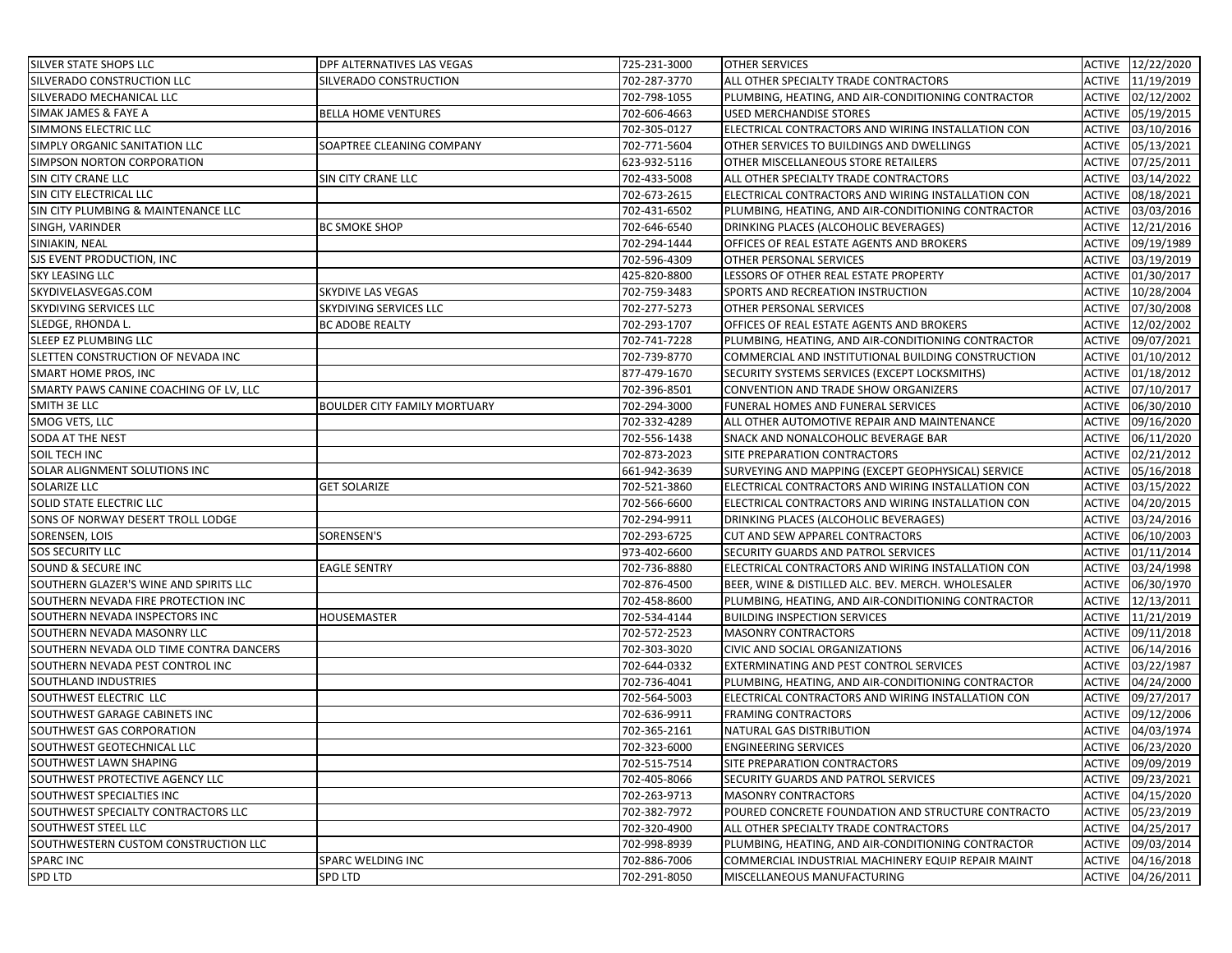| SPECTRUM MECHANICAL INC                  |                                          | 949-679-9979 | PLUMBING, HEATING, AND AIR-CONDITIONING CONTRACTOR |               | ACTIVE 03/30/2021 |
|------------------------------------------|------------------------------------------|--------------|----------------------------------------------------|---------------|-------------------|
| SPECTRUM SERVICES INC                    | AMALGAMATED CONSTRUCTION & COMMUNICATION | 702-367-7705 | OTHER HEAVY AND CIVIL ENGINEERING CONSTRUCTION     |               | ACTIVE 02/12/2014 |
| SPEEDY RECOVERY INC                      | SPEEDY RECOVERY INC                      | 702-632-0700 | REPOSSESSION SERVICES                              | <b>ACTIVE</b> | 01/12/2012        |
| SPLASH POOL CHEMICALS INC                | SPLASH POOL CHEMICALS INC                | 702-368-0691 | OTHER PERSONAL SERVICES                            | <b>ACTIVE</b> | 05/30/1989        |
| SPORTERA EVENTS USA INC                  | SPORTERA EVENTS                          | 438-820-9735 | DRINKING PLACES (ALCOHOLIC BEVERAGES)              | <b>ACTIVE</b> | 09/03/2019        |
| SPORTERA EVENTS USA INC                  |                                          | 727-515-3072 | CONVENTION AND TRADE SHOW ORGANIZERS               | <b>ACTIVE</b> | 09/16/2021        |
| <b>SPRAGNO SHELBY B</b>                  |                                          | 702-449-6564 | OFFICES OF REAL ESTATE APPRAISERS                  | <b>ACTIVE</b> | 06/11/2007        |
| SQUARE ONE CONTRACTORS LLC               |                                          | 702-327-4954 | ALL OTHER SPECIALTY TRADE CONTRACTORS              | <b>ACTIVE</b> | 05/19/2022        |
| <b>SR BRAY LLC</b>                       | POWER PLUS                               | 702-457-4970 | ELECTRICAL CONTRACTORS AND WIRING INSTALLATION CON |               | ACTIVE 03/07/1996 |
| SSIN CITY SS LV IMPALA SS ASSOCIATION    |                                          | 702-480-1929 | CONVENTION AND TRADE SHOW ORGANIZERS               |               | ACTIVE 04/08/2013 |
| STANKOVIC, SUSAN                         | MSM MANAGEMENT SERVICES                  | 702-293-0378 | ACTIVITIES RELATED TO REAL ESTATE                  | <b>ACTIVE</b> | 01/07/2002        |
| STANLEY COVERGENT SECURITY SOLUTIONS INC |                                          | 702-474-6667 | SECURITY SYSTEMS SERVICES (EXCEPT LOCKSMITHS)      | <b>ACTIVE</b> | 04/29/2014        |
| STANLEY SECURITY SOLUTIONS INC           |                                          | 317-572-1915 | ELECTRICAL CONTRACTORS AND WIRING INSTALLATION CON |               | ACTIVE 08/20/2008 |
| STANLEY STEEMER INTERNATIONAL INC        | STANLEY STEEMER INTERNATIONAL INC        | 614-764-2007 | CARPET AND UPHOLSTERY CLEANING SERVICES            | <b>ACTIVE</b> | 05/02/1988        |
| STANTEC CONSULTING SERVICES, INC         |                                          | 425-289-7312 | <b>ENGINEERING SERVICES</b>                        |               | ACTIVE 10/03/2017 |
| STAPLES CONTRACT & COMMERCIAL LLC        |                                          | 508-258-4732 | OFFICE SUPPLIES AND STATIONERY STORES              | <b>ACTIVE</b> | 07/28/2011        |
| <b>STAR BABIES PREFERED LLC</b>          | STAR BABIES PREFERED LLC                 | 702-735-1671 | ALL OTHER SUPPORT SERVICES                         | <b>ACTIVE</b> | 09/06/2000        |
| <b>STAR BURGER INC</b>                   | <b>LITTLE CITY GRILL</b>                 | 702-293-0872 | DRINKING PLACES (ALCOHOLIC BEVERAGES)              | <b>ACTIVE</b> | 12/28/2011        |
| STAR CAB COMPANY                         |                                          | 702-873-8012 | <b>TAXI SERVICE</b>                                | <b>ACTIVE</b> | 02/07/2012        |
| <b>STAR NURSERY INC</b>                  | STAR NURSERY INC                         | 702-568-7000 | NURSERY, GARDEN CENTER, FARM SUPPLIES              | <b>ACTIVE</b> | 07/05/2011        |
| STAR PROTECTION AGENCY, LLC.             |                                          | 725-221-5458 | SECURITY GUARDS AND PATROL SERVICES                | <b>ACTIVE</b> | 03/05/2020        |
| <b>STARBUCKS CORPORATION</b>             | <b>STARBUCKS COFFEE</b>                  | 206-318-8705 | SNACK AND NONALCOHOLIC BEVERAGE BAR                | <b>ACTIVE</b> | 09/08/2004        |
| STARKE ENTERPRISE LLC                    | <b>STARKE CONTRACTORS</b>                | 866-533-3222 | COMMERCIAL AND INSTITUTIONAL BUILDING CONSTRUCTION | <b>ACTIVE</b> | 01/16/2020        |
| STARLIGHT POOLS                          |                                          | 702-463-4716 | ALL OTHER SPECIALTY TRADE CONTRACTORS              | <b>ACTIVE</b> | 08/15/2019        |
| <b>STARNES, QUENTIN</b>                  |                                          | 702-971-1224 | OFFICES OF REAL ESTATE AGENTS AND BROKERS          | <b>ACTIVE</b> | 02/10/2022        |
| STASIK CONSULTING SERVICES SCS           | STASIK CONSULTING SERVICES SCS           | 702-686-9540 | OTHER MANAGEMENT CONSULTING SERVICES               | <b>ACTIVE</b> | 12/23/2008        |
| STATEWIDE CONTRACTING INC                |                                          | 702-885-5199 | POURED CONCRETE FOUNDATION AND STRUCTURE CONTRACTO | <b>ACTIVE</b> | 06/12/2018        |
| STATEWIDE FIRE PROTECTION INC            | STATEWIDE FIRE PROTECTION INC            | 702-737-1055 | PLUMBING, HEATING, AND AIR-CONDITIONING CONTRACTOR | <b>ACTIVE</b> | 01/27/1981        |
| STATEWIDE TRAFFIC SAFETY & SIGNS INC     | STATEWIDE TRAFFIC SAFETY & SIGNS INC     | 805-929-5070 | CONSUMER GOODS RENTAL                              | <b>ACTIVE</b> | 05/12/2015        |
| STATISTICAL RESEARCH INC                 | ALTSCHUL RESEARCH INC                    | 909-335-1896 | ALL OTHER SUPPORT SERVICES                         | <b>ACTIVE</b> | 12/22/2015        |
| STEEL EDGE INC                           |                                          | 702-386-0023 | ALL OTHER SPECIALTY TRADE CONTRACTORS              | <b>ACTIVE</b> | 03/12/2018        |
| STEELE, MICHAEL                          |                                          | 702-526-8818 | OFFICES OF REAL ESTATE AGENTS AND BROKERS          |               | ACTIVE 09/01/2021 |
| STEFANI'S PEST CONTROL                   |                                          | 702-294-2244 | EXTERMINATING AND PEST CONTROL SERVICES            | <b>ACTIVE</b> | 09/15/2009        |
| STEFANSKI, ERIC                          | HARRY & ERIC'S QUALITY PAINTING          | 702-558-8398 | PAINTING AND WALL COVERING CONTRACTORS             | <b>ACTIVE</b> | 09/07/2000        |
| STEPHENS EDUCATIONAL CONSULTING LLC      |                                          | 702-379-3156 | OTHER PERSONAL SERVICES                            | <b>ACTIVE</b> | 04/19/2021        |
| STEVEN AND ILENE RANDS INC               | INTERSTATE BATTERY SYSTEM OF LAS VEGAS   | 702-736-1825 | LOCAL MESSENGERS AND LOCAL DELIVERY                |               | ACTIVE 02/20/2013 |
| STEVEN DELISLE DDS PC                    | CHILDREN'S DENTISTRY OF BOULDER CITY     | 702-489-0810 | OFFICES OF DENTISTS                                |               | ACTIVE 11/09/2017 |
| <b>STEVEN T BAKER</b>                    | <b>VTI ASSOCIATES</b>                    | 702-647-5372 | OTHER PERSONAL SERVICES                            | <b>ACTIVE</b> | 09/15/2020        |
| STEVENS, HEIDI                           |                                          | 702-546-6465 | OFFICES OF REAL ESTATE AGENTS AND BROKERS          | <b>ACTIVE</b> | 01/09/2020        |
| STEWART & SUNDELL CONCRETE INC           |                                          | 702-647-3723 | POURED CONCRETE FOUNDATION AND STRUCTURE CONTRACTO |               | ACTIVE 03/19/1997 |
| STEWART, TOM                             | TWS PLAN REVIEW                          | 702-274-8665 | <b>ARCHITECTURAL SERVICES</b>                      |               | ACTIVE 11/15/2011 |
| STEWART, VERN                            | STEWART'S BACKFLOW TESTING               | 702-376-3623 | COMMERCIAL INDUSTRIAL MACHINERY EQUIP REPAIR MAINT | <b>ACTIVE</b> | 05/08/2001        |
| <b>STING ALARM INC</b>                   |                                          | 702-737-8464 | ELECTRICAL CONTRACTORS AND WIRING INSTALLATION CON |               | ACTIVE 01/27/2009 |
| STONESCAPE PAVERS, LLC                   | <b>STONESCAPES LLC</b>                   | 702-939-0123 | <b>MASONRY CONTRACTORS</b>                         |               | ACTIVE 06/18/2015 |
| STOP THE CLOCK BARREL RACING LLC         |                                          | 702-813-2156 | OTHER SERVICES                                     |               | ACTIVE 07/31/2019 |
| <b>STORAGE PLUS</b>                      |                                          | 702-293-3115 | LESSORS OF MINWAREHOUSES & SELF-STORAGE UNITS      |               | ACTIVE 02/06/1995 |
| <b>STOUT ELECTRIC</b>                    |                                          | 702-898-5231 | ELECTRICAL CONTRACTORS AND WIRING INSTALLATION CON |               | ACTIVE 02/28/2011 |
| STRAUSER, MARGARET                       | MARGARET'S MOBILE MASSAGE                | 702-751-0581 | OFFICES OF ALL OTHER MISCELLANEOUS HEALTH PRACTION |               | ACTIVE 04/11/2019 |
| STRAWBERRY CREEK COLLECTION LLC          | STEPHANIE'S GOURMET                      | 702-293-6770 | <b>WHOLESALE TRADE</b>                             | <b>ACTIVE</b> | 08/20/2003        |
| STROMBERG, ALAN                          | ALAN STROMBERG, ARCHITECT                | 702-294-1776 | ARCHITECTURAL SERVICES                             | <b>ACTIVE</b> | 02/28/1984        |
| STUBITZ, JEFFREY                         | <b>DOWNTOWN BARBERS</b>                  | 702-293-6377 | <b>BEAUTY SALONS</b>                               |               | ACTIVE 04/10/2014 |
|                                          |                                          |              |                                                    |               |                   |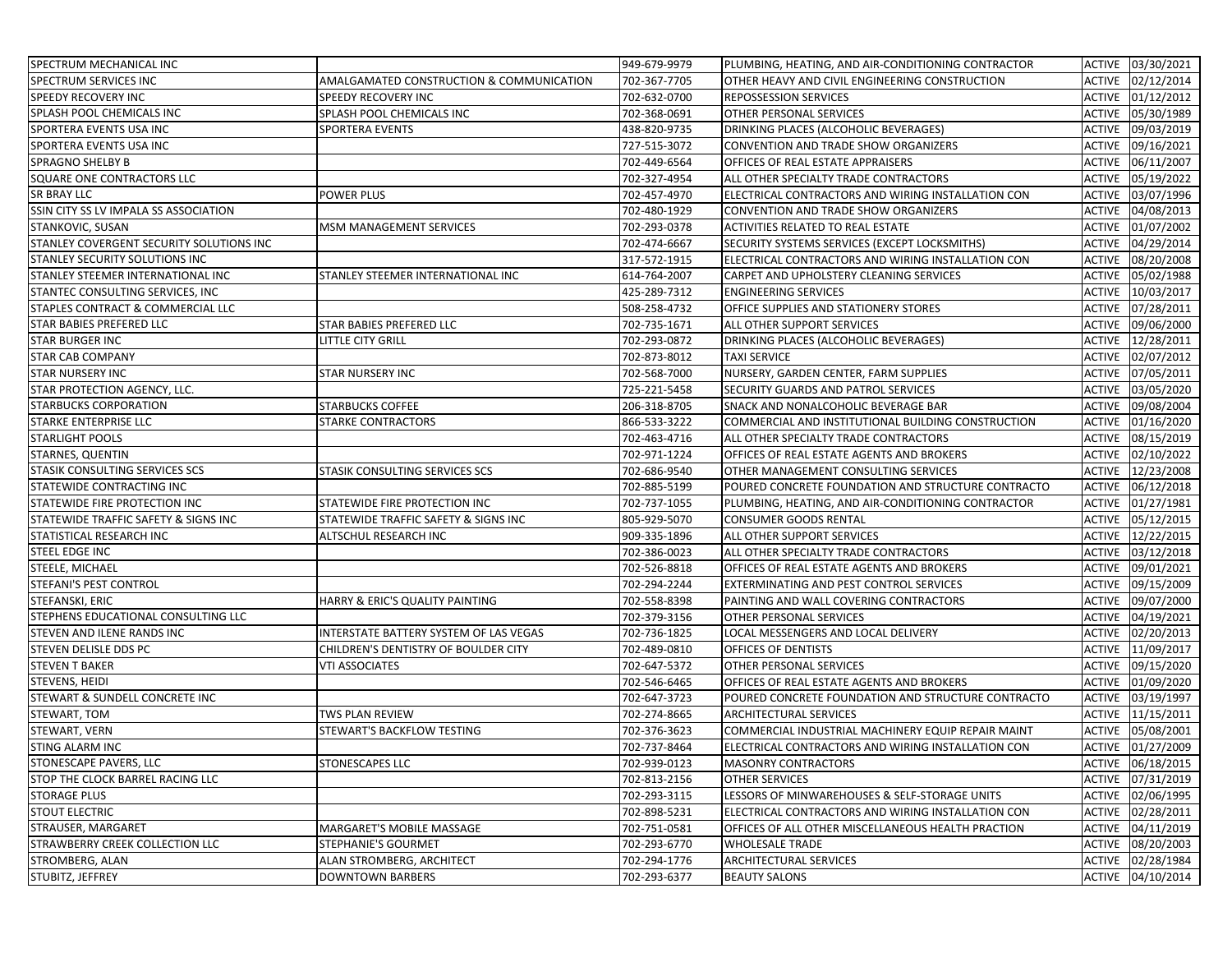| <b>STUDIO AGUA LLC</b>                        | <b>STUDIO AGUA LLC</b>               | 702-479-1604 | <b>CUSTOM COMPUTER PROGRAMMING SERVICES</b>        |        | ACTIVE 07/06/2009 |
|-----------------------------------------------|--------------------------------------|--------------|----------------------------------------------------|--------|-------------------|
| <b>STUDIO BC LLC</b>                          | STUDIO MIND BODY, THE                | 702-505-0895 | CONVENTION AND TRADE SHOW ORGANIZERS               | ACTIVE | 10/14/2015        |
| SUBURBAN PROPANE LP                           |                                      | 702-643-1738 | PLUMBING, HEATING, AND AIR-CONDITIONING CONTRACTOR | ACTIVE | 06/04/1980        |
| SUBWAY STORE #12395                           |                                      | 702-564-6701 | LIMITED-SERVICE RESTAURANTS                        | ACTIVE | 11/19/2001        |
| SUITER, GLENDA I.                             | <b>THAT GIRL</b>                     | 702-201-6268 | OTHER PERSONAL SERVICES                            | ACTIVE | 04/18/2018        |
| SUKUT CONSTRUCTION LLC                        |                                      | 714-540-5351 | COMMERCIAL AND INSTITUTIONAL BUILDING CONSTRUCTION | ACTIVE | 09/11/2013        |
| <b>SUMMIT DOOR &amp; TRIM, LLC</b>            |                                      | 702-916-2968 | <b>FRAMING CONTRACTORS</b>                         | ACTIVE | 10/03/2017        |
| SUMMIT FIRE & SECURITY LLC                    |                                      | 651-251-1844 | PLUMBING, HEATING, AND AIR-CONDITIONING CONTRACTOR | ACTIVE | 03/15/2022        |
| SUMMIT LINE CONSTRUCTION                      |                                      | 801-971-6886 | POWER AND COMMUNICATION LINE AND RELATED STRUCTURE | ACTIVE | 02/20/2020        |
| <b>SUMMIT SPIRITS &amp; WINE</b>              |                                      | 702-567-5007 | BEER, WINE & DISTILLED ALC. BEV. MERCH. WHOLESALER | ACTIVE | 06/18/2015        |
| <b>SUN COUNTRY HEATING &amp; COOLING INC</b>  |                                      | 702-617-8159 | PLUMBING, HEATING, AND AIR-CONDITIONING CONTRACTOR | ACTIVE | 03/31/2010        |
| SUNBELT RENTALS INC                           | SUNBELT RENTALS INC                  | 803-578-5492 | MACHINERY & EQUIPMENT RENTAL                       | ACTIVE | 10/22/2014        |
| <b>SUNLAND ASPHALT &amp; CONSTRUCTION LLC</b> | <b>SUNLAND ASPHALT</b>               | 702-563-6872 | OTHER HEAVY AND CIVIL ENGINEERING CONSTRUCTION     | ACTIVE | 10/16/2003        |
| SUNNY LANDSCAPING & PAVERS DESIGN LLC         |                                      | 702-202-2882 | <b>MASONRY CONTRACTORS</b>                         | ACTIVE | 07/27/2016        |
| SUNPOWER CORPORATION SYSTEMS                  | SUNPOWER CORPORATION SYSTEMS         | 510-260-8551 | COMMERCIAL AND INSTITUTIONAL BUILDING CONSTRUCTION | ACTIVE | 08/26/2015        |
| SUNRISE AIR SYSTEMS INC                       |                                      | 702-568-5600 | PLUMBING, HEATING, AND AIR-CONDITIONING CONTRACTOR | ACTIVE | 06/28/2010        |
| SUNRISE CHILDRENS FOUNDATION                  |                                      | 702-731-8373 | <b>BUSINESS ASSOCIATIONS</b>                       | ACTIVE | 04/08/2013        |
| SUNRISE ENGINEERING INC                       |                                      | 435-743-6151 | <b>ENGINEERING SERVICES</b>                        | ACTIVE | 08/22/2019        |
| SUNRISE ENTERPRISES OF LAS VEGAS              |                                      | 702-452-3599 | OTHER HEAVY AND CIVIL ENGINEERING CONSTRUCTION     | ACTIVE | 10/21/2013        |
| SUNRISE MECHANICAL INC                        |                                      | 702-568-5500 | PLUMBING, HEATING, AND AIR-CONDITIONING CONTRACTOR | ACTIVE | 04/30/2003        |
| SUNRISE SERVICE INC                           |                                      | 702-568-5300 | PLUMBING, HEATING, AND AIR-CONDITIONING CONTRACTOR | ACTIVE | 05/16/2001        |
| <b>SUNSET ERECTORS LLC</b>                    |                                      | 435-750-5050 | ALL OTHER SPECIALTY TRADE CONTRACTORS              | ACTIVE | 08/08/2017        |
| SUNSET OASIS LANDSCAPING LLC                  |                                      | 702-567-0255 | SITE PREPARATION CONTRACTORS                       |        | ACTIVE 12/21/2015 |
| SUNSET ORNAMENTAL IRON CO INC                 |                                      | 702-293-5535 | ALL OTHER SPECIALTY TRADE CONTRACTORS              |        | ACTIVE 06/13/1995 |
| SUNSHIELD AWNING COMPANY INC                  |                                      | 702-451-1445 | ALL OTHER SPECIALTY TRADE CONTRACTORS              | ACTIVE | 07/22/1970        |
| <b>SUNSTATE COMPANIES LLC</b>                 |                                      | 702-733-0466 | SITE PREPARATION CONTRACTORS                       | ACTIVE | 02/19/2015        |
| SUPERB ELECTRIC & SOUND INC                   |                                      | 702-655-0207 | ELECTRICAL CONTRACTORS AND WIRING INSTALLATION CON | ACTIVE | 02/25/2010        |
| <b>SUPERIOR BUILDERS</b>                      |                                      | 702-540-1867 | ALL OTHER SPECIALTY TRADE CONTRACTORS              | ACTIVE | 03/14/2019        |
| SUPERIOR PLUMBING & DRAIN, LLC                |                                      | 702-478-9643 | PLUMBING, HEATING, AND AIR-CONDITIONING CONTRACTOR | ACTIVE | 09/25/2017        |
| SUPERIOR TRAFFIC SERVICES CORP.               | SUPERIOR TRAFFIC SERVICES CORP.      | 702-914-9890 | OTHER HEAVY AND CIVIL ENGINEERING CONSTRUCTION     | ACTIVE | 09/18/2014        |
| SW PROPERTY SERVICES LLC                      |                                      | 702-413-4440 | ALL OTHER SPECIALTY TRADE CONTRACTORS              | ACTIVE | 11/02/2020        |
| SWEET SPOT HOME DECOR INC                     |                                      | 209-483-4094 | HOME FURNISHINGS STORE                             | ACTIVE | 08/12/2021        |
| SYMMETRY ENERGY SOLUTIONS LLC                 |                                      | 800-495-9880 | NATURAL GAS DISTRIBUTION                           | ACTIVE | 03/09/2022        |
| SYSCO USA I, INC                              | SYSCO LAS VEGAS                      | 702-632-3701 | LOCAL MESSENGERS AND LOCAL DELIVERY                | ACTIVE | 09/11/2002        |
| T & M LV LLC                                  | MOMO YAMA SUSHI                      | 818-577-0902 | DRINKING PLACES (ALCOHOLIC BEVERAGES)              | ACTIVE | 05/16/2019        |
| <b>T &amp; R CONSTRUCTION GROUP</b>           |                                      | 702-789-4933 | PAINTING AND WALL COVERING CONTRACTORS             | ACTIVE | 07/18/2018        |
| TAB CONTRACTORS                               |                                      | 702-642-3033 | OTHER HEAVY AND CIVIL ENGINEERING CONSTRUCTION     | ACTIVE | 06/06/2006        |
| TABAR SERVICES LLC                            |                                      | 702-302-0055 | <b>BUILDING INSPECTION SERVICES</b>                | ACTIVE | 03/23/2020        |
| TACTICAL RESOURCES LLC                        |                                      | 702-433-6328 | FABRICATED METAL PRODUCT MANUFACTURING             | ACTIVE | 06/12/2012        |
| <b>TAHOE SPRINGS LLC</b>                      | TAHOE SPRINGS LLC                    | 702-433-4545 | SPECIALTY FOOD STORES                              | ACTIVE | 04/08/2009        |
| TANEY ENGINEERING INC                         |                                      | 702-362-8844 | <b>ENGINEERING SERVICES</b>                        | ACTIVE | 05/28/2009        |
| TANNEHILL, THOMAS M.                          | ET & M REFRIGERATION                 | 702-861-7532 | PLUMBING, HEATING, AND AIR-CONDITIONING CONTRACTOR | ACTIVE | 03/06/2019        |
| <b>TAP MASTER</b>                             |                                      | 925-439-7975 | PLUMBING, HEATING, AND AIR-CONDITIONING CONTRACTOR |        | ACTIVE 08/10/2009 |
| TAP WATER MANAGEMENT GROUP LLC                | TAP, THE                             | 702-375-6923 | <b>FULL-SERVICE RESTAURANTS</b>                    |        | ACTIVE 03/07/2017 |
| TARGET CONSTRUCTION INC                       |                                      | 702-262-1260 | OTHER HEAVY AND CIVIL ENGINEERING CONSTRUCTION     | ACTIVE | 02/05/2013        |
| TAYLOR ASSOCIATION MANAGEMENT INC             | TAYLOR ASSOCIATION MANAGEMENT INC    | 702-736-9450 | ACTIVITIES RELATED TO REAL ESTATE                  |        | ACTIVE 10/21/2009 |
| TAYLORMADE LANDSCAPES LLC                     |                                      | 702-580-9123 | SITE PREPARATION CONTRACTORS                       |        | ACTIVE 01/24/2022 |
| TCC THE COOLING COMPANY LLC                   |                                      | 702-567-0707 | PLUMBING, HEATING, AND AIR-CONDITIONING CONTRACTOR |        | ACTIVE 04/04/2011 |
| <b>TCWA INC</b>                               | PRECISION OVERHEAD DOOR OF LAS VEGAS | 702-891-0781 | <b>FRAMING CONTRACTORS</b>                         | ACTIVE | 08/19/2014        |
| TEAM BC BMX RACING                            |                                      | 702-293-3116 | CIVIC AND SOCIAL ORGANIZATIONS                     |        | ACTIVE 04/08/2013 |
| TEC SERVICES INC                              |                                      | 702-558-8608 | ALL OTHER SPECIALTY TRADE CONTRACTORS              |        | ACTIVE 04/25/2013 |
|                                               |                                      |              |                                                    |        |                   |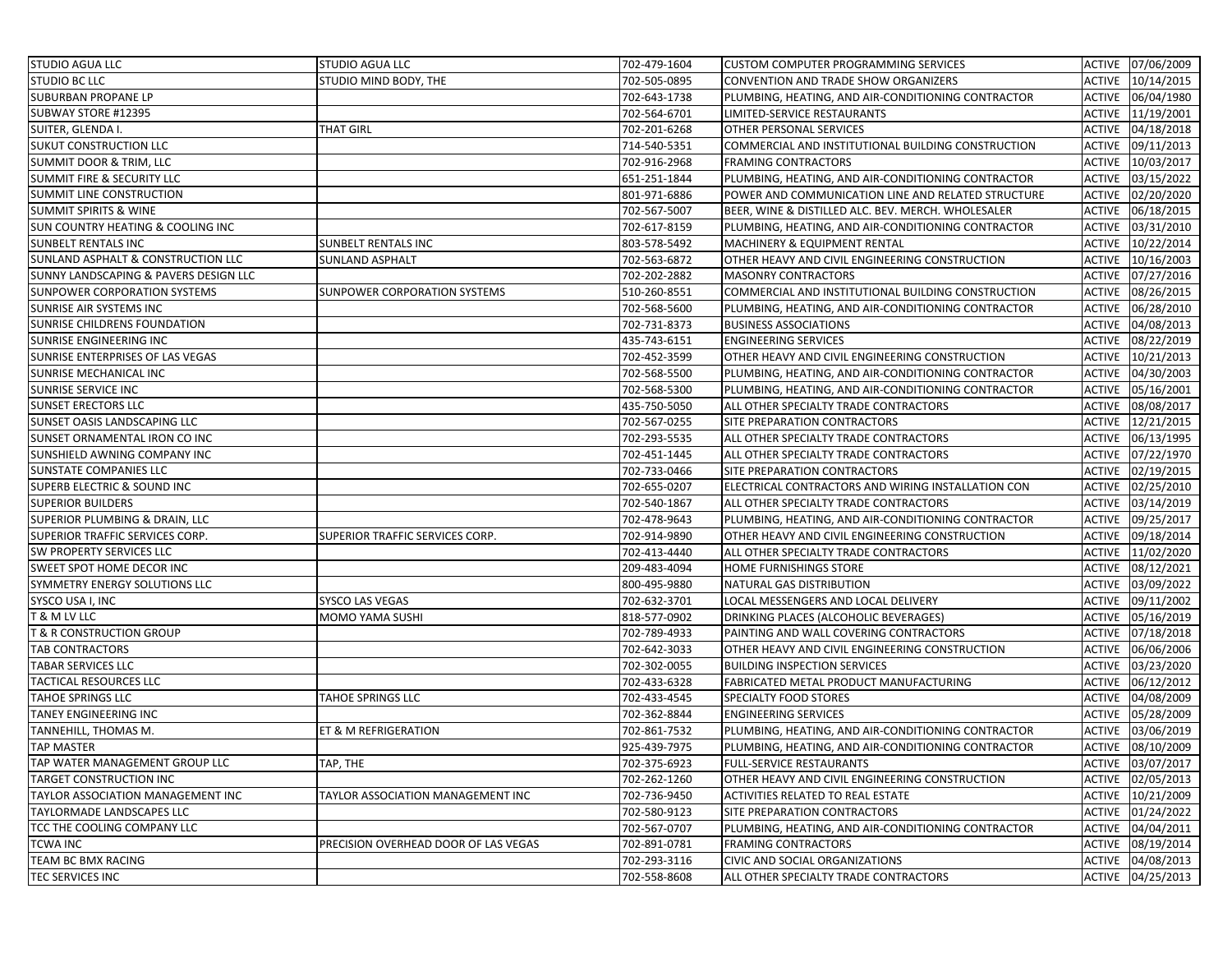| TECHCOOL COOLING AND HEATING LLC      |                                         | 702-335-9181                 | PLUMBING, HEATING, AND AIR-CONDITIONING CONTRACTOR |                  | ACTIVE 01/06/2022 |
|---------------------------------------|-----------------------------------------|------------------------------|----------------------------------------------------|------------------|-------------------|
| <b>TECHREN SOLAR I LLC</b>            |                                         | 208-639-3232                 | ELECTRIC POWER GENERATION, TRANSMISSION & DISTRIBU | ACTIVE           | 05/26/2021        |
| TECHREN SOLAR II LLC                  |                                         | 208-639-3232                 |                                                    | ACTIVE           | 06/07/2021        |
| TECHREN SOLAR III LLC                 |                                         |                              | ELECTRIC POWER GENERATION, TRANSMISSION & DISTRIBU |                  |                   |
| TECHREN SOLAR IV LLC                  |                                         | 208-639-3232<br>208-639-3232 | ELECTRIC POWER GENERATION, TRANSMISSION & DISTRIBU | ACTIVE<br>ACTIVE | 05/20/2021        |
|                                       |                                         |                              | ELECTRIC POWER GENERATION, TRANSMISSION & DISTRIBU |                  | 05/20/2021        |
| TECHREN SOLAR V LLC                   |                                         | 208-639-3232                 | ELECTRIC POWER GENERATION, TRANSMISSION & DISTRIBU | ACTIVE           | 05/20/2021        |
| <b>TECHSICO INC</b>                   |                                         | 918-585-2347                 | OTHER HEAVY AND CIVIL ENGINEERING CONSTRUCTION     | ACTIVE           | 02/16/2021        |
| TEEPLES INVESTMENTS LLC               | HERITAGE DISTRIBUTION ENTERPRISES       | 702-891-4993                 | ALL OTHER SPECIALTY TRADE CONTRACTORS              | ACTIVE           | 10/19/2020        |
| <b>TEKSYSTEMS INC</b>                 |                                         | 702-257-8600                 | <b>TEMPORARY HELP SERVICES</b>                     | ACTIVE           | 12/05/2005        |
| TELE DATA CONTRACTORS INC             |                                         | 702-933-7600                 | ELECTRICAL CONTRACTORS AND WIRING INSTALLATION CON | ACTIVE           | 11/19/2003        |
| TELECOM CONSTRUCTION SERVICES INC     |                                         | 330-239-6900                 | POWER AND COMMUNICATION LINE AND RELATED STRUCTURE | ACTIVE           | 03/02/2022        |
| TELT VENTURES LLC                     | 1 SOLAR                                 | 801-683-8168                 | ELECTRICAL CONTRACTORS AND WIRING INSTALLATION CON | ACTIVE           | 07/27/2021        |
| TEPHRA SOLAR LLC                      |                                         | 385-208-8915                 | ELECTRICAL CONTRACTORS AND WIRING INSTALLATION CON | ACTIVE           | 06/06/2022        |
| TERRIBLE HERBST, INC.                 | TERRIBLE'S #338                         | 702-798-6400                 | <b>GASOLINE STATION WITH CONVENIENCE STORES</b>    | ACTIVE           | 06/27/2016        |
| TERRIBLE HERBST, INC.                 | TERRIBLE'S #337                         | 702-798-6400                 | DRINKING PLACES (ALCOHOLIC BEVERAGES)              | ACTIVE           | 06/27/2016        |
| TESLA ENERGY OPERATIONS INC           |                                         | 702-218-9365                 | ELECTRICAL CONTRACTORS AND WIRING INSTALLATION CON | ACTIVE           | 05/02/2022        |
| <b>TETRA TECH INC</b>                 | TETRA TECH INC                          | 406-441-3269                 | OTHER HEAVY AND CIVIL ENGINEERING CONSTRUCTION     | ACTIVE           | 05/12/2014        |
| TFC ENTERPRISES INCORPORATED          | TIBURON CONSTRUCTION                    | 702-254-0029                 | <b>CONSTRUCTION</b>                                | ACTIVE           | 08/14/2018        |
| THE A/C COMPANY NV LLC                |                                         | 702-286-9911                 | PLUMBING, HEATING, AND AIR-CONDITIONING CONTRACTOR | ACTIVE           | 04/01/2020        |
| THE COUNTERTOP SHOP LLC               |                                         | 702-839-2224                 | <b>FRAMING CONTRACTORS</b>                         | ACTIVE           | 11/13/2006        |
| THE DOGGIE STYLIST, LLC               | THE DOGGIE STYLIST, LLC                 | 702-539-6481                 | PET CARE SERVICES (EXCEPT VETERINARY)              | ACTIVE           | 11/14/2018        |
| THE DRONE RODEO, LLC                  |                                         | 404-723-5621                 | CONVENTION AND TRADE SHOW ORGANIZERS               | ACTIVE           | 01/03/2018        |
| THE FISHEL COMPANY                    |                                         | 614-351-6242                 | SITE PREPARATION CONTRACTORS                       |                  | ACTIVE 06/17/2020 |
| THE FLYING SAUCER, LLC                |                                         | 702-293-1823                 | DRINKING PLACES (ALCOHOLIC BEVERAGES)              | ACTIVE           | 09/15/2011        |
| THE HOMESTEAD AT BOULDER CITY INC     |                                         | 702-294-8720                 | CONVENTION AND TRADE SHOW ORGANIZERS               | ACTIVE           | 08/10/1999        |
| THE JBAM GROUP LLC                    | AMERISENT INSURANCE - BOULDER CITY      | 702-294-0066                 | AGENCIES, BROKERAGES, & OTHER INS. RELATED ACTIVIT | ACTIVE           | 01/06/2011        |
| THE LAW OFFICE OF LONA L WEBB, LLC    | BOULDER CITY LAW                        | 702-412-1340                 | <b>OFFICES OF LAWYERS</b>                          | ACTIVE           | 12/21/2020        |
| THE PARADISE LAWN MAINTENANCE LLC     |                                         | 702-553-6116                 | LANDSCAPING SERVICES                               | ACTIVE           | 02/15/2012        |
| THE SE NEVADA SHOPPER, INC            |                                         | 702-743-6860                 | NEWSPAPER, PERIODICAL, BOOK & DIRECTORY PUBLISHERS | ACTIVE           | 05/16/2019        |
| THE SMOKESMAN LLC                     | THE SMOKESMAN                           | 702-467-9390                 | MOBILE FOOD SERVICES                               | ACTIVE           | 07/06/2021        |
| THE SOUTHERN NEVADA TRANSIT COALITION | SILVER RIDER                            | 702-894-4190                 | <b>BUS AND OTHER MOTOR VEHICLE TRANSIT SYSTEMS</b> | ACTIVE           | 03/31/2010        |
| THE STEVE WEST INSURANCE AGENCY LLC   | <b>STATE FARM</b>                       | 702-293-2002                 | AGENCIES, BROKERAGES, & OTHER INS. RELATED ACTIVIT | ACTIVE           | 12/18/2013        |
| THE VANITY BOUTIQUE LLC               | THE VANITY AESTHETICS AND NAIL BOUTIQUE | 702-439-4495                 | <b>BEAUTY SALONS</b>                               | ACTIVE           | 05/05/2020        |
| THISTLE CONSTRUCTION INC              |                                         | 702-871-8462                 | COMMERCIAL AND INSTITUTIONAL BUILDING CONSTRUCTION | ACTIVE           | 06/22/2000        |
| THOMAS L PREWITT & JANET L PREWITT    | PREWITT LAND SURVEYING                  | 702-280-9079                 | SURVEYING AND MAPPING (EXCEPT GEOPHYSICAL) SERVICE | ACTIVE           | 06/08/2021        |
| THOMASON CONSTRUCTION INC             | DIGNITY PLUMBING                        | 702-840-8910                 | PLUMBING, HEATING, AND AIR-CONDITIONING CONTRACTOR | ACTIVE           | 03/15/2021        |
| THOMPSON, DAN C.                      | KRYSTAL KLEEN DETAILING                 | 702-401-5551                 | ALL OTHER AUTOMOTIVE REPAIR AND MAINTENANCE        | ACTIVE           | 01/07/2010        |
|                                       |                                         |                              |                                                    |                  |                   |
| THOMPSON, ELAINE                      | EL DORADO MOBILE HOME PARK              | 702-293-3630                 | LESSORS OF OTHER REAL ESTATE PROPERTY              | ACTIVE           | 03/31/1971        |
| THOMSON, JAMES F. JR.                 | AMERICAN SOUTHWEST ELECTRIC             | 702-643-2900                 | ELECTRICAL CONTRACTORS AND WIRING INSTALLATION CON | ACTIVE           | 04/14/2004        |
| THORPE TECHNOLOGIES INC               |                                         | 702-596-9341                 | OTHER HEAVY AND CIVIL ENGINEERING CONSTRUCTION     | ACTIVE           | 09/10/1992        |
| TIB GROUP USA LLC                     |                                         | 702-250-1038                 | DRINKING PLACES (ALCOHOLIC BEVERAGES)              | ACTIVE           | 09/26/2016        |
| TIBERTI FENCE COMPANY, THE            |                                         | 702-382-7070                 | ALL OTHER SPECIALTY TRADE CONTRACTORS              | ACTIVE           | 08/16/1972        |
| <b>TIGER COMMUNICATIONS LLC</b>       |                                         | 702-897-4300                 | ELECTRICAL CONTRACTORS AND WIRING INSTALLATION CON |                  | ACTIVE 02/05/2008 |
| TIMS HANDYMAN SERVICES INC            |                                         | 702-533-8275                 | OTHER SERVICES TO BUILDINGS AND DWELLINGS          |                  | ACTIVE 02/06/2017 |
| TIRE'S BY RALPH, INC.                 | RALPH'S AMERICAN CAR CARE               | 702-294-8473                 | ALL OTHER AUTOMOTIVE REPAIR AND MAINTENANCE        |                  | ACTIVE 10/15/1987 |
| TIRE'S BY RALPH, INC.                 | RALPH'S SERVICE CENTER                  | 702-294-2603                 | CONVENTION AND TRADE SHOW ORGANIZERS               |                  | ACTIVE 01/23/1989 |
| <b>TITAN ROOFING</b>                  |                                         | 702-597-0878                 | ROOFING CONTRACTORS                                |                  | ACTIVE 03/18/2008 |
| <b>TITAN STAIRS &amp; TRIM</b>        |                                         | 702-221-9980                 | <b>FRAMING CONTRACTORS</b>                         |                  | ACTIVE 06/27/2007 |
| TJ KROB CONSULTING ENGINEERS INC      |                                         | 702-871-3621                 | ARCHITECTURAL, ENGINEERING & RELATED SERVICES      |                  | ACTIVE 03/29/2021 |
| TK ELEVATOR CORPORATION               |                                         | 702-262-6775                 | ALL OTHER SPECIALTY TRADE CONTRACTORS              |                  | ACTIVE 05/05/1999 |
| <b>T-MOBILE WEST LLC</b>              | T-MOBILE                                | 805-822-4667                 | <b>OTHER MISCELLANEOUS STORE RETAILERS</b>         |                  | ACTIVE 08/11/2021 |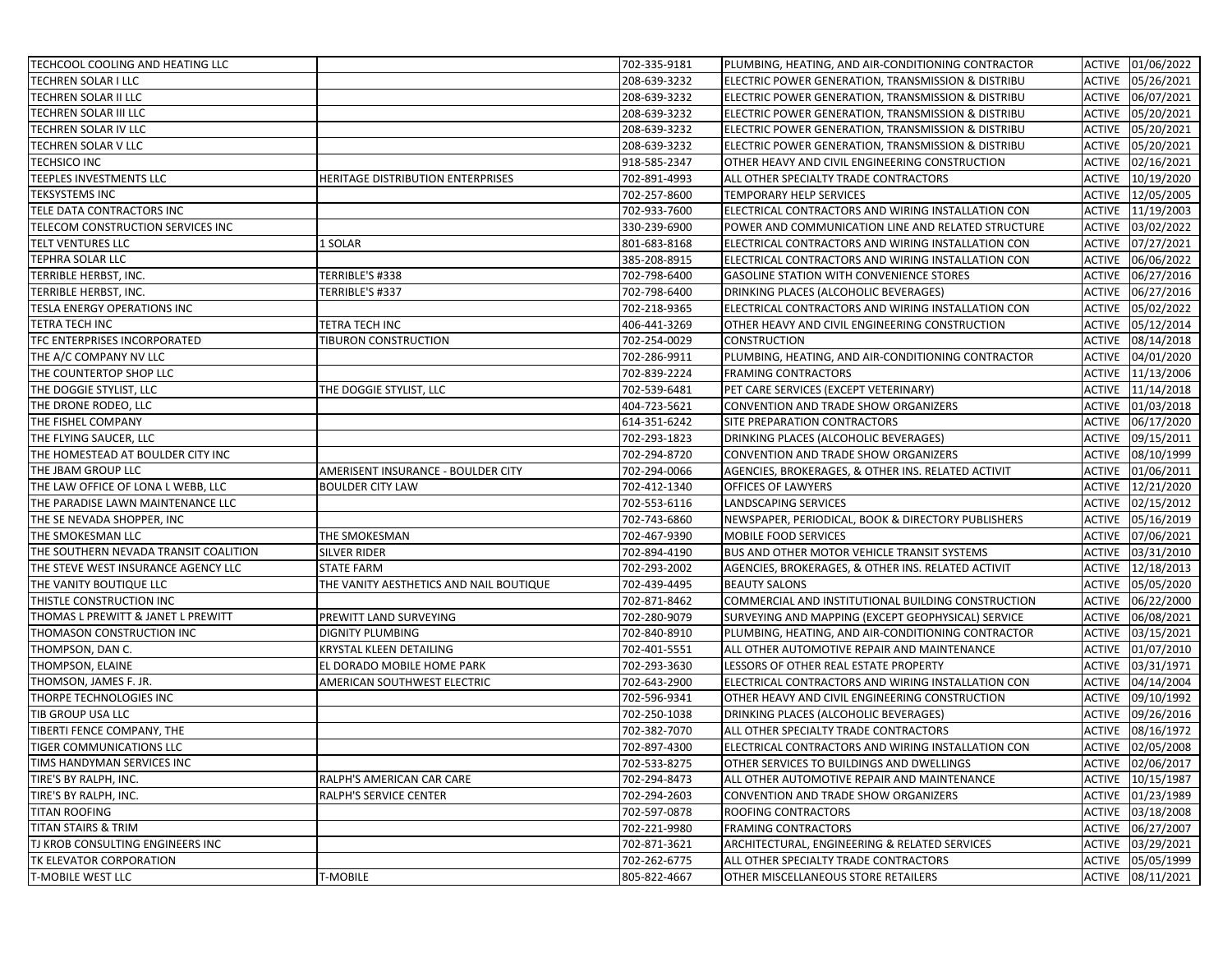| TOBLER, ALYSON                           | TOBLER MUSIC STUDIO              | 702-294-0632 | <b>FINE ARTS SCHOOLS</b>                           |               | ACTIVE 08/18/2010 |
|------------------------------------------|----------------------------------|--------------|----------------------------------------------------|---------------|-------------------|
| TOCCO ROOFING & CONSULTING LLC           | TOCCO ROOFING & CONSULTING LLC   | 702-436-4143 | ROOFING CONTRACTORS                                | <b>ACTIVE</b> | 04/22/2014        |
| TOLL SOUTH LV LLC                        |                                  | 702-877-7040 | OFFICES OF REAL ESTATE AGENTS AND BROKERS          | <b>ACTIVE</b> | 03/08/2018        |
| TOLL SOUTH LV LLC                        |                                  | 215-938-8311 | COMMERCIAL AND INSTITUTIONAL BUILDING CONSTRUCTION | <b>ACTIVE</b> | 08/02/2021        |
| TOM DEVLIN'S MONSTER MUSEUM LLC          |                                  | 702-237-5810 | GIFT, NOVELTY AND SOUVENIR STORES                  |               | ACTIVE 09/30/2020 |
| TOM DEVLIN'S MONSTER MUSEUM, LLC         |                                  | 239-560-8914 | <b>MUSEUMS</b>                                     | ACTIVE        | 05/16/2017        |
| TOM MALLOY CORPORATION                   | TRENCH SHORING COMPANY           | 310-327-5554 | MACHINERY & EQUIPMENT RENTAL                       |               | ACTIVE 01/30/2012 |
| TONEMAN DEVELOPMENT CORPORATION          |                                  | 661-810-0760 | COMMERCIAL AND INSTITUTIONAL BUILDING CONSTRUCTION | ACTIVE        | 05/03/2021        |
| TONY'S CUSTOM ENGRAVING                  |                                  | 702-378-7363 | OTHER MISCELLANEOUS STORE RETAILERS                |               | ACTIVE 09/12/2019 |
| TONY'S PIZZA AND LOUNGE LLC              | TONY'S PIZZA                     | 702-294-0023 | DRINKING PLACES (ALCOHOLIC BEVERAGES)              | <b>ACTIVE</b> | 05/04/1989        |
| TOP GUN PAINTING                         |                                  | 702-686-3414 | PAINTING AND WALL COVERING CONTRACTORS             | <b>ACTIVE</b> | 06/27/2019        |
| TOP LINE PLASTERING LLC                  |                                  | 714-769-8277 | DRYWALL AND INSULATION CONTRACTORS                 | <b>ACTIVE</b> | 10/20/2020        |
| TOP NOTCH PLUMBING INC                   |                                  | 702-400-1050 | PLUMBING, HEATING, AND AIR-CONDITIONING CONTRACTOR | <b>ACTIVE</b> | 09/02/2021        |
| TOPNOTCH SERVICES INC                    |                                  | 702-312-3197 | COMMERCIAL AND INSTITUTIONAL BUILDING CONSTRUCTION | <b>ACTIVE</b> | 02/07/2011        |
| TOR ENGINEERING CORPORATION              |                                  | 602-437-1676 | <b>ENGINEERING SERVICES</b>                        | <b>ACTIVE</b> | 01/31/2013        |
| TOTAL INFUSION CARE INC                  | TOTAL INFUSION CARE INC          | 702-778-8881 | PHARMACIES AND DRUG STORES                         | <b>ACTIVE</b> | 05/07/2015        |
| TOTAL PLUMBING LLC                       |                                  | 702-493-0234 | PLUMBING, HEATING, AND AIR-CONDITIONING CONTRACTOR |               | ACTIVE 02/13/2020 |
| TOTO'S MEXICAN RESTAURANT                |                                  | 702-293-1744 | DRINKING PLACES (ALCOHOLIC BEVERAGES)              | <b>ACTIVE</b> | 08/04/1992        |
| TOWNSITE SOLAR LLC                       |                                  | 413-301-2868 | ELECTRIC POWER GENERATION, TRANSMISSION & DISTRIBU | ACTIVE        | 09/21/2021        |
| TR REALTY LLC                            | TR REALTY                        | 702-727-4030 | OFFICES OF REAL ESTATE AGENTS AND BROKERS          | ACTIVE        | 09/06/2018        |
| TRADEMARK CARPET SERVICES INC            | TRADEMARK RESTORATION SERVICES   | 702-749-9999 | CARPET AND UPHOLSTERY CLEANING SERVICES            | <b>ACTIVE</b> | 01/29/2014        |
| TRADEWINDS CONSTRUCTION                  |                                  | 702-310-6088 | COMMERCIAL AND INSTITUTIONAL BUILDING CONSTRUCTION | <b>ACTIVE</b> | 09/13/2006        |
| TRAILS END MOBILE HOME SERVICE           |                                  | 702-386-6857 | PLUMBING, HEATING, AND AIR-CONDITIONING CONTRACTOR | <b>ACTIVE</b> | 09/30/2009        |
| TRAN, DONG                               | PRETTY NAILS                     | 702-294-1150 | <b>NAIL SALONS</b>                                 | <b>ACTIVE</b> | 03/30/2021        |
| TRAN, JOE                                | <b>DREAM NAILS</b>               | 702-294-1150 | <b>NAIL SALONS</b>                                 | <b>ACTIVE</b> | 04/03/2006        |
| TRANE US INC                             |                                  | 608-787-2056 | PLUMBING, HEATING, AND AIR-CONDITIONING CONTRACTOR | <b>ACTIVE</b> | 07/06/2021        |
| TRANSCORE ITS LLC                        |                                  | 717-561-2400 | ELECTRICAL CONTRACTORS AND WIRING INSTALLATION CON | ACTIVE        | 05/30/2007        |
| TRANSFORM SR HOME IMPROVEMENT PRODUCTS L | SEARS HOME IMPROVEMENT PRODUCTS  | 407-551-6000 | COMMERCIAL AND INSTITUTIONAL BUILDING CONSTRUCTION |               | ACTIVE 07/26/2007 |
| TRE BARNEN LLC                           | RED STAR FENCE COMPANY           | 702-733-7827 | OTHER HEAVY AND CIVIL ENGINEERING CONSTRUCTION     | ACTIVE        | 07/21/2014        |
| TRENCH PLATE RENTAL                      |                                  | 702-791-2838 | MACHINERY & EQUIPMENT RENTAL                       |               | ACTIVE 01/30/2013 |
| TRENCHLESS EVOLUTIONS LLC                |                                  | 702-953-1488 | ALL OTHER SPECIALTY TRADE CONTRACTORS              |               | ACTIVE 04/25/2016 |
| TRI CORE SURVEYING LLC                   | TRI CORE SURVEYING LLC           | 702-821-1554 | SURVEYING AND MAPPING (EXCEPT GEOPHYSICAL) SERVICE |               | ACTIVE 02/01/2007 |
| TRIDENT CONSTRUCTION CORP                | TRIDENT CONSTRUCTION CORP        | 702-368-4848 | COMMERCIAL AND INSTITUTIONAL BUILDING CONSTRUCTION | <b>ACTIVE</b> | 01/25/2021        |
| TRIDENT LANDSCAPE MANAGEMENT LLC         | TRIDENT LANDSCAPE MANAGEMENT LLC | 702-515-1510 | SITE PREPARATION CONTRACTORS                       | <b>ACTIVE</b> | 05/24/2016        |
| TRIPLE C'S CLEANING GROUP LLC            | CHARLIE'S JANITORIAL SERVICES    | 702-804-2828 | JANITORIAL SERVICES                                | ACTIVE        | 02/26/2015        |
| TRIPLE DARE RUNNING COMPANY LLC          |                                  | 435-668-1869 | CONVENTION AND TRADE SHOW ORGANIZERS               | <b>ACTIVE</b> | 06/21/2021        |
| TRIPLE DARE RUNNING COMPANY LLC          | TRIPLE DARE RUNNING COMPANY LLC  | 435-668-1869 | CONVENTION AND TRADE SHOW ORGANIZERS               | <b>ACTIVE</b> | 11/24/2014        |
| TRIPLE J TRENCHING                       |                                  | 702-873-7935 | SITE PREPARATION CONTRACTORS                       | <b>ACTIVE</b> | 12/15/2011        |
| TRITON POOLS LLC                         |                                  | 702-738-2738 | ALL OTHER SPECIALTY TRADE CONTRACTORS              | ACTIVE        | 04/12/2022        |
| TRU BUILT CUSTOMS LLC                    |                                  | 702-768-2395 | ALL OTHER SPECIALTY TRADE CONTRACTORS              | <b>ACTIVE</b> | 08/29/2011        |
| TRUENET COMMUNICATIONS CORP              |                                  | 408-746-6615 | OTHER HEAVY AND CIVIL ENGINEERING CONSTRUCTION     | <b>ACTIVE</b> | 10/24/2017        |
| <b>TRUGREEN LP</b>                       |                                  | 901-597-1479 | LANDSCAPING SERVICES                               | ACTIVE        | 07/18/2012        |
| TRULY NOLEN OF AMERICA INC               | TRULY NOLEN EXTERMINATORS        | 800-528-3442 | EXTERMINATING AND PEST CONTROL SERVICES            |               | ACTIVE 03/22/2011 |
| TRUMBLE DONALD A & FRANCES L             | <b>AFFORDABLE INTERIORS</b>      | 702-985-1001 | PAINTING AND WALL COVERING CONTRACTORS             |               | ACTIVE 10/25/2000 |
| <b>TRYGG HUSET GROUP</b>                 |                                  | 702-277-4121 | AGENCIES, BROKERAGES, & OTHER INS. RELATED ACTIVIT | <b>ACTIVE</b> | 03/01/2014        |
| TSI MONITORING LLC                       |                                  | 702-967-0000 | SECURITY SYSTEMS SERVICES (EXCEPT LOCKSMITHS)      |               | ACTIVE 11/28/2006 |
| TSI SALES & INSTALLATION LLC             |                                  | 702-967-0000 | ELECTRICAL CONTRACTORS AND WIRING INSTALLATION CON |               | ACTIVE 11/28/2006 |
| <b>TTI LLC</b>                           | <b>TTI LLC</b>                   | 702-294-6210 | LANDSCAPING SERVICES                               |               | ACTIVE 05/13/2015 |
| <b>TUFF SHED</b>                         |                                  | 702-564-8833 | COMMERCIAL AND INSTITUTIONAL BUILDING CONSTRUCTION |               | ACTIVE 06/08/1988 |
| TURF TECH INC                            | TURF TECH INC                    | 702-493-1956 | FARM & GARDEN MACHINERY & EQUIPMENT MERCH WHSL     | <b>ACTIVE</b> | 07/27/1995        |
| <b>TURNER ELECTRIC</b>                   |                                  | 702-546-6066 | ELECTRICAL CONTRACTORS AND WIRING INSTALLATION CON |               | ACTIVE 10/04/2018 |
|                                          |                                  |              |                                                    |               |                   |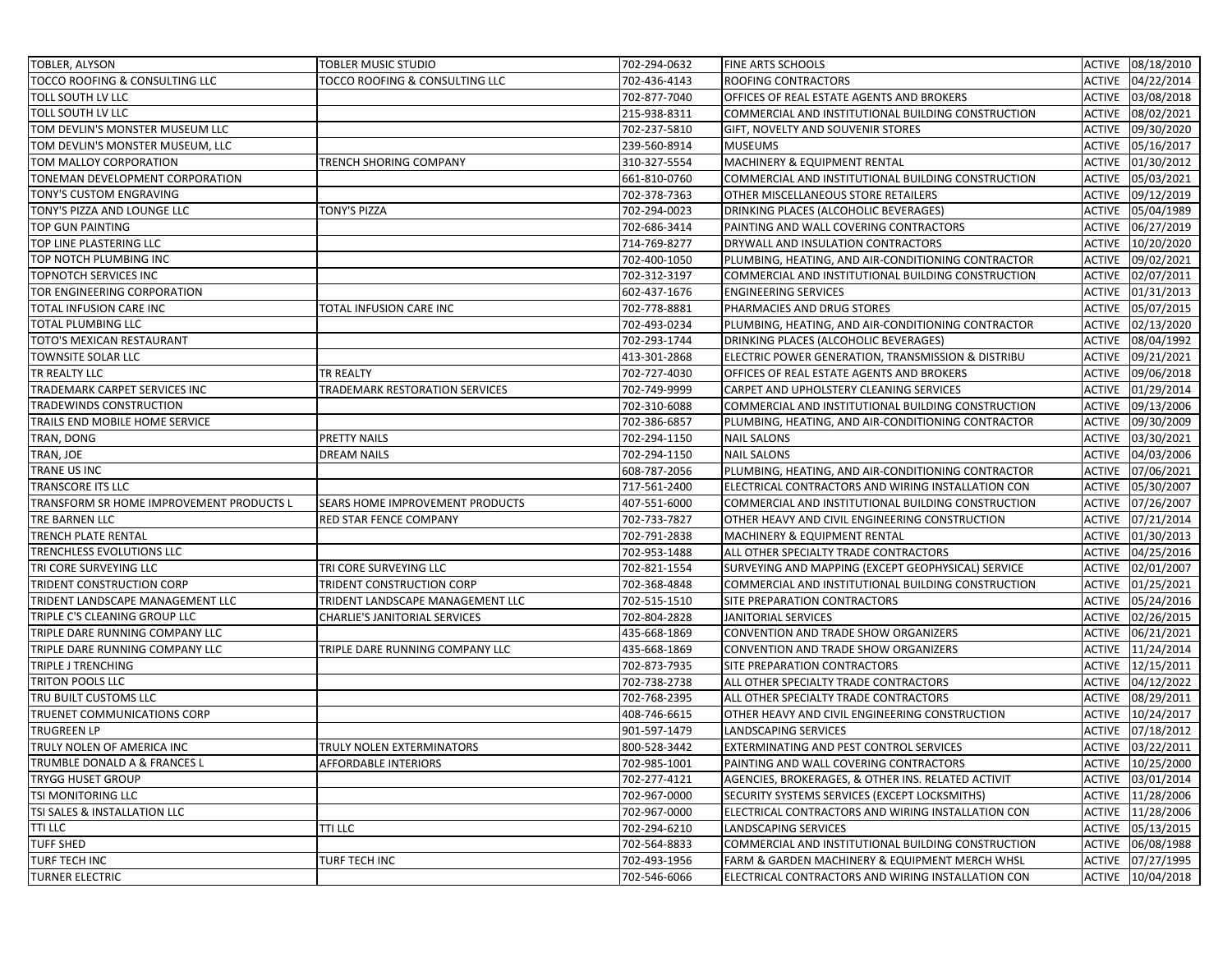| TWC CONSTRUCTION INC                 |                                     | 702-597-3444   | COMMERCIAL AND INSTITUTIONAL BUILDING CONSTRUCTION | ACTIVE 12/17/2008           |  |
|--------------------------------------|-------------------------------------|----------------|----------------------------------------------------|-----------------------------|--|
| <b>TWO CHICKENS LLC</b>              | SOMETHIN TO TACO BOUT               | 727-452-5460   | MOBILE FOOD SERVICES                               | ACTIVE 02/09/2022           |  |
| <b>TY LIN INTERNATIONAL</b>          |                                     | 415-291-3700   | <b>ENGINEERING SERVICES</b>                        | ACTIVE 06/29/2010           |  |
| <b>TYLER TECHNOLOGIES INC</b>        |                                     | $\sim$ $ \sim$ | OTHER MISCELLANEOUS STORE RETAILERS                | <b>ACTIVE</b><br>05/07/2012 |  |
| <b>U.S. PLUMBING INC</b>             |                                     | 702-647-3552   | PLUMBING, HEATING, AND AIR-CONDITIONING CONTRACTOR | ACTIVE 03/29/2022           |  |
| UNDAUNTED ENTERPRISES INC            | <b>CURTS AUTO CARE</b>              | 702-294-6600   | <b>GENERAL AUTOMOTIVE REPAIR</b>                   | 03/05/2015<br><b>ACTIVE</b> |  |
| UNFORGETTABLE COATINGS INC           |                                     | 702-287-1456   | PAINTING AND WALL COVERING CONTRACTORS             | 08/17/2017<br><b>ACTIVE</b> |  |
| <b>UNGERNATION LLC</b>               | RAGTOWN TATTOO                      | 702-635-7282   | PERSONAL CARE SERVICES                             | <b>ACTIVE</b><br>02/09/2016 |  |
| UNIFIRST CORPORATION                 | UNIFIRST CORPORATION                | 978-658-8888   | <b>LINEN SUPPLY</b>                                | ACTIVE 03/17/1999           |  |
| UNIQUE SIGNS USA                     |                                     | 702-795-7446   | ALL OTHER SPECIALTY TRADE CONTRACTORS              | ACTIVE 06/17/2004           |  |
| UNITECH ELECTRONICS INC              | UNITECH ELECTRONICS INC             | 702-900-4470   | ELECTRICAL CONTRACTORS AND WIRING INSTALLATION CON | 05/20/2015<br><b>ACTIVE</b> |  |
| UNITED CLEANER SUPPLY INC            | UNITED CLEANER SUPPLY INC           | 619-486-9727   | DRYCLEANING AND LAUNDRY SERVICES                   | ACTIVE 12/19/1996           |  |
| UNITED FACTORY FURNITURE CORPORATION | WALKER FURNITURE COMPANY            | 702-384-9300   | LOCAL MESSENGERS AND LOCAL DELIVERY                | ACTIVE 09/27/1971           |  |
| UNITED RENTALS NORTH AMERICA INC     |                                     | 813-269-6121   | OTHER COMMERCIAL EQUIPMENT MERCHANT WHOLESALERS    | ACTIVE 07/01/2013           |  |
| UNITED WAY OF SOUTHERN NEVADA        |                                     | 702-734-2273   | <b>BUSINESS ASSOCIATIONS</b>                       | ACTIVE 04/08/2013           |  |
| UNIVERSAL CARPET CARE INC            |                                     | 702-286-1108   | <b>FLOORING CONTRACTORS</b>                        | 04/15/2021<br>ACTIVE        |  |
| UNIVERSAL CONCRETE INC               |                                     | 702-524-9240   | POURED CONCRETE FOUNDATION AND STRUCTURE CONTRACTO | ACTIVE 04/28/2020           |  |
| <b>UONITES WORLDWIDE LLC</b>         |                                     | 702-301-4564   | LOCAL MESSENGERS AND LOCAL DELIVERY                | 07/03/2019<br><b>ACTIVE</b> |  |
| UP GRADE SERVICES                    |                                     | 702-203-5708   | JANITORIAL SERVICES                                | 05/17/2006<br><b>ACTIVE</b> |  |
| UPS GROUND FREIGHT INC               | <b>UPS FREIGHT</b>                  | 702-632-4306   | <b>GENERAL FREIGHT TRUCKING</b>                    | 10/03/2011<br>ACTIVE        |  |
| UPS STORE, THE #1874                 |                                     | 702-293-5788   | <b>PRIVATE MAIL CENTERS</b>                        | ACTIVE 07/14/2004           |  |
| UPTIME TECHNOLOGY SOLUTIONS LLC      | UPTIME TECHNOLOGY SOLUTIONS LLC     | 702-293-2864   | <b>CUSTOM COMPUTER PROGRAMMING SERVICES</b>        | ACTIVE 01/31/2008           |  |
| URBAN JUNGLE CONTRACTORS LTD         |                                     | 702-294-2910   | OTHER HEAVY AND CIVIL ENGINEERING CONSTRUCTION     | 07/07/2011<br><b>ACTIVE</b> |  |
| URSIN, RODNEY                        | <b>CHATEAU BOULDER</b>              | 702-361-4500   | LESSORS OF RESIDENTIAL BUILDINGS AND DWELLINGS     | ACTIVE 06/24/1974           |  |
| URYTE.COM INC                        |                                     | 949-540-4107   | <b>ALL OTHER SUPPORT SERVICES</b>                  | ACTIVE 02/10/2022           |  |
| US FOODSERVICE - LAS VEGAS DIV       | US FOODSERVICE - LAS VEGAS DIV      | 702-636-3663   | LOCAL MESSENGERS AND LOCAL DELIVERY                | 09/17/1998<br><b>ACTIVE</b> |  |
| US MECHANICAL LLC                    |                                     | 801-785-6028   | PLUMBING, HEATING, AND AIR-CONDITIONING CONTRACTOR | 06/26/2013<br><b>ACTIVE</b> |  |
| UTE INC                              |                                     | 702-733-3060   | COMMERCIAL AND INSTITUTIONAL BUILDING CONSTRUCTION | 08/31/2006<br><b>ACTIVE</b> |  |
| V T CONSTRUCTION INC                 |                                     | 702-658-7195   | OTHER HEAVY AND CIVIL ENGINEERING CONSTRUCTION     | 05/07/2009<br><b>ACTIVE</b> |  |
| VALDEZ, RUBEN S.                     | RUBEN'S WOOD CRAFT                  | 702-324-6923   | OTHER MISCELLANEOUS STORE RETAILERS                | 10/03/2013<br><b>ACTIVE</b> |  |
| VALENTINER CRANE BRUNJES ONYON ARCH  | <b>VCBO ARCHITECTURE</b>            | 801-575-8800   | <b>ARCHITECTURAL SERVICES</b>                      | <b>ACTIVE</b><br>04/08/2020 |  |
| VALLEY COLLECTION SERVICE, LLC       |                                     | 623-931-4325   | <b>COLLECTION AGENCIES</b>                         | ACTIVE 01/08/2018           |  |
| <b>VALLEY SOD FARMS LLC</b>          | VALLEY SOD FARMS LLC                | 702-645-4070   | <b>NURSERY &amp; TREE PRODUCTION</b>               | ACTIVE 06/29/2011           |  |
| VALLEYWIDE LANDSCAPE & CONCRETE      |                                     | 702-822-6000   | POURED CONCRETE FOUNDATION AND STRUCTURE CONTRACTO | ACTIVE 07/29/2021           |  |
| VAN HOME MAINTENANCE LLC             |                                     | 702-300-5762   | OTHER SERVICES TO BUILDINGS AND DWELLINGS          | ACTIVE 09/28/2020           |  |
| VANASSE, DIANNE L.                   |                                     | 702-293-3232   | OFFICES OF REAL ESTATE AGENTS AND BROKERS          | ACTIVE 01/26/1984           |  |
| <b>VANCES ELECTRIC LLC</b>           |                                     | 702-817-0506   | ELECTRICAL CONTRACTORS AND WIRING INSTALLATION CON | ACTIVE 01/24/2022           |  |
| VASQUEZ, EDGAR                       | <b>EDGAR'S LAWN MAINTENANCE</b>     | 702-773-5645   | LANDSCAPING SERVICES                               | ACTIVE 01/28/2016           |  |
| VC3 INC                              | VC3 INC                             | 803-733-7333   | COMPUTER AND OFFICE MACHINE REPAIR AND MAINTENANCE | ACTIVE 02/19/2013           |  |
| <b>VCI CONSTRUCTION LLC</b>          |                                     | 909-946-0905   | ALL OTHER SPECIALTY TRADE CONTRACTORS              | ACTIVE 05/18/2011           |  |
| VEGAS PRESSURE WASHING LLC           |                                     | 702-375-4207   | OTHER SERVICES TO BUILDINGS AND DWELLINGS          | ACTIVE 02/07/2022           |  |
| <b>VEGAS PROPANE COMPANY</b>         | <b>VEGAS PROPANE COMPANY</b>        | 702-643-9657   | NATURAL GAS DISTRIBUTION                           | ACTIVE 11/26/1991           |  |
| VEGAS STRONG HEATING & COOLING LLC   | <b>BUMBLE BREEZE</b>                | 702-588-1348   | PLUMBING, HEATING, AND AIR-CONDITIONING CONTRACTOR | ACTIVE 12/13/2018           |  |
| <b>VEGAS VALLEY AIR LLC</b>          |                                     | 702-983-6383   | PLUMBING, HEATING, AND AIR-CONDITIONING CONTRACTOR | ACTIVE 06/28/2021           |  |
| <b>VEGAS VALLEY FIRE DESIGN INC</b>  | <b>VEGAS VALLEY FIRE PROTECTION</b> | 702-617-4220   | PLUMBING, HEATING, AND AIR-CONDITIONING CONTRACTOR | ACTIVE 09/23/2013           |  |
| <b>VEGAS VALLEY LAWN A</b>           |                                     | 702-648-5296   | LANDSCAPING SERVICES                               | ACTIVE 07/14/2011           |  |
| <b>VEGAS VALLEY PLUMBING LLC</b>     | VEGAS VALLEY PLUMBING               | 702-886-2485   | PLUMBING, HEATING, AND AIR-CONDITIONING CONTRACTOR | ACTIVE 04/01/2020           |  |
| <b>VEGASMKT</b>                      |                                     | 702-307-2000   | <b>DRINKING PLACES (ALCOHOLIC BEVERAGES)</b>       | ACTIVE 08/22/2018           |  |
| <b>VENTURINO, KARINA</b>             | MASSAGE THERAPY BY KARINA VENTURINO | 702-224-4892   | OFFICES OF ALL OTHER MISCELLANEOUS HEALTH PRACTION | ACTIVE 05/30/2006           |  |
| <b>VIKING BACKHOE LLC</b>            |                                     | 702-592-9200   | SITE PREPARATION CONTRACTORS                       | <b>ACTIVE</b><br>08/07/2013 |  |
| <b>VIN SAUVAGE LLC</b>               | VIN SAUVAGE LLC                     | 702-212-5600   | BEER, WINE & DISTILLED ALC. BEV. MERCH. WHOLESALER | ACTIVE 06/29/2006           |  |
|                                      |                                     |                |                                                    |                             |  |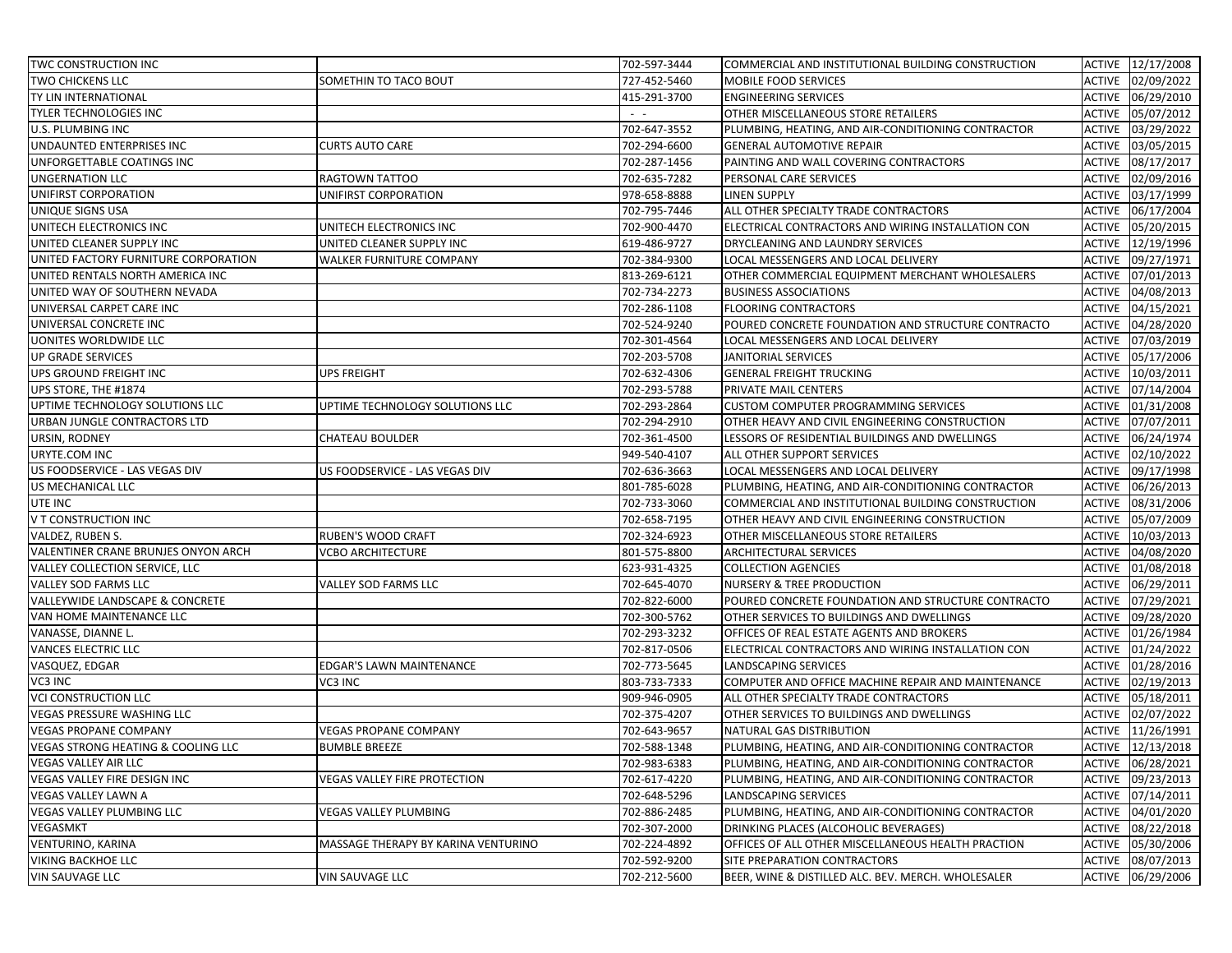| <b>VINCO INC</b>                                    | VINCO INC "MN"                          | 651-982-4642 | COMMERCIAL AND INSTITUTIONAL BUILDING CONSTRUCTION |               | ACTIVE 05/22/2018 |
|-----------------------------------------------------|-----------------------------------------|--------------|----------------------------------------------------|---------------|-------------------|
| <b>VINTAGE INC</b>                                  | <b>VINTAGE POOLS</b>                    | 702-433-2700 | ALL OTHER SPECIALTY TRADE CONTRACTORS              | <b>ACTIVE</b> | 04/19/2018        |
| VIP SHIPPING SOLUTIONS INC                          | COUNTRY OF ORIGIN LABEL                 | 310-719-5062 | <b>CLOTHING STORE</b>                              | ACTIVE        | 05/31/2017        |
| <b>VIRGIN SAND</b>                                  |                                         | 702-510-6296 | OTHER MISCELLANEOUS STORE RETAILERS                | ACTIVE        | 09/25/2007        |
| VISION DRYWALL & PAINT LLC                          |                                         | 702-633-8881 | <b>FRAMING CONTRACTORS</b>                         | ACTIVE        | 02/05/2014        |
| <b>VISION SIGN INC</b>                              |                                         | 702-895-7474 | ALL OTHER SPECIALTY TRADE CONTRACTORS              | <b>ACTIVE</b> | 05/29/2008        |
| VISTA LANDSCAPE CENTERS INC                         |                                         | 702-565-6611 | OTHER MISCELLANEOUS STORE RETAILERS                | ACTIVE        | 07/06/2011        |
| VISUAL EDGE INC                                     |                                         | 330-440-2672 | COMPUTER AND OFFICE MACHINE REPAIR AND MAINTENANCE | <b>ACTIVE</b> | 10/20/2021        |
| <b>VIVIANI LLC</b>                                  |                                         | 702-294-6000 | LESSORS OF RESIDENTIAL BUILDINGS AND DWELLINGS     | ACTIVE        | 12/15/2016        |
| <b>VIVINT INC</b>                                   | <b>VIVINT INC</b>                       | 877-479-1670 | ELECTRICAL CONTRACTORS AND WIRING INSTALLATION CON | <b>ACTIVE</b> | 06/18/2007        |
| <b>VIVONE, KIMBERLY</b>                             |                                         | 702-293-3525 | <b>BEAUTY SALONS</b>                               | ACTIVE        | 01/18/2005        |
| VOLTA SYSTEMS GROUP, LLC                            | VOLTA SYSTEMS GROUP                     | 702-857-7936 | ELECTRICAL CONTRACTORS AND WIRING INSTALLATION CON | ACTIVE        | 10/23/2017        |
| <b>VORTEX INDUSTRIES INC</b>                        |                                         | 714-434-8955 | <b>FRAMING CONTRACTORS</b>                         | ACTIVE        | 03/16/1995        |
| VT MARTY HENNESSY JR TENNIS FOUNDATION              |                                         | 702-293-1231 | CIVIC AND SOCIAL ORGANIZATIONS                     | <b>ACTIVE</b> | 04/08/2013        |
| <b>VTN NEVADA</b>                                   | <b>VTN NEVADA</b>                       | 702-873-7550 | <b>ENGINEERING SERVICES</b>                        | ACTIVE        | 02/16/1990        |
| W J BORGHOFF INC                                    |                                         | 702-458-8770 | PLUMBING, HEATING, AND AIR-CONDITIONING CONTRACTOR | ACTIVE        | 01/14/2014        |
| WADLEY CONSTRUCTION INC                             | IMPACT SAND & GRAVEL                    | 702-597-1010 | ALL OTHER SPECIALTY TRADE CONTRACTORS              | ACTIVE        | 02/08/2012        |
| <b>WADLEY CONSTRUCTION INC</b>                      |                                         | 702-597-1010 | OTHER HEAVY AND CIVIL ENGINEERING CONSTRUCTION     | ACTIVE        | 11/10/2015        |
| WALKER LANDSCAPE MAINTENANCE LLC                    | WLM                                     | 702-289-1710 | <b>LANDSCAPING SERVICES</b>                        | ACTIVE        | 05/18/2010        |
| WALL, KATHLEEN                                      | HANDS THAT HEAL BY KATHLEEN             | 702-293-7545 | OFFICES OF ALL OTHER MISCELLANEOUS HEALTH PRACTION | ACTIVE        | 06/10/1998        |
| <b>WALLIN CONSTRUCTION LLC</b>                      |                                         | 702-567-5004 | ALL OTHER SPECIALTY TRADE CONTRACTORS              | ACTIVE        | 08/01/2018        |
| WALSH CERTIFIED CONSULTANTS INC                     | WALSH CERTIFIED CONSULTANTS INC         | 702-468-4782 | ENVIRONMENTAL CONSULTING SERVICES                  | ACTIVE        | 03/26/2015        |
| <b>WANIGASEKERA MENDY</b>                           | <b>FIRST CHOICE STORAGE</b>             | 702-738-5626 | <b>LESSORS OF REAL ESTATE</b>                      | ACTIVE        | 10/07/2015        |
| WANIGASEKERA MENDY                                  |                                         | 702-738-5626 | OFFICES OF REAL ESTATE AGENTS AND BROKERS          | ACTIVE        | 04/06/2016        |
| WARD, DOUGLAS                                       | CAPITOL NORTH AMERICAN                  | 702-457-5353 | USED HOUSEHOLD AND OFFICE GOODS MOVING             | ACTIVE        | 06/12/1995        |
| <b>WATCHLIGHT CORPORATION</b>                       | WATCHLIGHT CORPORATION                  | 619-442-9595 | SECURITY SYSTEMS SERVICES (EXCEPT LOCKSMITHS)      | ACTIVE        | 10/31/2008        |
| <b>WATERFRONT POOLS LLC</b>                         | CALIFORNIA POOLS OF LAS VEGAS           | 702-407-6830 | ALL OTHER SPECIALTY TRADE CONTRACTORS              | ACTIVE        | 08/01/2018        |
| <b>WATKIN BC LLC</b>                                | DAIRY QUEEN BOULDER CITY                | 702-985-212  | LIMITED-SERVICE RESTAURANTS                        | ACTIVE        | 04/16/2013        |
| WAYNE CONSTRUCTION SERVICES LLC                     |                                         | 702-591-2695 | ALL OTHER SPECIALTY TRADE CONTRACTORS              | <b>ACTIVE</b> | 04/06/2022        |
| WEATHERGUARD CONSTRUCTION                           |                                         | 702-860-0089 | ROOFING CONTRACTORS                                | ACTIVE        | 02/26/2020        |
| <b>WECOM INC</b>                                    | WECOM                                   | 702-344-0375 | ALL OTHER SPECIALTY TRADE CONTRACTORS              | ACTIVE        | 12/15/2021        |
| WEISENBARGER, ANITA                                 | iron Rose                               | 702-717-9648 | DRINKING PLACES (ALCOHOLIC BEVERAGES)              | ACTIVE        | 06/08/2021        |
| <b>WELD ALL INC</b>                                 |                                         | 702-643-7609 | <b>CONSTRUCTION</b>                                | <b>ACTIVE</b> | 04/04/2018        |
| WELLNESS 2000 INT                                   |                                         | 702-293-3169 | OTHER MISCELLANEOUS STORE RETAILERS                | ACTIVE        | 03/07/2005        |
| <b>WELLS CARGO INC</b>                              |                                         | 702-876-5090 | COMMERCIAL AND INSTITUTIONAL BUILDING CONSTRUCTION | ACTIVE        | 06/22/2008        |
| <b>WELLS FARGO BANK NA</b>                          |                                         | 702-293-3277 | COMMERCIAL BANKING                                 | ACTIVE        | 12/16/1996        |
| WEST COAST COMMERCIAL SERVICES INC                  | <b>M5 LIGHTING</b>                      | 702-360-7800 | ELECTRICAL CONTRACTORS AND WIRING INSTALLATION CON | ACTIVE        | 06/30/2015        |
| WEST COAST ELECTRICAL TECHNOLOGIES LLC              | NEXT GENERATION ELECTRICAL TECHNOLOGIES | 702-844-4855 | ELECTRICAL CONTRACTORS AND WIRING INSTALLATION CON | ACTIVE        | 05/03/2021        |
| <b>WEST EDNA ASSOCIATES LTD</b>                     | MOJAVE ELECTRIC                         | 702-798-2970 | ELECTRICAL CONTRACTORS AND WIRING INSTALLATION CON | ACTIVE        | 02/24/1982        |
| <b>WESTBROOK, PAUL</b>                              | WESTBROOK HANDYMAN                      | 702-817-5920 | OTHER SERVICES TO BUILDINGS AND DWELLINGS          | ACTIVE        | 07/23/2013        |
| <b>WESTCO PRODUCTS INC</b>                          | WESTCO FOOD SERVICE                     | 702-642-4500 | LOCAL MESSENGERS AND LOCAL DELIVERY                | ACTIVE        | 06/11/1990        |
| <b>WESTCOM INC</b>                                  |                                         | 702-221-5599 | ELECTRICAL CONTRACTORS AND WIRING INSTALLATION CON | ACTIVE        | 05/22/2007        |
| <b>WESTERN &amp; MEXICAN CENTER</b>                 |                                         | 702-293-4290 | <b>GIFT. NOVELTY AND SOUVENIR STORES</b>           |               | ACTIVE 12/31/1974 |
| <b>WESTERN FIRE PREVENTION &amp; AIR FILTER SER</b> |                                         | 702-384-1546 | PLUMBING, HEATING, AND AIR-CONDITIONING CONTRACTOR |               | ACTIVE 04/11/2000 |
| <b>WESTERN INN INC</b>                              |                                         | 702-294-0393 | HOTELS (EXCEPT CASINO HOTELS) AND MOTELS           | ACTIVE        | 05/20/2004        |
| <b>WESTERN OILFIELDS SUPPLY COMPANY</b>             |                                         | 661-399-9124 | WATER AND SEWER LINE AND RELATED STRUCTURES CONSTR | ACTIVE        | 03/13/2013        |
| <b>WESTERN STATES CONTRACTING</b>                   |                                         | 702-644-1117 | OTHER HEAVY AND CIVIL ENGINEERING CONSTRUCTION     | ACTIVE        | 06/03/1992        |
| <b>WESTERN STATES PLUMBING INC</b>                  |                                         | 702-220-6708 | PLUMBING, HEATING, AND AIR-CONDITIONING CONTRACTOR | ACTIVE        | 03/31/2014        |
| <b>WESTERN TECHNOLOGIES INC</b>                     |                                         | 702-798-8050 | <b>ENGINEERING SERVICES</b>                        | ACTIVE        | 03/05/1992        |
| <b>WESTERN TRAILS SHOW PROMOTIONS</b>               |                                         | 702-985-1948 | PROMOTERS OF PERFORMING ARTS, SPORTS, AND SIMILAR  | ACTIVE        | 02/20/2020        |
| WESTPOINT DEVELOPMENT GROUP INC                     |                                         | 702-739-9033 | ALL OTHER SPECIALTY TRADE CONTRACTORS              |               | ACTIVE 05/10/2022 |